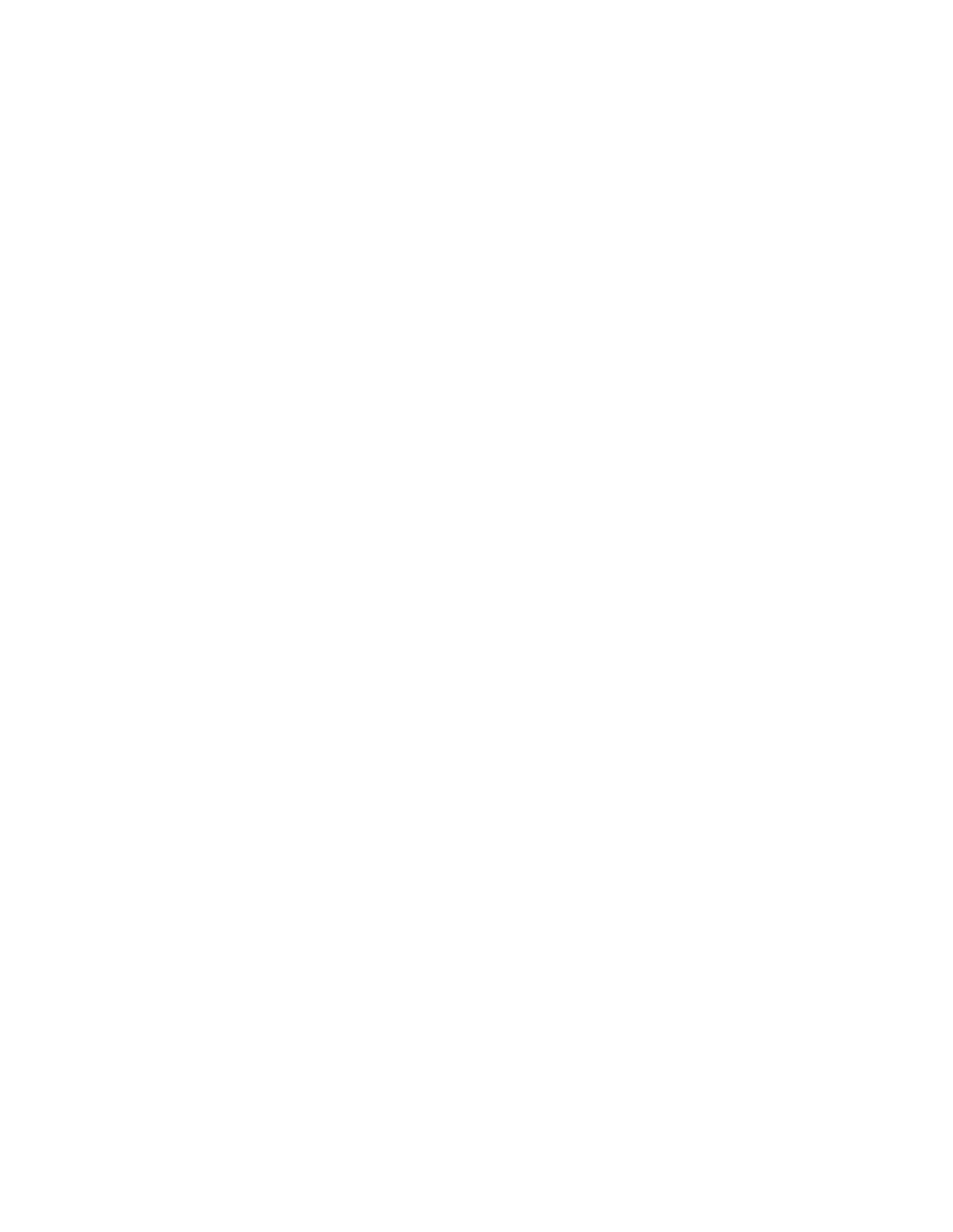### **CONTENTS**

| $\mathbf 1$             | <b>General</b>                                       | 3  |
|-------------------------|------------------------------------------------------|----|
| $\overline{2}$          | <b>Common mistakes: bad configuration parameters</b> | 5  |
| $\overline{\mathbf{3}}$ | Developing with the engine                           | 11 |
| $\overline{\mathbf{4}}$ | <b>Architecture of the OpenQuake engine</b>          | 21 |
| 5                       | How the parallelization works in the engine          | 25 |
| 6                       | <b>Extracting data from calculations</b>             | 31 |
| 7                       | <b>Reading outputs with pandas</b>                   | 35 |
| 8                       | <b>Limitations of Floating-point Arithmetic</b>      | 39 |
| $\boldsymbol{9}$        | Some useful og commands                              | 43 |
|                         | <b>10 Logic Trees</b>                                | 53 |
|                         | <b>11 Source Specific Logic Trees</b>                | 65 |
|                         | 12 Logic tree sampling strategies                    | 67 |
|                         | <b>13 Classical PSHA</b>                             | 69 |
|                         | 14 Site-specific classical calculations              | 75 |
|                         | <b>15 Parametric GMPEs</b>                           | 77 |
|                         | <b>16 MultiPointSources</b>                          | 83 |
|                         | 17 The point source gridding approximation           | 87 |
|                         | 18 The conditional spectrum calculator               | 93 |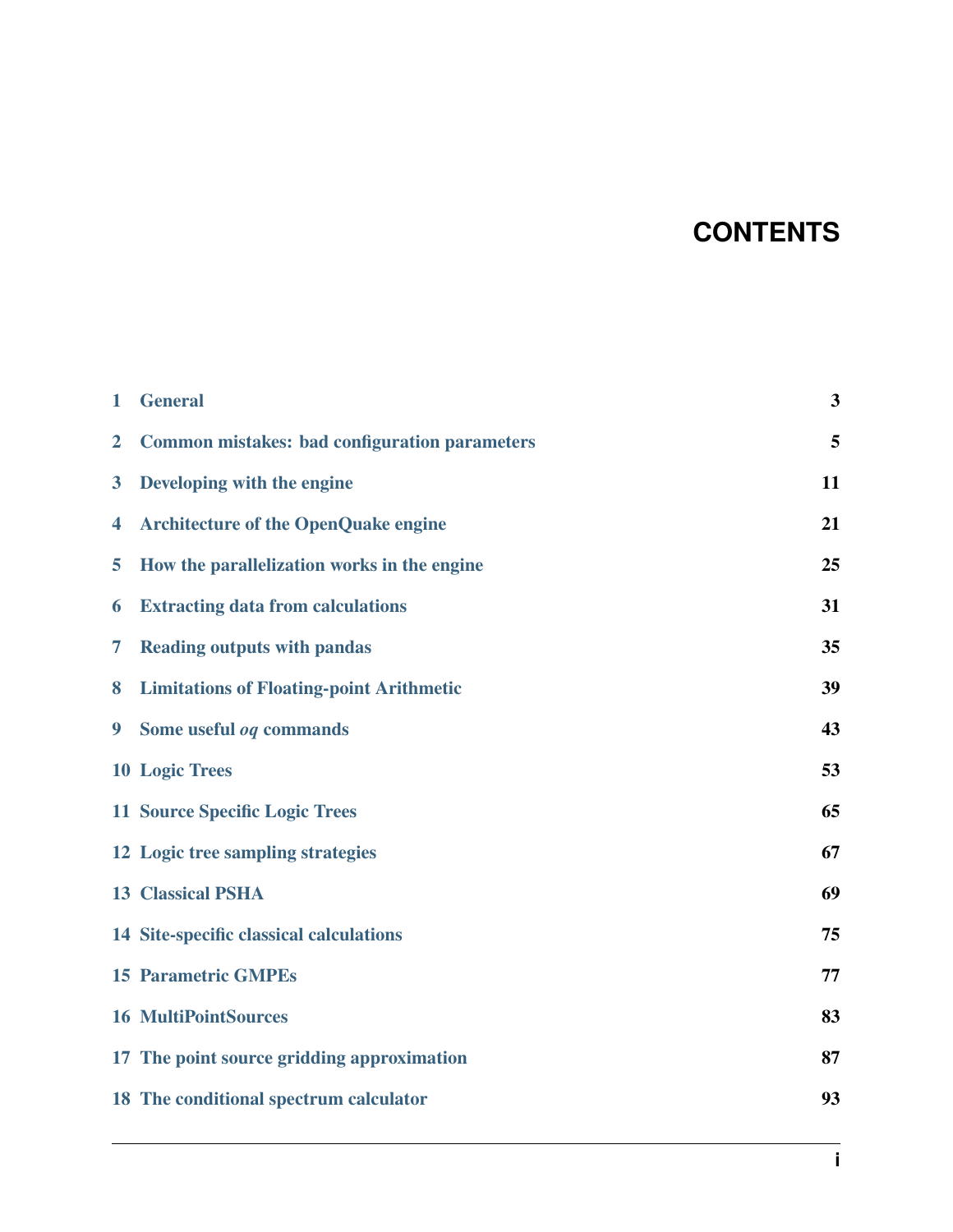| <b>19 Event Based</b>                              | 95  |
|----------------------------------------------------|-----|
| 20 The asset loss table                            | 101 |
| 21 Rupture sampling: how does it work?             | 107 |
| 22 Extra tips specific to event based calculations | 113 |
| 23 The concept of "mean" ground motion field       | 115 |
| 24 How the hazard sites are determined             | 119 |
| <b>25 Scenarios from ShakeMaps</b>                 | 121 |
| <b>26 Running the Calculation</b>                  | 123 |
| 27 Correlation                                     | 127 |
| <b>28 Performance Considerations</b>               | 129 |
| <b>29 Extended consequences</b>                    | 131 |
| <b>30 New risk features</b>                        | 137 |
| 31 Risk profiles                                   | 139 |
| 32 Special features of the engine                  | 145 |
| <b>33 Correlation of Ground Motion Fields</b>      | 151 |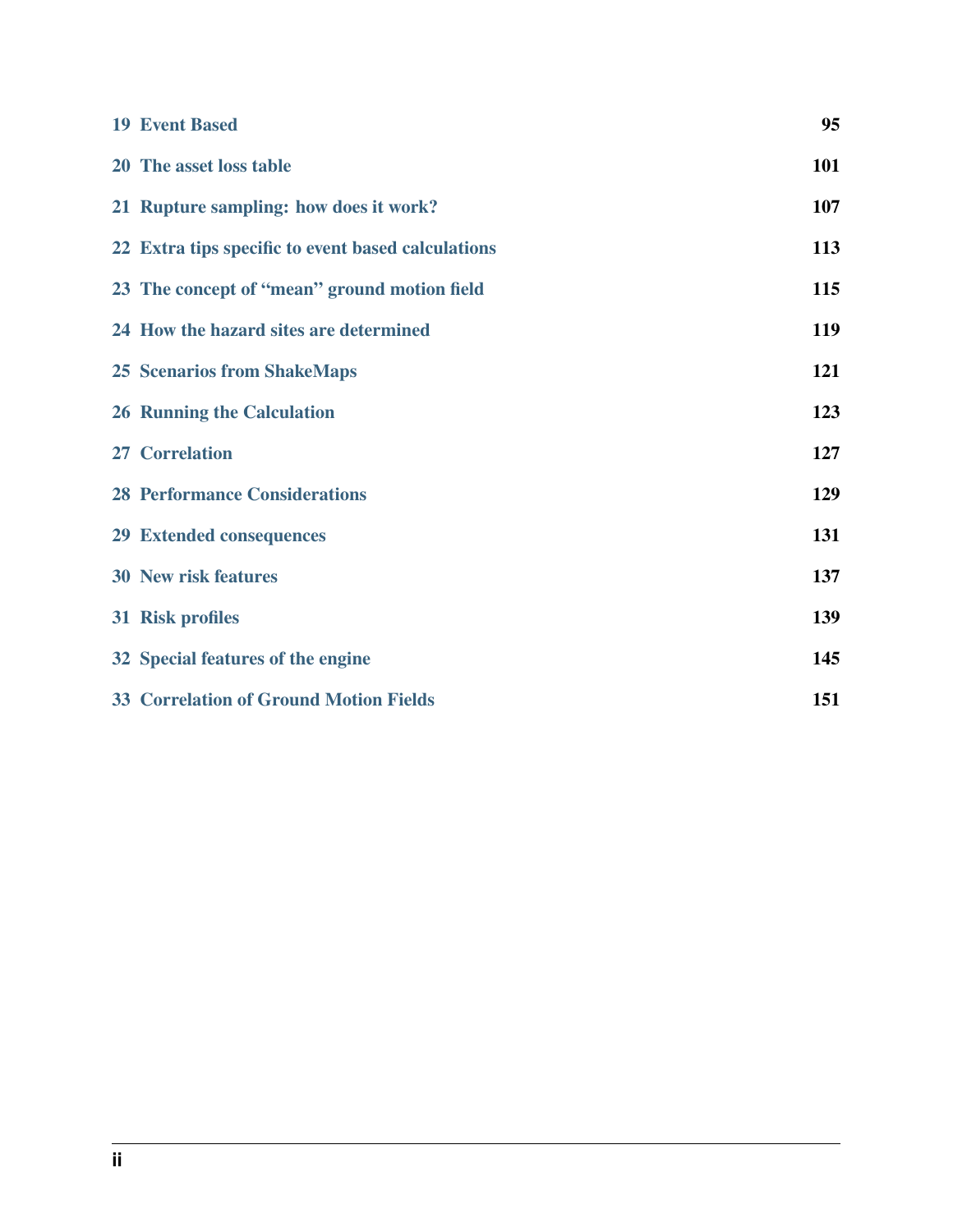[OpenQuakeforAdvancedUsers.pdf](https://docs.openquake.org/oq-engine/advanced/OpenQuakeforAdvancedUsers.pdf)

Latest (master) PDF version: [https://docs.openquake.org/oq-engine/advanced/](https://docs.openquake.org/oq-engine/advanced/OpenQuakeforAdvancedUsers.pdf)

Contents: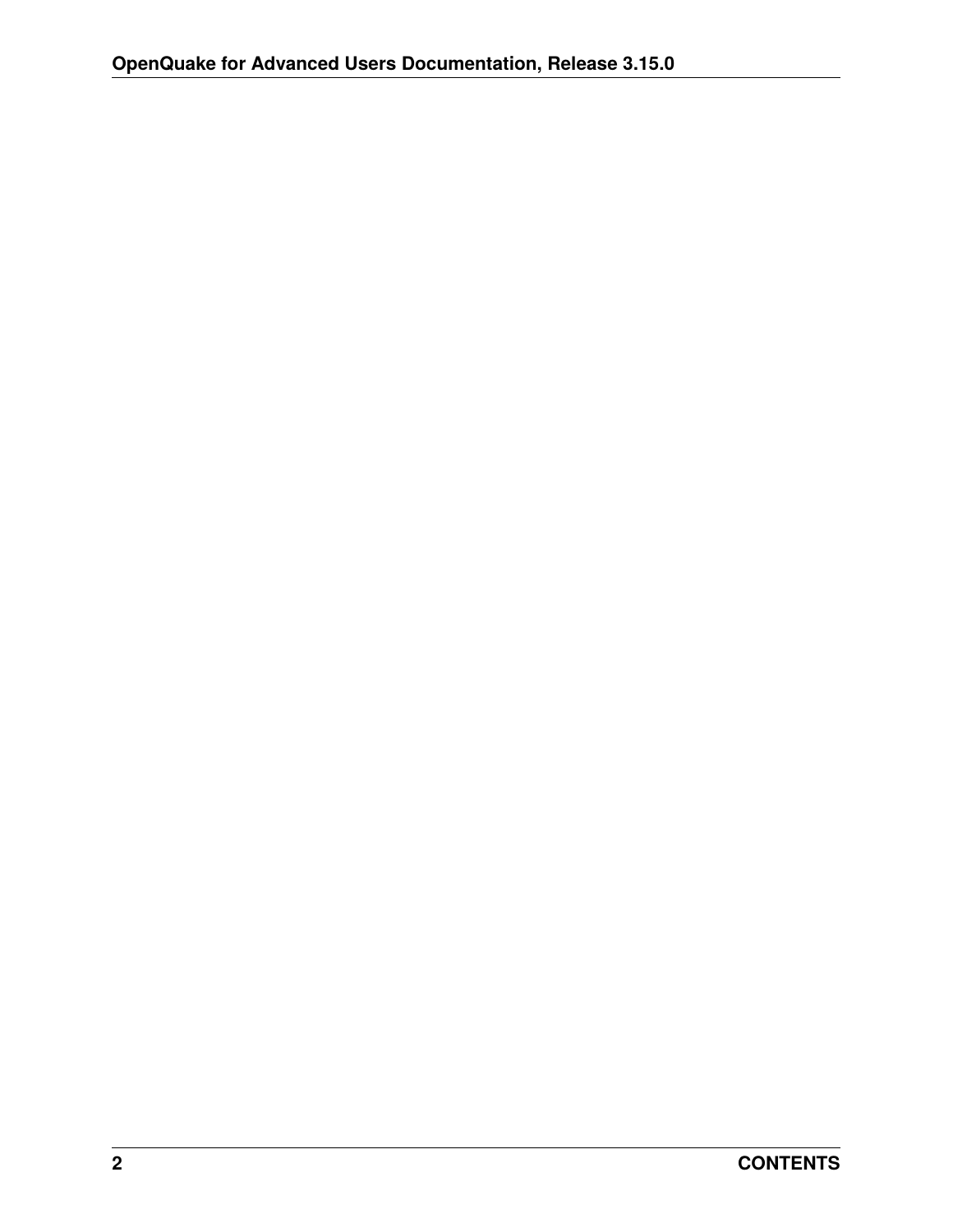#### **CHAPTER**

#### **GENERAL**

<span id="page-6-0"></span>This manual is for advanced users, i.e. people who already know how to use the engine and have already read the official manual cover-to-cover. If you have just started on your journey of using and working with the OpenQuake engine, this manual is probably NOT for you. Beginners should study the [official manual](https://www.globalquakemodel.org/single-post/OpenQuake-Engine-Manual) first. This manual is intended for users who are either running *large* calculations or those who are interested in programatically interacting with the datastore.

For the purposes of this manual a calculation is large if it cannot be run, i.e. if it runs out of memory, it fails with strange errors or it just takes too long to complete.

There are various reasons why a calculation can be too large. 90% of the times it is because the user is making some mistakes and she is trying to run a calculation larger than she really needs. In the remaining 10% of the times the calculation is genuinely large and the solution is to buy a larger machine, or to ask the OpenQuake developers to optimize the engine for the specific calculation that is giving issues.

The first things to do when you have a large calculation is to run the command oq info --report job.ini, that will tell you essential information to estimate the size of the full calculation, in particular the number of hazard sites, the number of ruptures, the number of assets and the most relevant parameters you are using. If generating the report is slow, it means that there is something wrong with your calculation and you will never be able to run it completely unless you reduce it.

The single most important parameter in the report is the *number of effective ruptures*, i.e. the number of ruptures after distance and magnitude filtering. For instance your report could contain numbers like the following:

```
#eff_ruptures 239,556
#tot_ruptures 8,454,592
```
This is an example of a computation which is potentially large - there are over 8 million ruptures generated by the model - but that in practice will be very fast, since 97% of the ruptures will be filtered away. The report gives a conservative estimate, in reality even more ruptures will be discarded.

It is very common to have an unhappy combinations of parameters in the job.ini file, like discretization parameters that are too small. Then your source model with contain millions and mil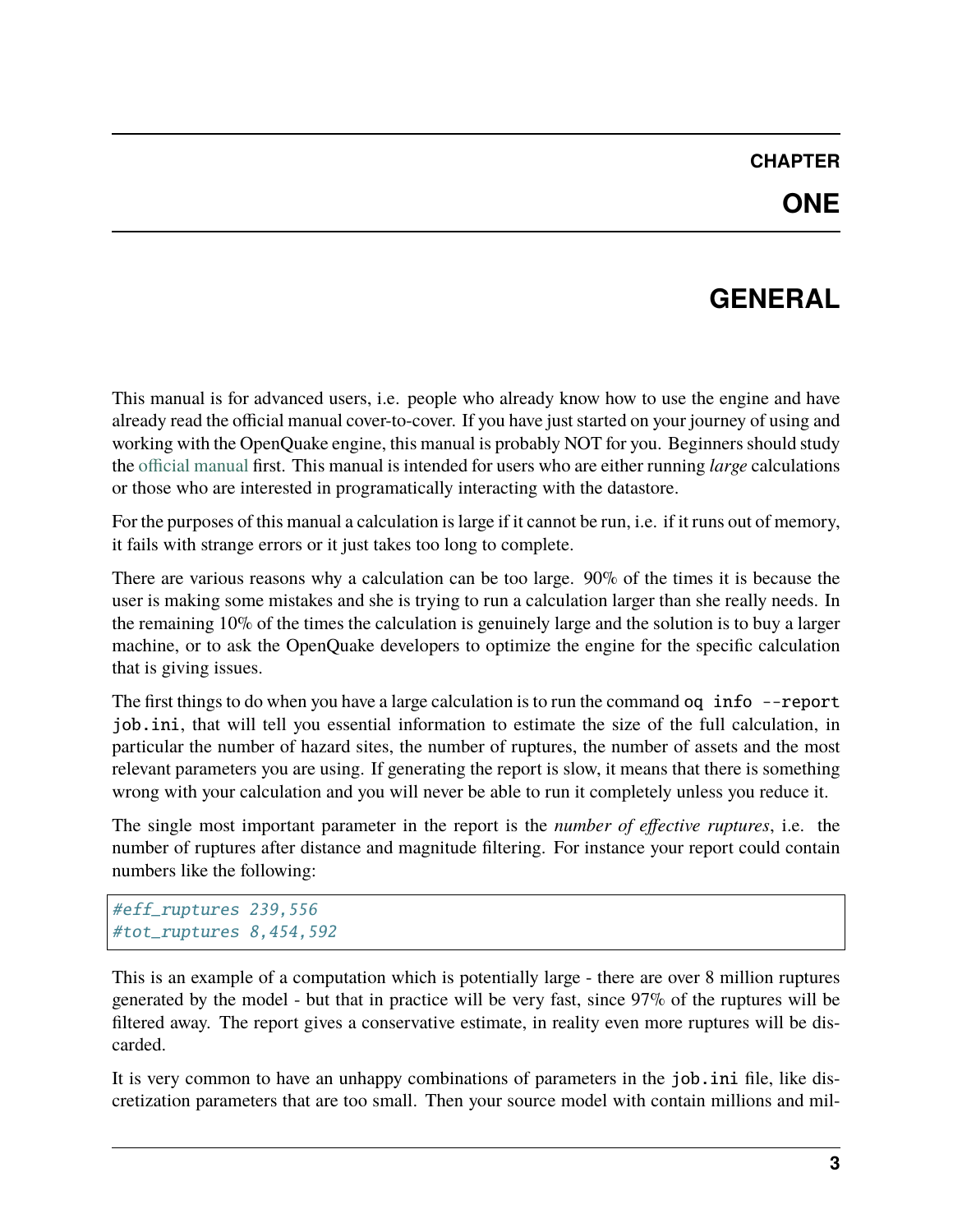lions of ruptures and the computation will become impossibly slow or it will run out of memory. By playing with the parameters and producing various reports, one can get an idea of how much a calculation can be reduced even before running it.

Now, it is a good time to read the section about common mistakes.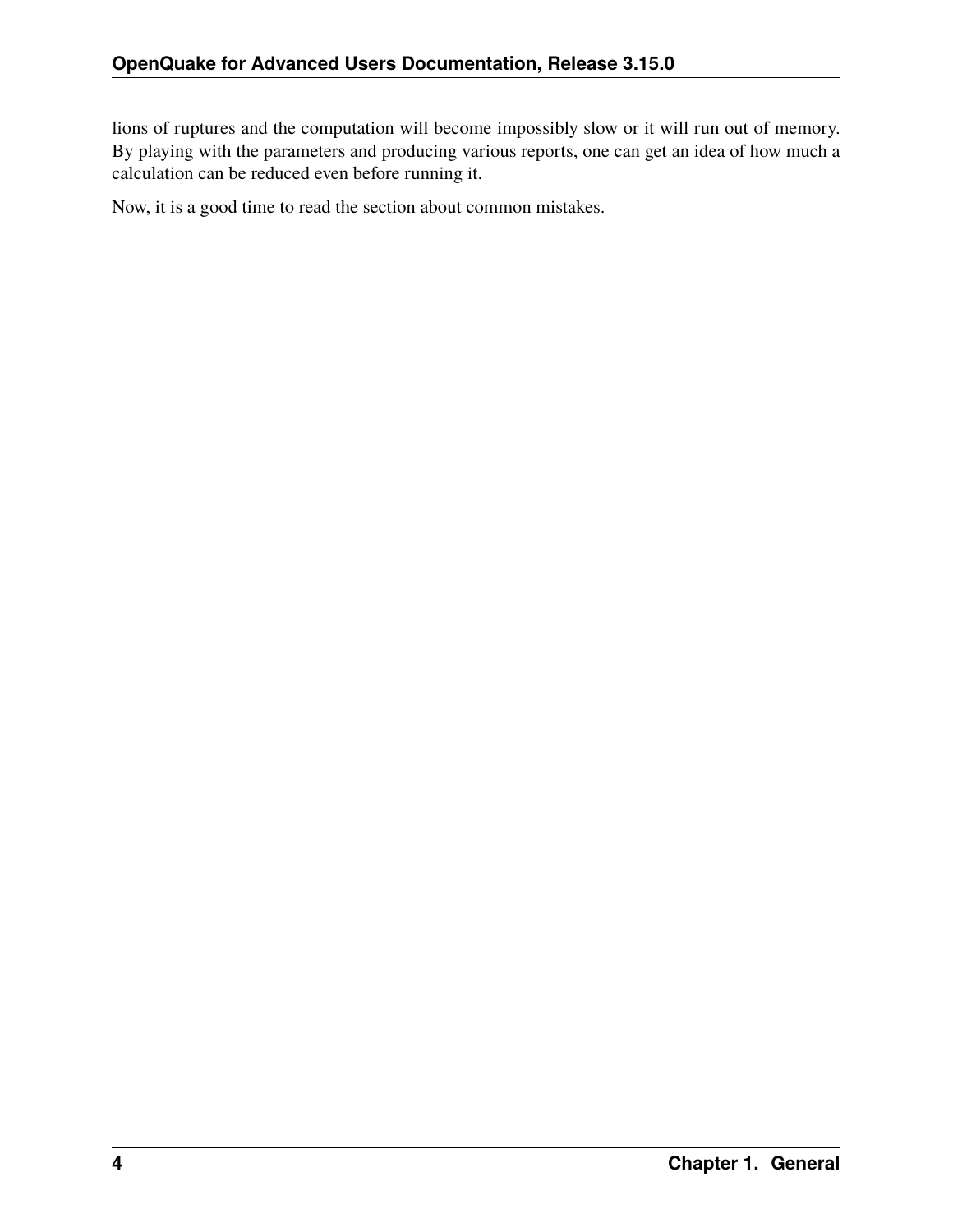#### **CHAPTER**

#### **TWO**

#### <span id="page-8-0"></span>**COMMON MISTAKES: BAD CONFIGURATION PARAMETERS**

By far, the most common source of problems with the engine is the choice of parameters in the *job.ini* file. It is very easy to make mistakes, because users typically copy the parameters from the OpenQuake demos. However, the demos are meant to show off all of the features of the engine in simple calculations, they are not meant for getting performance in large calculations.

#### **2.1 The quadratic parameters**

In large calculations, it is essential to tune a few parameters that are really important. Here is a list of parameters relevant for all calculators:

- **maximum\_distance:** The larger the maximum\_distance, the more sources and ruptures will be considered; the effect is quadratic, i.e. a calculation with maximum\_distance=500 km could take up to 6.25 times more time than a calculation with maximum\_distance=200 km.
- **region grid spacing:** The hazard sites can be specified by giving a region and a grid step. Clearly the size of the computation is quadratic with the inverse grid step: a calculation with region\_grid\_spacing=1 will be up to 100 times slower than a computation with region\_grid\_spacing=10.
- **area\_source\_discretization:** Area sources are converted into point sources, by splitting the area region into a grid of points. The area\_source\_discretization (in km) is the step of the grid. The computation time is inversely proportional to the square of the discretization step, i.e. calculation with area\_source\_discretization=5 will take up to four times more time than a calculation with area\_source\_discretization=10.
- **rupture\_mesh\_spacing:** Fault sources are computed by converting the geometry of the fault into a mesh of points; the rupture\_mesh\_spacing is the parameter determining the size of the mesh. The computation time is quadratic with the inverse mesh spacing. Using a rupture\_mesh\_spacing=2 instead of rupture\_mesh\_spacing=5 will make your calculation up to 6.25 times slower. Be warned that the engine may complain if the rupture\_mesh\_spacing is too large.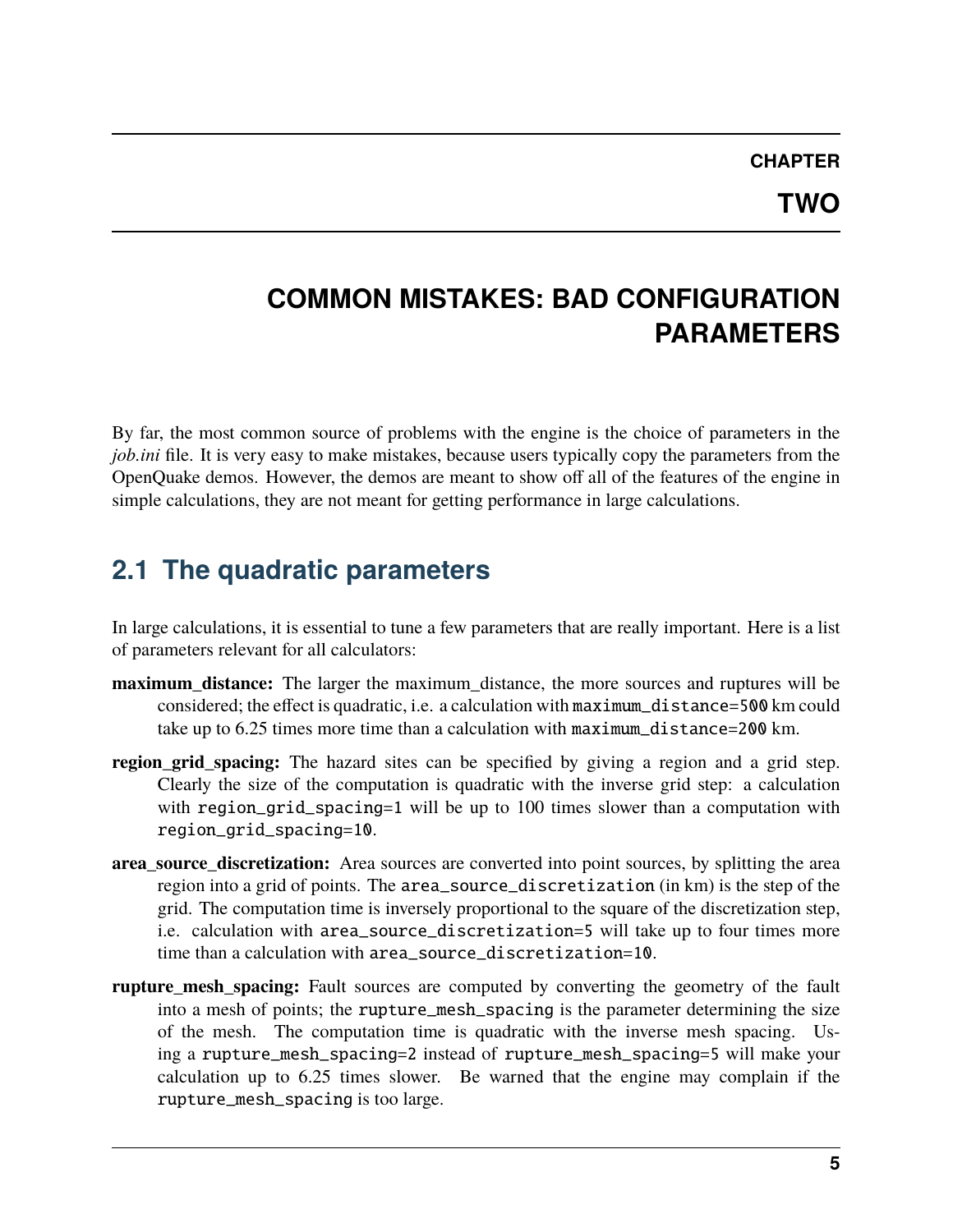**complex\_fault\_mesh\_spacing:** The same as the rupture\_mesh\_spacing, but for complex fault sources. If not specified, the value of rupture\_mesh\_spacing will be used. This is a common cause of problems; if you have performance issue you should consider using a larger complex\_fault\_mesh\_spacing. For instance, if you use a rupture\_mesh\_spacing=2 for simple fault sources but complex\_fault\_mesh\_spacing=10 for complex fault sources, your computation can become up to 25 times faster, assuming the complex fault sources are dominating the computation time.

### **2.2 Maximum distance**

The engine gives users a lot of control on the maximum distance parameter. For instance, you can have a different maximum distance depending on the tectonic region, like in the following example:

maximum\_distance = {'Active Shallow Crust': 200, 'Subduction': 500}

You can also have a magnitude-dependent maximum distance:

maximum\_distance =  $[(5, 0), (6, 100), (7, 200), (8, 300)]$ 

In this case, given a site, the engine will completely discard ruptures with magnitude below 5, keep ruptures up to 100 km for magnitudes between 5 and 6, keep ruptures up to 200 km for magnitudes between 6 and 7, keep ruptures up to 300 km for magnitudes over 7.

You can have both trt-dependent and mag-dependent maximum distance:

```
maximum\_distance = \{'Active Shallow Crust': [(5, 0), (6, 100), (7, 200), (8, 300)],
   'Subduction': [(6.5, 300), (9, 500)]}
```
Given a rupture with tectonic region type trt and magnitude mag, the engine will ignore all sites over the maximum distance md(trt, mag). The precise value is given via linear interpolation of the values listed in the job.ini; you can determine the distance as follows:

```
>>> from openquake.hazardlib.calc.filters import IntegrationDistance
>>> idist = IntegrationDistance.new('[(4, 0), (6, 100), (7, 200), (8.5, \_\rightarrow300)]')
>>> interp = idist('TRT')
\gg interp([4.5, 5.5, 6.5, 7.5, 8])
array([ 25. , 75. , 150. , 233.33333333,
      266.66666667])
```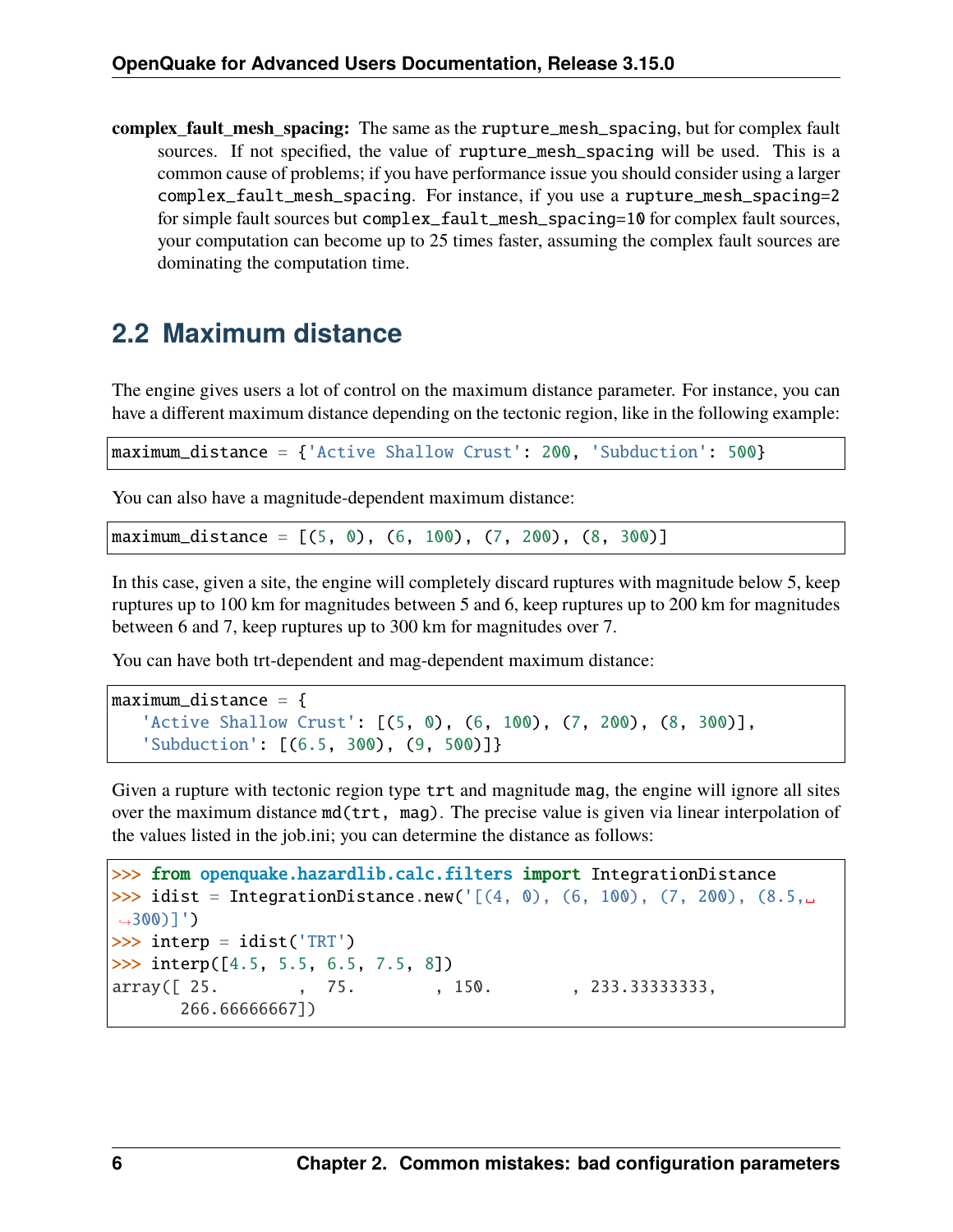# **2.3 pointsource\_distance**

PointSources (and MultiPointSources and AreaSources, which are split into PointSources and therefore are effectively the same thing) are not pointwise for the engine: they actually generate ruptures with rectangular surfaces which size is determined by the magnitude scaling relationship. The geometry and position of such rectangles depends on the hypocenter distribution and the nodal plane distribution of the point source, which are used to model the uncertainties on the hypocenter location and on the orientation of the underlying ruptures.

Is the effect of the hypocenter/nodal planes distributions relevant? Not always: in particular, if you are interested in points that are far away from the rupture the effect is minimal. So if you have a nodal plane distribution with 20 planes and a hypocenter distribution with 5 hypocenters, the engine will consider 20 x 5 ruptures and perform 100 times more calculations than needed, since at large distance the hazard will be more or less the same for each rupture.

To avoid this performance problem there is a pointsource\_distance parameter: you can set it in the job.ini as a dictionary (tectonic region type -> distance in km) or as a scalar (in that case it is converted into a dictionary {"default": distance} and the same distance is used for all TRTs). For sites that are more distant than the *pointsource\_distance* plus the rupture radius from the point source, the engine creates an average rupture by taking weighted means of the parameters *strike*, *dip*, *rake* and *depth* from the nodal plane and hypocenter distributions and by rescaling the occurrence rate. For closer points, all the original ruptures are considered. This approximation (we call it*rupture collapsing* because it essentially reduces the number of ruptures) can give a substantial speedup if the model is dominated by PointSources and there are several nodal planes/hypocenters in the distribution. In some situations it also makes sense to set

#### pointsource\_distance = 0

to completely remove the nodal plane/hypocenter distributions. For instance the Indonesia model has 20 nodal planes for each point sources; however such model uses the so-called [equiva](special-features.html#equivalent-epicenter-distance-approximation)[lent distance approximation](special-features.html#equivalent-epicenter-distance-approximation) which considers the point sources to be really pointwise. In this case the contribution to the hazard is totally independent from the nodal plane and by using pointsource\_distance = 0 one can get *exactly* the same numbers and run the model in 1 hour instead of 20 hours. Actually, starting from engine 3.3 the engine is smart enough to recognize the cases where the equivalent distance approximation is used and automatically set pointsource\_distance = 0.

Even if you not using the equivalent distance approximation, the effect of the nodal plane/hypocenter distribution can be negligible: I have seen cases when setting setting point source\_distance = 0 changed the result in the hazard maps only by 0.1% and gained an order of magnitude of speedup. You have to check on a case by case basis.

There is a good example of use of the point source\_distance in the MultiPointClassicalPSHA demo. Here we will just show a plot displaying the hazard curve without *pointsource\_distance* (with ID=-2) and with *pointsource\_distance=200* km (with ID=-1). As you see they are nearly identical but the second calculation is ten times faster.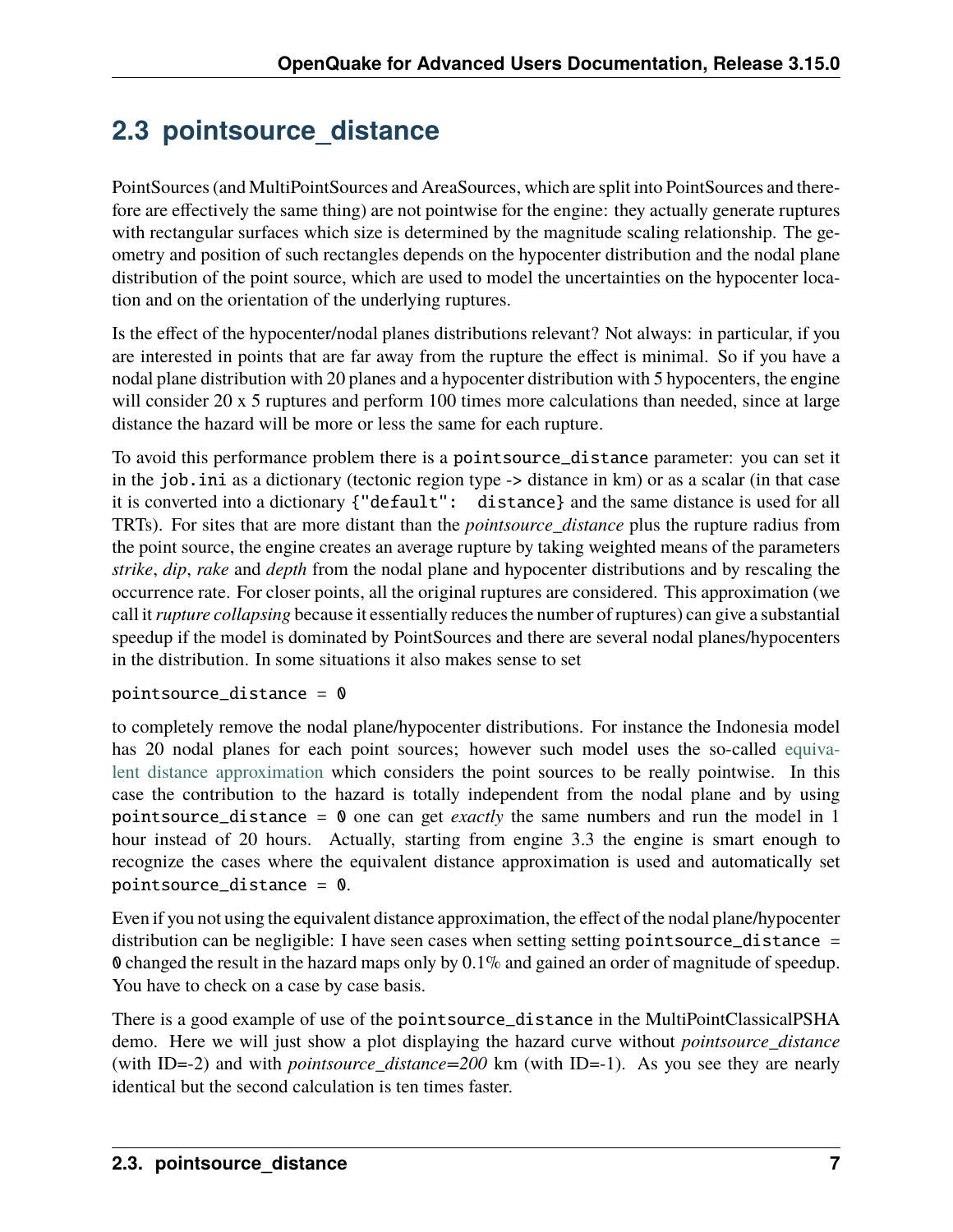

The pointsource\_distance is also crucial when using the [point source gridding](point-source-gridding.html) approximation: then it can be used to speedup calculations even when the nodal plane and hypocenter distributions are trivial and no speedup would be expected.

NB: the pointsource\_distance approximation has changed a lot across engine releases and you should not expect it to give always the same results. In particular, in engine 3.8 it has been extended to take into account the fact that small magnitudes will have a smaller collapse distance. For instance, if you set pointsource\_distance=100, the engine will collapse the ruptures over 100 km for the maximum magnitude, but for lower magnitudes the engine will consider a (much) shorter collapse distance and will collapse a lot more ruptures. This is possible because given a tectonic region type the engine knows all the GMPEs associated to that tectonic region and can compute an upper limit for the maximum intensity generated by a rupture at any distance. Then it can invert the curve and given the magnitude and the maximum intensity can determine the collapse distance for that magnitude.

In engine 3.11, contrarily to all previous releases, finite side effects are not ignored for distance sites, they are simply averaged over. This gives a better precision. In some case (i.e. the Alaska model) versions of the engine before 3.11 could give a completely wrong hazard on some sites. This is now fixed.

Note: setting pointsource\_distance=0 does not completely remove finite size effects. If you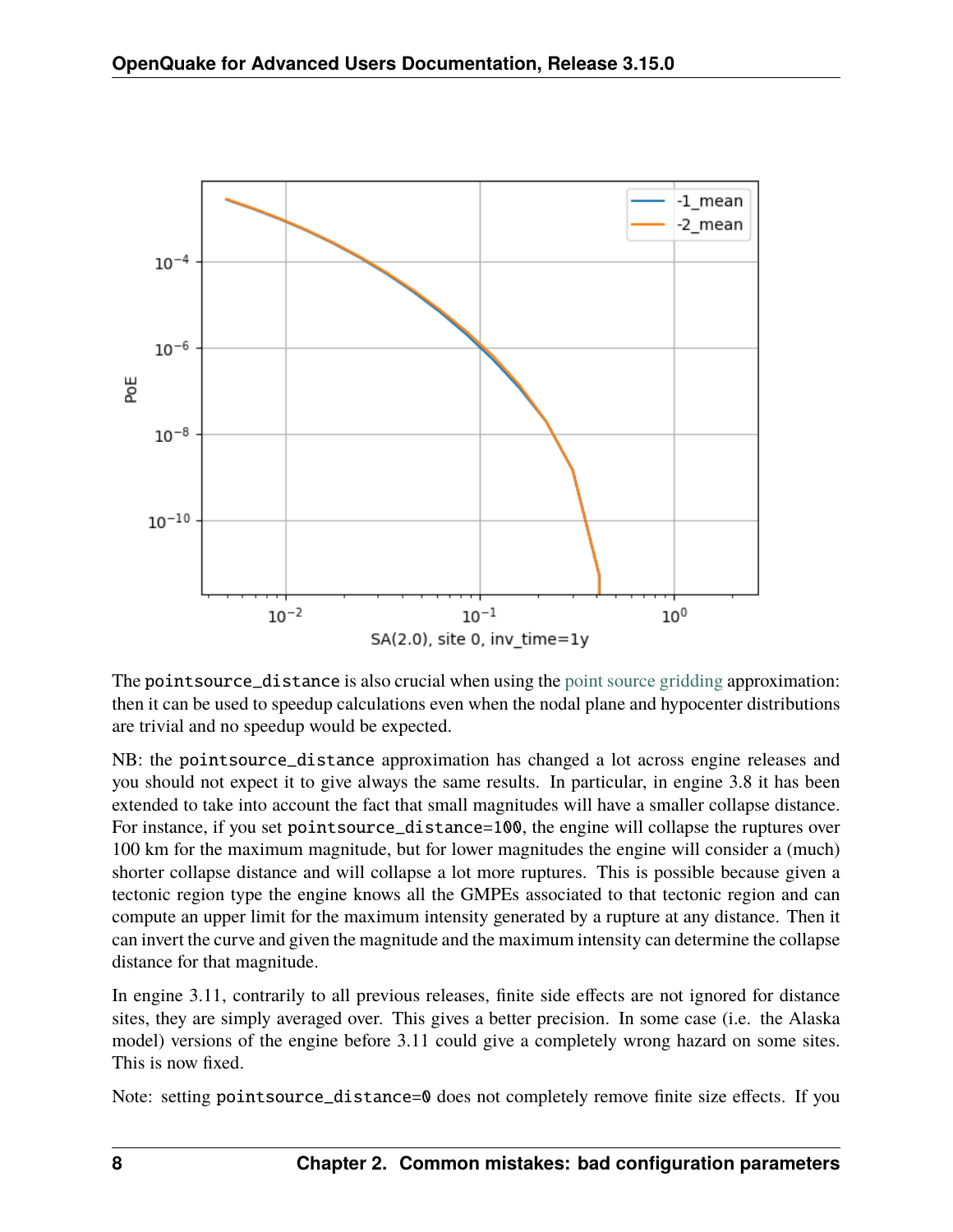want to replace point sources with points you need to also change the magnitude-scaling relationship to PointMSR. Then the area of the underlying planar ruptures will be set to 1E-4 squared km and the ruptures will effectively become points.

#### **2.4 The linear parameters:** *width\_of\_mfd\_bin* **and intensity levels**

The number of ruptures generated by the engine is controlled by the parameter *width of mfd bin*; for instance if you raise it from 0.1 to 0.2 you will reduce by half the number of ruptures and double the speed of the calculation. It is a linear parameter, at least approximately. Classical calculations are also roughly linear in the number of intensity measure types and levels. A common mistake is to use too many levels. For instance a configuration like the following one:

```
intensity_measure_types_and_tevels = \{"PGA": logscale(0.001,4.0, 100),
  "SA(0.3)": logscale(0.001,4.0, 100),
  "SA(1.0)": logscale(0.001,4.0, 100)}
```
requires computing the PoEs on 300 levels. Is that really what the user wants? It could very well be that using only 20 levels per each intensity measure type produces good enough results, while potentially reducing the computation time by a factor of 5.

#### **2.5 concurrent\_tasks parameter**

There is a last parameter which is worthy of mention, because of its effect on the memory occupation in the risk calculators and in the event based hazard calculator.

**concurrent\_tasks:** This is a parameter that you should not set, since in most cases the engine will figure out the correct value to use. However, in some cases, you may be forced to set it. Typically this happens in event based calculations, when computing the ground motion fields. If you run out of memory, increasing this parameter will help, since the engine will produce smaller tasks. Another case when it may help is when computing hazard statistics with lots of sites and realizations, since by increasing this parameter the tasks will contain less sites.

Notice that if the number of concurrent\_tasks is too big the performance will get worse and the data transfer will increase: at a certain point the calculation will run out of memory. I have seen this to happen when generating tens of thousands of tasks. Again, it is best not to touch this parameter unless you know what you are doing.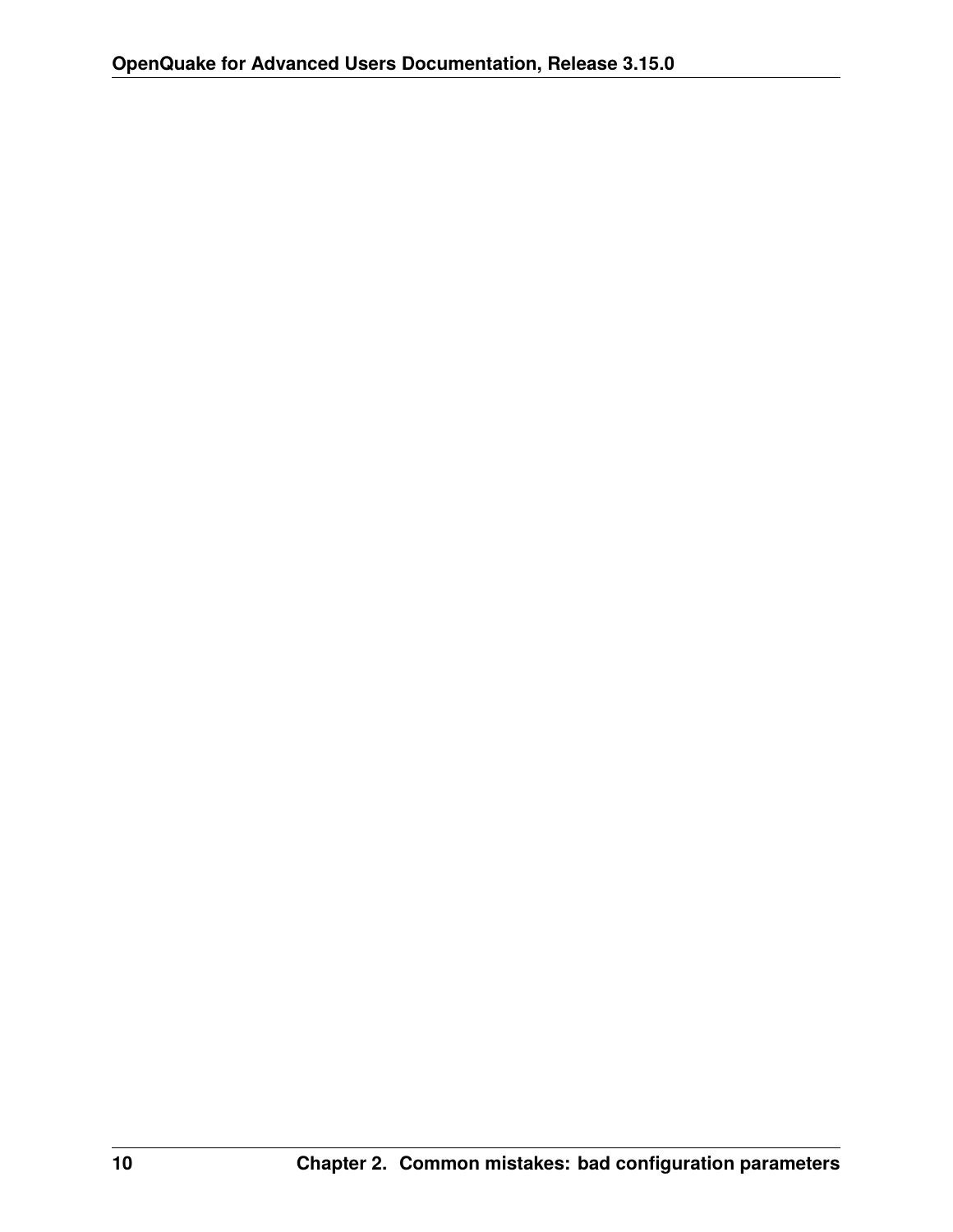#### **CHAPTER THREE**

# **DEVELOPING WITH THE ENGINE**

<span id="page-14-0"></span>Some advanced users are interested in developing with the engine, usually to contribute new GMPEs and sometimes to submit a bug fix. There are also users interested in implementing their own customizations of the engine. This part of the manual is for them.

### **3.1 Prerequisites**

It is assumed here that you are a competent scientific Python programmer, i.e. that you have a good familiarity with the Python ecosystem (including pip and virtualenv) and its scientific stack (numpy, scipy, h5py, ...). It should be noticed that since engine v2.0 there is no need to know anything about databases and web development (unless you want to develop on the WebUI part) so the barrier for contribution to the engine is much lower than it used to be. However, contributing is still nontrivial, and it absolutely necessary to know git and the tools of Open Source development in general, in particular about testing. If this is not the case, you should do some study on your own and come back later. There is a huge amount of resources on the net about these topics. This manual will focus solely on the OpenQuake engine and it assume that you already know how to use it, i.e. you have read the User Manual first.

Before starting, it may be useful to have an idea of the architecture of the engine and its internal components, like the DbServer and the WebUI. For that you should read the *[Architecture of the](#page-24-0) [OpenQuake engine](#page-24-0)* document.

There are also external tools which are able to interact with the engine, like the QGIS plugin to run calculations and visualize the outputs and the IPT tool to prepare the required input files (except the hazard models). Unless you are developing for such tools you can safely ignore them.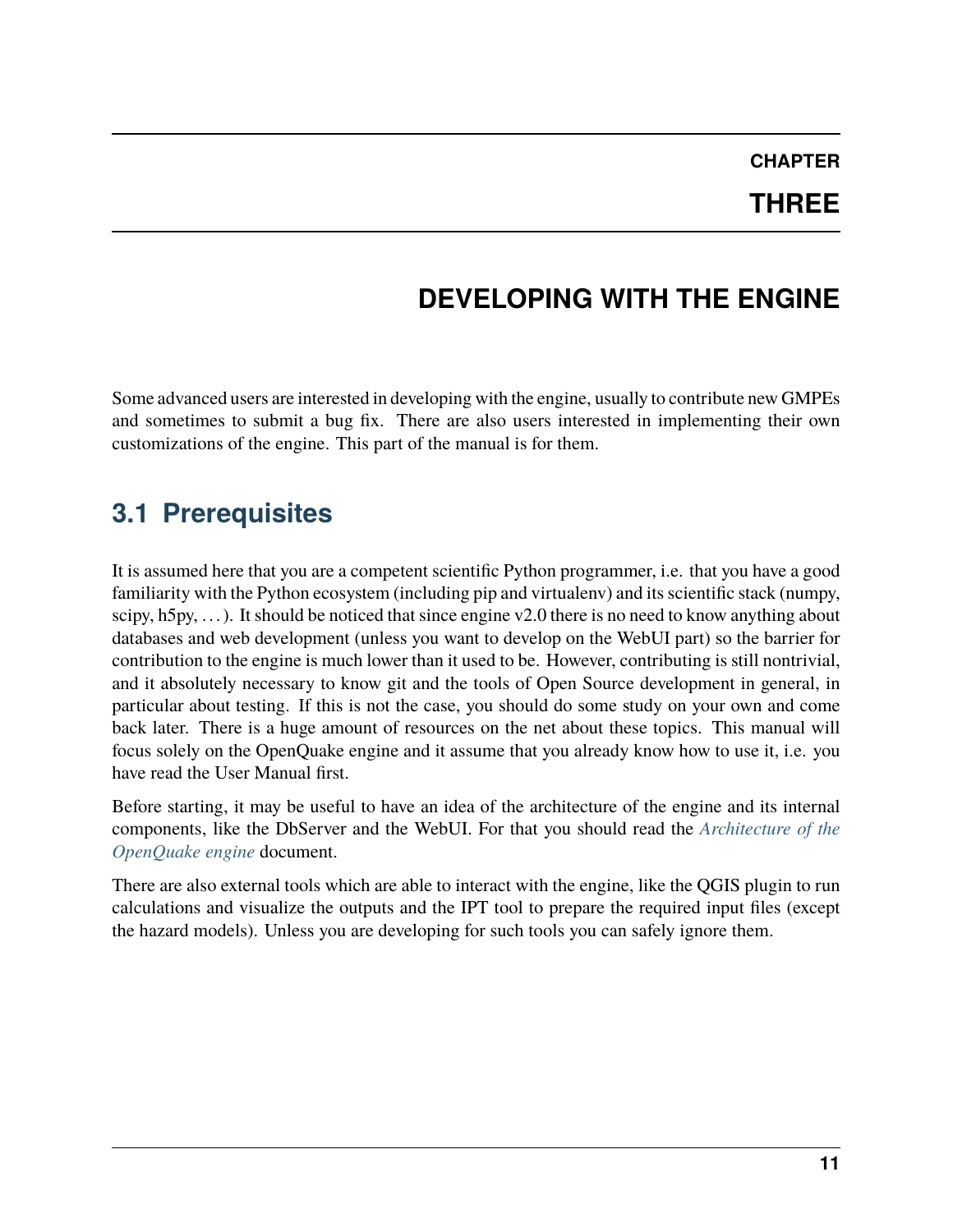### **3.2 The first thing to do**

The first thing to do if you want to develop with the engine is to remove any non-development installation of the engine that you may have. While it is perfectly possible to install on the same machine both a development and a production instance of the engine (it is enough to configure the ports of the DbServer and WebUI) it is easier to work with a single instance. In that way you will have a single code base and no risks of editing the wrong code. A development installation the engine works as any other development installation in Python: you should clone the engine repository, create and activate a virtualenv and then perform a *pip install -e .* from the engine main directory, as normal. You can find the details here:

<https://github.com/gem/oq-engine/blob/master/doc/installing/development.md>

It is also possible to develop on Windows ( [https://github.com/gem/oq-engine/blob/master/doc/](https://github.com/gem/oq-engine/blob/master/doc/installing/development.md) [installing/development.md\)](https://github.com/gem/oq-engine/blob/master/doc/installing/development.md) but very few people in GEM are doing that, so you are on your own, should you encounter difficulties. We recommend Linux, but Mac also works.

Since you are going to develop with the engine, you should also install the development dependencies that by default are not installed. They are listed in the setup.py file, and currently (January 2020) they are pytest, flake8, pdbpp, silx and ipython. They are not required but very handy and recommended. It is the stack we use daily for development.

#### **3.3 Understanding the engine**

Once you have the engine installed you can run calculations. We recommend starting from the demos directory which contains example of hazard and risk calculations. For instance you could run the area source demo with the following command:

```
$ oq run demos/hazard/AreaSourceClassicalPSHA/job.ini
```
You should notice that we used here the command oq run while the engine manual recommend the usage of oq engine --run. There is no contradiction. The command oq engine --run is meant for production usage, but here we are doing development, so the recommended command is oq run which will will be easier to debug thanks to the flag --pdb, which will start the python debugger should the calculation fail. Since during development is normal to have errors and problems in the calculation, this ability is invaluable.

If you want to understand what happened during the calculation you should generate the associated .rst report, which can be seen with the command

```
$ oq show fullreport
```
There you will find a lot of interesting information that it is worth studying and we will discuss in detail in the rest of this manual. The most important section of the report is probably the last one, titled "Slowest operations". For that one can understand the bottlenecks of a calculation and, with experience, he can understand which part of the engine he needs to optimize. Also, it is very useful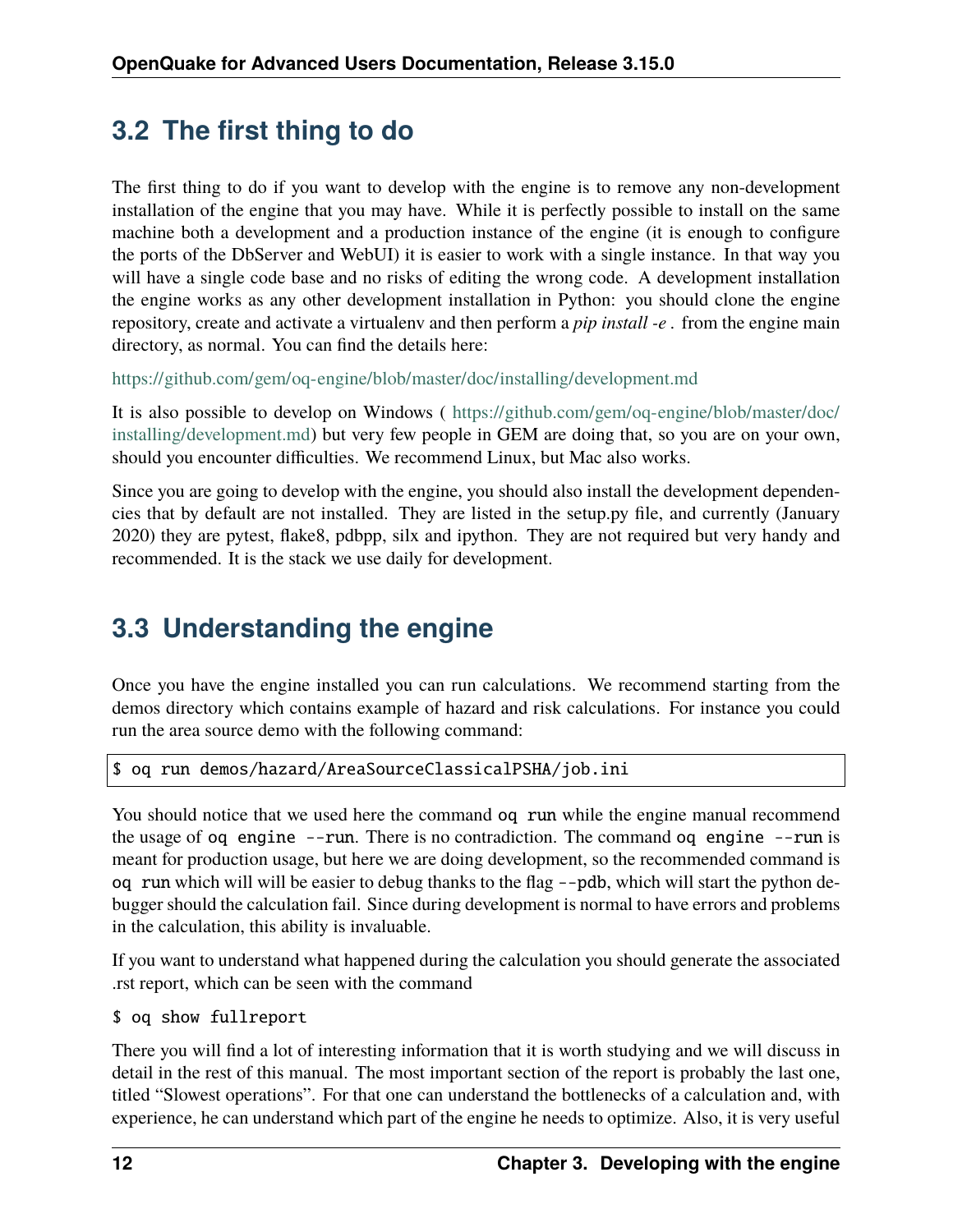to play with the parameters of the calculation (like the maximum distance, the area discretization, the magnitude binning, etc etc) and see how the performance change. There is also a command to plot hazard curves and a command to compare hazard curves between different calculations: it is common to be able to get big speedups simply by changing the input parameters in the *job.ini* of the model, without changing much the results.

There a lot of *oq* commands: if you are doing development you should study all of them. They are documented [here.](oq-commands.md)

#### **3.4 Running calculations programmatically**

Starting from engine 3.12 the recommended way to run a job programmaticaly is the following:

```
\gg from openquake.commonlib import logs
>> from openquake.calculators.base import calculators
\gg with logs.init('job', 'job_ini') as log: # initialize logs
... calc = calculators(log.get_oqparam(), log.calc_id)
... calc.run() # run the calculator
```
Then the results can be read from the datastore by using the extract API:

```
>> from openquake.calculators.extract import extract
>> extract(calc.datastore, 'something')
```
### **3.5 Case study: computing the impact of a source on a site**

As an exercise showing off how to use the engine as a library, we will solve the problem of computing the hazard on a given site generated by a given source, with a given GMPE logic tree and a few parameters, i.e. the intensity measure levels and the maximum distance.

The first step is to specify the site and the parameters; let's suppose that we want to compute the probability of exceeding a Peak Ground Accelation (PGA) of 0.1g by using the ToroEtAl2002SHARE GMPE:

```
>>> from openquake.commonlib import readinput
>>> oq = readinput.get_oqparam(dict(
... calculation_mode='classical',
... sites='15.0 45.2',
... reference_vs30_type='measured',
... reference_vs30_value='600.0',
```
(continues on next page)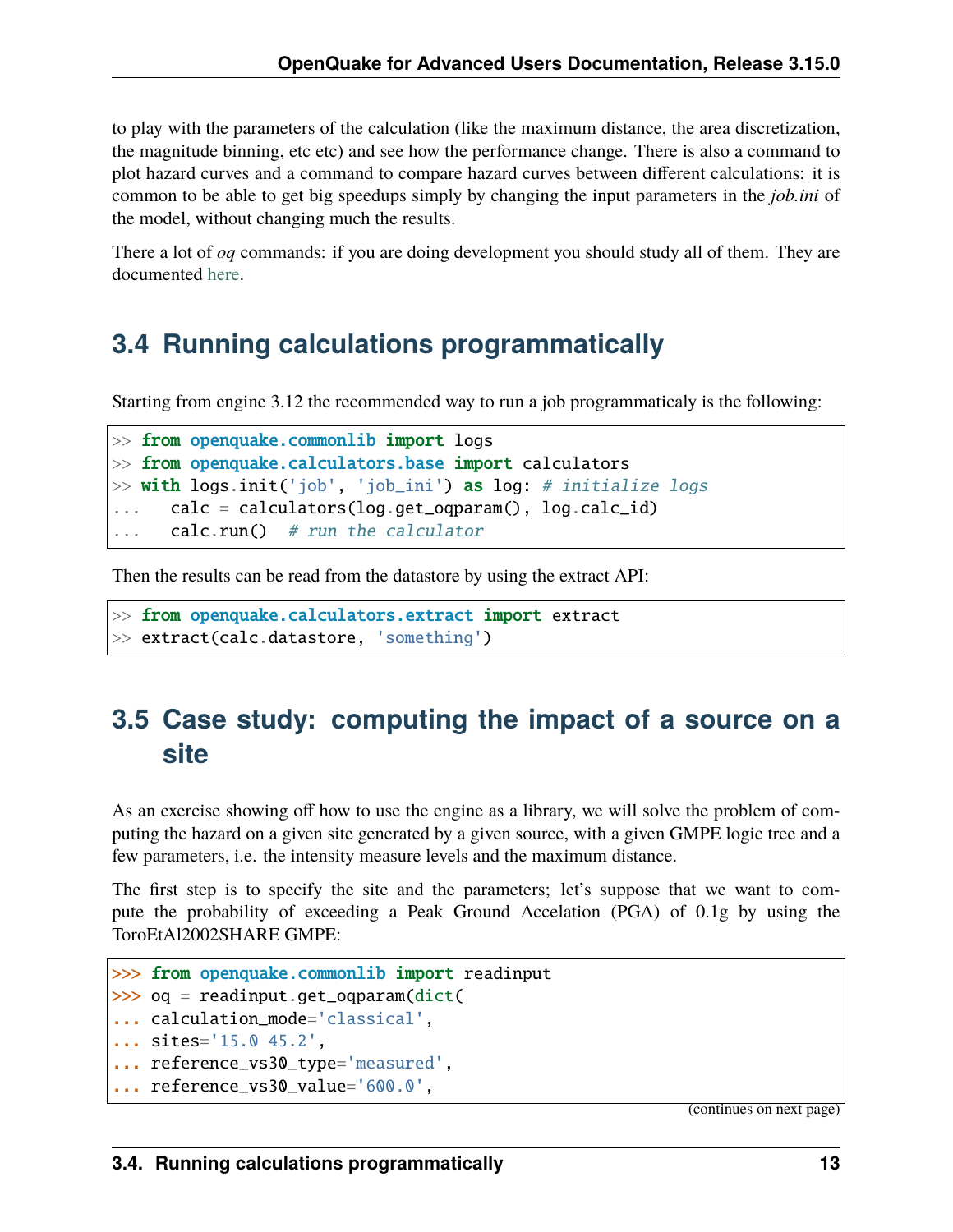(continued from previous page)

```
... intensity_measure_types_and_levels="{'PGA': [0.1]}",
... investigation_time='50.0',
... gsim='ToroEtAl2002SHARE',
```
... maximum\_distance='200.0'))

Then we need to specify the source:

```
>>> from openquake.hazardlib import nrml
\gg src = nrml.get('''
... <areaSource>
... id="126"
... name="HRAS195"
\ldots >... <areaGeometry discretization="10">
... \langle \text{gml:Polygon} \rangle... \langle \text{gml:exterior} \rangle... \langlegml:LinearRing>
... \langle \text{gml:posList}\rangle\, \ldots \, 1.5026169E+01 4.5773603E+01 \,\, ... \, 1.5650548E+01 4.6176279E+01 \,... 1.6273108E+01 4.6083465E+01
1.6398742E+01 4.6024744E+01
... 1.5947759E+01 4.5648318E+01
1.5677179E+01 4.5422577E+01
... \langle\gamma_{\rm qml:posList}\rangle... </gml:LinearRing>
... </gml:exterior>
... \langle\gamma_{\rm qml}:\text{Polygon}\rangle... <upperSeismoDepth>0</upperSeismoDepth>
... <lowerSeismoDepth>30</lowerSeismoDepth>
... </areaGeometry>
... <magScaleRel>WC1994</magScaleRel>
... \langle \text{ruptAspectRatio} \rangle 1 \langle \text{ruptAspectRatio} \rangle... <incrementalMFD binWidth=".2" minMag="4.7">
... <occurRates>
... 1.4731083E-02 9.2946848E-03 5.8645496E-03
... 3.7002807E-03 2.3347193E-03 1.4731083E-03
... 9.2946848E-04 5.8645496E-04 3.7002807E-04
... 2.3347193E-04 1.4731083E-04 9.2946848E-05
... 1.7588460E-05 1.1097568E-05 2.3340307E-06
... </occurRates>
... </incrementalMFD>
... <nodalPlaneDist>
```
(continues on next page)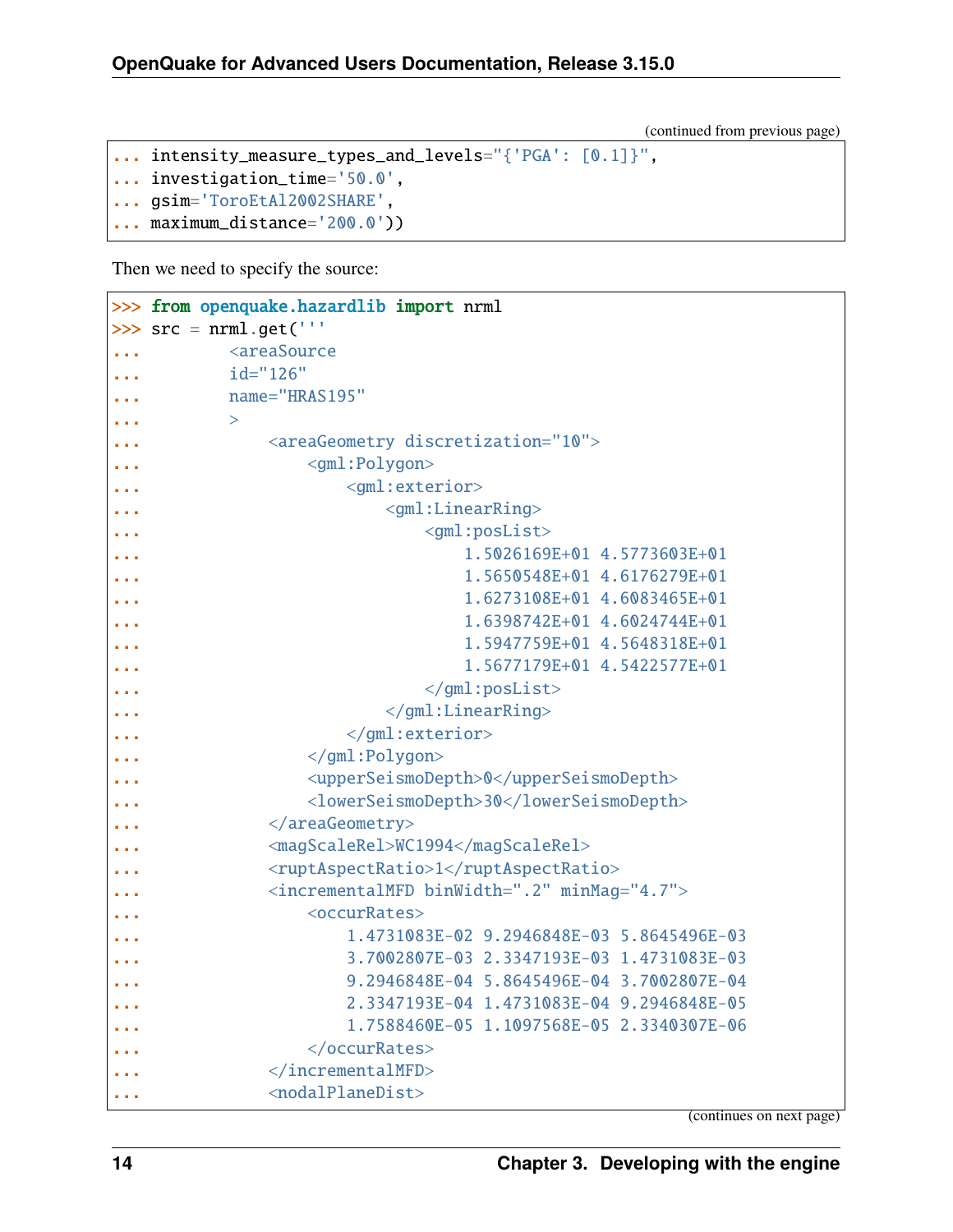(continued from previous page)

```
... \sim <nodalPlane dip="5.7596810E+01" probability="1"
... rake="0" strike="6.9033586E+01"/>
... </nodalPlaneDist>
            \n  <hypoDepthDist><hypoDepth depth="1.0200000E+01" probability="1"/>
... </hypoDepthDist>
... </areaSource>
... ''')
```
Then the hazard curve can be computed as follows:

```
>>> from openquake.hazardlib.calc.hazard_curve import calc_hazard_curve
>>> from openquake.hazardlib import valid
\gg sitecol = readinput.get_site_collection(oq)
\gg gsims = readinput.get_gsim_lt(oq).values['*']
>>> calc_hazard_curve(sitecol, src, gsims, oq)
<ProbabilityCurve
[[0.00507997]]>
```
#### **3.6 Working with GMPEs directly: the ContextMaker**

If you are an hazard scientist, you will likely want to interact with the GMPE library in openquake. hazardlib.gsim. The recommended way to do so is in terms of a ContextMaker object.

>>> from openquake.hazardlib.contexts import ContextMaker

In order to instantiate a ContextMaker you first need to populate a dictionary of parameters:

```
>>> param = dict(maximum_distance=oq.maximum_distance, imtls=oq.imtls,
... truncation_level=oq.truncation_level,
... investigation_time=oq.investigation_time)
>>> cmaker = ContextMaker(src.tectonic_region_type, gsims, param)
```
Then you can use the ContextMaker to generate context arrays from the sources:

 $\gg$  [ctx] = cmaker.from\_srcs([src], sitecol)

In our example, there are 15 magnitudes

>>> len(src.get\_annual\_occurrence\_rates()) 15

and the area source contains 47 point sources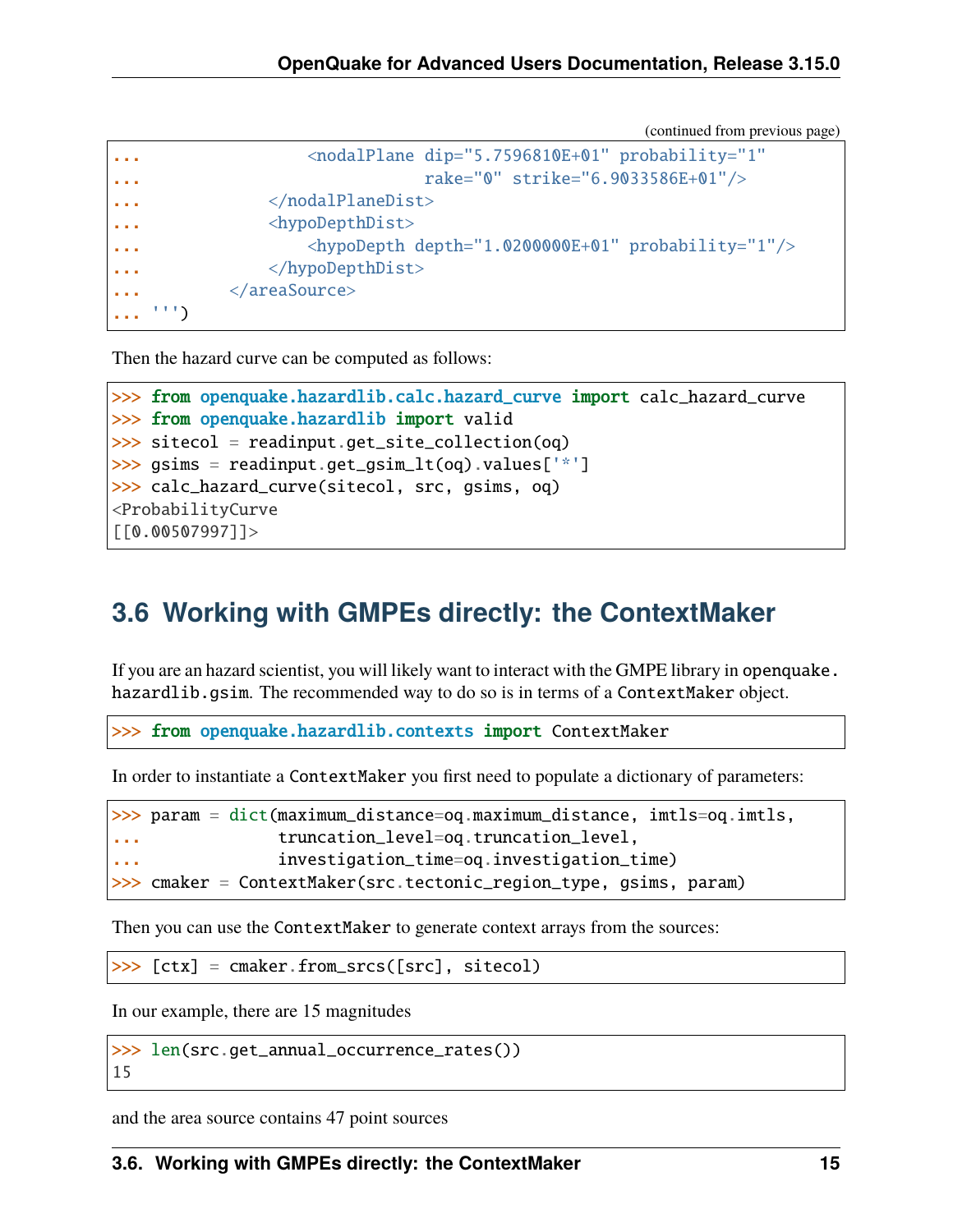```
>>> len(list(src))
47
```
so in total there are  $15 \times 47 = 705$  ruptures:

```
>>> len(ctx)
705
```
The ContextMaker takes care of the maximum\_distance filtering, so in general the number of contexts is lower than the total number of ruptures, since some ruptures are normally discarded, being distant from the sites.

The contexts contains all the rupture, site and distance parameters.

Then you have

```
>> ctx.mag[0]
4.7
>>> ctx.rrup[0]
106.4011264574155
\gg ctx.rjb[0]105.89632469731306
```
In this example, the GMPE ToroEtAl2002SHARE does not require site parameters, so calling  $ctx$ . vs30 will raise an AttributeError but in general the contexts contains also arrays of site parameters. There is also an array of indices telling which are the sites affected by the rupture associated to the context:

```
>>> import numpy
>>> numpy.unique(ctx.sids)
array([0], dtype=uint32)
```
Once you have the contexts, the ContextMaker is able to compute means and standard deviations from the underlying GMPEs as follows (for engine version >= 3.13):

>>> mean, sig, tau, phi = cmaker.get\_mean\_stds([ctx])

Since in this example there is a single gsim and a single IMT you will get:

```
>>> mean.shape
(1, 1, 705)
>>> sig.shape
(1, 1, 705)
```
The shape of the arrays in general is (G, M, N) where G is the number of GSIMs, M the number of intensity measure types and N the total size of the contexts. Since this is an example with a single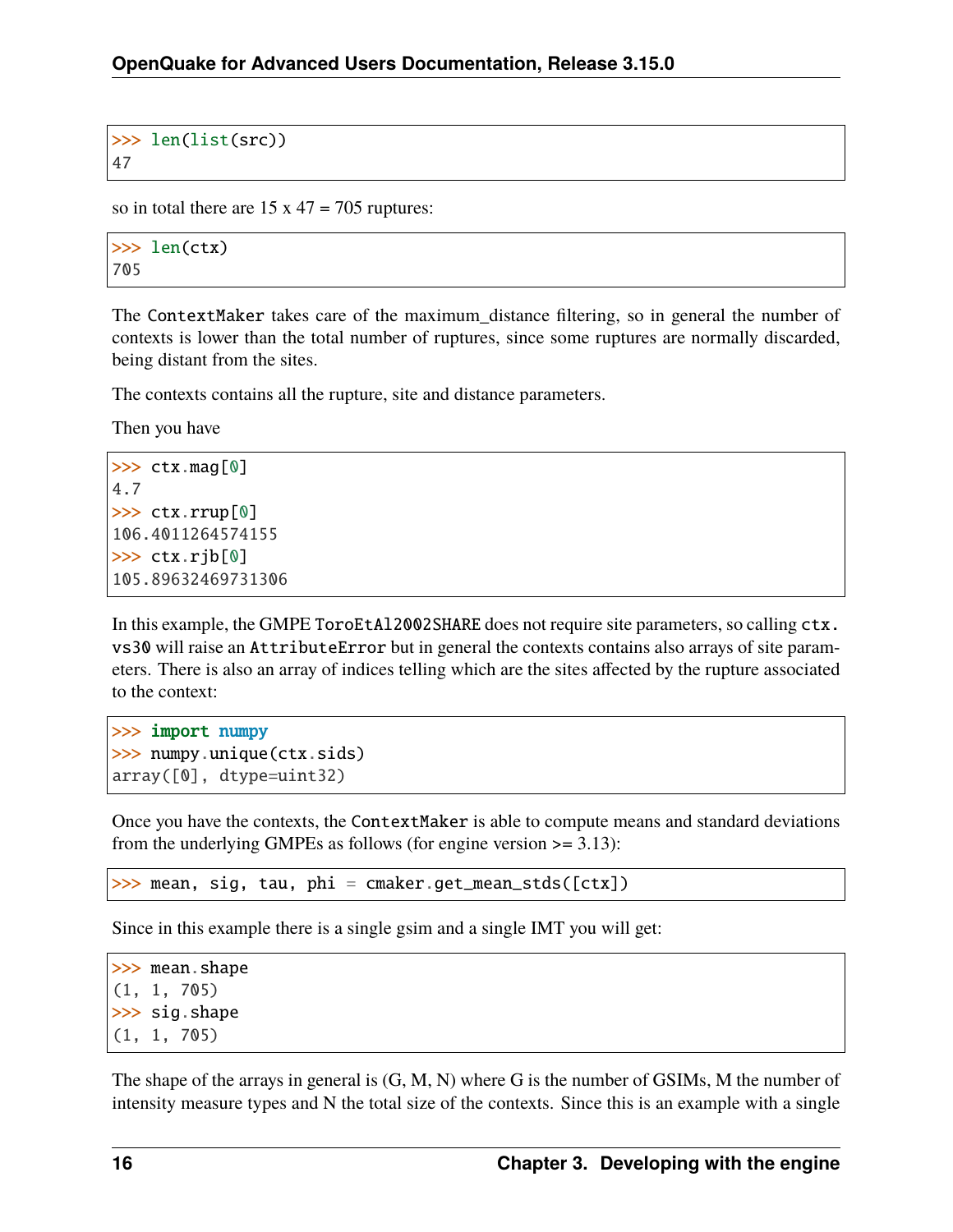site, each context has size 1, therefore  $N = 705 * 1 = 705$ . In general if there are multiple sites a context M is the total number of affected sites. For instance if there are two contexts and the first affect 1 sites and the second 2 sites then N would be  $1 + 2 = 3$ . This example correspond to  $1 + 1$  $+ \dots$  + 1 = 705.

From the mean and standard deviation is possible to compute the probabilities of exceedence. The ContextMaker provides a method to compute directly the probability map, which internally calls cmaker.get\_mean\_stds(ctxs):

```
>>> cmaker.get_pmap([ctx])
{0: <ProbabilityCurve
[[0.00507997]]>}
```
This is exactly the result provided by calc\_hazard\_curve(sitecol, src, gsims, oq) in the section before.

If you want to know exactly how get\_pmap works you are invited to look at the source code in openquake.hazardlib.contexts.

# **3.7 Working with verification tables**

Hazard scientists implementing a new GMPE must provide verification tables, i.e. CSV files containing inputs and expected outputs.

For instance, for the Atkinson2015 GMPE (chosen simply because is the first GMPE in lexicographic order in hazardlib) the verification table has a structure like this:

```
rup_mag,dist_rhypo,result_type,pgv,pga,0.03,0.05,0.1,0.2,0.3,0.5
2.0,1.0,MEAN,5.50277734e-02,3.47335058e-03,4.59601700e-03,7.71361460e-03,
˓→9.34624779e-03,4.33207607e-03,1.75322233e-03,3.44695521e-04
2.0,5.0,MEAN,6.43850933e-03,3.61047741e-04,4.57949482e-04,7.24558049e-04,
˓→9.44495571e-04,5.11252304e-04,2.21076069e-04,4.73435138e-05
...
```
The columns starting with rup\_ contains rupture parameters (the magnitude in this example) while the columns starting with dist\_ contains distance parameters. The column result\_type is a string in the set {"MEAN", "INTER\_EVENT\_STDDEV", "INTRA\_EVENT\_STDDEV", "TO-TAL STDDEV"}. The remaining columns are the expected results for each intensity measure type; in the the example the IMTs are PGV, PGA,  $SA(0.03)$ ,  $SA(0.05)$ ,  $SA(0.1)$ ,  $SA(0.2)$ ,  $SA(0.3)$ ,  $SA(0.5)$ .

Starting from engine version 3.13, it is possible to instantiate a ContextMaker and the associated contexts from a GMPE and its verification tables with a few simple steps. First of all one must instantiate the GMPE: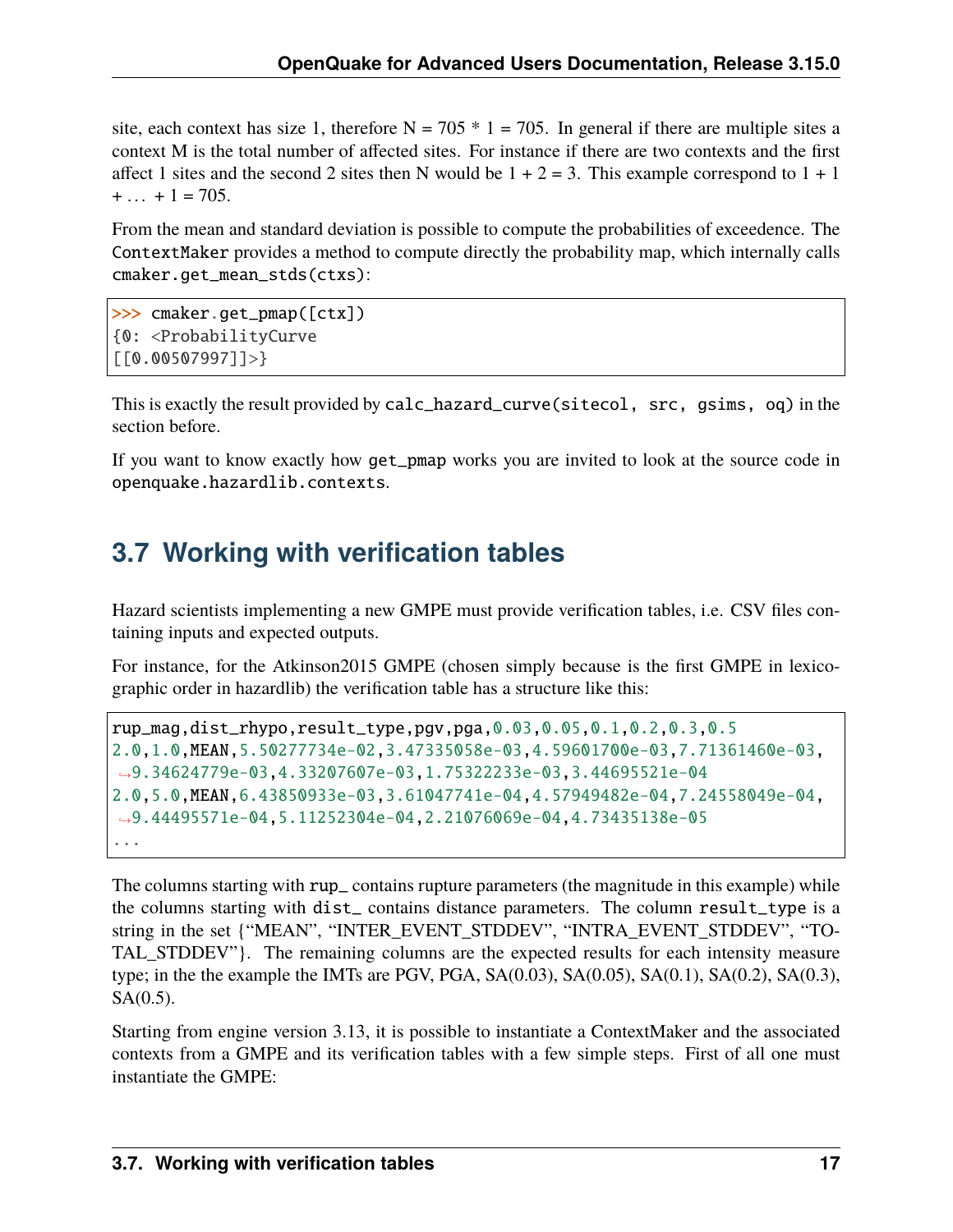```
>>> from openquake.hazardlib import valid
>>> gsim = valid.gsim("Atkinson2015")
```
Second, one can determine the path names to the verification tables as follows (they are in a subdirectory of *hazardlib/tests/gsim/data*):

```
>>> import os
>>> from openquake.hazardlib.tests.gsim import data
>>> datadir = os.path.join(data.__path_[0], 'ATKINSON2015')
>>> fnames = [os.path.join(datadir, f) for f in ["ATKINSON2015_MEAN.csv",
... "ATKINSON2015_STD_INTER.csv", "ATKINSON2015_STD_INTRA.csv",
... "ATKINSON2015_STD_TOTAL.csv"]]
```
Then it is possible to instantiate the ContextMaker associated to the GMPE and a pandas DataFrame associated to the verification tables in a single step:

```
>>> from openquake.hazardlib.tests.gsim.utils import read_cmaker_df, gen_
˓→ctxs
\gg cmaker, df = read\_cmaker_df(gsim, frames)>>> list(df.columns)
['rup_mag', 'dist_rhypo', 'result_type', 'damping', 'PGV', 'PGA', 'SA(0.
˓→03)', 'SA(0.05)', 'SA(0.1)', 'SA(0.2)', 'SA(0.3)', 'SA(0.5)', 'SA(1.0)',
˓→ 'SA(2.0)', 'SA(3.0)', 'SA(5.0)']
```
Then you can immediately compute mean and standard deviations and compare with the values in the verification table:

 $\gg$  mean, sig, tau, phi = cmaker.get\_mean\_stds(gen\_ctxs(df))

*sig* refers to the "TOTAL\_STDDEV", *tau* to the "INTER\_EVENT\_STDDEV" and *phi* to the "IN-TRA\_EVENT\_STDDEV". This is how the tests in hazardlib are implemented. Interested users should look at the code in [https://github.com/gem/oq-engine/blob/master/openquake/hazardlib/](https://github.com/gem/oq-engine/blob/master/openquake/hazardlib/tests/gsim/utils.py) [tests/gsim/utils.py.](https://github.com/gem/oq-engine/blob/master/openquake/hazardlib/tests/gsim/utils.py)

#### **3.8 Running the engine tests**

If you are a hazard scientists contributing a bug fix to a GMPE (or any other kind of bug fix) you may need to run the engine tests and possibly change the expected files if there is a change in the numbers. The way to do it is to start the dbserver and then run the tests from the repository root:

```
$ oq dbserver start
$ pytest -vx openquake/calculators
```
If you get an error like the following: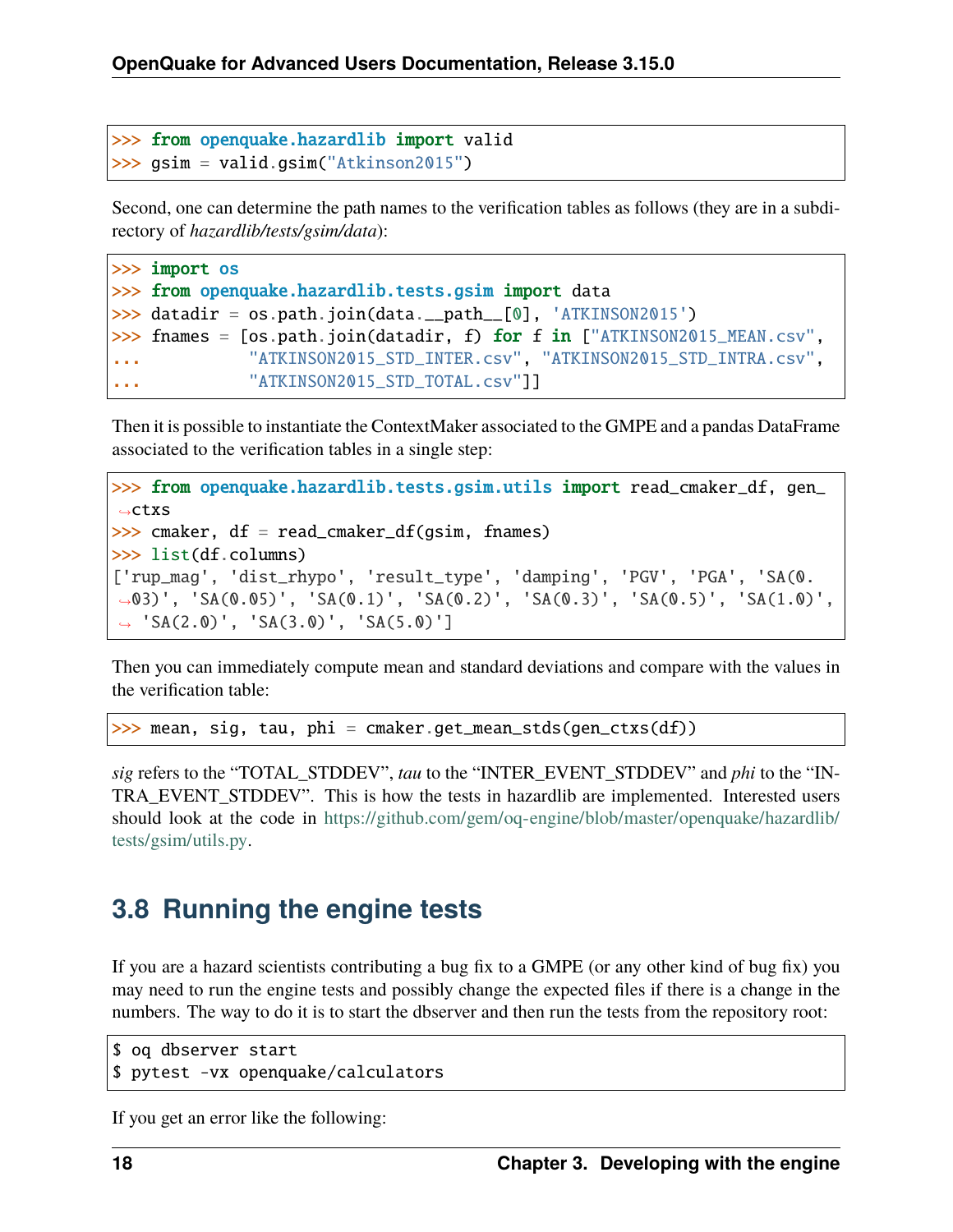```
openquake/calculators/tests/__init__.py:218: in assertEqualFiles
    raise DifferentFiles('%s %s' % (expected, actual))
E openquake.calculators.tests.DifferentFiles: /home/michele/oq-engine/
˓→openquake/qa_tests_data/classical/case_1/expected/hazard_curve-PGA.csv /
˓→tmp/tmpkdvdhlq5/hazard_curve-mean-PGA_27249.csv
```
you need to change the expected file, i.e. copy the file /tmp/tmpkdvdhlq5/ hazard\_curve-mean-PGA\_27249.csv over classical/case\_1/expected/ hazard\_curve-PGA.csv.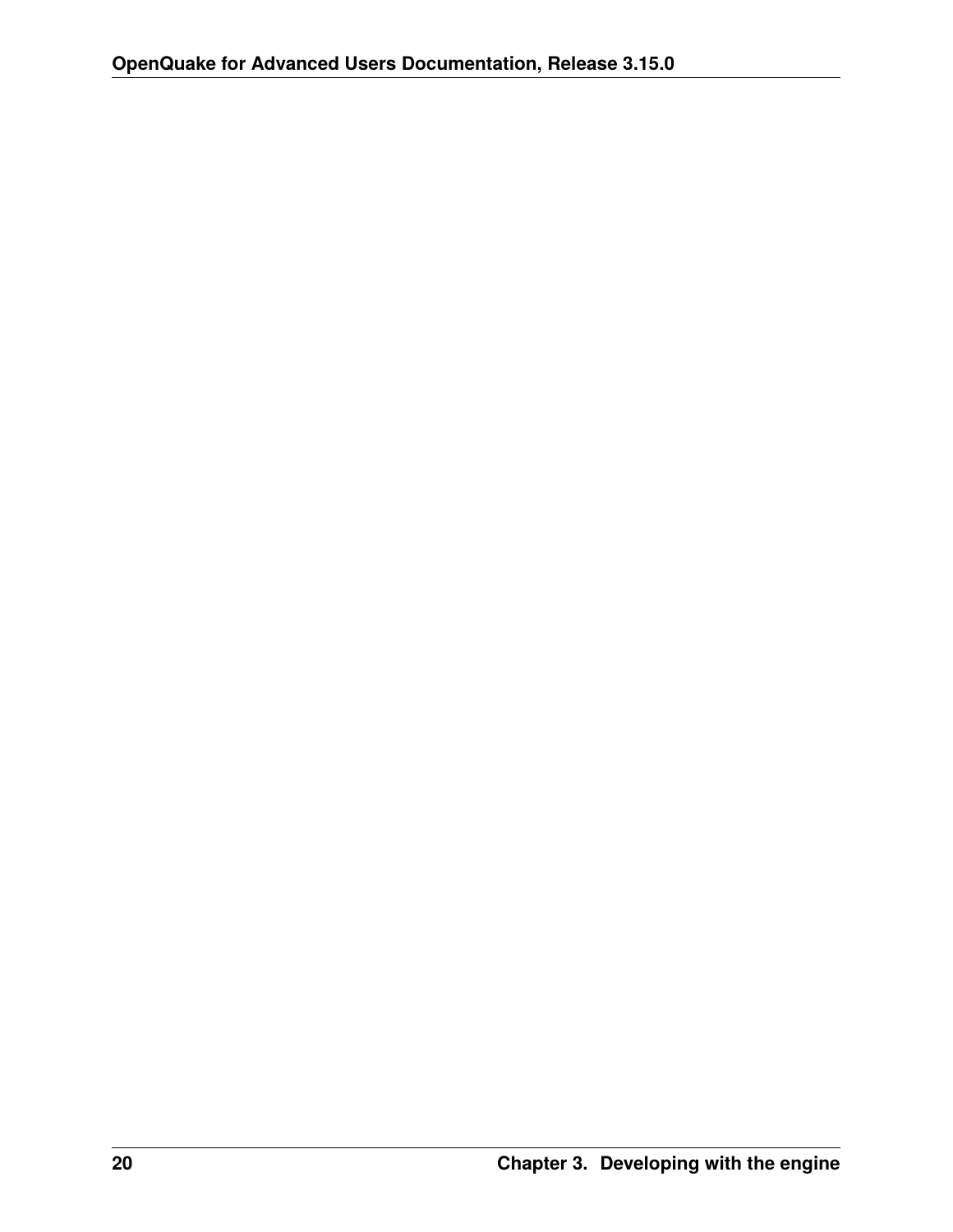#### **CHAPTER FOUR**

# <span id="page-24-0"></span>**ARCHITECTURE OF THE OPENQUAKE ENGINE**

The engine is structured as a regular scientific application: we try to perform calculations as much as possible in memory and when it is not possible intermediate results are stored in HDF5 format. We try work as much as possible in terms of arrays which are efficiently manipulated at C/Fortran speed with a stack of well established scientific libraries (numpy/scipy).

CPU-intensity calculations are parallelized with a custom framework (the engine is ten years old and predates frameworks like [dask](https://dask.org/) or [ray\)](https://ray.readthedocs.io/en/latest/) which however is quite easy to use and mostly compatible with Python multiprocessing or concurrent.futures. The concurrency architecture is the standard Single Writer Multiple Reader (SWMR), used at the HDF5 level: only one process can write data while multiple processes can read it. The engine runs seamlessly on a single machine or a cluster, using as many cores as possible.

In the past the engine had a database-centric architecture and was more class-oriented than numpyoriented: some remnants of such dark past are still there, but they are slowly disappearing. Currently the database is only used for storing accessory data and it is a simple SQLite file. It is mainly used by the WebUI to display the logs.

#### **4.1 Components of the OpenQuake Engine**

The OpenQuake Engine suite is composed of several components:

- a set of *support libraries* addressing different concerns like reading the inputs and writing the outputs, implementing basic geometric manipulations, managing distributed computing and generic programming utilities
- the *hazardlib* and *risklib* scientific libraries, providing the building blocks for hazard and risk calculations, notably the GMPEs for hazard and the vulnerability/fragility functions for risk
- the hazard and risk *calculators*, implementing the core logic of the engine
- the *datastore*, which is an HDF5 file working as a short term storage/cache for a calculation; it is possible to run a calculation starting from an existing datastore, to avoid recomputing everything every time; there is a separate datastore for each calculation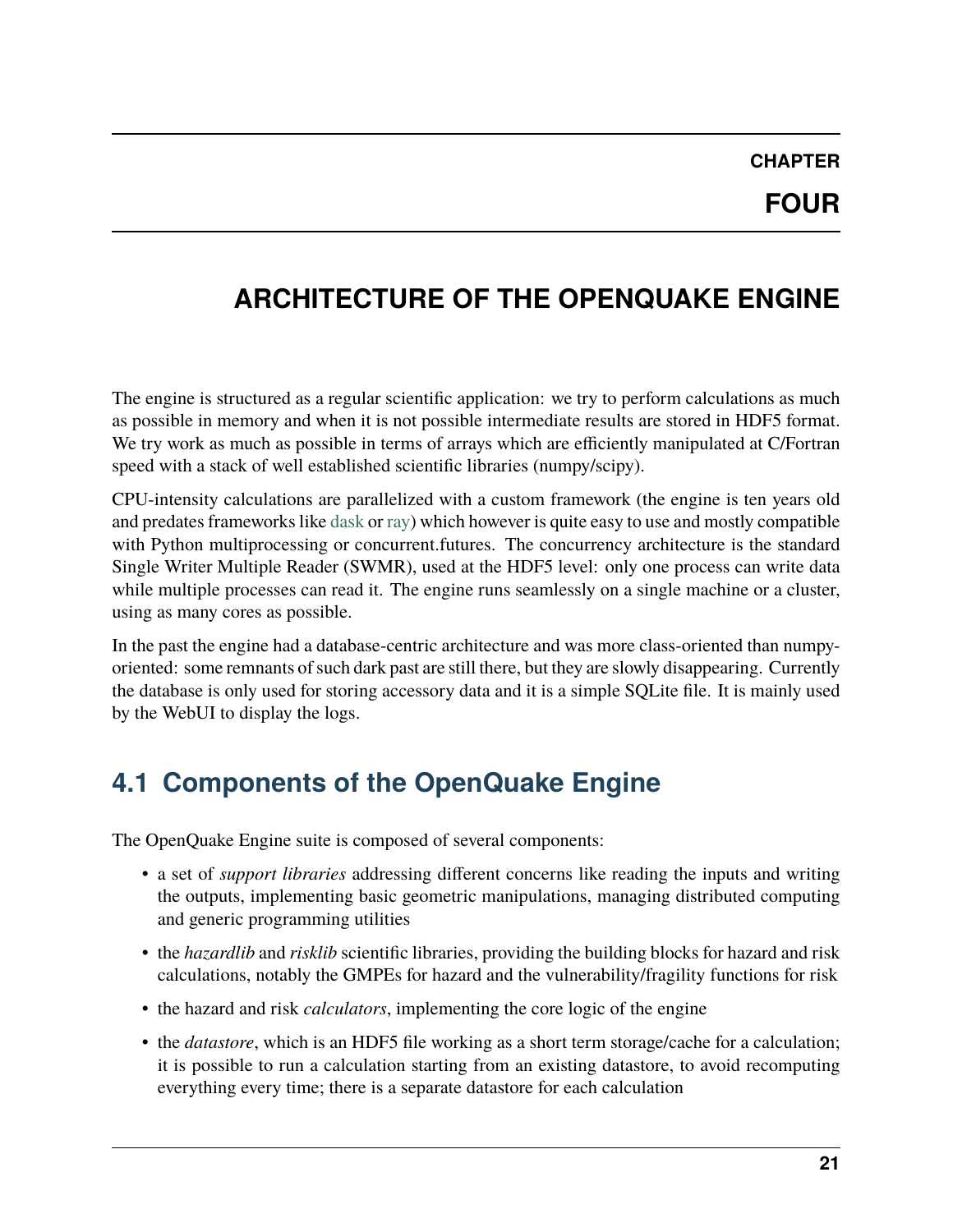- the *database*, which is a SQLite file working as a long term storage for the calculation metadata; the database contains the start/stop times of the computations, the owner of a calculation, the calculation descriptions, the performances, the logs, etc; the bulk scientific data (essentially big arrays) are kept in the datastore
- the *DbServer*, which is a service mediating the interaction between the calculators and the database
- the *WebUI* is a web application that allows to run and monitor computations via a browser; multiple calculations can be run in parallel
- the *oq* command-line tool; it allows to run computations and provides an interface to the underlying database and datastores so that it is possible to list and export the results
- the engine can run on a cluster of machines: in that case a minimal amount of configuration is needed, whereas in single machine installations the engine works out of the box
- since v3.8 the engine does not depend anymore from celery and rabbitmq, but can still use such tools until they will be deprecated

This is the full stack of internal libraries used by the engine. Each of these is a Python package containing several modules or event subpackages. The stack is a dependency tower where the higher levels depend on the lower levels but not vice versa:

- level 9: commands (subcommands of oq)
- level 8: server (database and Web UI)
- level 7: engine (command-line tool, export, logs)
- level 6: calculators (hazard and risk calculators)
- level 5: commonlib (configuration, logic trees, I/O)
- level 4: risklib (risk validation, risk models, risk inputs)
- level 3: hmtk (catalogues, plotting, ...)
- level 2: hazardlib (validation, read/write XML, source and site objects, geospatial utilities, GSIM library)
- level 1: baselib (programming utilities, parallelization, monitoring, hdf5...)

*baselib* and *hazardlib* are very stable and can be used outside of the engine; the other libraries are directly related to the engine and are likely to be affected by backward-incompatible changes in the future, as the code base evolves.

The GMPE library in *hazardlib* and the calculators are designed to be extensible, so that it is easy to add a new GMPE class or a new calculator. We routinely add several new GMPEs per release; adding new calculators is less common and it requires more expertise, but it is possible and it has been done several times in the past. In particular it is often easier to add a specific calculator optimized for a given use case rather than complicating the current calculators.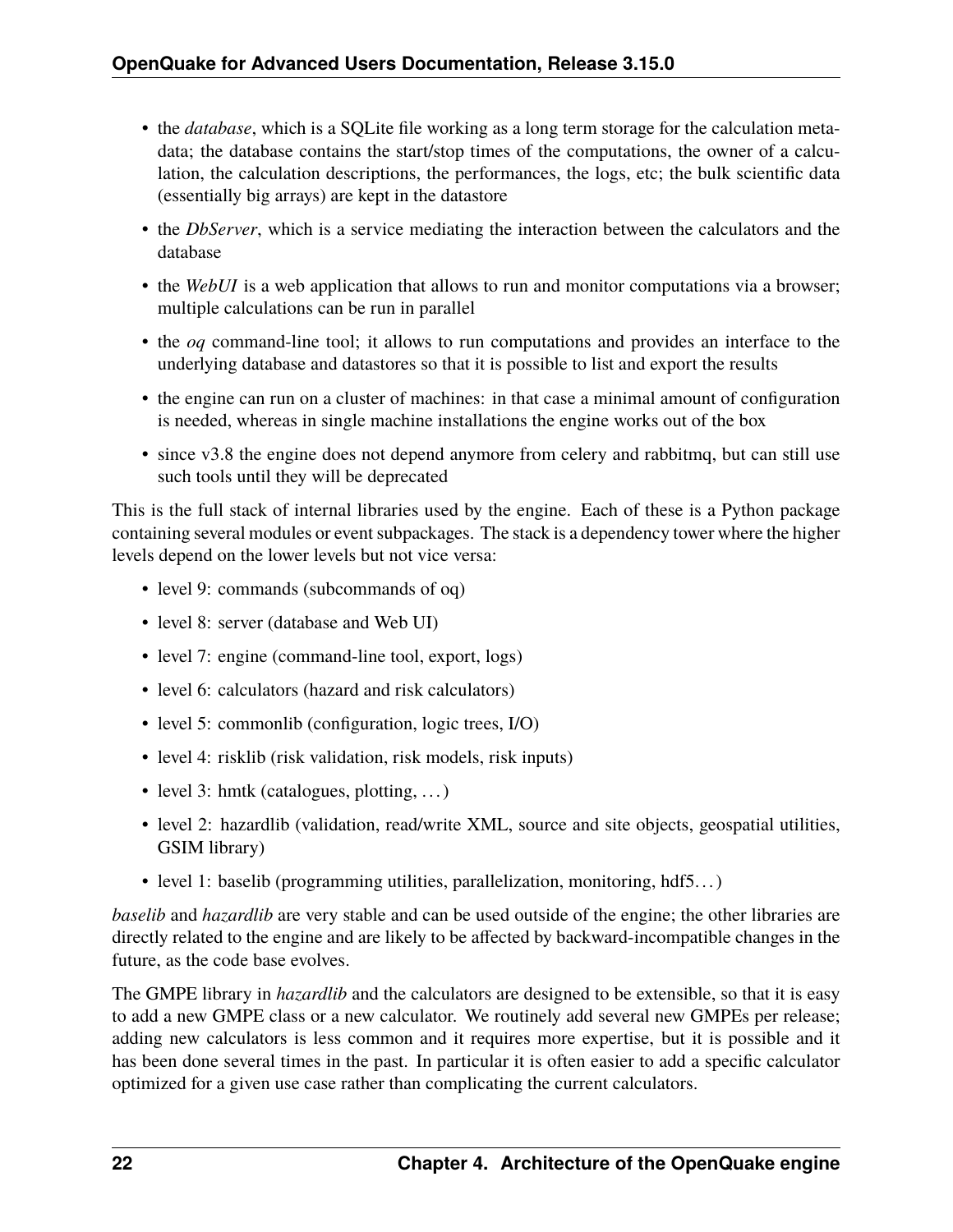The results of a computation are automatically saved in the datastore and can be exported in a portable format, such as CSV (or XML, for legacy reasons). You can assume that the datastore of version X of the engine *will not work* with version  $X + 1$ . On the contrary, the exported files will likely be same across different versions. It is important to export all of the outputs you are interested in before doing an upgrade, otherwise you would be forced to downgrade in order to be able to export the previous results.

The WebUI provides a REST API that can be used in third party applications: for instance a QGIS plugin could download the maps generated by the engine via the WebUI and display them. There is lot of functionality in the API which is documented here: [https://github.com/gem/oq-engine/blob/](https://github.com/gem/oq-engine/blob/master/doc/web-api.md) [master/doc/web-api.md.](https://github.com/gem/oq-engine/blob/master/doc/web-api.md) It is possible to build your own user interface for the engine on top of it, since the API is stable and kept backward compatible.

### **4.2 Design principles**

The main design principle has been *simplicity*: everything has to be as simple as possible (but not simplest). The goal has been to keep the engine simple enough that a single person can understand it, debug it, and extend it without tremendous effort. All the rest comes from simplicity: transparency, ability to inspect and debug, modularity, adaptability of the code, etc. Even efficiency: in the last three years most of the performance improvements came from free, just from removing complications. When a thing is simple it is easy to make it fast. The battle for simplicity is never ending, so there are still several things in the engine that are more complex than they should: we are working on that.

After simplicity the second design goal has been *performance*: the engine is a number crunching application after all, and we need to run massively parallel calculations taking days or weeks of runtime. Efficiency in terms of computation time and memory requirements is of paramount importance, since it makes the difference between being able to run a computation and being unable to do it. Being too slow to be usable should be considered as a bug.

The third requirement is *reproducibility*, which is the same as testability: it is essential to have a suite of tests checking that the calculators are providing the expected outputs against a set of predefined inputs. Currently we have thousands of tests which are run multiple times per day in our Continuous Integration environments r(avis, GitLab, Jenkins), split into unit tests, end-to-end tests and long running tests.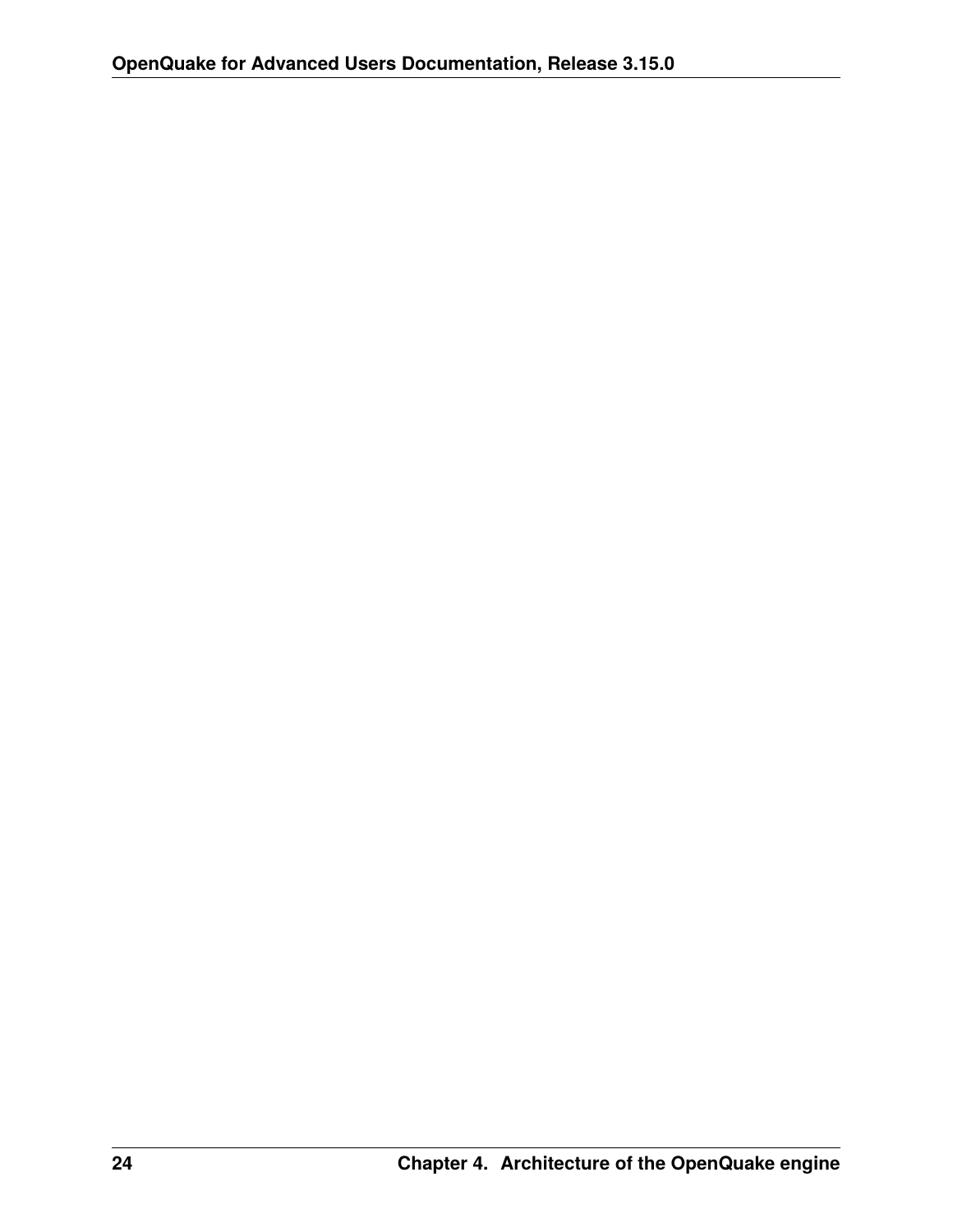### **CHAPTER**

# <span id="page-28-0"></span>**HOW THE PARALLELIZATION WORKS IN THE ENGINE**

The engine builds on top of existing parallelization libraries. Specifically, on a single machine it is based on multiprocessing, which is part of the Python standard library, while on a cluster it is based on the combination celery/rabbitmq, which are well-known and maintained tools.

While the parallelization used by the engine may look trivial in theory (it only addresses embarrassingly parallel problems, not true concurrency) in practice it is far from being so. For instance a crucial feature that the GEM staff requires is the ability to kill (revoke) a running calculation without affecting other calculations that may be running concurrently.

Because of this requirement, we abandoned *concurrent.futures*, which is also in the standard library, but is lacking the ability to kill the pool of processes, which is instead available in multiprocessing with the *Pool.shutdown* method. For the same reason, we discarded *dask*, which is a lot more powerful than *celery* but lacks the revoke functionality.

Using a real cluster scheduling mechanism (like SLURM) would be of course better, but we do not want to impose on our users a specific cluster architecture. celery/rabbitmq have the advantage of being simple to install and manage. Still, the architecture of the engine parallelization library is such that it is very simple to replace celery/rabbitmq with other parallelization mechanisms: people interested in doing so should just contact us.

Another tricky aspects of parallelizing large scientific calculations is that the amount of data returned can exceed the 4 GB limit of Python pickles: in this case one gets ugly runtime errors. The solution we found is to make it possible to yield partial results from a task: in this way instead of returning say 40 GB from one task, one can yield 40 times partial results of 1 GB each, thus bypassing the 4 GB limit. It is up to the implementor to code the task carefully. In order to do so, it is essential to have in place some monitoring mechanism measuring how much data is returned back from a task, as well as other essential informations like how much memory is allocated and how long it takes to run a task.

To this aim the OpenQuake engine offers a Monitor class (located in openquake.baselib. performance) which is perfectly well integrated with the parallelization framework, so much that every task gets a Monitor object, a context manager that can be used to measure time and memory of specific parts of a task. Moreover, the monitor automatically measures time and memory for the whole task, as well as the size of the returned output (or outputs). Such information is stored in an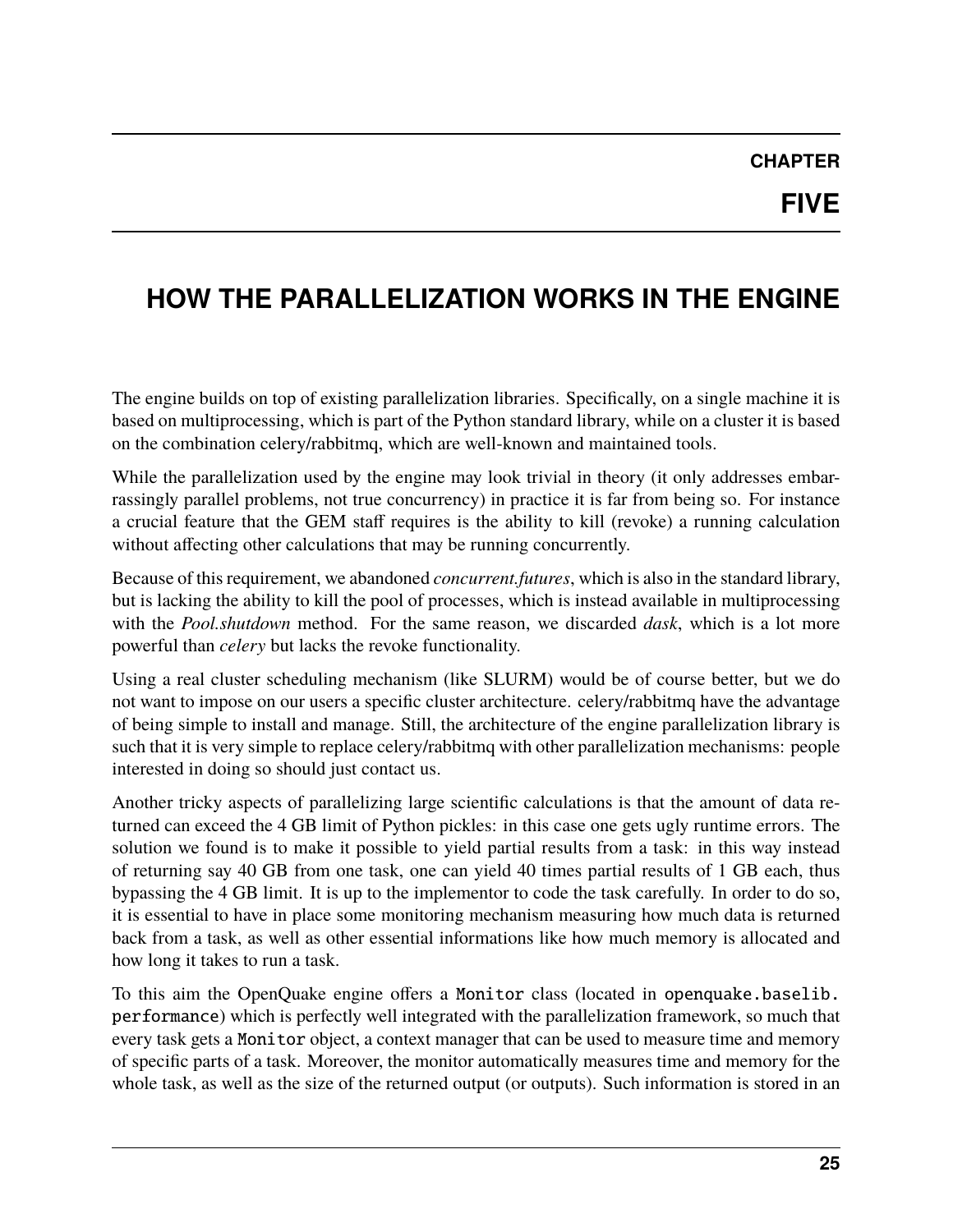HDF5 file that you must pass to the monitor when instantiating it. The engine automatically does that for you by passing the pathname of the datastore.

In OpenQuake a task is just a Python function (or generator) with positional arguments, where the last argument is a Monitor instance. For instance the rupture generator task in an event based calculation is coded more or less like this:

```
def sample_ruptures(sources, num_samples, monitor): # simplified code
    ebruptures = []
    for src in sources:
        for rup, n_occ in src.sample_ruptures(num_samples):
            ebr = EBRupture(rup, src.id, grp_id, n_occ)
            eb_ruptures.append(ebr)
        if len(eb_ruptures) > MAX_RUPTURES:
            # yield partial result to avoid running out of memory
            yield eb_ruptures
            eb_ruptures.clear()
    if ebruptures:
       yield eb_ruptures
```
If you know that there is no risk of running out of memory and/or passing the pickle limit you can just use a regular function and return a single result instead of yielding partial results. This is the case when computing the hazard curves, because the algorithm is considering one rupture at the time and it is not accumulating ruptures in memory, differently from what happens when sampling the ruptures in event based.

If you have ever coded in celery, you will see that the OpenQuake engine concept of task is different: there is no @task decorator and while at the end engine tasks will become celery tasks this is hidden to the developer. The reason is that we needed a celery-independent abstraction layer to make it possible to use different kinds of parallelization frameworks/

From the point of view of the coder, in the engine there is no difference between a task running on a cluster using celery and a task running locally using multiprocessing.Pool: they are coded the same, but depending on a configuration parameter in openquake.cfg (distribute=celery or distribute=processpool) the engine will treat them differently. You can also set an environment variable OQ\_DISTRIBUTE, which takes the precedence over openquake.cfg, to specify which kind of distribution you want to use (celery or processpool): this is mostly used when debugging, when you typically insert a breakpoint in the task and then run the calculation with

```
$ OQ_DISTRIBUTE=no oq run job.ini
```
no is a perfectly valid distribution mechanism in which there is actually no distribution and all the tasks run sequentially in the same core. Having this functionality is invaluable for debugging.

Another tricky bit of real life parallelism in Python is that forking does not play well with the HDF5 library: so in the engine we are using multiprocessing in the spawn mode, not in fork mode: fortunately this feature has become available to us in Python 3 and it made our life a lot happier.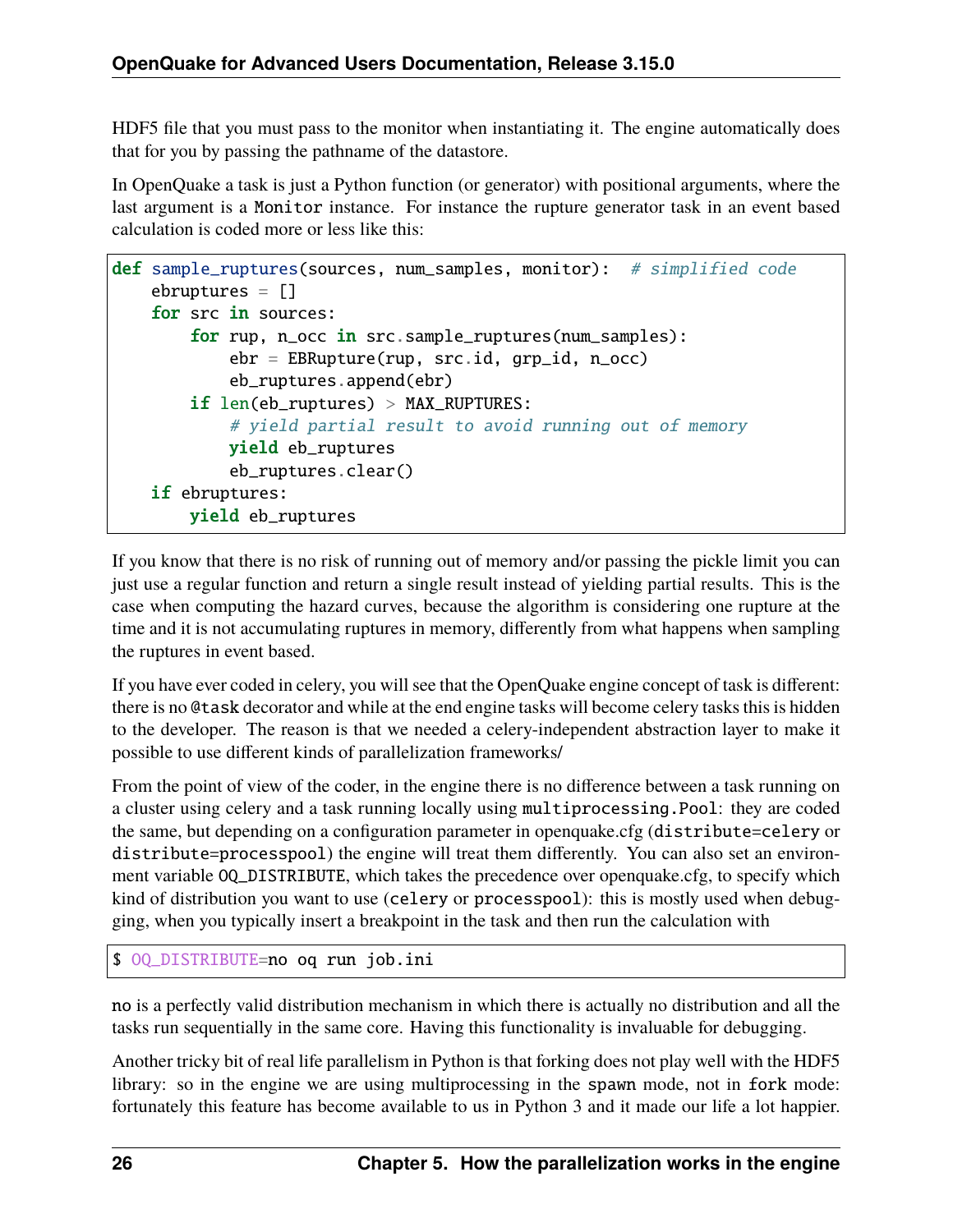Before it was extremely easy to incur unspecified behavior, meaning that reading an HDF5 file from a forked process could

- 1. work perfectly well
- 2. read bogus numbers
- 3. cause a segmentation fault

and all of the three things could happen unpredictably at any moment, depending on the machine where the calculation was running, the load on the machine, and any kind of environmental circumstances.

Also, while with the newest HDF5 libraries it is possible to use a Single Writer Multiple Reader architecture (SWMR), and we are actually using it - even if it is sometimes tricky to use it correctly - the performance is not always good. So, when it matters, we are using a two files approach which is simple and very effective: we read from one file (with multiple readers) and we write on the other file (with a single writer). This approach bypasses all the limitations of the SWMR mode in HDF5 and did not require a large refactoring of our existing code.

Another tricky point in cluster situations is that rabbitmq is not good at transferring gigabytes of data: it was meant to manage lots of small messages, but here we are perverting it to manage huge messages, i.e. the large arrays coming from a scientific calculations.

Hence, since recent versions of the engine we are no longer returning data from the tasks via celery/rabbitmq: instead, we use zeromq. This is hidden from the user, but internally the engine keeps track of all tasks that were submitted and waits until they send the message that they finished. If one tasks runs out of memory badly and never sends the message that it finished, the engine may hang, waiting for the results of a task that does not exist anymore. You have to be careful. What we did in our cluster is to set some memory limit on the celery user with the cgroups technology, so that an out of memory task normally fails in a clean way with a Python MemoryError, sends the message that it finished and nothing particularly bad happens. Still, in situations of very heavy load the OOM killer may enter in action aggressively and the main calculation may hang: in such cases you need a good sysadmin having put in place some monitor mechanism, so that you can see if the OOM killer entered in action and then you can kill the main process of the calculation by hand. There is not much more that can be done for really huge calculations that stress the hardware as much as possible. You must be prepared for failures.

#### **5.1 How to use openquake.baselib.parallel**

Suppose you want to code a character-counting algorithm, which is a textbook exercise in parallel computing and suppose that you want to store information about the performance of the algorithm. Then you should use the OpenQuake Monitor class, as well as the utility openquake.baselib. commonlib.hdf5new that build an empty datastore for you. Having done that, the openquake. baselib.parallel.Starmap class can take care of the parallelization for you as in the following example: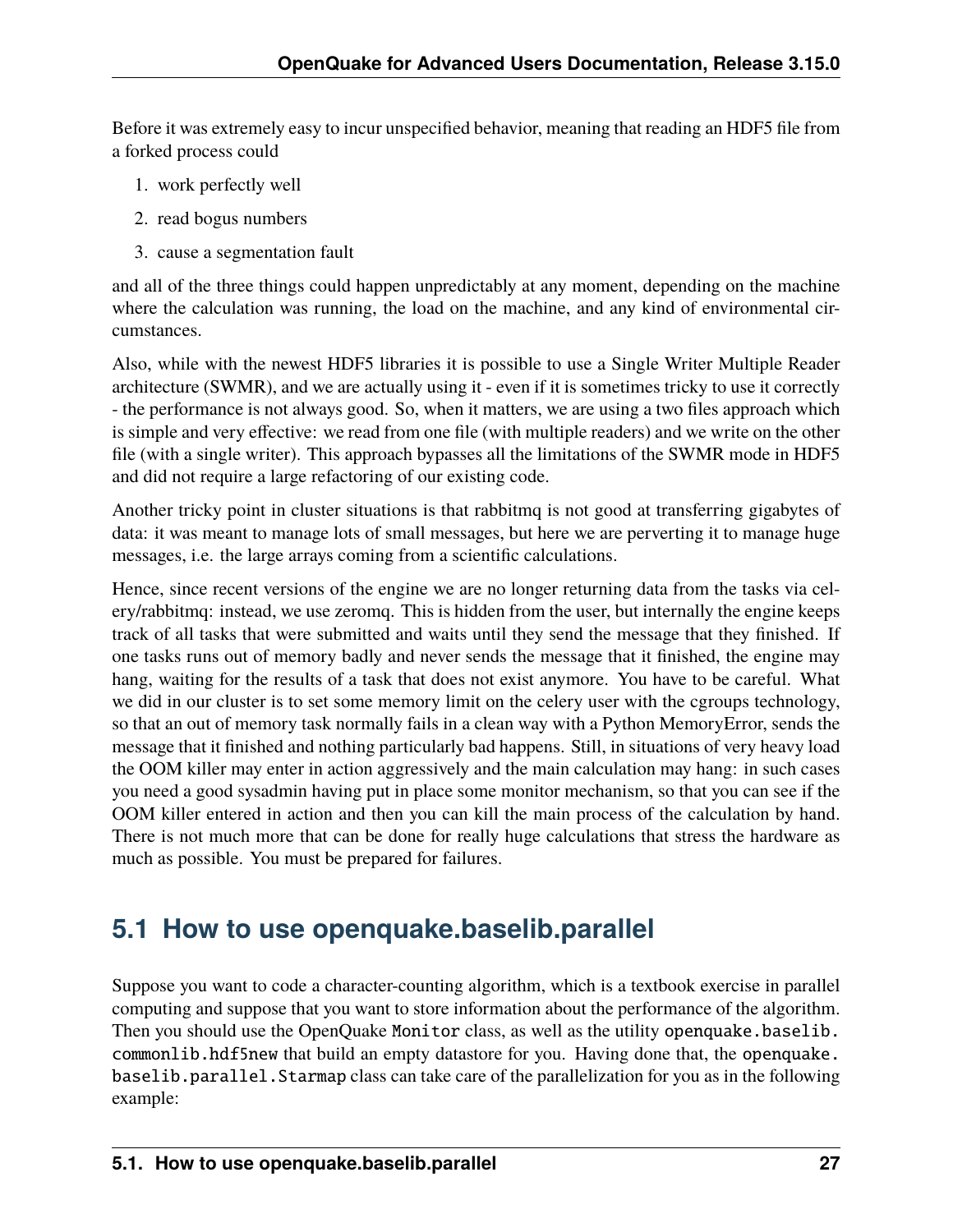```
import os
import sys
import pathlib
import collections
from openquake.baselib.performance import Monitor
from openquake.baselib.parallel import Starmap
from openquake.commonlib.datastore import hdf5new
def count(text):
   c = collections.Counter()for word in text.split():
       c += collections. Counter(word)
   return c
def main(dirname):
   dname = pathlib.Path(dirname)
   with hdf5new() as hdf5: # create a new datastore
       monitor = Monitor('count', hdf5) # create a new monitor
       iterargs = ((open(dname/frame, encoding='utf-8').read(),)for fname in os.listdir(dname)
                   if fname.endswith('.rst')) # read the docs
       c = collections.Counter() # intially empty counter
       for counter in Starmap(count, iterargs, monitor):
           c += counter
       print(c) # total counts
       print('Performance info stored in', hdf5)
if _name_ = ' \_main_main(sys.argv[1]) # pass the directory where the .rst files are
```
The name Starmap was chosen it looks very similar to multiprocessing. Pool. starmap works, the only apparent difference being in the additional monitor argument:

pool.starmap(func, iterargs) -> Starmap(func, iterargs, monitor)

In reality the Starmap has a few other differences:

- 1. it does not use the multiprocessing mechanism to returns back the results, it uses zmq instead;
- 2. thanks to that, it can be extended to generator functions and can yield partial results, thus overcoming the limitations of multiprocessing
- 3. the Starmap has a . submit method and it is actually more similar to concurrent. futures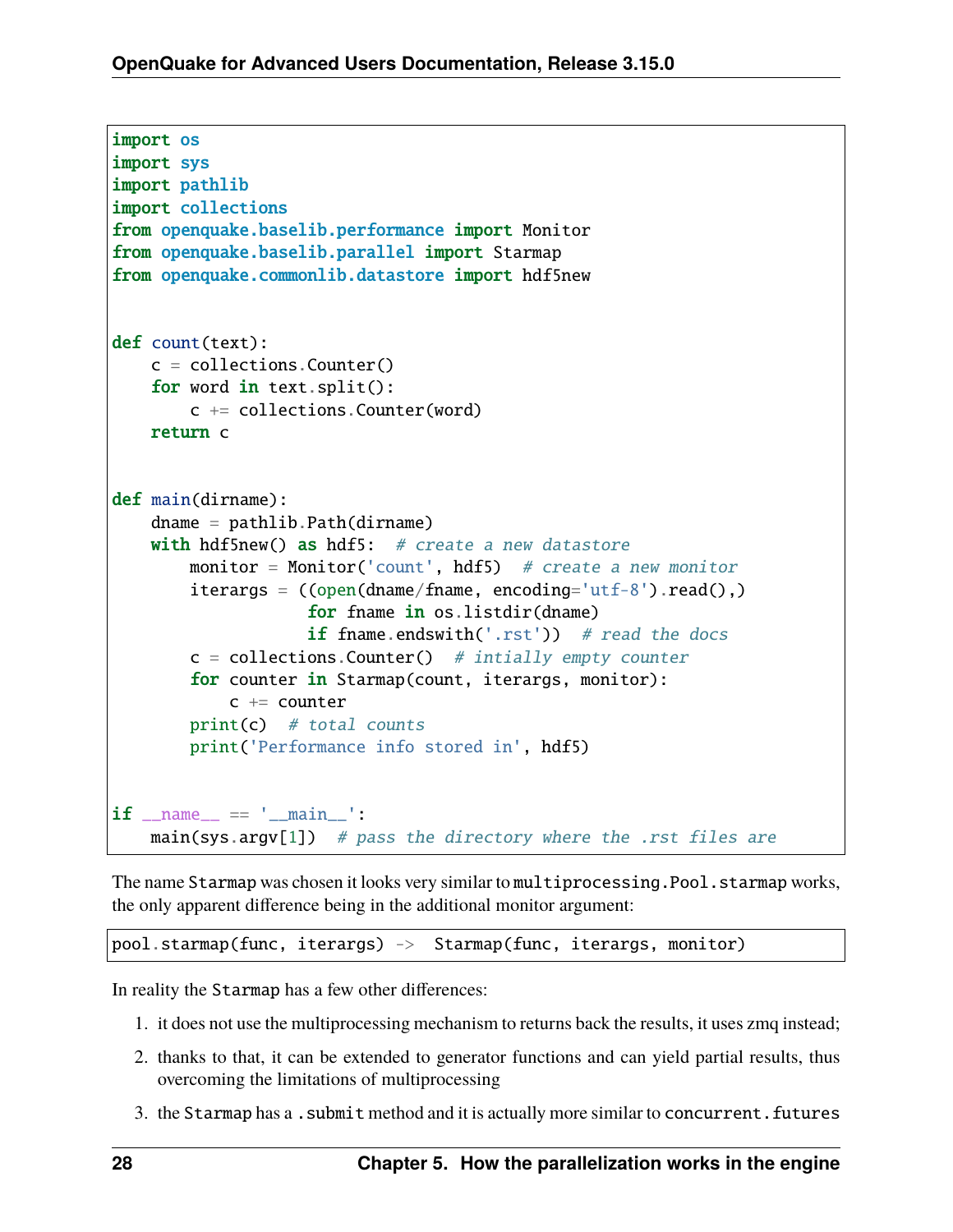than to multiprocessing.

Here is how you would write the same example by using . submit:

```
def main(dirname):
   dname = pathlib.Path(dirname)
   with hdf5new() as hdf5:
        smap = Starmap(count, monitor=Monitor('count', hdf5))
        for fname in os.listdir(dname):
            if fname.endswith('.rst'):
                smap.submit(open(dname/fname, encoding='utf-8').read())
        c = collections.Counter()for counter in smap:
            c += counter
```
The difference with concurrent. futures is that the Starmap takes care for of all submitted tasks, so you do not need to use something like concurrent. futures. completed, you can just loop on the Starmap object to get the results from the various tasks.

The submit approach is more general: for instance you could define more than one Starmap object at the same time and submit some tasks with a starmap and some others with another starmap: this may help parallelizing complex situations where it is expensive to use a single starmap. However, there is limit on the number of starmaps that can be alive at the same moment.

Moreover the Starmap has a .shutdown methods that allows to shutdown the underlying pool.

The idea is to submit the text of each file - here I am considering .rst files, like the ones composing this manual - and then loop over the results of the Starmap. This is very similar to how concurrent.futures works.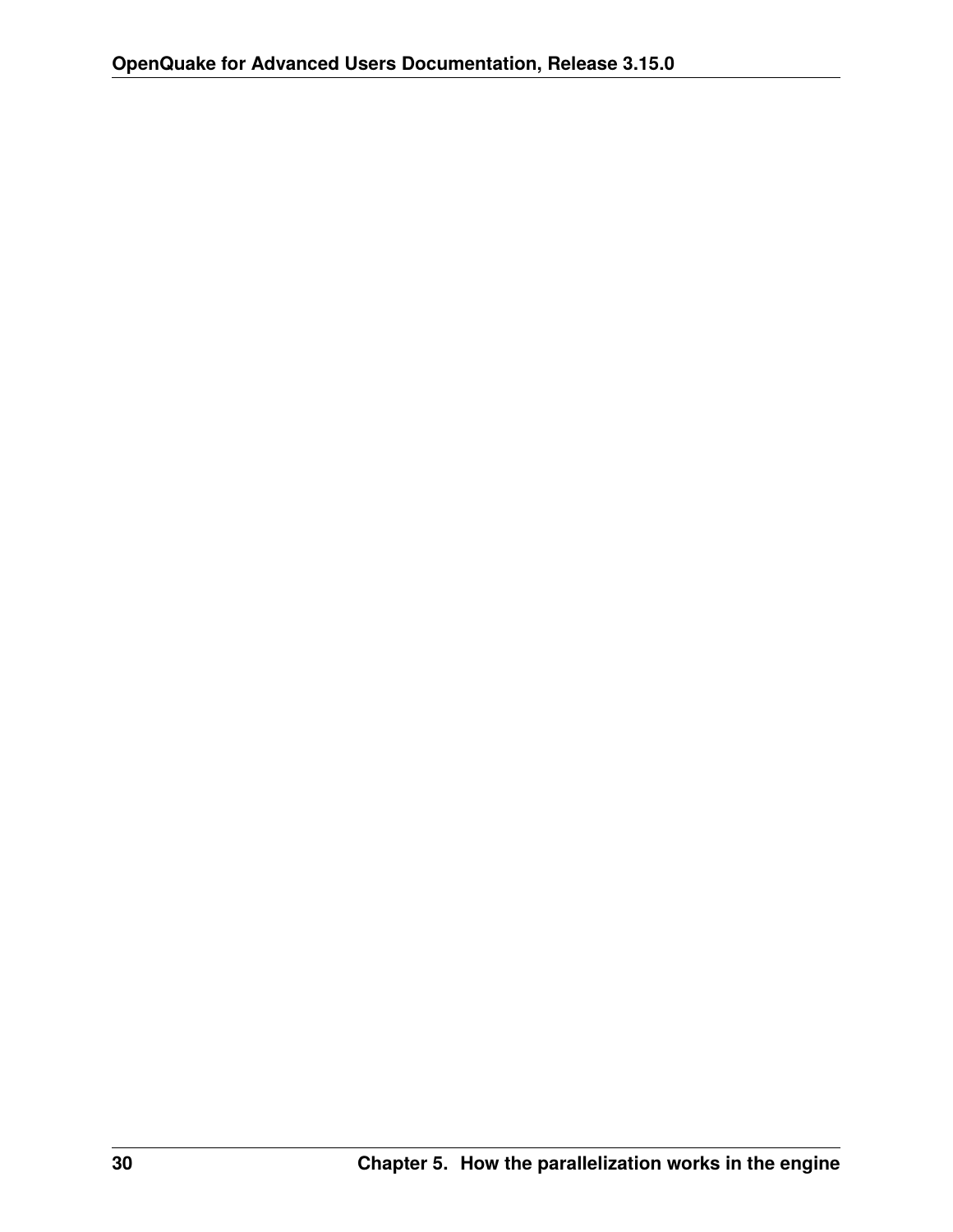# <span id="page-34-0"></span>**EXTRACTING DATA FROM CALCULATIONS**

The engine has a relatively large set of predefined outputs, that you can get in various formats, like CSV, XML or HDF5. They are all documented in the manual and they are the recommended way of interacting with the engine, if you are not tech-savvy.

However, sometimes you *must* be tech-savvy: for instance if you want to post-process hundreds of GB of ground motion fields produced by an event based calculation, you should *not* use the CSV output, at least if you care about efficiency. To manage this case (huge amounts of data) there a specific solution, which is also able to manage the case of data lacking a predefined exporter: the Extractor API.

There are actually two different kind of extractors: the simple Extractor, which is meant to manage large data sets (say > 100 MB) and the WebExtractor, which is able to interact with the WebAPI and to extract data from a remote machine. The WebExtractor is nice, but cannot be used for large amount of data for various reasons; in particular, unless your Internet connection is ultra-fast, downloading GBs of data will probably send the web request in timeout, causing it to fail. Even if there is no timeout, the WebAPI will block, everything will be slow, the memory occupation and disk space will go up, and at certain moment something will fail.

The WebExtractor is meant for small to medium outputs, things like the mean hazard maps an hazard map containing 100,000 points and 3 PoEs requires only 1.1 MB of data at 4 bytes per point. Mean hazard curves or mean average losses in risk calculation are still small enough for the WebExtractor. But if you want to extract all of the realizations you must go with the simple Extractor: in that case your postprocessing script must run in the remote machine, since it requires direct access to the datastore.

Here is an example of usage of the Extractor to retrieve mean hazard curves:

```
>> from openquake.calculators.extract import Extractor
\gg calc_id = 42 # for example
>> extractor = Extractor(calc_id)
>> obj = extractor.get('hcurves?kind=mean&imt=PGA') # returns an
˓→ArrayWrapper
>> obj.array.shape # an example with 10,000 sites and 20 levels per PGA
```
(continues on next page)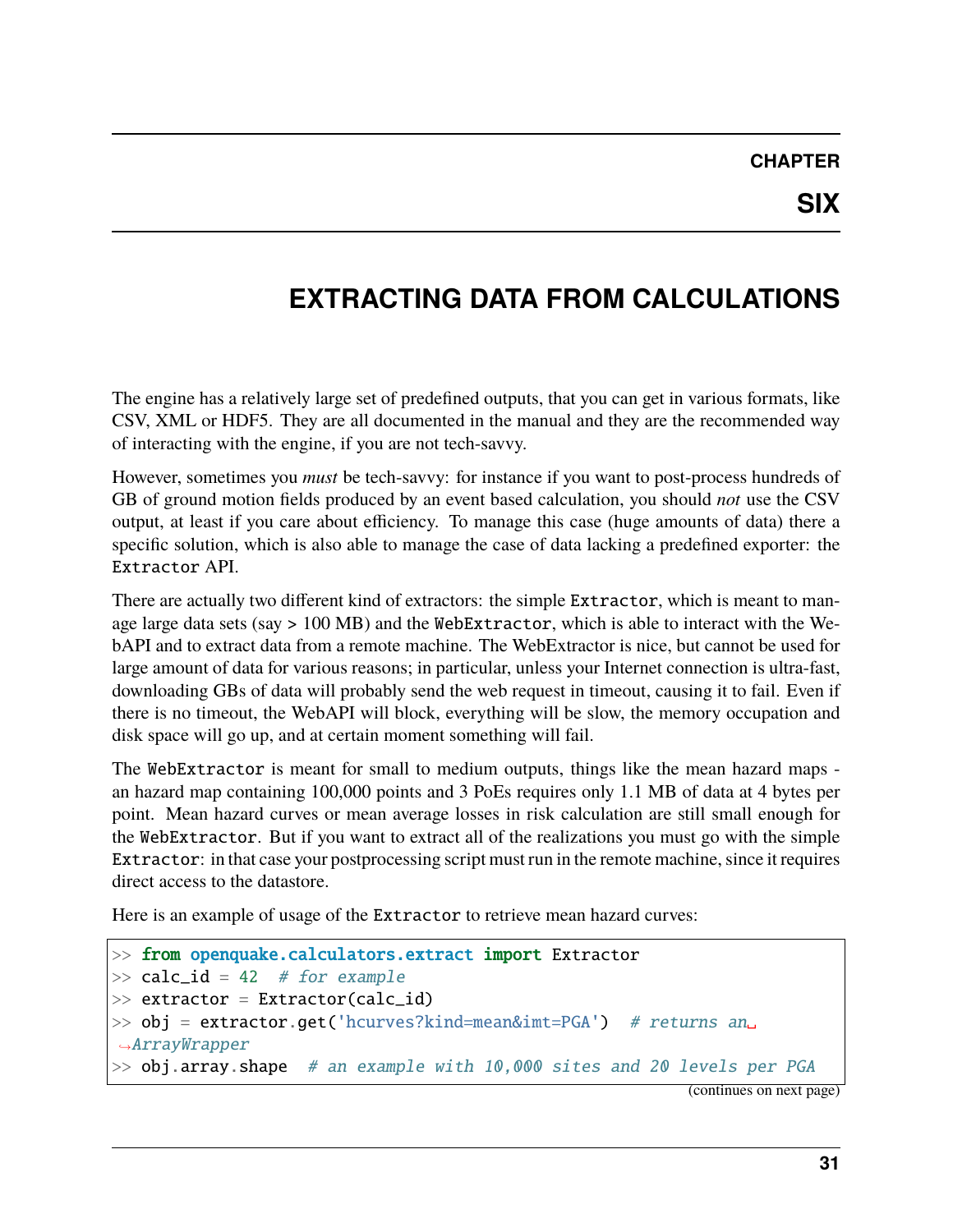(continued from previous page)

```
(10000, 20)
>> extractor.close()
```
Here is an example of using the *WebExtractor* to retrieve hazard maps. Here we assumes that there is available in a remote machine where there is a WebAPI server running, a.k.a. the Engine Server. The first thing to is to set up the credentials to access the WebAPI. There are two cases:

- 1. you have a production installation of the engine in /opt
- 2. you have a development installation of the engine in a virtualenv

In both case you need to create a file called openquake.cfg with the following format:

```
[webapi]
server = http(s)/(the-url-of-the-server(:port)usename = my-usernamepassword = my-password
```
username and password can be left empty if the authentication is not enabled in the server, which is the recommended way, if the server is in your own secure LAN. Otherwise you must set the right credentials. The difference between case 1 and case 2 is in where to put the openquake.  $cfq$  file: if you have a production installation, put it in your \$HOME, if you have a development installation, put it in your virtualenv directory.

The usage then is the same as the regular extractor:

```
>> from openquake.calculators.extract import WebExtractor
\gg extractor = WebExtractor(calc_id)
\gg obj = extractor.get('hmaps?kind=mean&imt=PGA') # returns an
˓→ArrayWrapper
\gg obj.array.shape # an example with 10,000 sites and 4 PoEs
(10000, 4)
>> extractor.close()
```
If you do not want to put your credentials in the openquake.cfg file, you can do so, but then you need to pass them explicitly to the WebExtractor:

>> extractor = WebExtractor(calc\_id, server, username, password)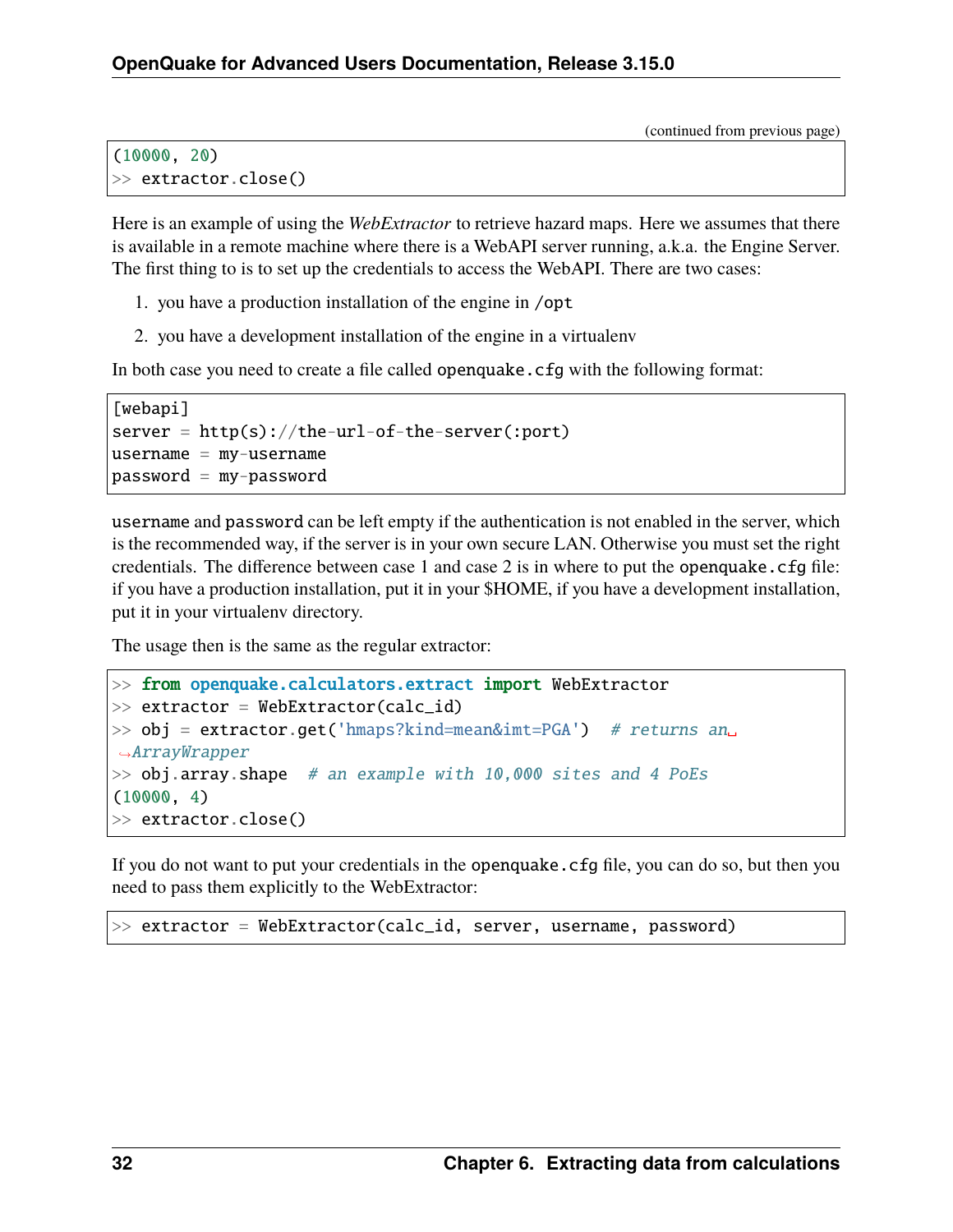## **6.1 Plotting**

The (Web)Extractor is used in the *oq plot* command: by configuring openquake.cfg it is possible to plot things like hazard curves, hazard maps and uniform hazard spectra for remote (or local) calculations. Here are three examples of use:

```
$ oq plot 'hcurves?kind=mean&imt=PGA&site_id=0' <calc_id>
```

```
$ oq plot 'hmaps?kind=mean&imt=PGA' <calc_id>
```

```
$ oq plot 'uhs?kind=mean&site_id=0' <calc_id>
```
The site\_id is optional; if missing only the first site (site\_id=0) will be plotted. If you want to plot all the realizations you can do:

```
$ oq plot 'hcurves?kind=rlzs&imt=PGA' <calc_id>
```
If you want to plot all statistics you can do:

```
$ oq plot 'hcurves?kind=stats&imt=PGA' <calc_id>
```
It is also possible to combine plots. For instance if you want to plot all realizations and also the mean the command to give is:

\$ oq plot 'hcurves?kind=rlzs&kind=mean&imt=PGA' <calc\_id>

If you want to plot the mean and the median the command is:

\$ oq plot 'hcurves?kind=quantile-0.5&kind=mean&imt=PGA' <calc\_id>

assuming the median (i.e. *quantile-0.5*) is available in the calculation. If you want to compare say rlz-0 with rlz-2 and rlz-5 you can just just say so:

\$ oq plot 'hcurves?kind=rlz-0&kind=rlz-2&kind=rlz-5&imt=PGA' <calc\_id>

You can combine as many kinds of curves as you want. Clearly if your are specifying a kind that is not available you will get an error.

### **6.2 Extracting ruptures**

Here is an example for the event based demo:

```
$ cd oq-engine/demos/hazard/EventBasedPSHA/
$ oq engine --run job.ini
$ oq shell
```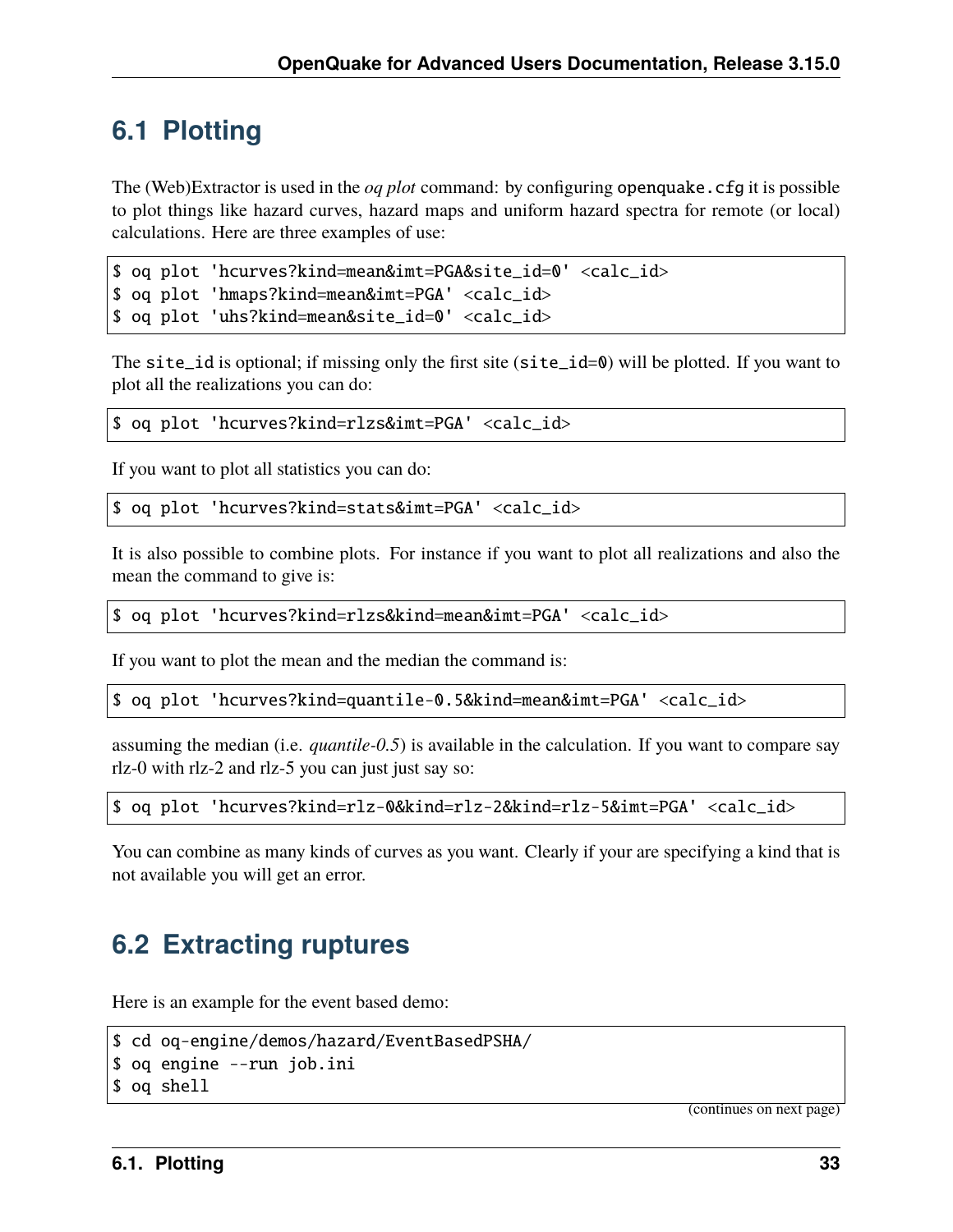```
IPython shell with a global object "o"
In [1]: from openquake.calculators.extract import Extractor
In [2]: extractor = Extractor(calc_id=-1)
In [3]: aw = extractor.get('rupture_info?min_mag=5')
In \lceil 4 \rceil: aw
Out[4]: <ArrayWrapper(1511,)>In [5]: aw.array
Out[5]:
array([( 0, 1, 5.05, 0.08456118, 0.15503392, 5., b'Active Shallow Crust
\rightarrow', 0.0000000e+00, 90. , 0.),
       ( 1, 1, 5.05, 0.08456119, 0.15503392, 5., b'Active Shallow Crust
\rightarrow', 4.4999969e+01, 90. , 0.),
      ( 2, 1, 5.05, 0.08456118, 0.15503392, 5., b'Active Shallow Crust
\rightarrow', 3.5999997e+02, 49.999985, 0.),
       ...,
       (1508, 2, 6.15, 0.26448786, -0.7442877 , 5., b'Active Shallow Crust
\rightarrow', 0.0000000e+00, 90. , 0.),
       (1509, 1, 6.15, 0.26448786, -0.74428767, 5., b'Active Shallow Crust
\rightarrow', 2.2499924e+02, 50.000004, 0.),
       (1510, 1, 6.85, 0.26448786, -0.74428767, 5., b'Active Shallow Crust
\rightarrow', 4.9094699e-04, 50.000046, 0.)],
      dtype=\lceil ('rup_id', '<u4'), ('multiplicity', '<u2'), ('maq', '<f4'), (
˓→'centroid_lon', '<f4'),
             ('centroid_lat', '<f4'), ('centroid_depth', '<f4'), ('trt',
˓→'S50'), ('strike', '<f4'),
             ('dip', '<f4'), ('rake', '<f4')])
In [6]: extractor.close()
```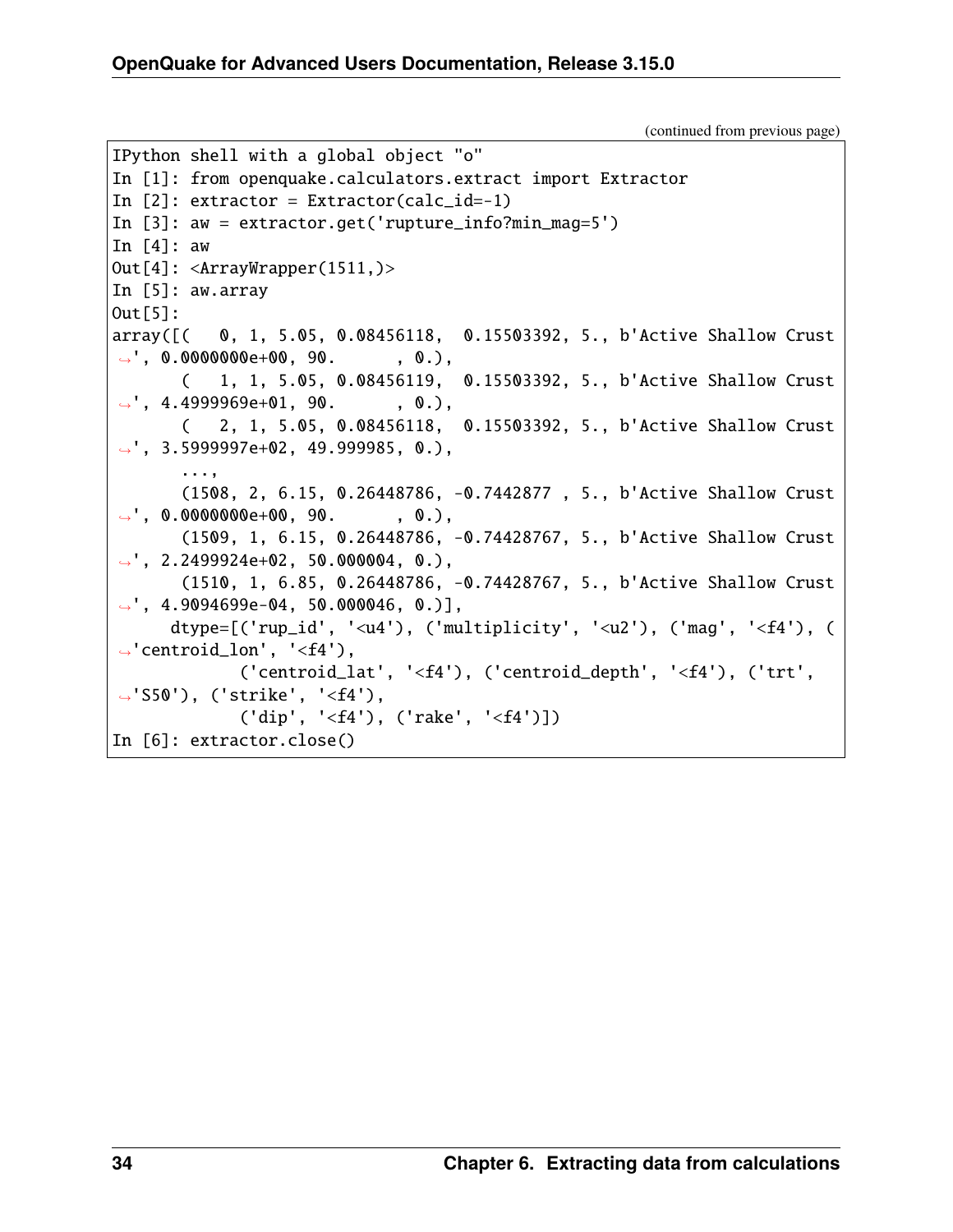# **CHAPTER**

## **READING OUTPUTS WITH PANDAS**

If you are a scientist familiar with Pandas, you will be happy to know that it is possible to process the engine outputs with it. Here we will give an example involving hazard curves.

Suppose you ran the AreaSourceClassicalPSHA demo, with calculation ID=42; then you can process the hazard curves as follows:

```
>> from openquake.commonlib.datastore import read
\gg dstore = read(42)
>> df = dstore.read_df('hcurves-stats', index='lvl',
.. sel=dict(imt='PGA', stat='mean', site_id=0))
    site_id stat imt value
lvl
0 0 b'mean' b'PGA' 0.999982
1 0 b'mean' b'PGA' 0.999949
2 0 b'mean' b'PGA' 0.999850
3 0 b'mean' b'PGA' 0.999545
4 0 b'mean' b'PGA' 0.998634
.. ... ... ... ...
44 0 b'mean' b'PGA' 0.000000
```
The dictionary dict(imt='PGA', stat='mean', site\_id=0) is used to select subsets of the entire dataset: in this case hazard curves for mean PGA for the first site.

If you do not like pandas, or for some reason you prefer plain numpy arrays, you can get a slice of hazard curves by using the .sel method:

```
>> arr = dstore.sel('hcurves-stats', imt='PGA', stat='mean', site_id=0)
>> arr.shape # (num_sites, num_stats, num_imts, num_levels)
(1, 1, 1, 45)
```
Notice that the *.sel* method does not reduce the number of dimensions of the original array (4 in this case), it just reduces the number of elements. It was inspired by a similar functionality in xarray.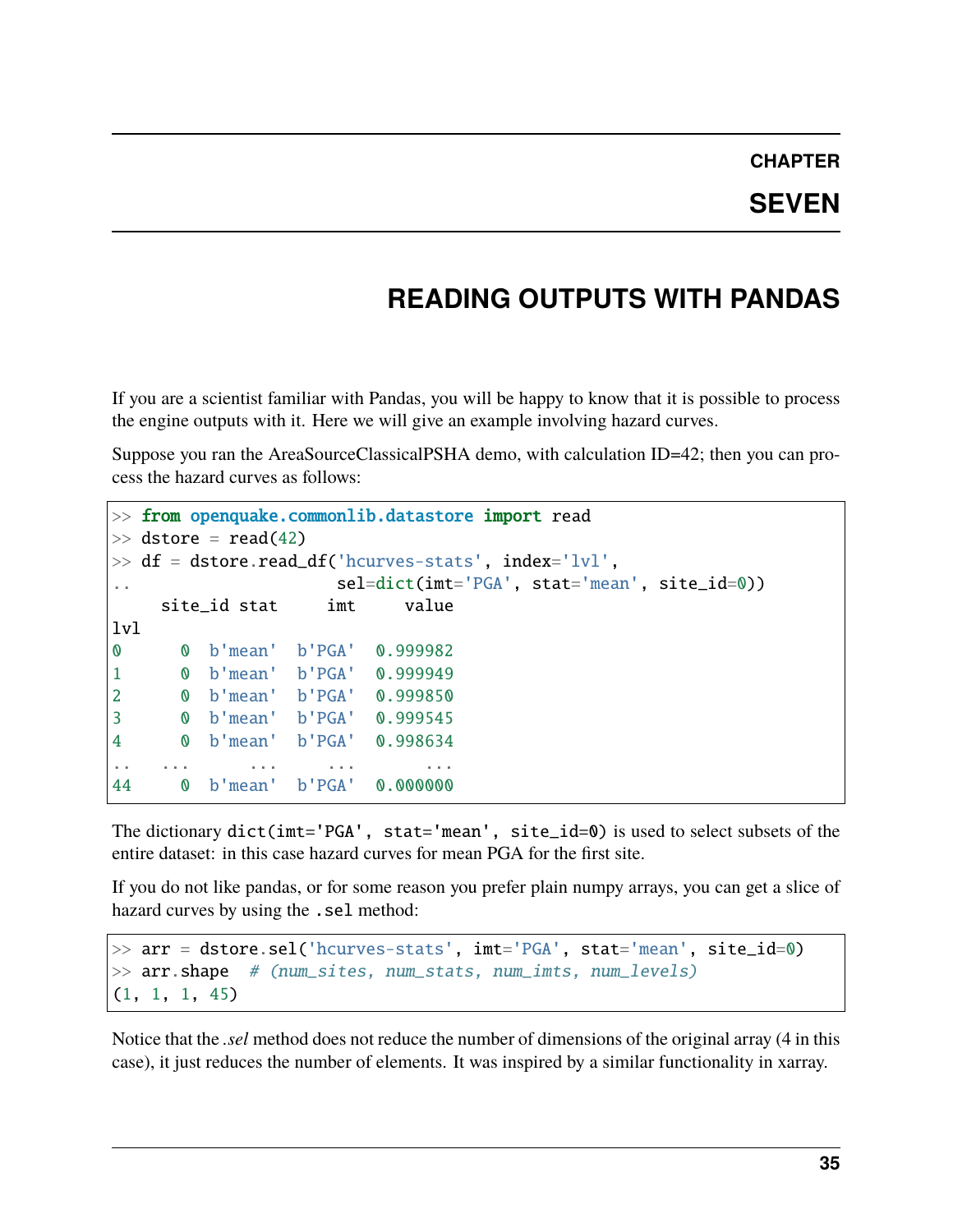### **7.1 Example: how many events per magnitude?**

When analyzing an event based calculation, users are often interested in checking the magnitudefrequency distribution, i.e. to count how many events of a given magnitude present in the stochastic event set for a fixed investigation time and a fixed ses\_per\_logic\_tree\_path. You can do that with code like the following:

```
def print_events_by_mag(calc_id):
   # open the DataStore for the current calculation
   dstore = datasetore.read(calc_id)# read the events table as a Pandas dataset indexed by the event ID
   events = dstore.read_df('events', 'id')
    # find the magnitude of each event by looking at the 'ruptures' table
   events['mag'] = dstore['ruptures']['mag'][events['rup_id']]
   # group the events by magnitude
   for mag, grp in events.groupby(['mag']):
       print(mag, len(grp)) # number of events per group
```
If you want to now the number of events per realization and per stochastic event set you can just refine the *groupby* clause, using the list ['mag', 'rlz\_id', 'ses\_id'] instead of simply ['mag'].

Given an event, it is trivial to extract the ground motion field generated by that event, if it has been stored (warning: events producing zero ground motion are not stored). It is enough to read the gmf\_data table indexed by event ID, i.e. the eid field:

```
\gg eid = 20 # consider event with ID 20
\gg gmf_data = dstore.read_df('gmf_data', index='eid') # engine>3.11
>> gmf_data.loc[eid]
    sid gmv_0
eid
20 93 0.113241
20 102 0.114756
20 121 0.242828
20 142 0.111506
```
The gmv\_0 refers to the first IMT; here I have shown an example with a single IMT, in presence of multiple IMTs you would see multiple columns gmv\_0, gmv\_1, gmv\_2, .... The sid column refers to the site ID.

As a following step, you can compute the hazard curves at each site from the ground motion values by using the function *gmvs\_to\_poes*, available since engine 3.10:

```
>> from openquake.commonlib.calc import gmvs_to_poes
>> gmf_data = dstore.read_df('gmf_data', index='sid')
```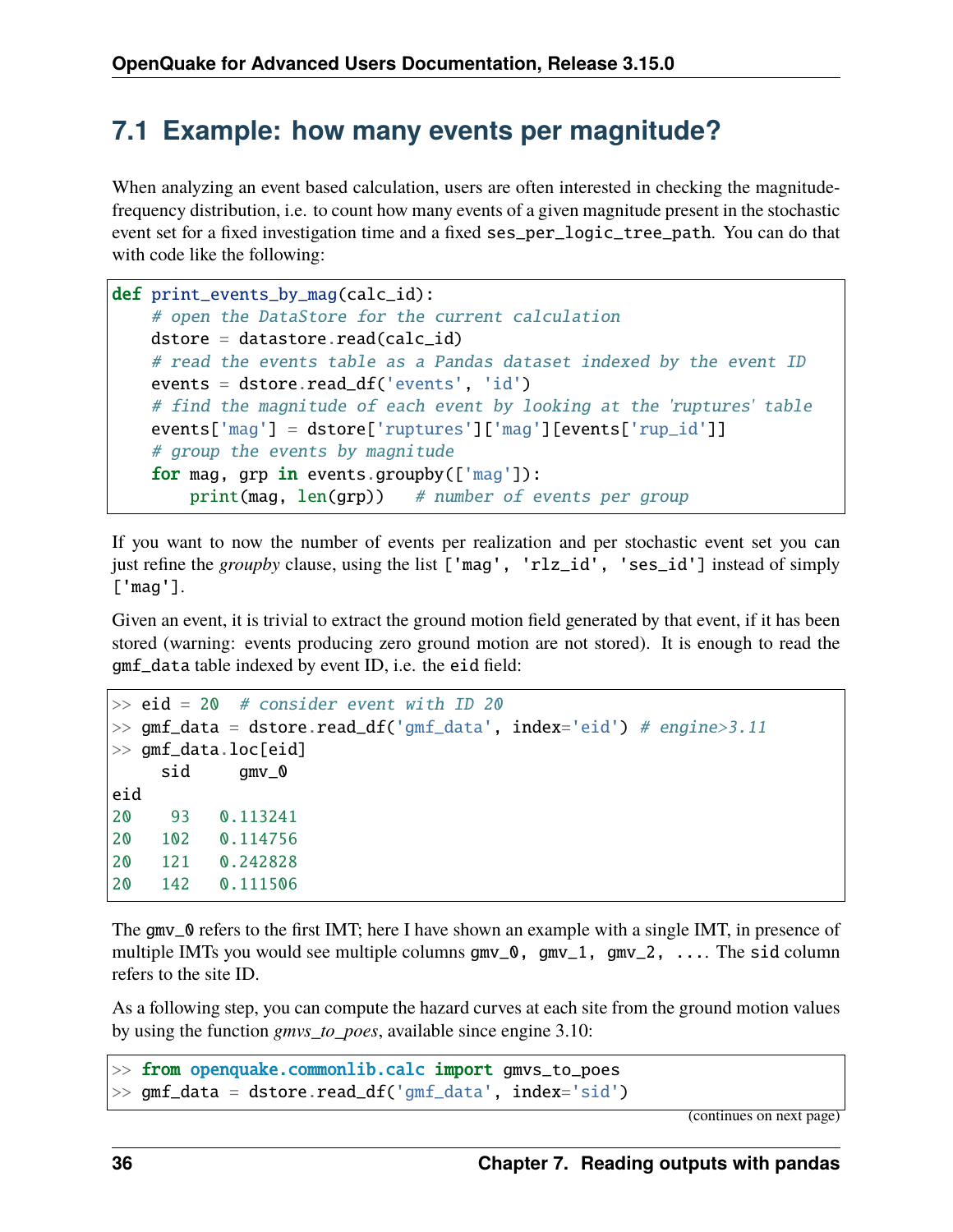```
\gg df = qmf_data.loc[0] # first site
\gg gmvs = [df[col].to_numpy() for col in df.columns
.. if col.startswith('gmv_')] # list of M arrays
\gg oq = dstore['oqparam'] # calculation parameters
>> poes = gmvs_to_poes(gmvs, oq.imtls, oq.ses_per_logic_tree_path)
```
This will return an array of shape (M, L) where M is the number of intensity measure types and L the number of levels per IMT. This works when there is a single realization; in presence of multiple realizations one has to collect together set of values corresponding to the same realization (this can be done by using the relation event\_id -> rlz\_id) and apply gmvs\_to\_poes to each set.

NB: another quantity one may want to compute is the average ground motion field, normally for plotting purposes. In that case special care must be taken in the presence of zero events, i.e. events producing a zero ground motion value (or below the minimum\_intensity): since such values are not stored you have to enlarge the gmvs arrays with the missing zeros, the number of which can be determined from the events table for each realization. The engine is able to compute the avg\_gmf correctly, however, since it is an expensive operation, it is done only for small calculations.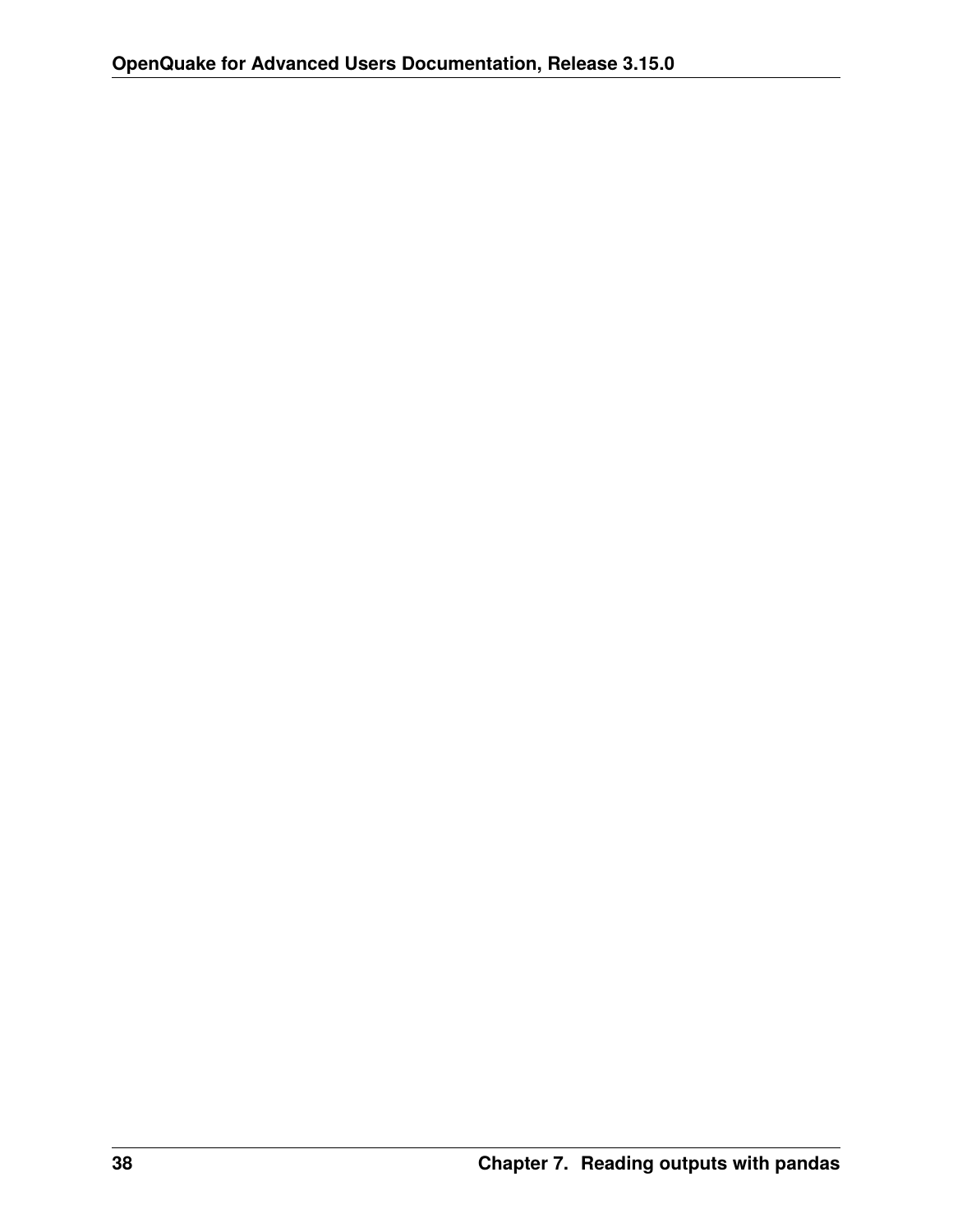### **CHAPTER**

### **EIGHT**

## **LIMITATIONS OF FLOATING-POINT ARITHMETIC**

Most practitioners of numeric calculations are aware that addition of floating-point numbers is nonassociative; for instance

```
\gg (.1 + .2) + .3
0.6000000000000001
```
is not identical to

```
\gg .1 + (.2 + .3)
0.6
```
Other floating-point operations, such as multiplication, are also non-associative. The order in which operations are performed plays a role in the results of a calculation.

Single-precision floating-point variables are able to represent integers between [-16777216, 16777216] exactly, but start losing precision beyond that range; for instance:

```
>>> numpy.float32(16777216)
16777216.0
```

```
>>> numpy.float32(16777217)
16777216.0
```
This loss of precision is even more apparent for larger values:

```
>>> numpy.float32(123456786432)
123456780000.0
```

```
>>> numpy.float32(123456786433)
123456790000.0
```
These properties of floating-point numbers have critical implications for numerical reproducibility of scientific computations, particularly in a parallel or distributed computing environment.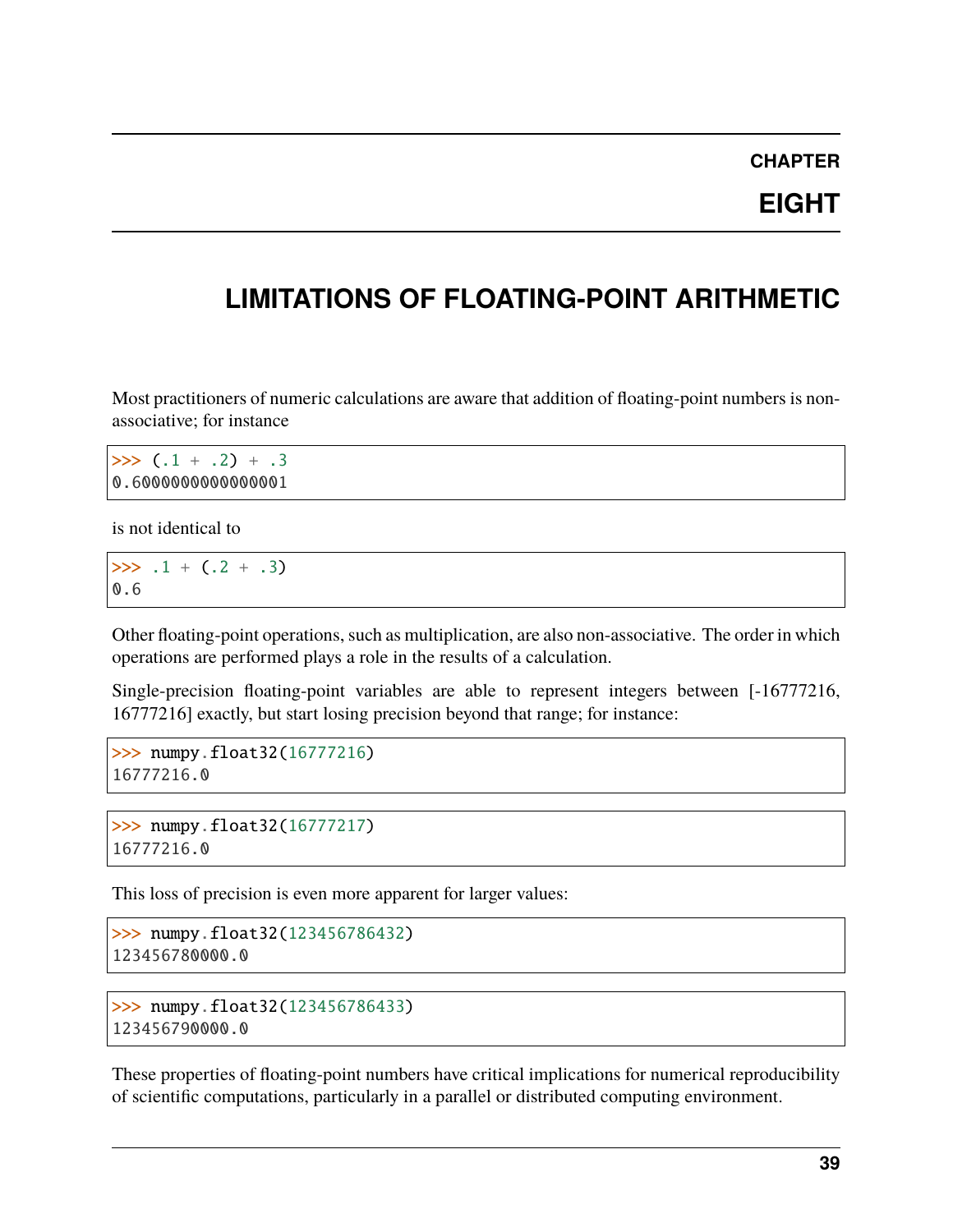For the purposes of this discussion, let us define numerical reproducibility as obtaining bit-wise identical results for different runs of the same computation on either the same machine or different machines.

Given that the OpenQuake engine works by parallelizing calculations, numerical reproducibility cannot be fully guaranteed, even for different runs on the same machine (unless the computation is run using the –no-distribute or –nd flag).

Consider the following strategies for distributing the calculation of the asset losses for a set of events, followed by aggregation of the results for the portfolio due to all of the events. The assets could be split into blocks with each task computing the losses for a particular block of assets and for all events, and the partial losses coming in from each task is aggregated at the end. Alternatively, the assets could be kept as a single block, splitting the set of events/ruptures into blocks instead; once again the engine has to aggregate partial losses coming in from each of the tasks. The order of the tasks is arbitrary, because it is impossible to know how long each task will take before the computation actually begins.

For instance, suppose there are 3 tasks, the first one producing a partial loss of 0.1 billion, the second one of 0.2 billion, and the third one of 0.3 billion. If we run the calculation and the order in which the results are received is 1-2-3, we will compute a total loss of  $(.1 + .2) + .3 = 0.6000000000000001$ billion. On the other hand, if for some reason the order in which the results arrive is 2-3-1, say for instance, if the first core is particularly hot and the operating system decides to enable some throttling on it, then the aggregation will be  $(2 + .3) + .1 = 0.6$  billion, which is different from the previous value by 1.11E-7 units. This example assumes the use of Python's IEEE-754 "double precision" 64-bit floats.

However, the engine uses single-precision 32-bit floats rather than double-precision 64-bit floats in a tradeoff necessary for reducing the memory demand (both RAM and disk space) for large computations, so the precision of results is less than in the above example. 64-bit floats have 53 bits of precision, and this why the relative error in the example above was around 1.11E-16 (i.e. 2^-53). 32-bit floats have only 24 bits of precision, so we should expect a relative error of around 6E-8 (i.e.  $2^{\wedge}$ -24), which for the example above would be around 60 units. Loss of precision in representing and storing large numbers is a factor that *must* be considered when running large computations.

By itself, such differences may be negligible for most computations. However, small differences may accumulate when there are hundreds or even thousands of tasks handling different parts of the overall computation and sending back results for aggregation.

Anticipating these issues, some adjustments can be made to the input models in order to circumvent or at least minimize surprises arising from floating-point arithmetic. Representing asset values in the exposure using thousands of dollars as the unit instead of dollars could be one such defensive measure.

This is why, as an aid to the interested user, starting from version 3.9, the engine logs a warning if it finds inconsistencies beyond a tolerance level in the aggregated loss results.

Recommended readings:

• Goldberg, D. (1991). What every computer scientist should know about floating-point arith-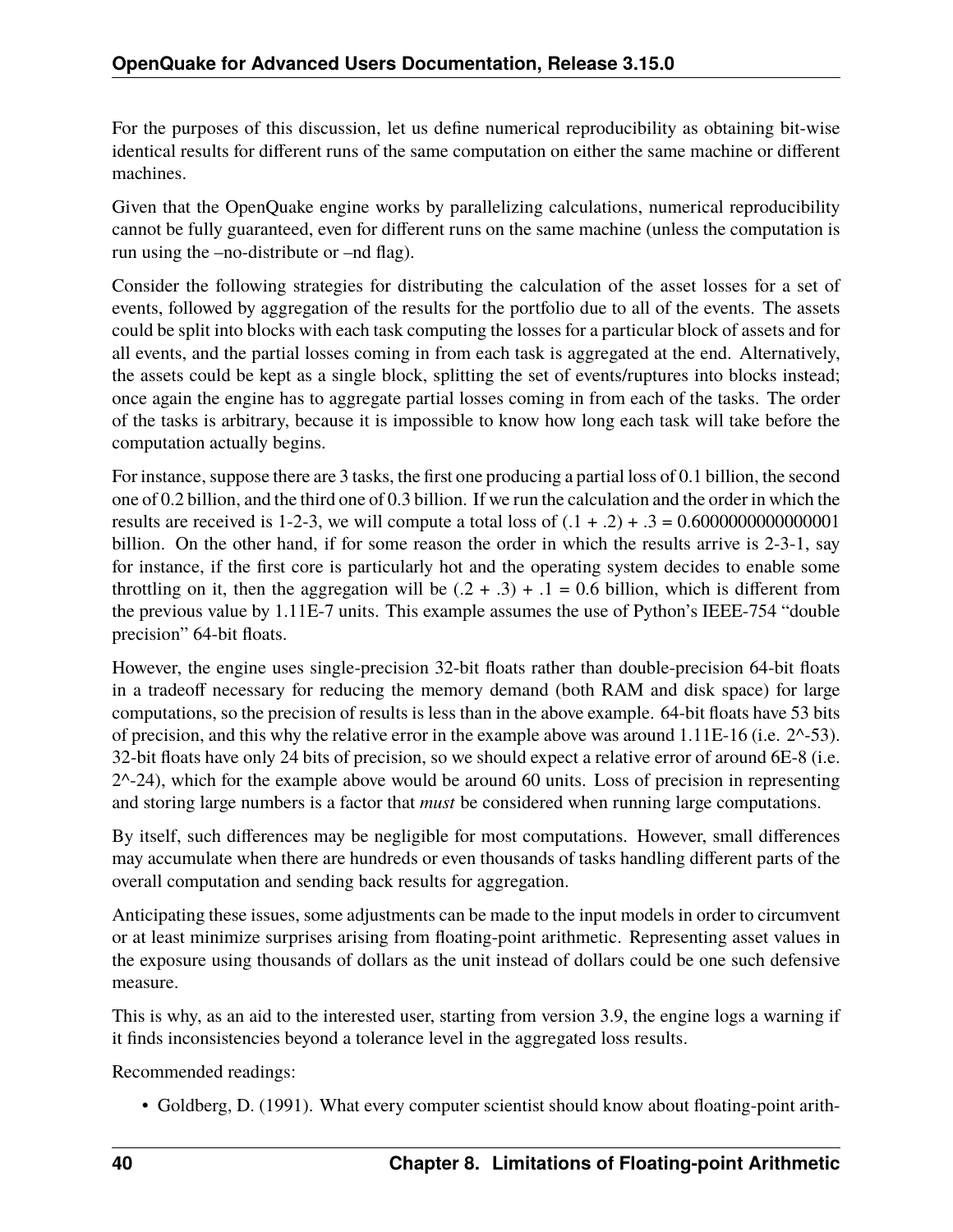metic. *ACM Computing Surveys (CSUR)*, 23(1), 5-48. Reprinted at [https://docs.oracle.com/](https://docs.oracle.com/cd/E19957-01/806-3568/ncg_goldberg.html) [cd/E19957-01/806-3568/ncg\\_goldberg.html](https://docs.oracle.com/cd/E19957-01/806-3568/ncg_goldberg.html)

- <https://docs.python.org/3/tutorial/floatingpoint.html>
- [https://en.wikipedia.org/wiki/Single-precision\\_floating-point\\_format](https://en.wikipedia.org/wiki/Single-precision_floating-point_format)
- [https://en.wikipedia.org/wiki/Double-precision\\_floating-point\\_format](https://en.wikipedia.org/wiki/Double-precision_floating-point_format)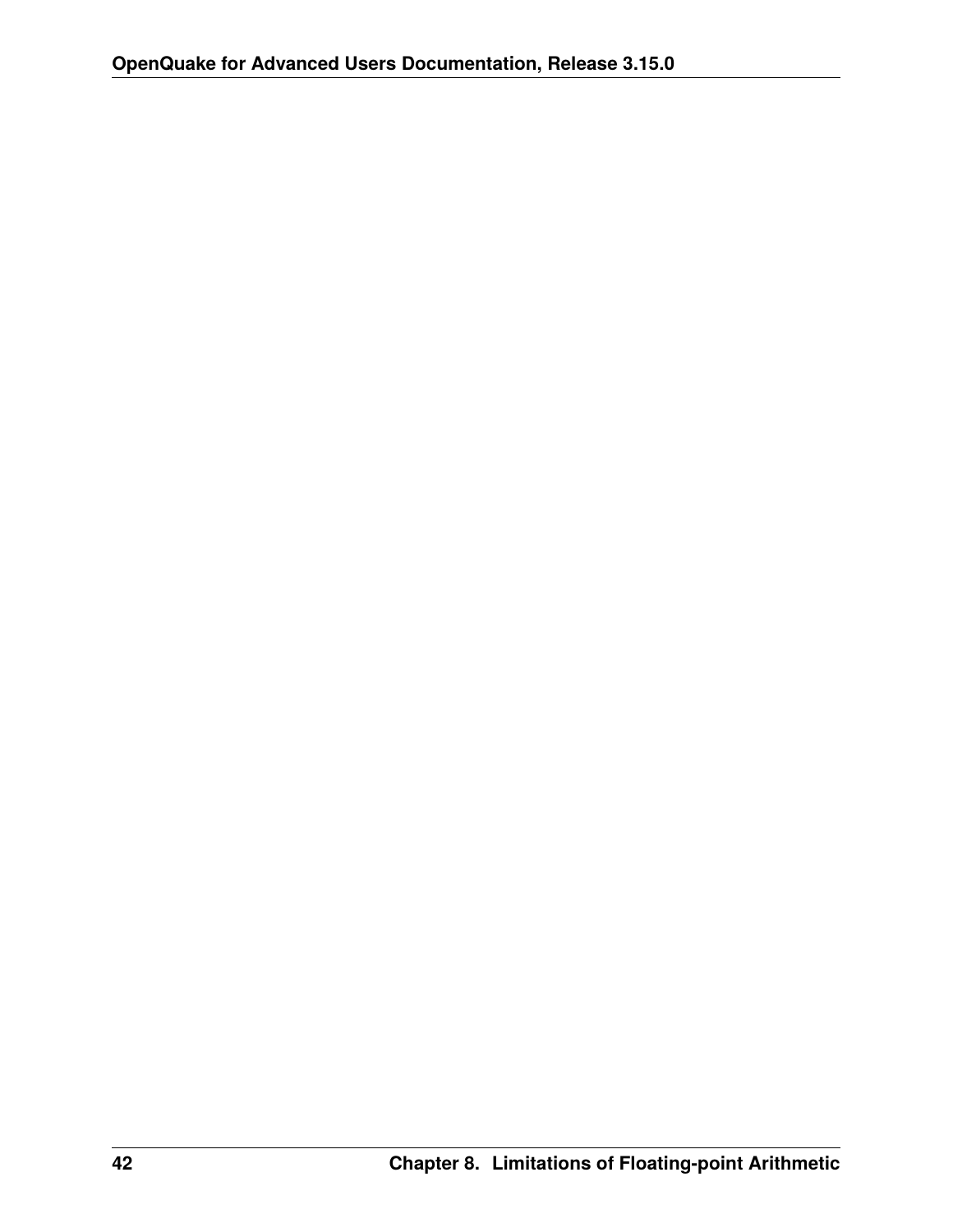## **SOME USEFUL** *OQ* **COMMANDS**

The *oq* command-line script is the entry point for several commands, the most important one being *oq engine*, which is documented in the manual.

The commands documented here are not in the manual because they have not reached the same level of maturity and stability. Still, some of them are quite stable and quite useful for the final users, so feel free to use them.

You can see the full list of commands by running *og –help*:

```
$ oq --help
usage: oq [--version]
          {workerpool,webui,dbserver,info,ltcsv,dump,export,celery,plot_
˓→losses,restore,plot_assets,reduce_sm,check_input,plot_ac,upgrade_nrml,
˓→shell,plot_pyro,nrml_to,postzip,show,workers,abort,engine,reaggregate,
˓→db,compare,renumber_sm,download_shakemap,importcalc,purge,tidy,zip,
˓→checksum,to_hdf5,extract,reset,run,show_attrs,prepare_site_model,sample,
\rightarrowplot}
          ...
positional arguments:
  {workerpool,webui,dbserver,info,ltcsv,dump,export,celery,plot_losses,
˓→restore,plot_assets,reduce_sm,check_input,plot_ac,upgrade_nrml,shell,
˓→plot_pyro,nrml_to,postzip,show,workers,abort,engine,reaggregate,db,
˓→compare,renumber_sm,download_shakemap,importcalc,purge,tidy,zip,
˓→checksum,to_hdf5,extract,reset,run,show_attrs,prepare_site_model,sample,
\rightarrowplot}
                        available subcommands; use oq <subcmd> --help
optional arguments:
  -h, --help show this help message and exit
  -v, --version show program's version number and exit
```
This is the output that you get at the present time (engine 3.11); depending on your version of the engine you may get a different output. As you see, there are several commands, like *purge*,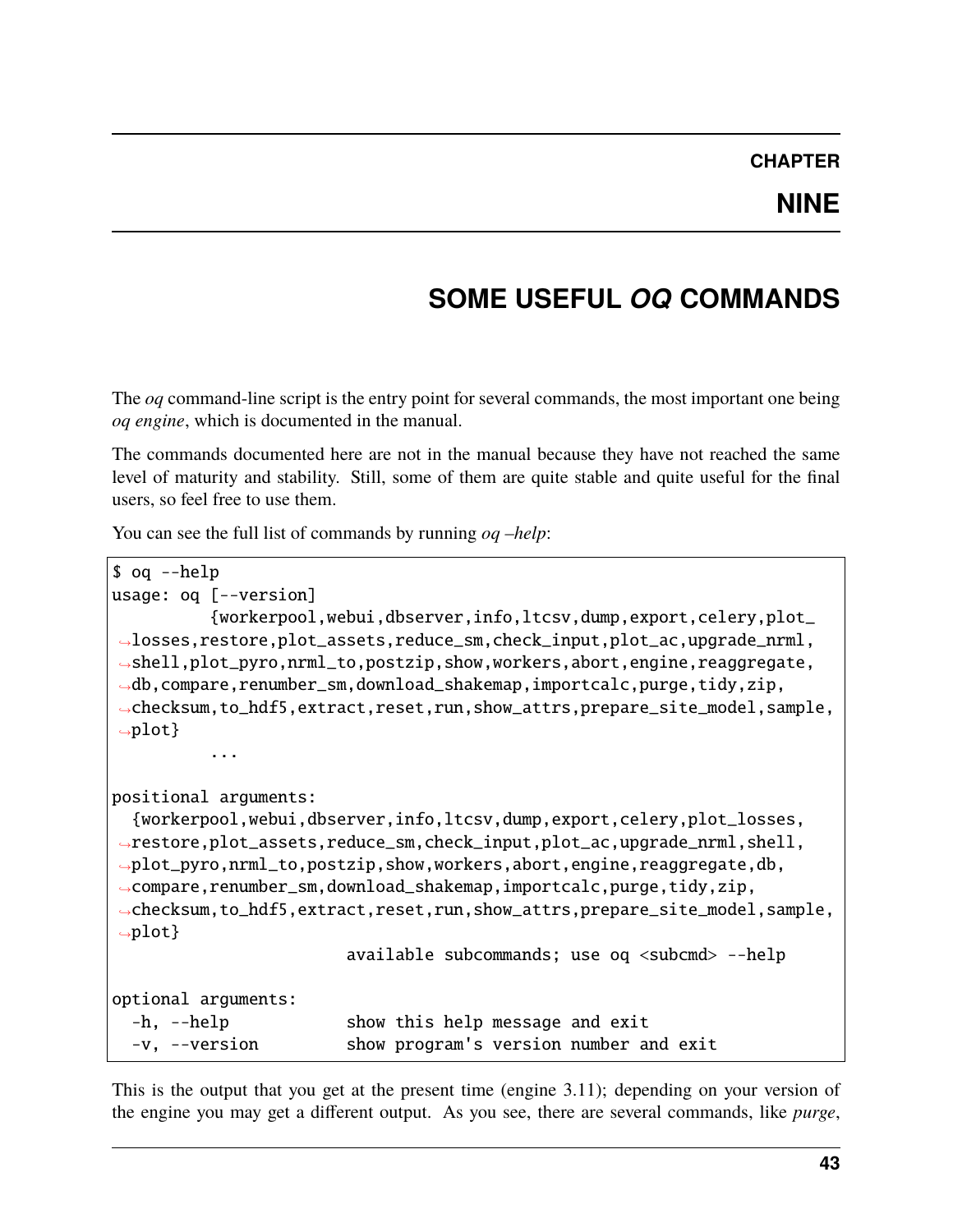*show\_attrs*, *export*, *restore*, . . . You can get information about each command with *oq <command> –help*; for instance, here is the help for *purge*:

```
$ oq purge --help
usage: oq purge [-h] [-f] calc_id
Remove the given calculation. If you want to remove all calculations, use␣
˓→oq
reset.
positional arguments:
  calc_id calculation ID
optional arguments:
  -h, --help show this help message and exit
  -f, --force ignore dependent calculations
```
Some of these commands are highly experimental and may disappear; others are meant for debugging and are not meant to be used by end-users. Here I will document only the commands that are useful for the general public and have reached some level of stability.

Probably the most important command is *oq info*. It has several features.

1. It can be invoked with a *job.ini* file to extract information about the logic tree of the calculation.

2. When invoked with the *–report* option, it produces a *.rst* report with several important informations about the computation. It is ESSENTIAL in the case of large calculations, since it will give you an idea of the feasibility of the computation without running it. Here is an example of usage:

```
$ oq info --report job.ini
Generated /tmp/report_1644.rst
<Monitor info, duration=10.910529613494873s, memory=60.16 MB>
```
You can open */tmp/report\_1644.rst* and read the informations listed there (*1644* is the calculation ID, the number will be different each time).

3. It can be invoked without a *job.ini* file, and it that case it provides global information about the engine and its libraries. Try, for instance:

```
$ oq info calculators # list available calculators
$ oq info gsims # list available GSIMs
$ oq info views # list available views
$ oq info exports # list available exports
$ oq info parameters # list all job.ini parameters
```
The second most important command is *oq export*. It allows customization of the exports from the datastore with additional flexibility compared to the *oq engine* export commands. In the future the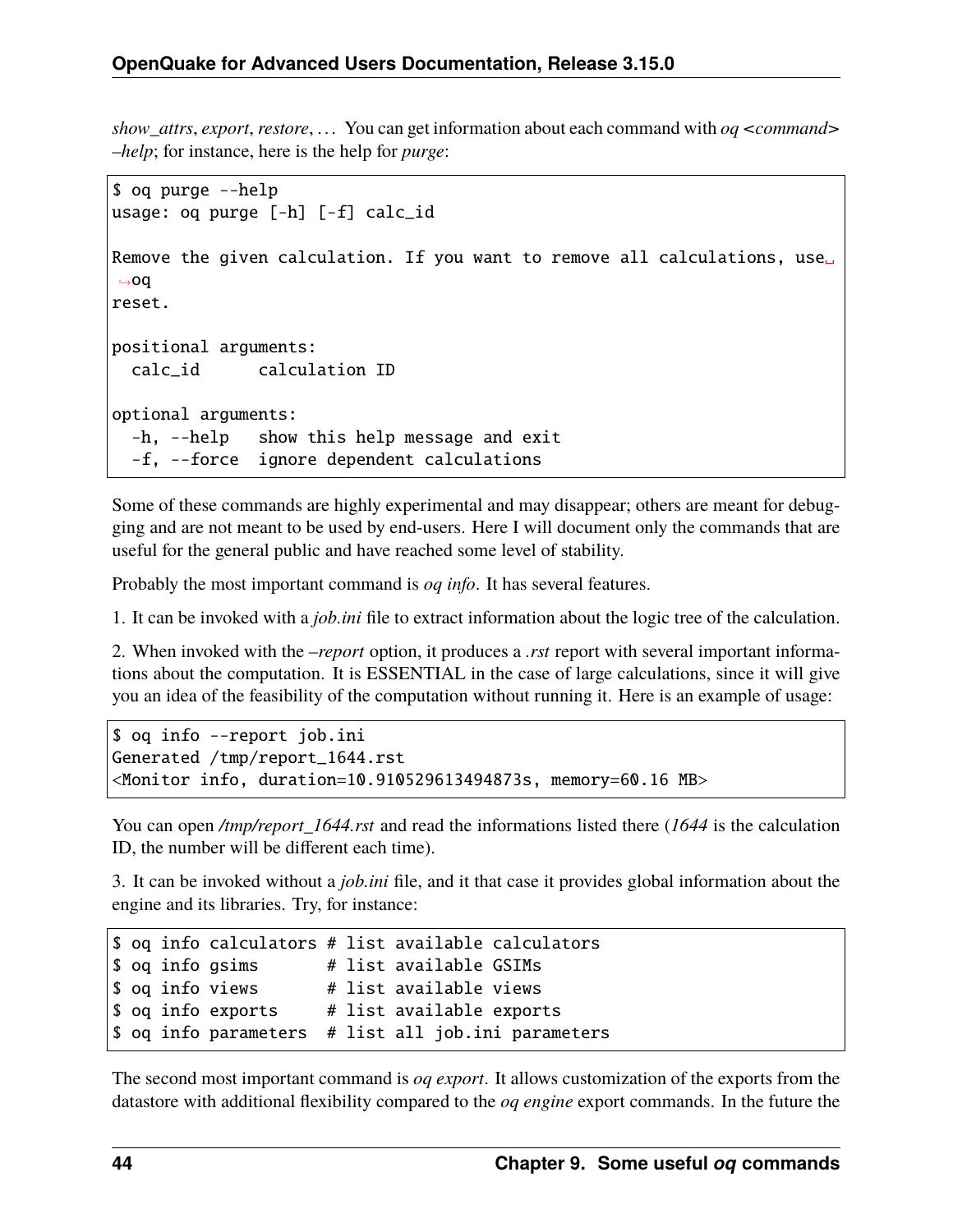*oq engine* exports commands might be deprecated and *oq export* might become the official export command, but we are not there yet.

Here is the usage message:

```
$ oq export --help
usage: oq export [-h] [-e csv] [-d .] datastore_key [calc_id]
Export an output from the datastore.
positional arguments:
 datastore_key datastore key
 calc_id number of the calculation [default: -1]
optional arguments:
 -h, --help show this help message and exit
 -e csv, --exports csv
                    export formats (comma separated)
 -d ., --export-dir . export directory
```
The list of available exports (i.e. the datastore keys and the available export formats) can be extracted with the *oq info exports* command; the number of exporters defined changes at each version:

```
$ oq info exports$ oq info exports
? "aggregate_by" ['csv']
? "disagg_traditional" ['csv']
? "loss_curves" ['csv']
? "losses_by_asset" ['npz']
Aggregate Asset Losses "agglosses" ['csv']
Aggregate Loss Curves Statistics "agg_curves-stats" ['csv']
Aggregate Losses "aggrisk" ['csv']
Aggregate Risk Curves "aggcurves" ['csv']
Aggregated Risk By Event "risk_by_event" ['csv']
Asset Loss Curves "loss_curves-rlzs" ['csv']
Asset Loss Curves Statistics "loss_curves-stats" ['csv']
Asset Loss Maps "loss_maps-rlzs" ['csv', 'npz']
Asset Loss Maps Statistics "loss_maps-stats" ['csv', 'npz']
Asset Risk Distributions "damages-rlzs" ['npz', 'csv']
Asset Risk Statistics "damages-stats" ['csv']
Average Asset Losses "avg_losses-rlzs" ['csv']
Average Asset Losses Statistics "avg_losses-stats" ['csv']
Average Ground Motion Field "avg_gmf" ['csv']
Benefit Cost Ratios "bcr-rlzs" ['csv']
Benefit Cost Ratios Statistics "bcr-stats" ['csv']
Disaggregation Outputs "disagg" ['csv']
```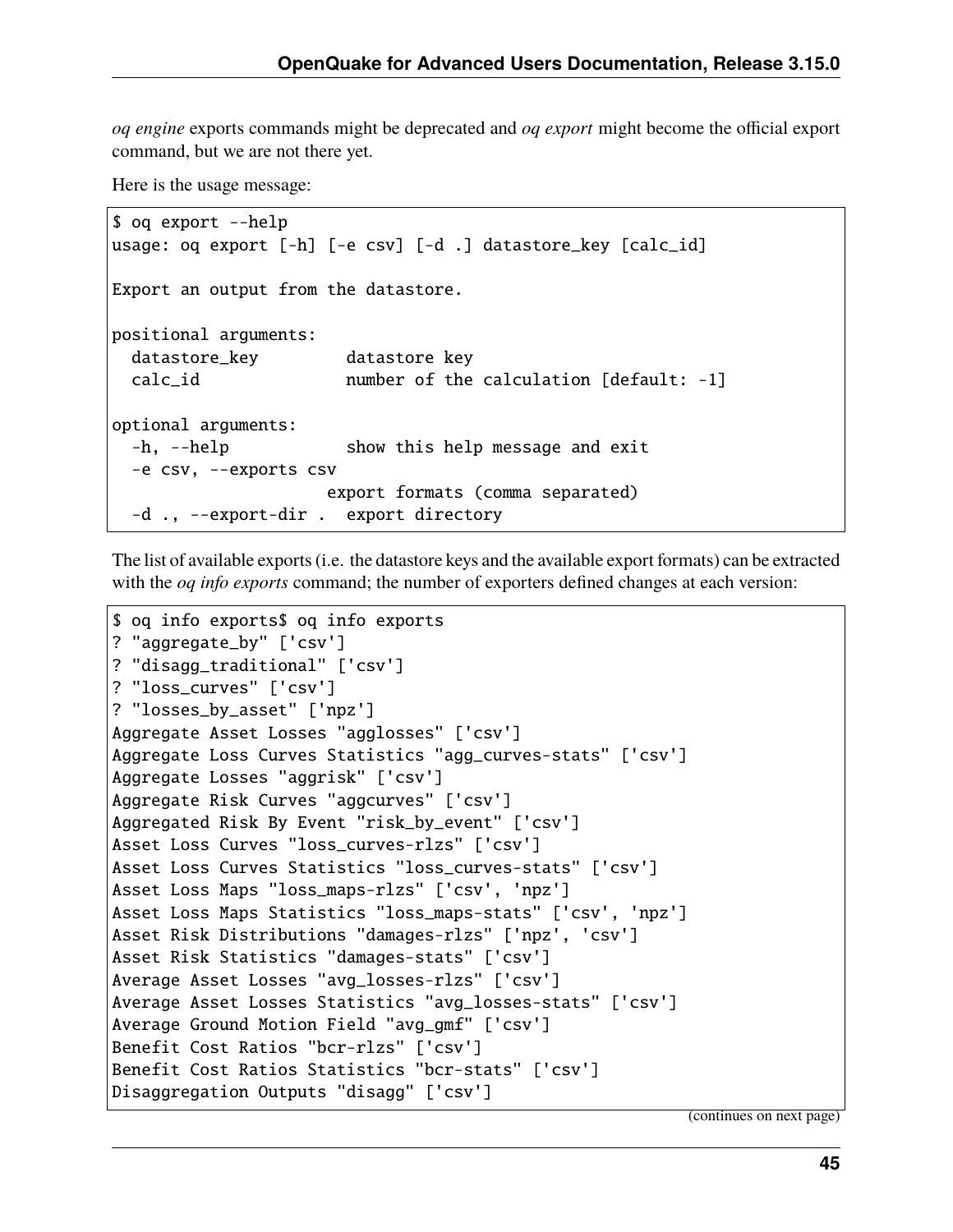```
Earthquake Ruptures "ruptures" ['csv']
Events "events" ['csv']
Exposure + Risk "asset_risk" ['csv']
Full Report "fullreport" ['rst']
Ground Motion Fields "gmf_data" ['csv', 'hdf5']
Hazard Curves "hcurves" ['csv', 'xml', 'npz']
Hazard Maps "hmaps" ['csv', 'xml', 'npz']
Input Files "input" ['zip']
Mean Conditional Spectra "cs-stats" ['csv']
Realizations "realizations" ['csv']
Source Loss Table "src_loss_table" ['csv']
Total Risk "agg_risk" ['csv']
Uniform Hazard Spectra "uhs" ['csv', 'xml', 'npz']
There are 44 exporters defined.
```
At the present the supported export types are *xml*, *csv*, *rst*, *npz* and *hdf5*. *xml* has been deprecated for some outputs and is not the recommended format for large exports. For large exports, the recommended formats are *npz* (which is a binary format for numpy arrays) and *hdf5*. If you want the data for a specific realization (say the first one), you can use:

```
$ oq export hcurves/rlz-0 --exports csv
$ oq export hmaps/rlz-0 --exports csv
$ oq export uhs/rlz-0 --exports csv
```
but currently this only works for *csv* and *xml*. The exporters are one of the most time-consuming parts on the engine, mostly because of the sheer number of them; the are more than fifty exporters and they are always increasing. If you need new exports, please [add an issue on GitHub][\(https:](https://github.com/gem/oq-engine/issues) [//github.com/gem/oq-engine/issues\)](https://github.com/gem/oq-engine/issues).

# **9.1 oq zip**

An extremely useful command if you need to copy the files associated to a computation from a machine to another is *oq zip*:

```
$ oq zip --help
usage: oq zip [-h] [-r] what [archive_zip]
positional arguments:
 what path to a job.ini, a ssmLT.xml file, or an exposure.
\rightarrowxml
  archive_zip path to a non-existing .zip file [default: '']
```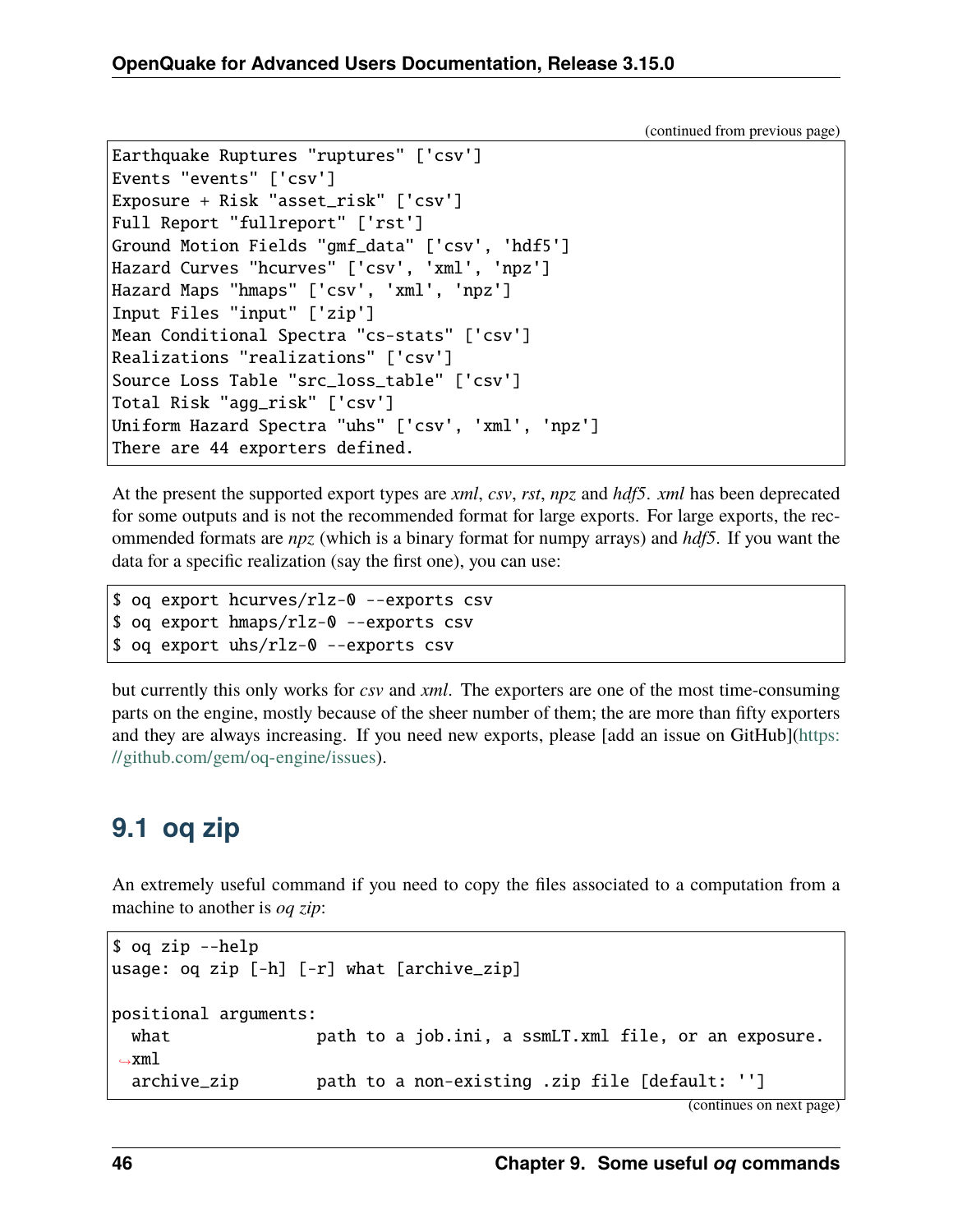```
optional arguments:
 -h, --help show this help message and exit
 -r , --risk-file optional file for risk
```
For instance, if you have two configuration files *job\_hazard.ini* and *job\_risk.ini*, you can zip all the files they refer to with the command:

\$ oq zip job\_hazard.ini -r job\_risk.ini

*oq zip* is actually more powerful than that; other than job.ini files, it can also zip source models:

```
$ oq zip ssmLT.xml
```
and exposures:

\$ oq zip my\_exposure.xml

### **9.2 Importing a remote calculation**

The use-case is importing on your laptop a calculation that was executed on a remote server/cluster. For that to work you need to create a file a file called openquake.cfg in the virtualenv of the engine (the output of the command *oq info venv*, normally it is in \$HOME/openquake) with the following section:

```
[webapi]
server = https://oq1.wilson.openquake.org/ # change this
username = michele # change thispassword = PWD \# change this
```
Then you can import any calculation by simply giving its ID, as in this example:

```
$ oq importcalc 41214
INFO:root:POST https://oq2.wilson.openquake.org//accounts/ajax_login/
INFO:root:GET https://oq2.wilson.openquake.org//v1/calc/41214/extract/
\rightarrowoqparam
INFO:root:Saving /home/michele/oqdata/calc_41214.hdf5
Downloaded 58,118,085 bytes
{'checksum32': 1949258781,
 'date': '2021-03-18T15:25:11',
 'engine_version': '3.12.0-gita399903317'}
INFO:root:Imported calculation 41214 successfully
```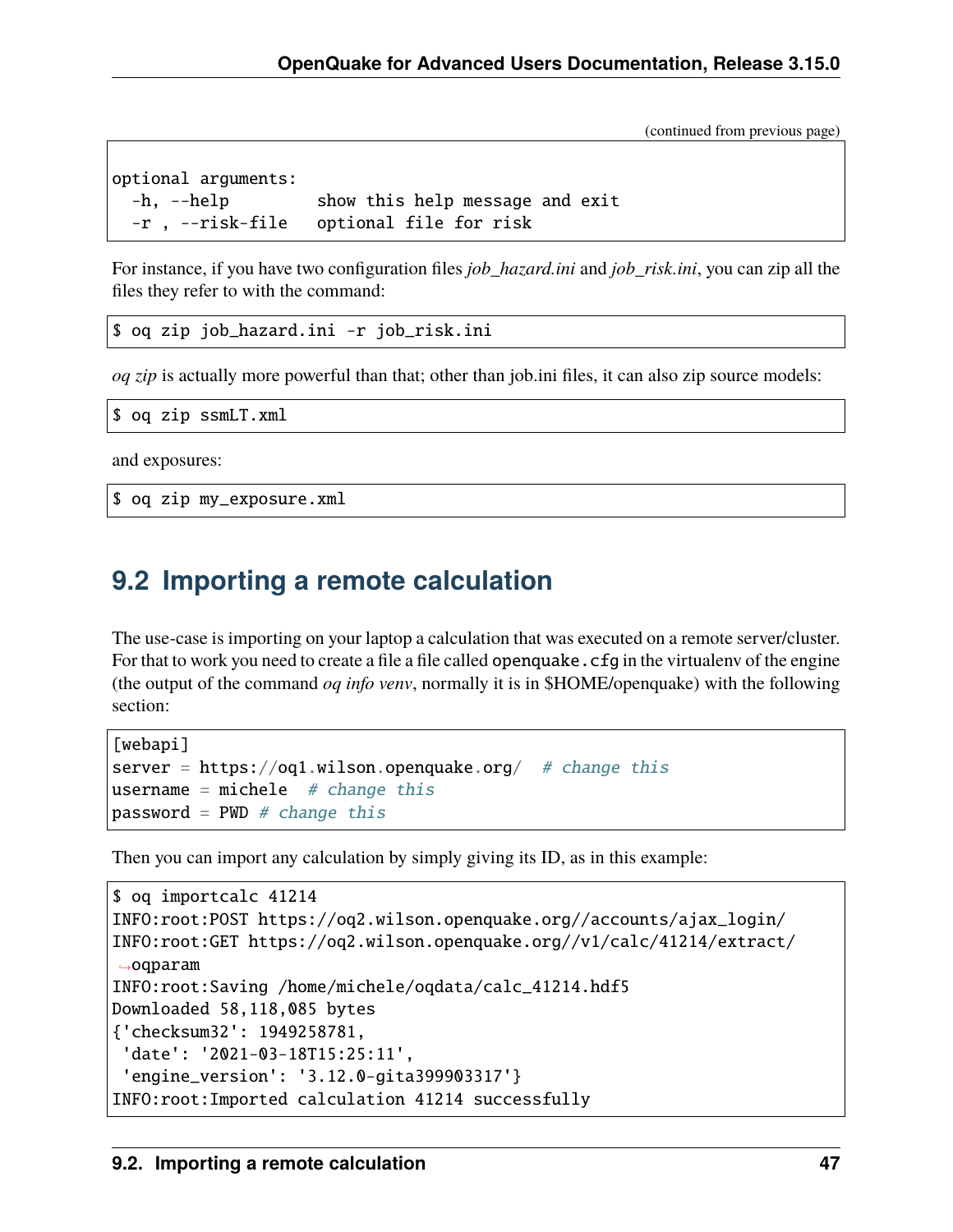## **9.3 plotting commands**

The engine provides several plotting commands. They are all experimental and subject to change. They will always be. The official way to plot the engine results is by using the QGIS plugin. Still, the *oq* plotting commands are useful for debugging purposes. Here I will describe the *plot\_assets* command, which allows to plot the exposure used in a calculation together with the hazard sites:

```
$ oq plot_assets --help
usage: oq plot_assets [-h] [calc_id]
Plot the sites and the assets
positional arguments:
 calc_id a computation id [default: -1]
optional arguments:
  -h, --help show this help message and exit
```
This is particularly interesting when the hazard sites do not coincide with the asset locations, which is normal when gridding the exposure.

Very often, it is interesting to plot the sources. While there is a primitive functionality for that in *oq plot*, we recommend to convert the sources into .gpkg format and use QGIS to plot them:

```
$ oq nrml_to --help
usage: oq nrml_to [-h] [-o .] [-c] {csv,gpkg} fnames [fnames ...]
Convert source models into CSV files or a geopackage.
positional arguments:
  {csv,gpkg} csv or gpkg
  fnames source model files in XML
optional arguments:
 -h, --help show this help message and exit
 -o ., --outdir . output directory
 -c, --chatty display sources in progress
```
For instance

\$ oq nrml\_to gpkg source\_model.xml -o source\_model.gpkg

will convert the sources in .gpkg format while

\$ oq nrml\_to csv source\_model.xml -o source\_model.csv

will convert the sources in .csv format. Both are fully supported by QGIS. The CSV format has the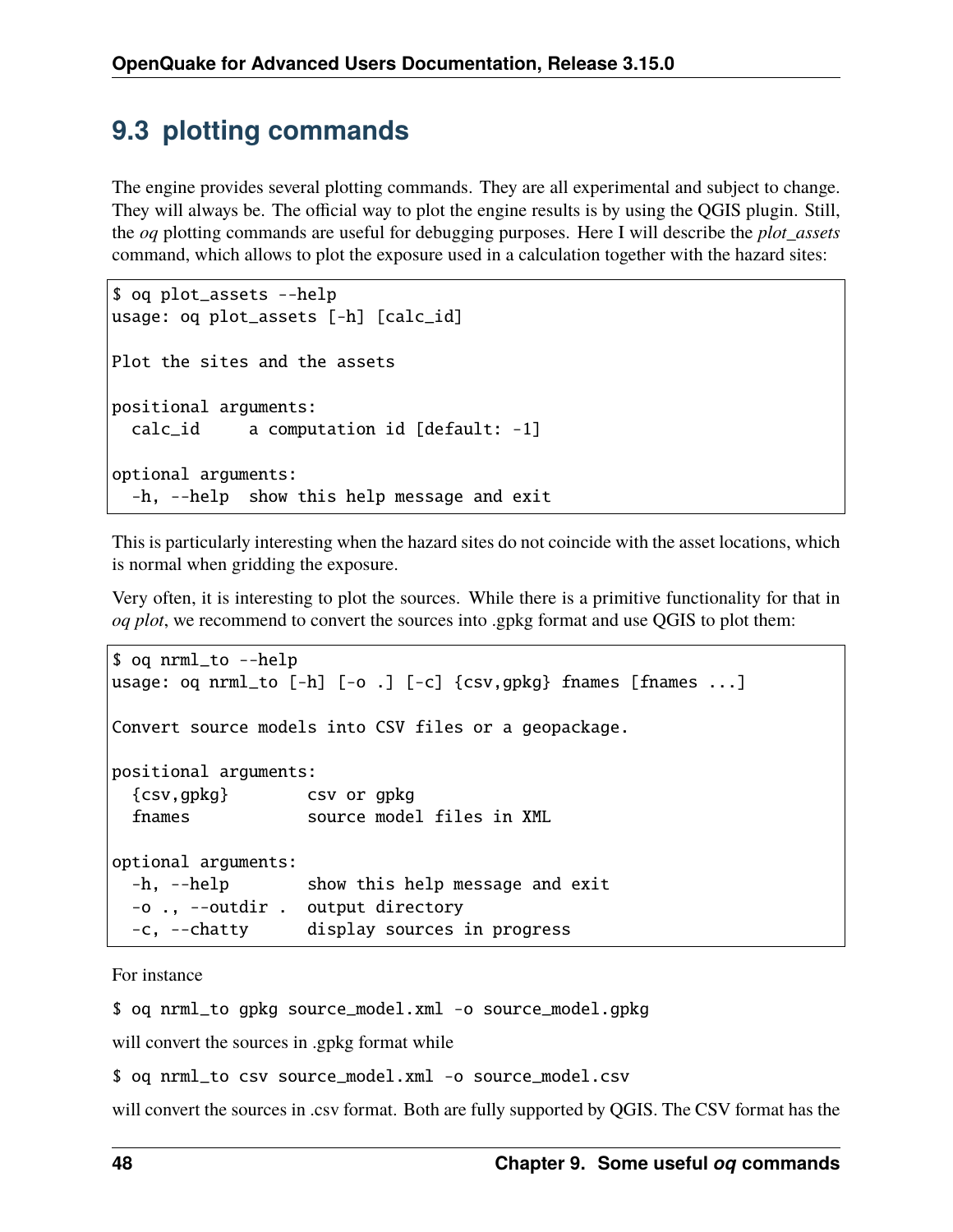advantage of being transparent and easily editable; it also can be imported in a geospatial database like Postgres, if needed.

### **9.4 prepare\_site\_model**

The command *oq prepare\_site\_model*, introduced in engine 3.3, is quite useful if you have a vs30 file with fields lon, lat, vs30 and you want to generate a site model from it. Normally this feature is used for risk calculations: given an exposure, one wants to generate a collection of hazard sites covering the exposure and with vs30 values extracted from the vs30 file with a nearest neighbour algorithm:

```
$ oq prepare_site_model -h
usage: oq prepare_site_model [-h] [-1] [-2] [-3]
                            [-e [EXPOSURE_XML [EXPOSURE_XML ...]]]
                            [-s SITES_CSV] [-g 0] [-a 5] [-o site_model.
\rightarrowcsv]
                            vs30_csv [vs30_csv ...]
Prepare a site_model.csv file from exposure xml files/site csv files,␣
\rightarrowvs30 csv
files and a grid spacing which can be 0 (meaning no grid). For each site
˓→the
closest vs30 parameter is used. The command can also generate (on demand)
˓→the
additional fields z1pt0, z2pt5 and vs30measured which may be needed by
˓→your
hazard model, depending on the required GSIMs.
positional arguments:
 vs30_csv files with lon,lat,vs30 and no header
optional arguments:
  -h, --help show this help message and exit
  -1, -21pt0-2, --z2pt5 build the z2pt5
 -3, --vs30measured build the vs30measured
  -e [EXPOSURE_XML [EXPOSURE_XML ...]], --exposure-xml [EXPOSURE_XML␣
→[EXPOSURE_XML ...]]
                       exposure(s) in XML format
 -s SITES_CSV, --sites-csv SITES_CSV
  -g 0, --grid-spacing 0
                       grid spacing in km (the default 0 means no grid)
```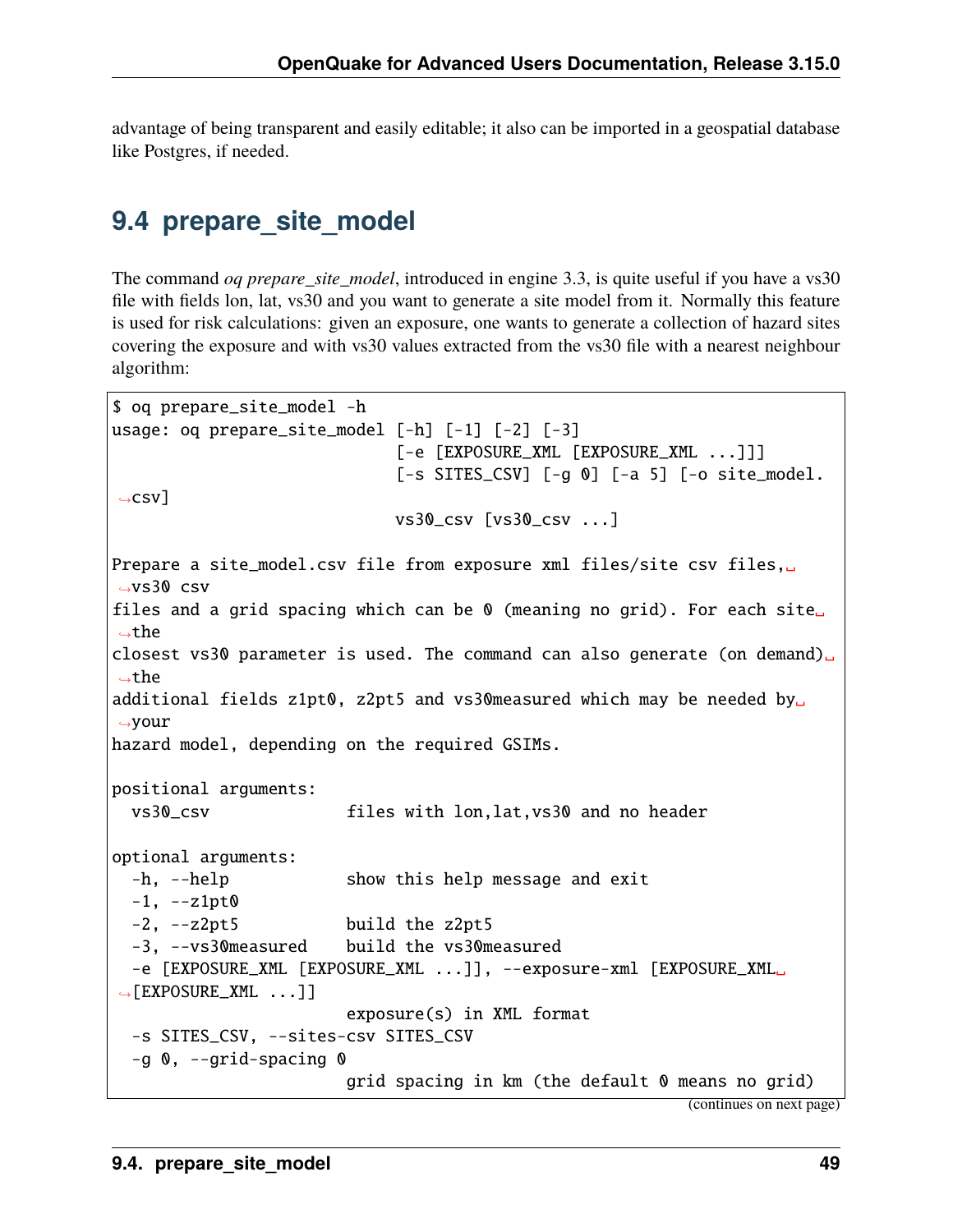```
-a 5, --assoc-distance 5
                      sites over this distance are discarded
-o site_model.csv, --output site_model.csv
                      output file
```
The command works in two modes: with non-gridded exposures (the default) and with gridded exposures. In the first case the assets are aggregated in unique locations and for each location the vs30 coming from the closest vs30 record is taken. In the second case, when a *grid\_spacing* parameter is passed, a grid containing all of the exposure is built and the points with assets are associated to the vs30 records. In both cases if the closest vs30 record is over the *site\_param\_distance* - which by default is 5 km - a warning is printed.

In large risk calculations, it is quite preferable *to use the gridded mode* because with a well spaced grid,

- 1) the results are the nearly the same than without the grid and
- 2) the calculation is a lot faster and uses a lot less memory.

Gridding of the exposure makes large calculations more manageable. The command is able to manage multiple Vs30 files at once. Here is an example of usage:

\$ oq prepare\_site\_model Vs30/Ecuador.csv Vs30/Bolivia.csv -e Exposure/ ˓<sup>→</sup>Exposure\_Res\_Ecuador.csv Exposure/Exposure\_Res\_Bolivia.csv --grid-  $\rightarrow$ spacing=10

### **9.5 Reducing the source model**

Source models are usually large, at the continental scale. If you are interested in a city or in a small region, it makes sense to reduce the model to only the sources that would affect the region, within the integration distance. To fulfil this purpose there is the *oq reduce\_sm* command. The suggestion is run a preclassical calculation (i.e. set *calculation\_mode=preclassical* in the job.ini) with the full model in the region of interest, keep track of the calculation ID and then run:

\$ oq reduce\_sm <calc\_id>

The command will reduce the source model files and add an extension *.bak* to the original ones.

```
$ oq reduce_sm -h
usage: oq reduce_sm [-h] calc_id
Reduce the source model of the given (pre)calculation by discarding all
sources that do not contribute to the hazard.
```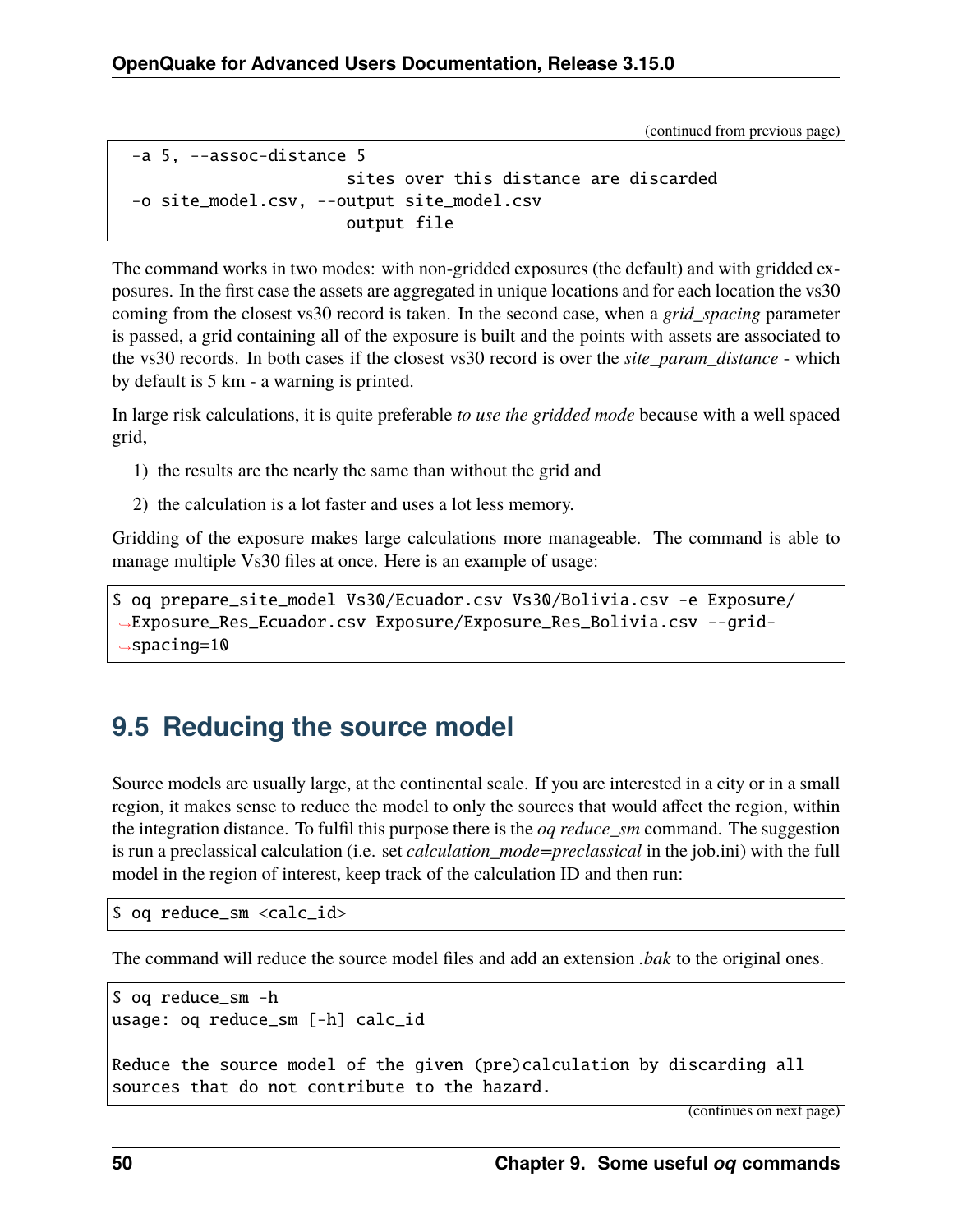```
positional arguments:
 calc_id calculation ID
optional arguments:
  -h, --help show this help message and exit
```
### **9.6 Comparing hazard results**

If you are interested in sensitivity analysis, i.e. in how much the results of the engine change by tuning a parameter, the *oq compare* command is useful. It is able to compare many things, depending on the engine version. Here are a few examples:

```
$ oq compare hcurves --help
usage: oq compare hcurves [-h] [-f] [-s] [-r 0] [-a 0.001] imt calc_ids␣
\rightarrow[calc_ids ...]
Compare the hazard curves of two or more calculations.
positional arguments:
 imt intensity measure type to compare
 calc_ids calculation IDs
optional arguments:
 -h, --help show this help message and exit
 -f, --files write the results in multiple files
 -s , --samplesites sites to sample (or fname with site IDs)
 -r 0, --rtol 0 relative tolerance
 -a 0.001, --atol 0.001
                      absolute tolerance
$ oq compare hmaps --help
usage: oq compare hmaps [-h] [-f] [-s] [-r 0] [-a 0.001] imt calc_ids␣
\rightarrow[calc_ids ...]
Compare the hazard maps of two or more calculations.
positional arguments:
 imt intensity measure type to compare
 calc_ids calculation IDs
```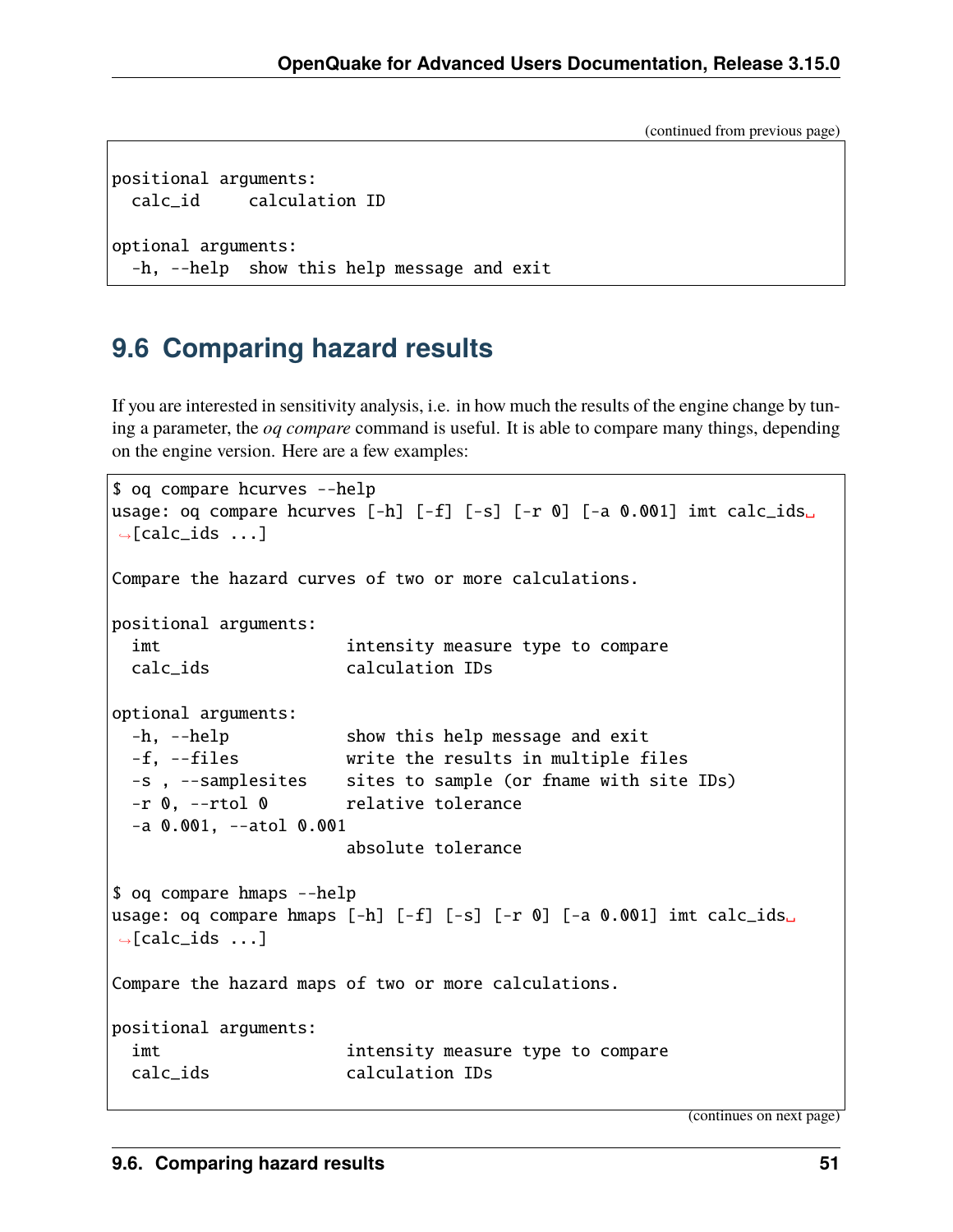```
optional arguments:
 -h, --help show this help message and exit
 -f, --files write the results in multiple files
 -s , --samplesites sites to sample (or fname with site IDs)
 -r 0, --rtol 0 relative tolerance
 -a 0.001, --atol 0.001
                     absolute tolerance
$ oq compare uhs --help
usage: oq compare uhs [-h] [-f] [-s] [-r 0] [-a 0.001] calc_ids [calc_ids␣
˓→...]
Compare the uniform hazard spectra of two or more calculations.
positional arguments:
 calc_ids calculation IDs
optional arguments:
 -h, --help show this help message and exit
 -f, --files write the results in multiple files
 -s , --samplesites sites to sample (or fname with site IDs)
 -r 0, --rtol 0 relative tolerance
 -a 0.001, --atol 0.001
                     absolute tolerance
```
Notice the compare uhs is able to compare all IMTs at once, so it is the most convenient to use if there are many IMTs.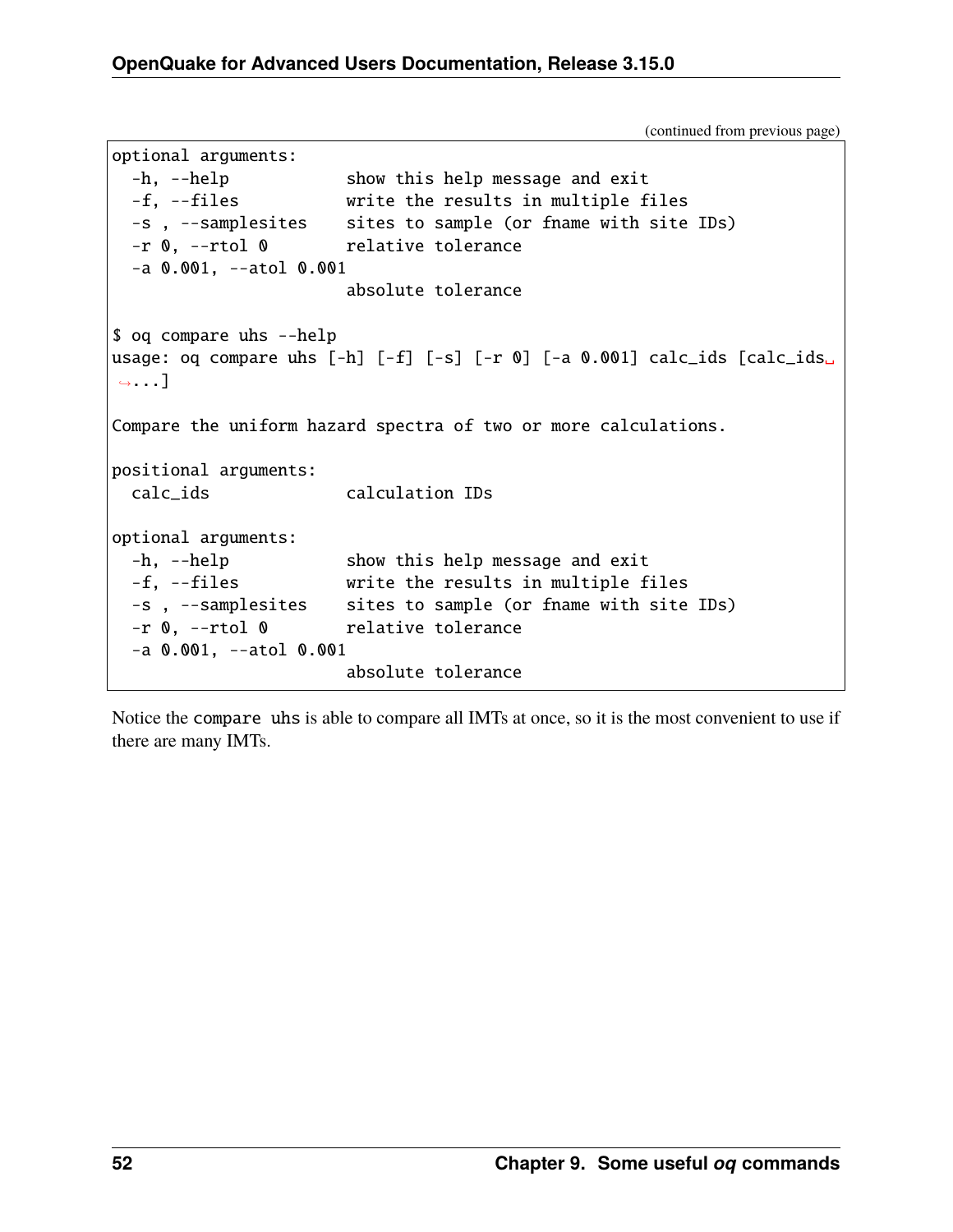#### **CHAPTER**

## **LOGIC TREES**

Logic trees are documented in the OpenQuake manual (section "Defining Logic Trees"). However some features are only mentioned without giving examples (such as applyToBranches) and some recent developments are missing, in particular the extendModel feature. Here we will document both.

### **10.1 extendModel**

Starting from engine 3.9 it is possible to define logic trees by adding sources to one or more base models. An example will make things clear:

```
<?xml version="1.0" encoding="UTF-8"?>
<nrml xmlns:gml="http://www.opengis.net/gml"
      xmlns="http://openquake.org/xmlns/nrml/0.5">
 <logicTree logicTreeID="lt1">
    <logicTreeBranchSet uncertaintyType="sourceModel"
                        branchSetID="bs0">
     <logicTreeBranch branchID="A">
        <uncertaintyModel>common1.xml</uncertaintyModel>
        <uncertaintyWeight>0.6</uncertaintyWeight>
      </logicTreeBranch>
     <logicTreeBranch branchID="B">
        <uncertaintyModel>common2.xml</uncertaintyModel>
        <uncertaintyWeight>0.4</uncertaintyWeight>
     </logicTreeBranch>
    </logicTreeBranchSet>
    <logicTreeBranchSet uncertaintyType="extendModel" branchSetID="bs1">
      <logicTreeBranch branchID="C">
        <uncertaintyModel>extra1.xml</uncertaintyModel>
        <uncertaintyWeight>0.6</uncertaintyWeight>
      </logicTreeBranch>
```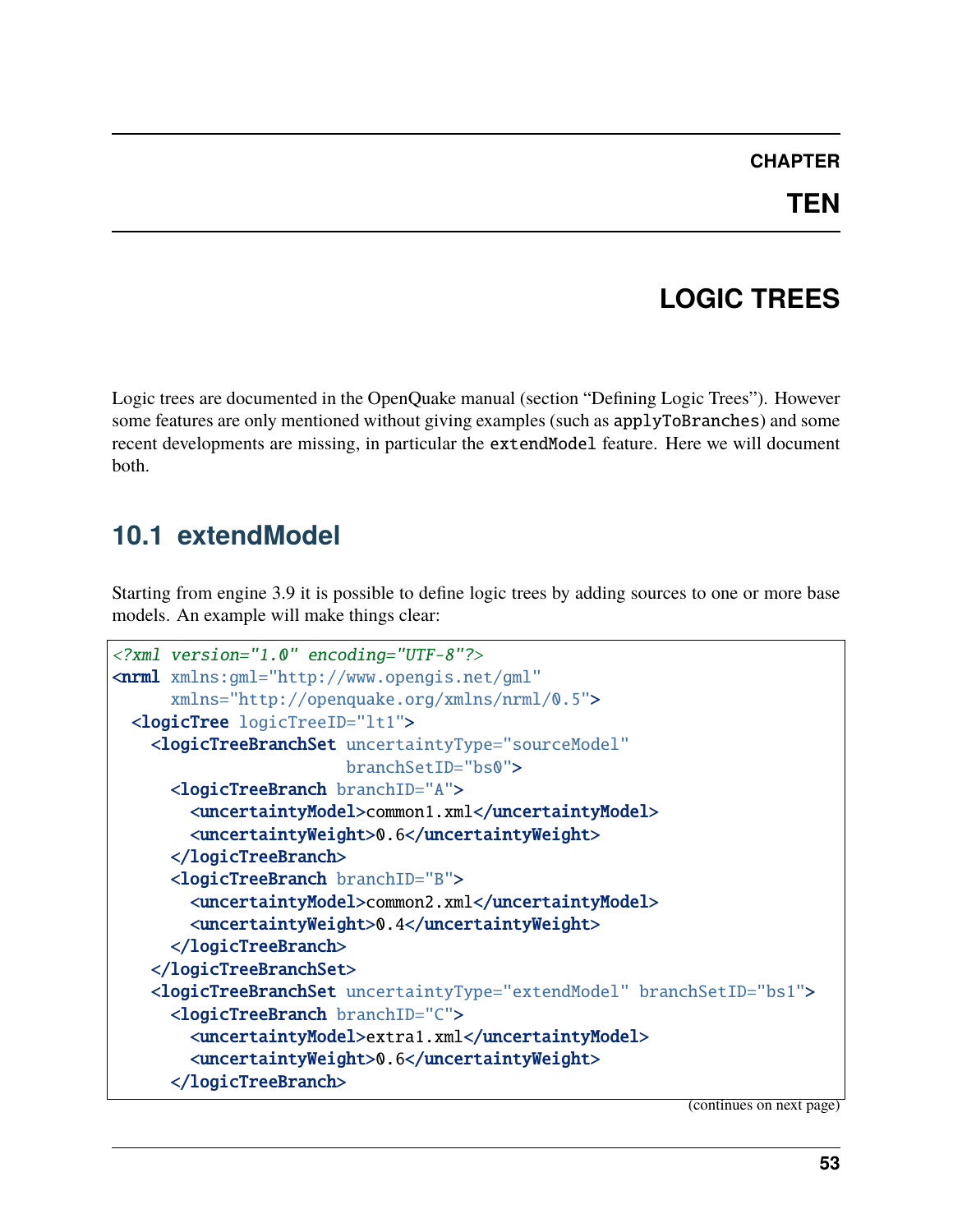```
<logicTreeBranch branchID="D">
        <uncertaintyModel>extra2.xml</uncertaintyModel>
        <uncertaintyWeight>0.2</uncertaintyWeight>
     </logicTreeBranch>
     <logicTreeBranch branchID="E">
        <uncertaintyModel>extra3.xml</uncertaintyModel>
        <uncertaintyWeight>0.2</uncertaintyWeight>
     </logicTreeBranch>
   </logicTreeBranchSet>
 </logicTree>
</nrml>
```
In this example there are two base source models, named commom1.xml and common2.xml and three possibile extensions extra1.xml, extra2.xml and extra3.xml. The engine will generate six effective source models by extending first common1.xml and then common2.xml with extra1. xml, then with extra2.xml and then with extra3.xml respectively. Notice that extra1.xml, extra2.xml and extra3.xml can be different versions of the same sources with different parameters or geometries, so extendModel can be used to implement correlated uncertainties.

Since engine 3.15 it is possible to describe logic trees as python lists (one list for each branchset) and to programmatically generate the realizations by using a simplified logic tree implementation in hazardlib. This is extremely useful. For instance, the logic tree above would be written as follows:

```
>>> from openquake.hazardlib.lt import build
>>> logictree = build(
... ['sourceModel', [], ['A', 'common1.xml', 0.6],
... ['B', 'common2.xml', 0.4]],
... ['extendModel', [], ['C', 'extra1.xml', 0.6],
... ['D', 'extra2.xml', 0.2],
... ['E', 'extra3.xml', 0.2]])
```
and the 6 possible paths can be extracted as follows:

```
>>> logictree.get_all_paths() # 2 x 3 paths['AC', 'AD', 'AE', 'BC', 'BD', 'BE']
```
The empty square brackets means that the branchset should be applied to all branches in the previous branchset and correspond to the applyToBranches tag in the XML version of the logic tree. If applyToBranches is missing the logic tree is multiplicative and the total number of paths can be obtained simply by multiplying the number of paths in each branchset. When applyToBranches is used the logic tree becomes additive and the total number of paths can be obtained by summing the number of paths in the different subtrees. For instance, let us extend the previous example by adding another extendModel branchset and by using applyToBranches: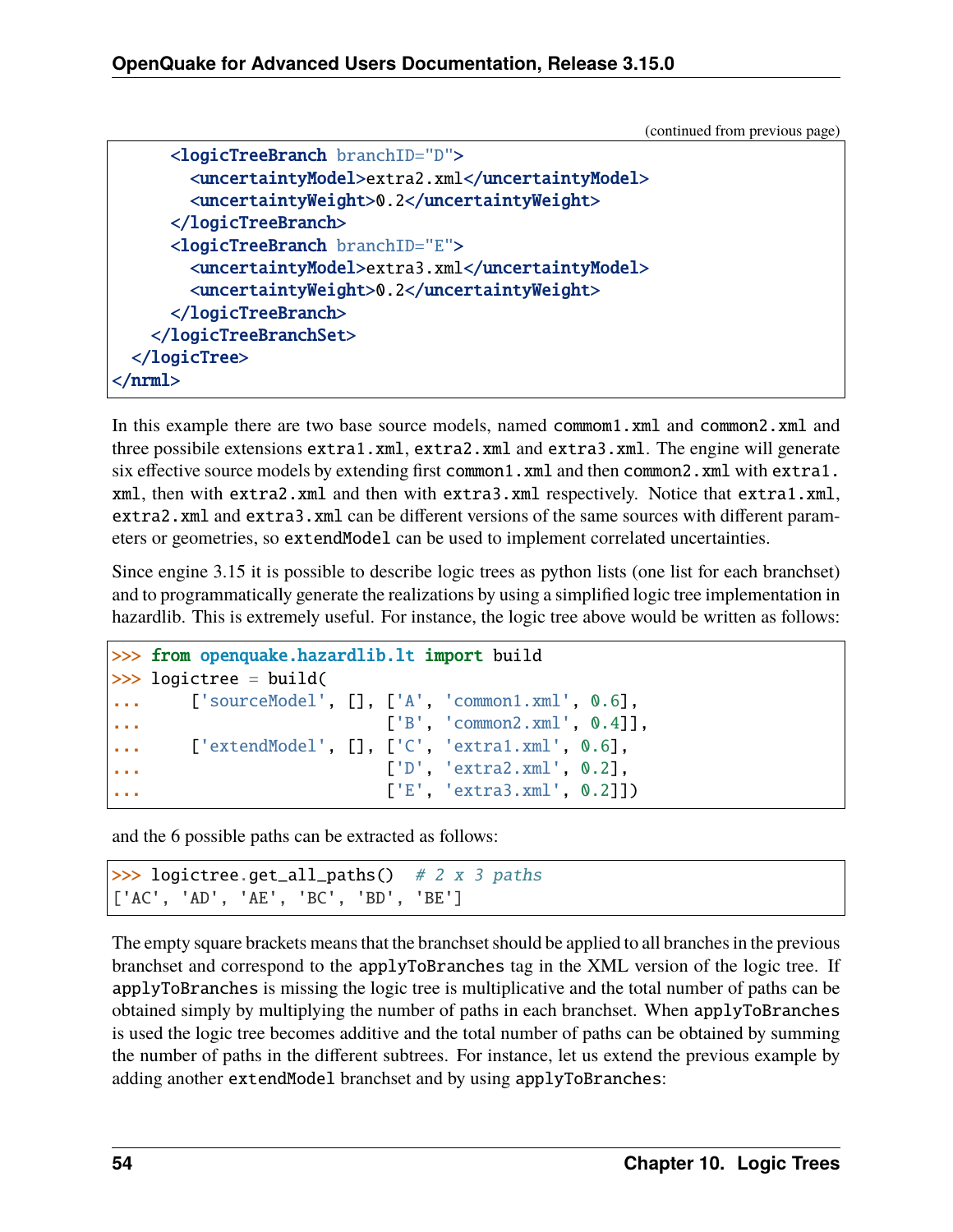```
<?xml version="1.0" encoding="UTF-8"?>
<nrml xmlns:gml="http://www.opengis.net/gml"
     xmlns="http://openquake.org/xmlns/nrml/0.4">
 <logicTree logicTreeID="lt1">
   <logicTreeBranchSet uncertaintyType="sourceModel"
                        branchSetID="bs0">
     <logicTreeBranch branchID="A">
        <uncertaintyModel>common1.xml</uncertaintyModel>
        <uncertaintyWeight>0.6</uncertaintyWeight>
     </logicTreeBranch>
     <logicTreeBranch branchID="B">
        <uncertaintyModel>common2.xml</uncertaintyModel>
        <uncertaintyWeight>0.4</uncertaintyWeight>
     </logicTreeBranch>
   </logicTreeBranchSet>
   <logicTreeBranchSet uncertaintyType="extendModel" branchSetID="bs1"
                        applyToBranches="A">
     <logicTreeBranch branchID="C">
        <uncertaintyModel>extra1.xml</uncertaintyModel>
        <uncertaintyWeight>0.6</uncertaintyWeight>
     </logicTreeBranch>
     <logicTreeBranch branchID="D">
        <uncertaintyModel>extra2.xml</uncertaintyModel>
        <uncertaintyWeight>0.2</uncertaintyWeight>
     </logicTreeBranch>
     <logicTreeBranch branchID="E">
        <uncertaintyModel>extra3.xml</uncertaintyModel>
        <uncertaintyWeight>0.2</uncertaintyWeight>
     </logicTreeBranch>
    </logicTreeBranchSet>
   <logicTreeBranchSet uncertaintyType="extendModel" branchSetID="bs2"
                        applyToBranches="B">
     <logicTreeBranch branchID="F">
        <uncertaintyModel>extra4.xml</uncertaintyModel>
        <uncertaintyWeight>0.6</uncertaintyWeight>
     </logicTreeBranch>
     <logicTreeBranch branchID="G">
        <uncertaintyModel>extra5.xml</uncertaintyModel>
        <uncertaintyWeight>0.4</uncertaintyWeight>
     </logicTreeBranch>
   </logicTreeBranchSet>
 </logicTree>
</nrml>
```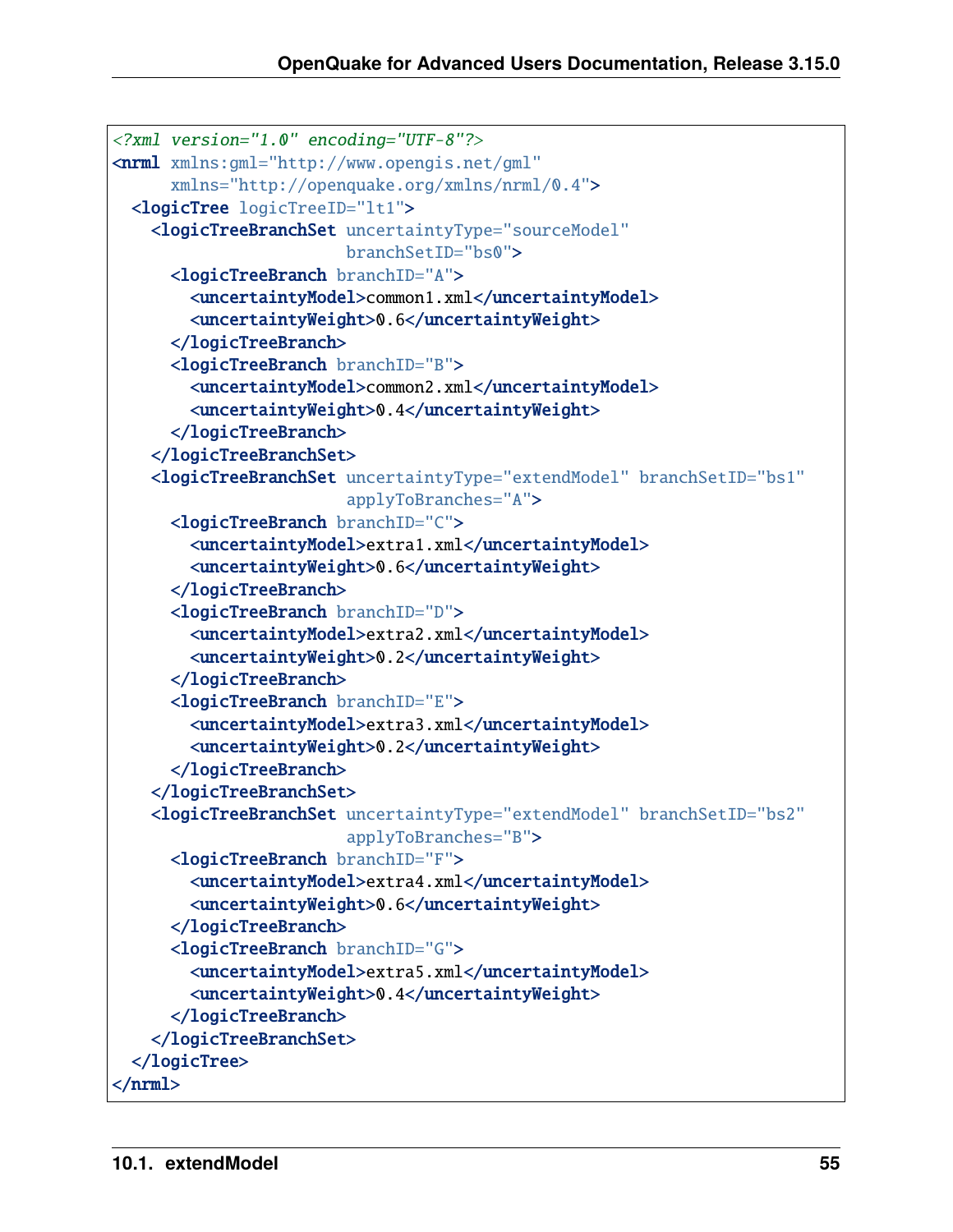In this case only  $3 + 2 = 5$  paths are considered. You can see which are the combinations by building the logic tree:

```
>>> logictree = build(
... ['sourceModel', [], ['A', 'common1.xml', 0.6],
... ['B', 'common2.xml', 0.4]],
... ['extendModel', ['A'], ['C', 'extra1.xml', 0.6],
                         ['D', 'extra2.xml', 0.2],
... ['E', 'extra3.xml', 0.2]],
... ['extendModel', ['B'], ['F', 'extra4.xml', 0.6],
... ['G', 'extra5.xml', 0.4]])
>>> logictree.get_all_paths() # 3 + 2 paths
['AC.', 'AD.', 'AE..', 'BF.', 'BG.']
```
applyToBranches can be used in different ways. For instance you can attach the second extendModel to everything and get 8 paths:

```
>>> logictree = build(
... ['sourceModel', [], ['A', 'common1.xml', 0.6],
... ['B', 'common2.xml', 0.4]],
... ['extendModel', ['A'], ['C', 'extra1.xml', 0.6],
... ['D', 'extra2.xml', 0.2],
... ['E', 'extra3.xml', 0.2]],
... ['extendModel', [], ['F', 'extra4.xml', 0.6],
... ['G', 'extra5.xml', 0.4]])
>>> logictree.get_all_paths() \# 3 * 2 + 2 paths
['ACF', 'ACG', 'ADF', 'ADG', 'AEF', 'AEG', 'B.F', 'B.G']
```
The complete realizations can be obtained by not specifying applyToSources:

```
>>> logictree = build(
... ['sourceModel', [], ['A', 'common1.xml', 0.6],
... ['B', 'common2.xml', 0.4]],
... ['extendModel', [], ['C', 'extra1.xml', 0.6],
... ['D', 'extra2.xml', 0.2],
... ['E', 'extra3.xml', 0.2]],
... ['extendModel', [], ['F', 'extra4.xml', 0.6],
... ['G', 'extra5.xml', 0.4]])
>>> logictree.get_all_paths() # 12 paths
['ACF', 'ACG', 'ADF', 'ADG', 'AEF', 'AEG', 'BCF', 'BCG', 'BDF', 'BDG',
˓→'BEF', 'BEG']
```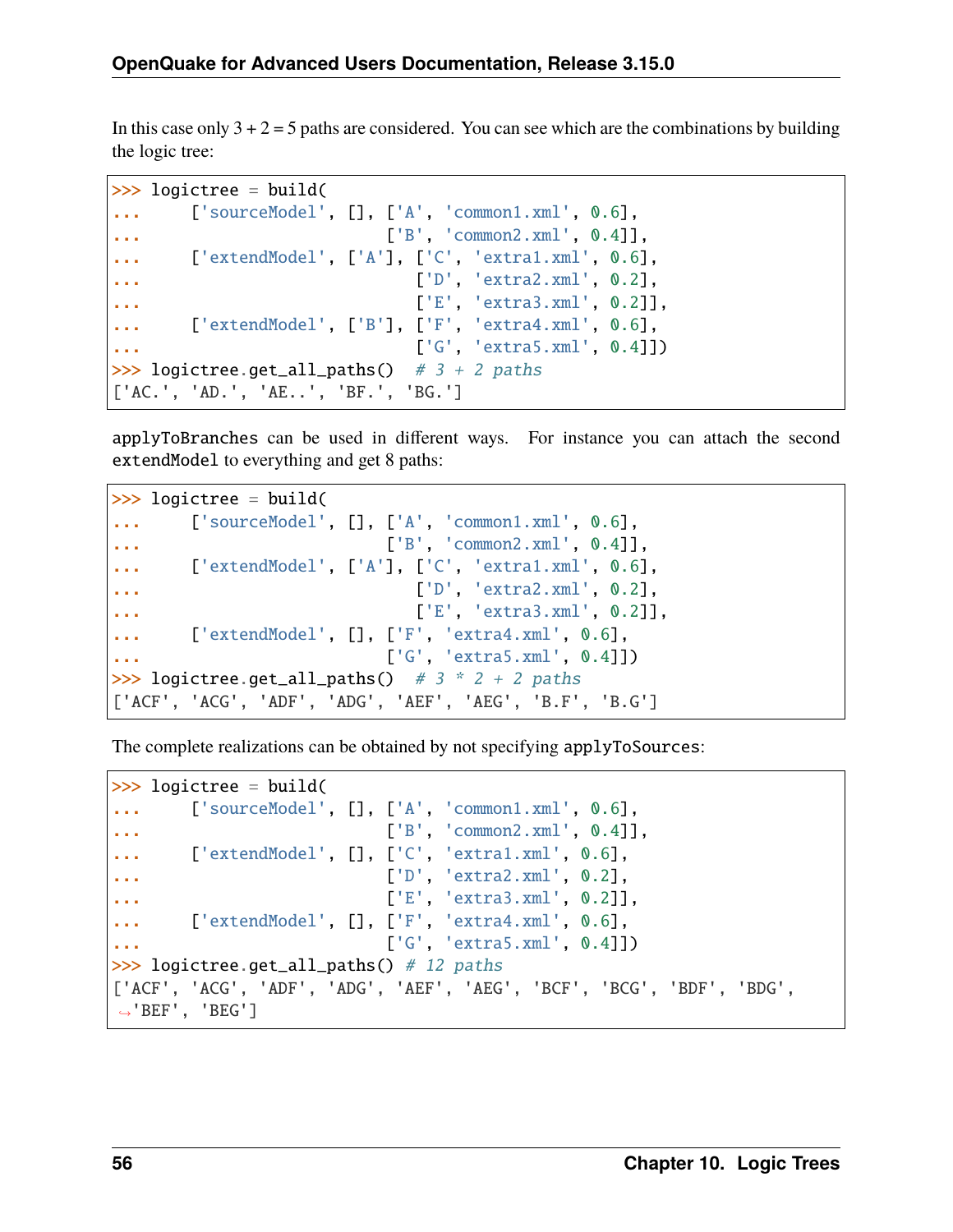### **10.2 The logic tree demo**

As another example we will consider the demo LogicTreeCase2ClassicalPSHA in the engine distribution; the logic tree has the following structure:

```
\gg lt = build(
... ['sourceModel', [], ['b11', 'source_model.xml', .333]],
... ['abGRAbsolute', [], ['b21', '4.6 1.1', .333],
... ['b22', '4.5 1.0', .333],
... ['b23', '4.4 0.9', .334]],
... ['abGRAbsolute', [], ['b31', '3.3 1.0', .333],
... ['b32', '3.2 0.9', .333],
... ['b33', '3.1 0.0', .334]],
    ['maxMagGRAbsolute', [], ['b41', 7.0, .333],
... ['b42', 7.3, .333],
... ['b43', 7.6, .334]],
... ['maxMagGRAbsolute', [], ['b51', 7.5, .333],
... ['b52', 7.8, .333],
... ['b53', 8.0, .334]],
... ['Active Shallow Crust', [], ['c11', 'BA08', .5],
... ['c12', 'CY12', .5]],
... ['Stable Continental Crust', [], ['c21', 'TA02', .5],
... ['c22', 'CA03', .5]])
```
Since the demo is using full enumeration there are  $1*3*3*3*3*2*2 = 324$  realizations in total that you can build as follows:

```
>>> import numpy
\gg paths = numpy.array(lt.get_all_paths())
\gg for row in paths.reshape(36, 9):
... print(' '.join(row))
AADGJMO AADGJMP AADGJNO AADGJNP AADGKMO AADGKMP AADGKNO AADGKNP AADGLMO
AADGLMP AADGLNO AADGLNP AADHJMO AADHJMP AADHJNO AADHJNP AADHKMO AADHKMP
AADHKNO AADHKNP AADHLMO AADHLMP AADHLNO AADHLNP AADIJMO AADIJMP AADIJNO
AADIJNP AADIKMO AADIKMP AADIKNO AADIKNP AADILMO AADILMP AADILNO AADILNP
AAEGJMO AAEGJMP AAEGJNO AAEGJNP AAEGKMO AAEGKMP AAEGKNO AAEGKNP AAEGLMO
AAEGLMP AAEGLNO AAEGLNP AAEHJMO AAEHJMP AAEHJNO AAEHJNP AAEHKMO AAEHKMP
AAEHKNO AAEHKNP AAEHLMO AAEHLMP AAEHLNO AAEHLNP AAEIJMO AAEIJMP AAEIJNO
AAEIJNP AAEIKMO AAEIKMP AAEIKNO AAEIKNP AAEILMO AAEILMP AAEILNO AAEILNP
AAFGJMO AAFGJMP AAFGJNO AAFGJNP AAFGKMO AAFGKMP AAFGKNO AAFGKNP AAFGLMO
AAFGLMP AAFGLNO AAFGLNP AAFHJMO AAFHJMP AAFHJNO AAFHJNP AAFHKMO AAFHKMP
AAFHKNO AAFHKNP AAFHLMO AAFHLMP AAFHLNO AAFHLNP AAFIJMO AAFIJMP AAFIJNO
AAFIJNP AAFIKMO AAFIKMP AAFIKNO AAFIKNP AAFILMO AAFILMP AAFILNO AAFILNP
ABDGJMO ABDGJMP ABDGJNO ABDGJNP ABDGKMO ABDGKMP ABDGKNO ABDGKNP ABDGLMO
```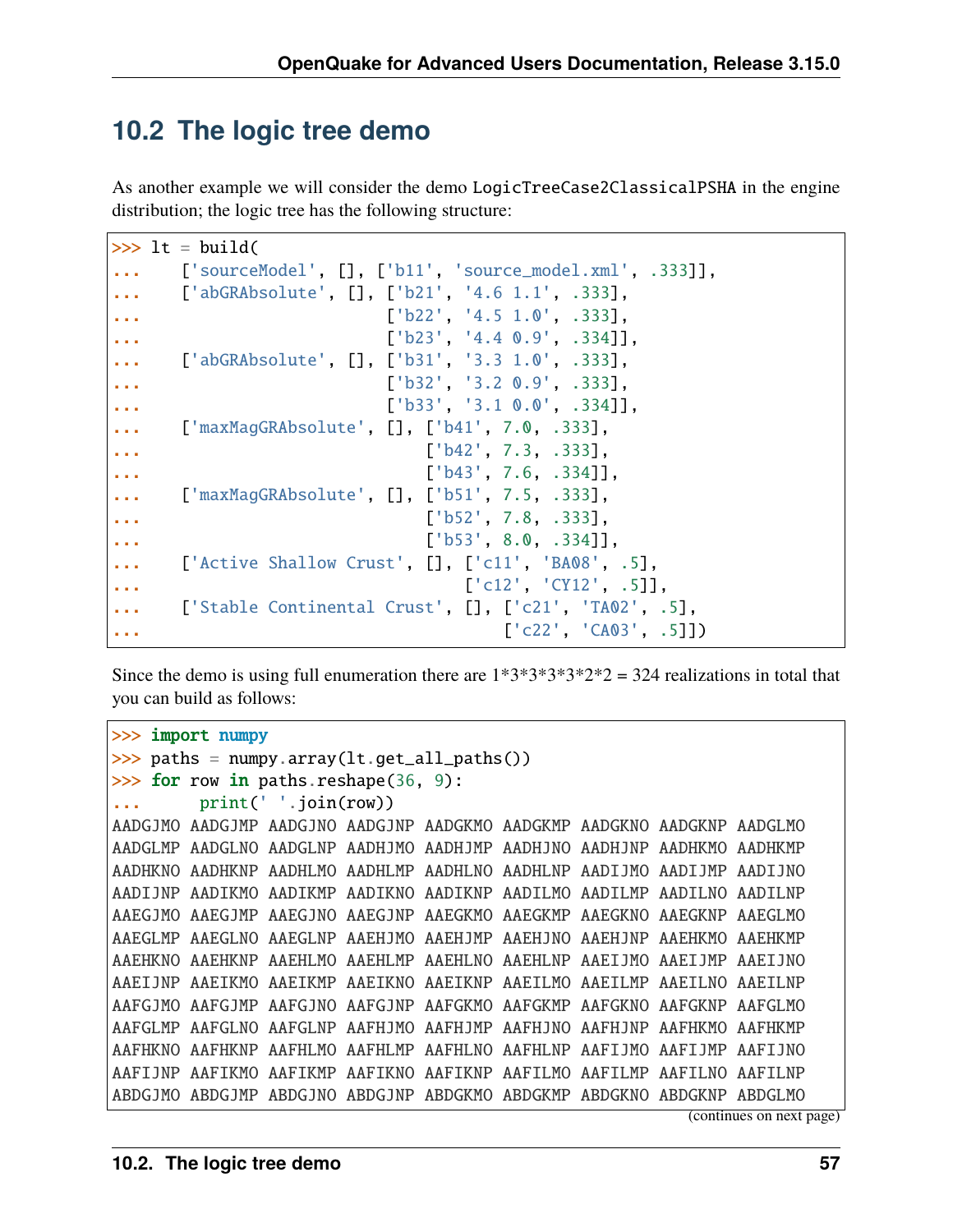|                 | ARDGLMP ARDGLNO |                | ABDGLNP ABDHJMO ABDHJMP ABDHJNO ABDHJNP ABDHKMO ABDHKMP                 |                         |                         |                 |                 |                      |  |
|-----------------|-----------------|----------------|-------------------------------------------------------------------------|-------------------------|-------------------------|-----------------|-----------------|----------------------|--|
| <b>ARDHKNO</b>  | <b>ABDHKNP</b>  | ABDHI.MO       |                                                                         | ABDHLMP ABDHLNO ABDHLNP |                         | ABDIJMO         | ABDIJMP         | ABDT INO             |  |
| ARDT INP        | ARDIKMO         | <b>ABDIKMP</b> |                                                                         |                         | ABDIKNO ABDIKNP ABDILMO | ARDTIMP         | ABDTLNO         | ARDTI.NP             |  |
| AREG1MO         | <b>AREGIMP</b>  | ABEG JNO       | <b>AREGINP</b>                                                          | ABEGKMO                 | ABEGKMP                 | ABEGKNO         | <b>ABEGKNP</b>  | ABEGLMO              |  |
| AREGLMP         | ABEGLNO         | ABEGLNP        | ABEHJMO                                                                 | ABEHJMP                 | ABEHJNO                 | <b>ABEHJNP</b>  | ABEHKMO         | <b>ARFHKMP</b>       |  |
| <b>AREHKNO</b>  | <b>ABEHKNP</b>  | ABEHLMO        |                                                                         | ABEHLMP ABEHLNO         | ABEHLNP                 | ABEIJMO         | ABEIJMP         | ARET INO             |  |
| <b>ARET INP</b> | ABEIKMO         |                | ABEIKMP ABEIKNO ABEIKNP ABEILMO                                         |                         |                         | ABETIMP         | ABETLNO         | <b>ARETINP</b>       |  |
| <b>ARFGIMO</b>  | <b>ARFGIMP</b>  |                | ABFGJNO ABFGJNP ABFGKMO ABFGKMP ABFGKNO ABFGKNP                         |                         |                         |                 |                 | ARFGLMO              |  |
| ABFGLMP         | ABFGLNO         |                | ABEGLNP ABEHJMO ABEHJMP ABEHJNO ABEHJNP                                 |                         |                         |                 | ABFHKMO         | <b>ARFHKMP</b>       |  |
| <b>ARFHKNO</b>  | <b>ARFHKNP</b>  | ABFHLMO        | ABFHLMP ABFHLNO ABFHLNP                                                 |                         |                         | ABFIJMO ABFIJMP |                 | ARFT INO             |  |
| ARFTINP         | ABFIKMO         |                | ABFIKMP ABFIKNO ABFIKNP ABFILMO ABFILMP                                 |                         |                         |                 | ABFILNO ABFILNP |                      |  |
| ACDG1MO         | ACDG IMP        |                | ACDGINO ACDGINP ACDGKMO ACDGKMP ACDGKNO                                 |                         |                         |                 | ACDGKNP         | ACDGLMO              |  |
| ACDGLMP         | ACDGLNO         |                | ACDGLNP ACDHJMO ACDHJMP ACDHJNO ACDHJNP ACDHKMO                         |                         |                         |                 |                 | ACDHKMP              |  |
| <b>ACDHKNO</b>  | ACDHKNP         |                | ACDHLMO ACDHLMP ACDHLNO ACDHLNP ACDIJMO ACDIJMP                         |                         |                         |                 |                 | ACDT INO             |  |
| ACDT INP        | ACDIKMO         |                | ACDIKMP ACDIKNO ACDIKNP ACDILMO ACDILMP ACDILNO                         |                         |                         |                 |                 | ACDTI NP             |  |
| ACEG1MO         | <b>ACEGJMP</b>  |                | ACEGJNO ACEGJNP ACEGKMO ACEGKMP ACEGKNO ACEGKNP                         |                         |                         |                 |                 | ACEGLMO              |  |
| ACEGLMP         | ACEGLNO         |                | ACEGLNP ACEHJMO ACEHJMP ACEHJNO ACEHJNP ACEHKMO                         |                         |                         |                 |                 | <b>ACFHKMP</b>       |  |
| <b>ACEHKNO</b>  | ACEHKNP         |                | ACEHIMO ACEHIMP ACEHINO ACEHINP ACEIJMO ACEIJMP ACEIJNO                 |                         |                         |                 |                 |                      |  |
| ACET INP        | ACETKMO         |                | ACEIKMP ACEIKNO ACEIKNP ACEILMO ACEILMP                                 |                         |                         |                 | ACETI NO        | ACETI <sub>N</sub> P |  |
| ACEG1MO         | <b>ACFGJMP</b>  |                | ACFGJNO ACFGJNP ACFGKMO ACFGKMP ACFGKNO ACFGKNP                         |                         |                         |                 |                 | ACEGLMO              |  |
| ACFGLMP         | ACFGLNO         |                | ACEGUNP ACEHIMO ACEHIMP ACEHINO ACEHINP                                 |                         |                         |                 | ACFHKMO         | ACFHKMP              |  |
| <b>ACFHKNO</b>  | <b>ACFHKNP</b>  | ACFHLMO        | ACFHLMP ACFHLNO ACFHLNP ACFTJMO                                         |                         |                         |                 | ACFT IMP        | ACFT INO             |  |
|                 |                 |                | ACFIJNP ACFIKMO ACFIKMP ACFIKNO ACFIKNP ACFILMO ACFILMP ACFILNO ACFILNP |                         |                         |                 |                 |                      |  |

The engine is computing all such realizations; after running the calculations you will see an output called "Realizations". If you export it, you will get a CSV file with the following structure:

```
#,,"generated_by='OpenQuake engine 3.13..."
rlz_id,branch_path,weight
0,AAAAA~AA,3.0740926e-03
1,AAAAA~AB,3.0740926e-03
...
322,ACCCC~BA,3.1111853e-03
323,ACCCC~BB,3.1111853e-03
```
For each realization there is a branch\_path string which is split in two parts separated by a tilde. The left part describe the branches of the source model logic tree and the right part the branches of the gmpe logic tree. In past versions of the engine the branch path was using directly the branch IDs, so it was easy to assess the correspondence between each realization and the associated branches.

Unfortunately, we had to remove that direct correspondence in engine 3.11. The reason is that engine is used in situations where the logic tree has billions of billions of billions ... of billions potential realizations, with hundreds of branchsets. If you have 100 branchsets and the branch IDs are 10 characters long, each branch path will be 1000 characters long and impossible to display. The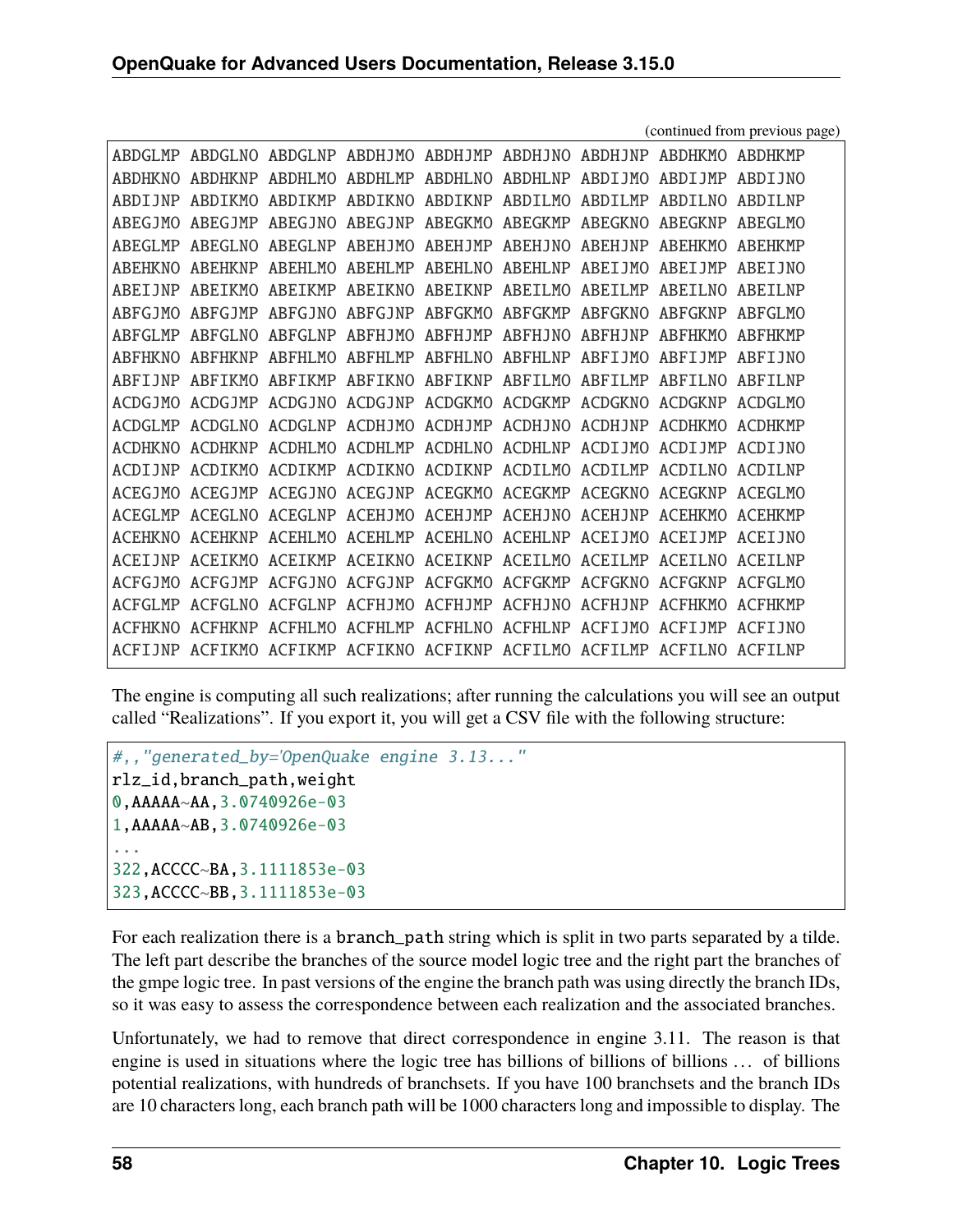| \$ og show branches         |                |                     |  |
|-----------------------------|----------------|---------------------|--|
| branch_id   abbrev   uvalue |                |                     |  |
|                             |                |                     |  |
| b11                         | A0             | source_model.xml    |  |
| <b>b21</b>                  | A1             | 4.60000 1.10000     |  |
| b22                         | B1             | 4.50000 1.00000     |  |
| b23                         | C <sub>1</sub> | 4.40000 0.90000     |  |
| b31                         | A2             | 3.30000 1.00000     |  |
| b32                         | B <sub>2</sub> | 3.20000 0.90000     |  |
| b33                         | C <sub>2</sub> | 3.10000 0.80000     |  |
| <b>b41</b>                  | A3             | 7.00000             |  |
| b42                         | B <sub>3</sub> | 7.30000             |  |
| <b>b</b> 43                 | C3             | 7.60000             |  |
| b51                         | A4             | 7.50000             |  |
| b52                         | B <sub>4</sub> | 7.80000             |  |
| b53                         | C4             | 8.00000             |  |
| b11                         | A0             | [BooreAtkinson2008] |  |
| <b>b</b> 12                 | B0             | [ChiouYoungs2008]   |  |
| b21                         | A1             | [ToroEtAl2002]      |  |
| b22                         | B1             | [Campbell2003]      |  |

compact representation requires only 1-character per branchset instead. It is possible to pass from the compact representation to the original branch IDs by using the command oq show branches:

The first character of the abbrev specifies the branch number ("A" means the first branch, "B" the second, etc) while the other characters are the branch set number starting from zero. The format works up to 184 branches per branchset, bu using printable UTF8 characters. For instance the realization #322 has the following branch path in compact form:

```
ACCCC~BA
```
which will expand to the following abbreviations (considering that fist "A" corresponds to the branchset 0, the first "C" to branchset 1, the second "C" to branchset 2, the third "C" to branchset 3, the fourth "C" to branchset 4, "B" to branchset 0 of the GMPE logic tree and the last "A" to branchset 1 of the GMPE logic tree):

AO C1 C2 C3 C4  $\sim$  BO A1

and then, using the correspondence table abbrev->uvalue, to:

```
"source_model.xml" "4.4 0.9" "3.1 0.8" "7.6" "8.0" ~
"[ChiouYoungs2008]" "[ToroEtAl2002]"
```
For convenience, the engine provides a simple command to display the content of a realization, given the realization number, thus answering the FAQ: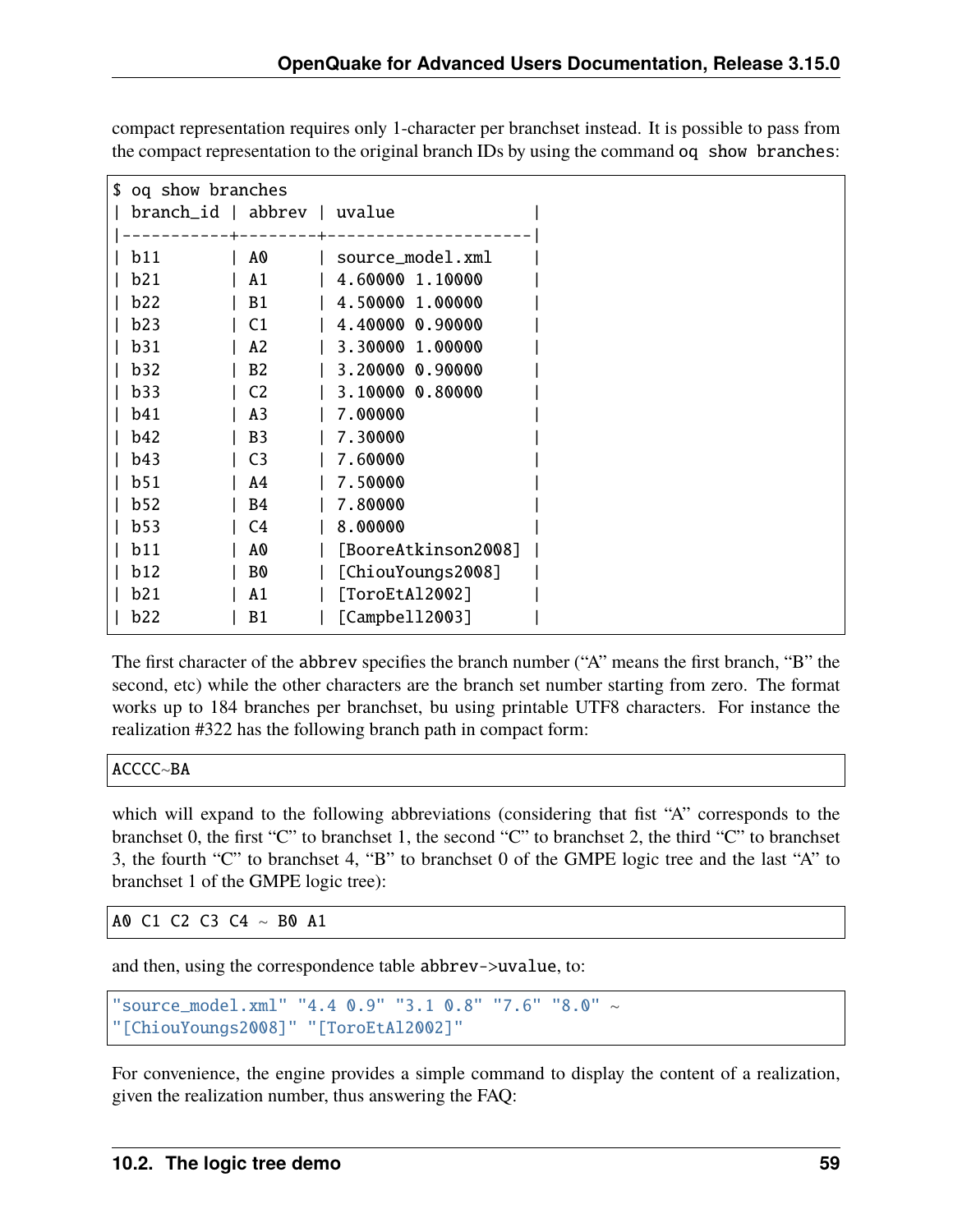| $$$ oq show rlz:322<br>  uncertainty_type | uvalue                           |  |
|-------------------------------------------|----------------------------------|--|
|                                           | ------------+------------------- |  |
| sourceModel                               | source_model.xml                 |  |
| abGRAbsolute                              | 4.40000 0.90000                  |  |
| abGRAbsolute                              | 3.10000 0.80000                  |  |
| maxMagGRAbsolute                          | 7.60000                          |  |
| maxMagGRAbsolute                          | 8.00000                          |  |
| Active Shallow Crust                      | [ChiouYoungs2008]                |  |
| Stable Continental Crust                  | [ToroEtAl2002]                   |  |
|                                           |                                  |  |

NB: the commands *oq show branches* and *oq show rlz* are new in engine 3.13: they may change in the future and the string representation of the branch path may change too. It has already changed twice in engine 3.11 and engine 3.12. You cannot rely on it across engine versions.

### **10.3 The concept of effective realizations**

The management of the logic trees is the most complicated thing in the OpenQuake engine. It is important to manage the logic trees in an efficient way, by avoiding redundant computation and storage, otherwise the engine will not be able to cope with large computations. To that aim, it is essential to understand the concept of *effective realizations*.

The crucial point is that in many calculations it is possible to reduce the full logic tree (the tree of the potential realizations) to a much smaller one (the tree of the effective realizations).

First, it is best to give some terminology.

- 1. for each source model in the source model logic tree there is potentially a different GMPE logic tree
- 2. the total number of realizations is the sum of the number of realizations of each GMPE logic tree
- 3. a GMPE logic tree is *trivial* if it has no tectonic region types with multiple GMPEs
- 4. a GMPE logic tree is *simple* if it has at most one tectonic region type with multiple GMPEs
- 5. a GMPE logic tree is *complex* if it has more than one tectonic region type with multiple GMPEs.

Here is an example of trivial GMPE logic tree, in its XML input representation:

```
<?xml version="1.0" encoding="UTF-8"?>
<nrml xmlns:gml="http://www.opengis.net/gml"
    xmlns="http://openquake.org/xmlns/nrml/0.4">
  <logicTree logicTreeID='lt1'>
```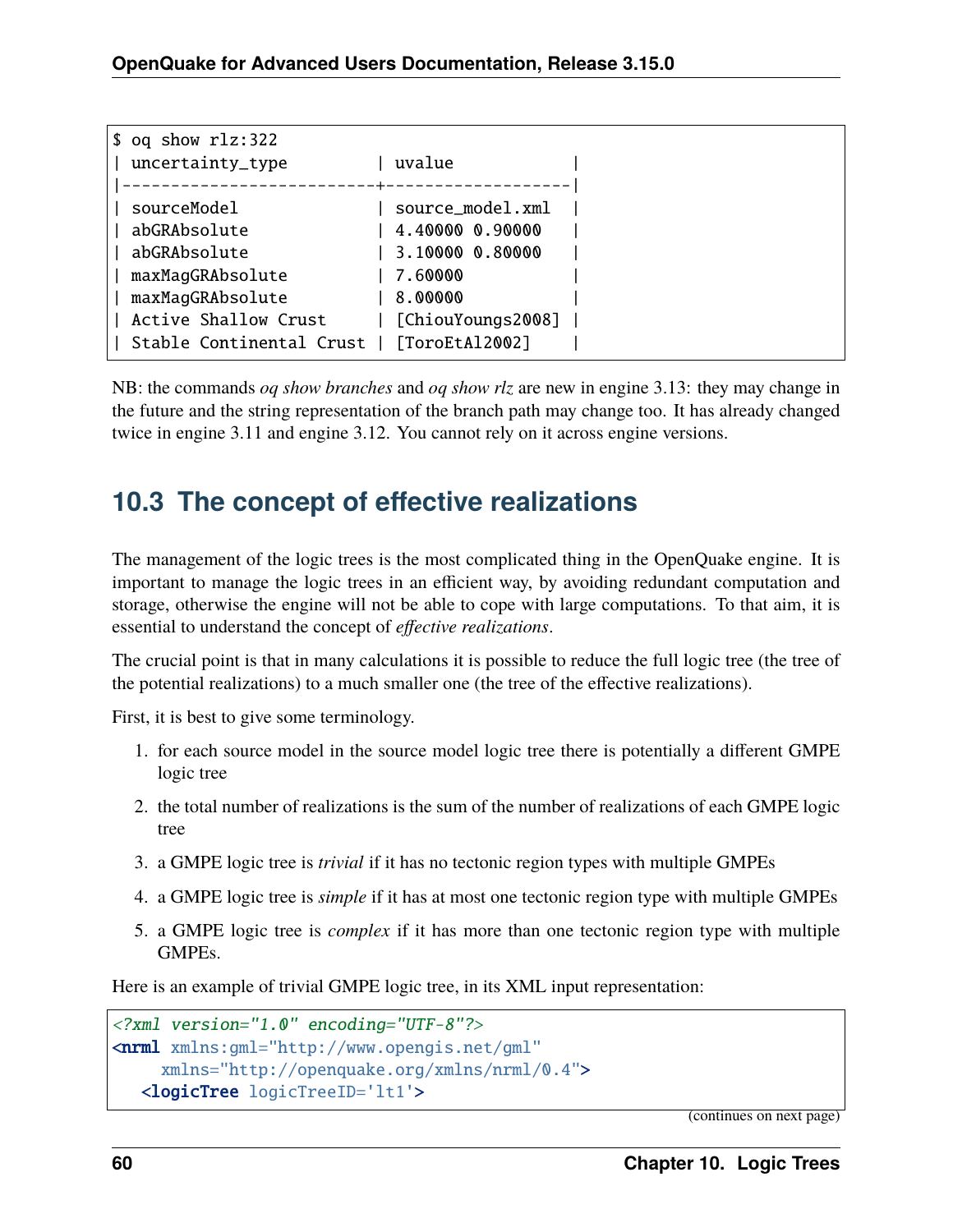```
<logicTreeBranchSet uncertaintyType="gmpeModel" branchSetID=
ightharpoonup"bs1"
                    applyToTectonicRegionType="active shallow crust">
               <logicTreeBranch branchID="b1">
                    <uncertaintyModel>SadighEtAl1997</uncertaintyModel>
                    <uncertaintyWeight>1.0</uncertaintyWeight>
               </logicTreeBranch>
           </logicTreeBranchSet>
  </logicTree>
</nrml>
```
The logic tree is trivial since there is a single branch ("b1") and GMPE ("SadighEtAl1997") for each tectonic region type ("active shallow crust"). A logic tree with multiple branches can be simple, or even trivial if the tectonic region type with multiple branches is not present in the underlying source model. This is the key to the logic tree reduction concept.

# **10.4 Reduction of the logic tree**

The simplest case of logic tree reduction is when the actual sources do not span the full range of tectonic region types in the GMPE logic tree file. This happens very often. FOr instance, in the SHARE calculation for Europe the GMPE logic tree potentially contains 1280 realizations coming from 7 different tectonic region types:

**Active\_Shallow:** 4 GMPEs (b1, b2, b3, b4)

**Stable\_Shallow:** 5 GMPEs (b21, b22, b23, b24, b25)

**Shield:** 2 GMPEs (b31, b32)

**Subduction\_Interface:** 4 GMPEs (b41, b42, b43, b44)

**Subduction\_InSlab:** 4 GMPEs (b51, b52, b53, b54)

**Volcanic:** 1 GMPE (b61)

**Deep:** 2 GMPEs (b71, b72)

The number of paths in the logic tree is  $4 * 5 * 2 * 4 * 4 * 1 * 2 = 1280$ , pretty large. We say that there are 1280 *potential realizations* per source model. However, in most computations, the user will be interested only in a subset of them. For instance, if the sources contributing to your region of interest are only of kind *Active\_Shallow* and *Stable\_Shallow*, you would consider only 4 \* 5 = 20 effective realizations instead of 1280. Doing so may improve the computation time and the needed storage by a factor of  $1280 / 20 = 64$ , which is very significant.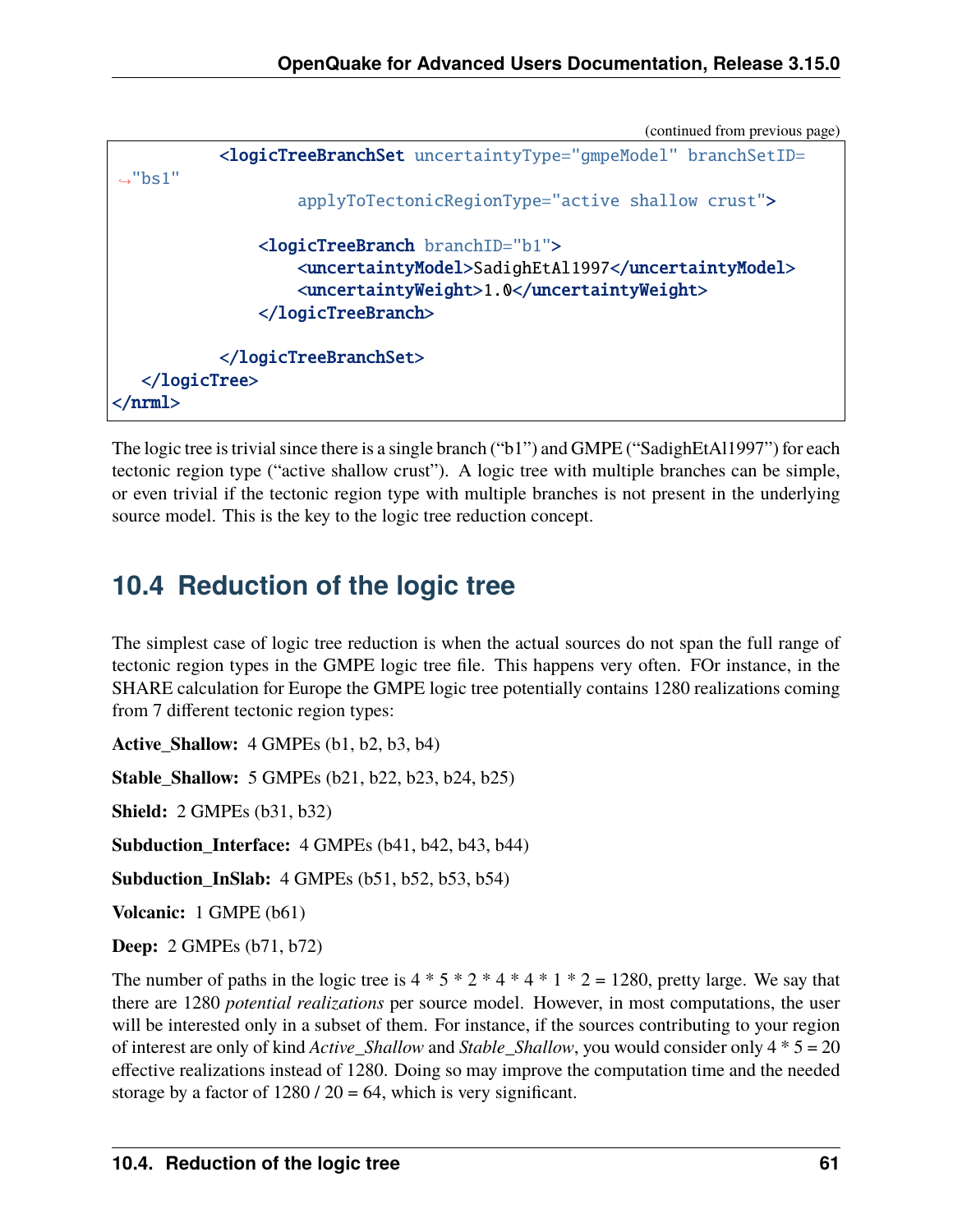Having motivated the need for the concept of effective realizations, let explain how it works in practice. For sake of simplicity let us consider the simplest possible situation, when there are two tectonic region types in the logic tree file, but the engine contains only sources of one tectonic region type. Let us assume that for the first tectonic region type (T1) the GMPE logic tree file contains 3 GMPEs (A, B, C) and that for the second tectonic region type (T2) the GMPE logic tree file contains 2 GMPEs (D, E). The total number of realizations (assuming full enumeration) is

*total num*  $rlzs = 3 * 2 = 6$ 

The realizations are identified by an ordered pair of GMPEs, one for each tectonic region type. Let's number the realizations, starting from zero, and let's identify the logic tree path with the notation *<GMPE of first region type>\_<GMPE of second region type>*:

| #                       | lt path |
|-------------------------|---------|
|                         |         |
|                         | B<br>D  |
| $\mathfrak{2}$          | C D     |
| $\overline{\mathbf{3}}$ | E       |
| 4                       | B<br>E  |
|                         | F       |

Now assume that the source model does not contain sources of tectonic region type T1, or that such sources are filtered away since they are too distant to have an effect: in such a situation we would expect to have only 2 effective realizations corresponding to the GMPEs in the second tectonic region type. The weight of each effective realizations will be three times the weight of a regular representation, since three different paths in the first tectonic region type will produce exactly the same result. It is not important which GMPE was chosen for the first tectonic region type because there are no sources of kind T1. In such a situation there will be 2 effective realizations coming from a total of 6 total realizations. It means that there will be three copies of the outputs, i.e. three identical outputs for each effective realization.

Starting from engine 3.9 *the logic tree reduction must be performed manually*, by discarding the irrelevant tectonic region types; in this example the user must add in the *job.ini* a line

#### discard\_trts = Shield, Subduction\_Interface, Subduction\_InSlab, Volcanic, Deep

If not, multiple copies of the same outputs will appear.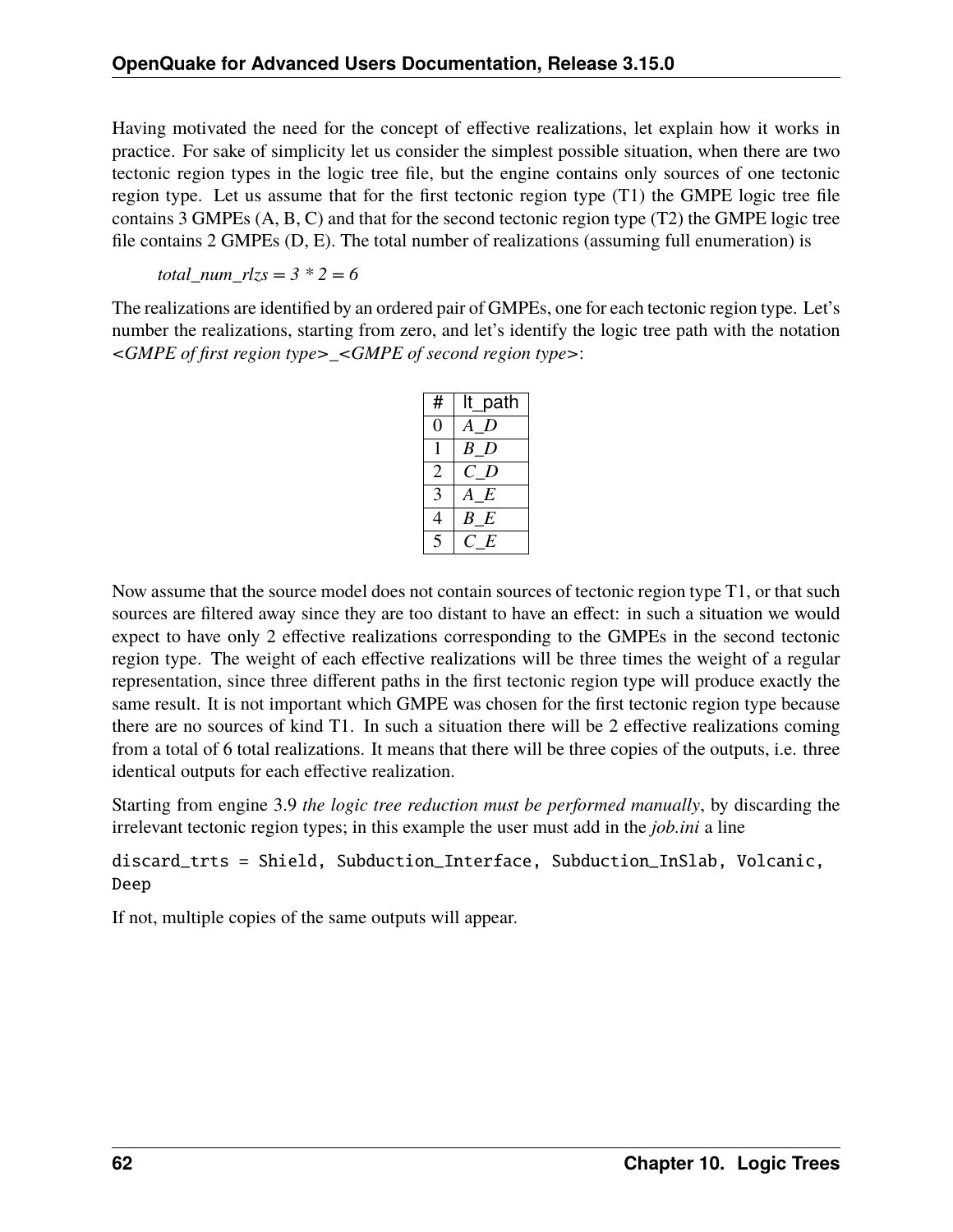### **10.5 How to analyze the logic tree of a calculation without running the calculation**

The engine provides some facilities to explore the logic tree of a computation without running it. The command you need is the oq info command.

Let's assume that you have a zip archive called *SHARE.zip* containing the SHARE source model, the SHARE source model logic tree file and the SHARE GMPE logic tree file as provided by the SHARE collaboration, as well as a *job.ini* file. If you run

#### \$ oq info SHARE.zip

all the files will be parsed and the full logic tree of the computation will be generated. This is very fast, it runs in exactly 1 minute on my laptop, which is impressive, since the XML of the SHARE source models is larger than 250 MB. Such speed come with a price: all the sources are parsed, but they are not filtered, so you will get the complete logic tree, not the one used by your computation, which will likely be reduced because filtering will likely remove some tectonic region types.

The output of the *info* command will start with a *CompositionInfo* object, which contains information about the composition of the source model. You will get something like this:

```
<CompositionInfo
b1, area_source_model.xml, trt=[0, 1, 2, 3, 4, 5, 6], weight=0.500: 1280␣
\rightarrowrealization(s)
b2, faults_backg_source_model.xml, trt=[7, 8, 9, 10, 11, 12, 13],␣
˓→weight=0.200: 1280 realization(s)
b3, seifa_model.xml, trt=[14, 15, 16, 17, 18, 19], weight=0.300: 640␣
\rightarrowrealization(s)>
```
You can read the lines above as follows. The SHARE model is composed by three submodels:

- *area\_source\_model.xml* contains 7 Tectonic Region Types numbered from 0 to 7 and produces 1280 potential realizations;
- *faults\_backg\_source\_model.xml* contains 7 Tectonic Region Types numbered from 7 to 13 and produces 1280 potential realizations;
- *seifa\_model.xml* contains 6 Tectonic Region Types numbered from 14 to 19 and produces 640 potential realizations;

In practice, you want to know if your complete logic tree will be reduced by the filtering, i.e. you want to know the effective realizations, not the potential ones. You can perform that check by using the *–report* flag. This will generate a report with a name like *report\_<calc\_id>.rst*:

```
$ oq info --report SHARE.zip
...
[2020-04-14 11:11:50 #2493 WARNING] No sources for some TRTs: you should␣
 ˓→set (continues on next page)
```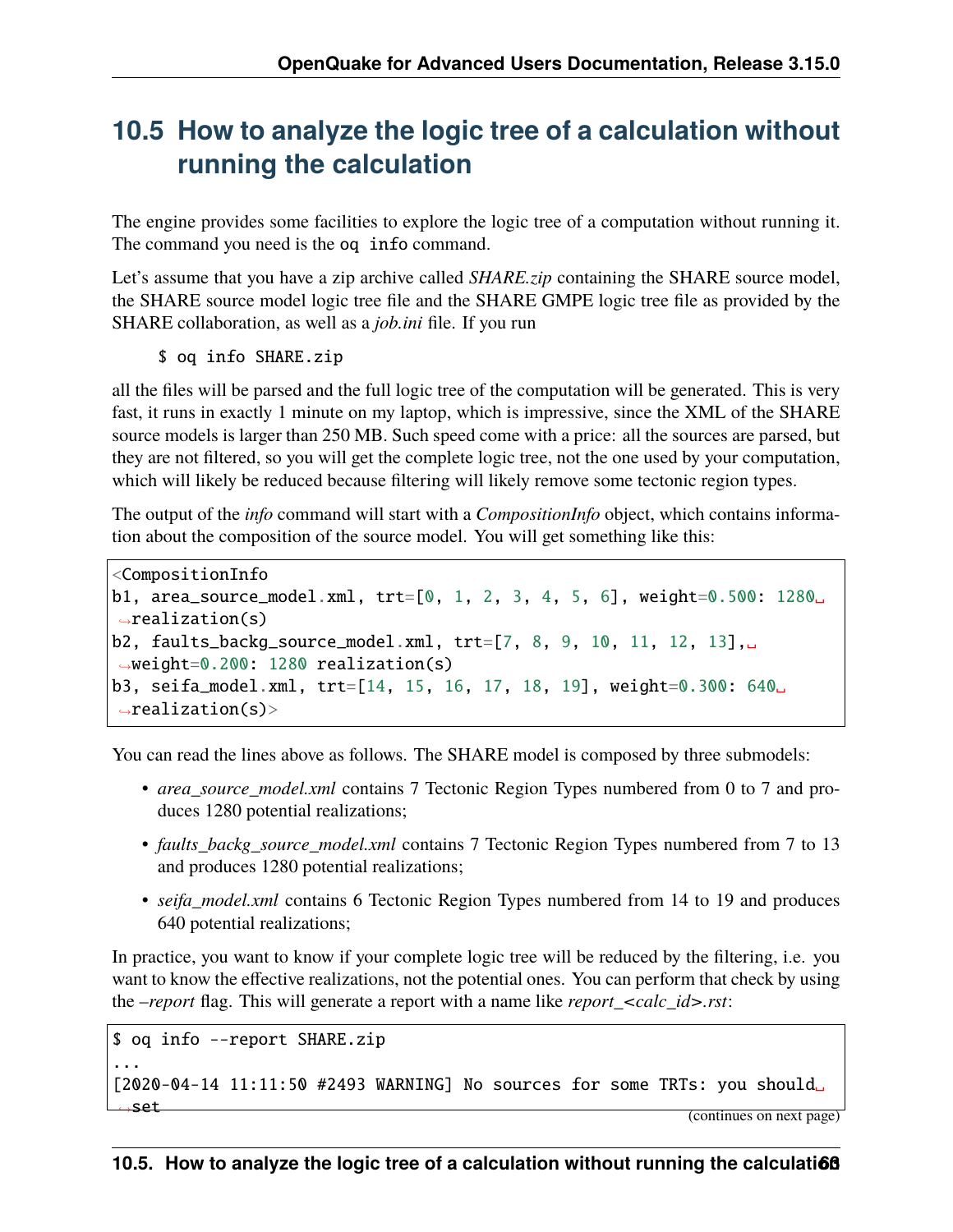```
discard_trts = Subduction_InSlab, Deep
...
Generated /home/michele/report_2493.rst
```
If you open that file you will find a lot of useful information about the source model, its composition, the number of sources and ruptures and the effective realizations.

Depending on the location of the points and the maximum distance, one or more submodels could be completely filtered out and could produce zero effective realizations, so the reduction effect could be even stronger.

In any case *the warning tells the user what she should do* in order to remove the duplication and reduce the calculation only to the effective realizations, i.e. which are the TRTs to discard in the *job.ini* file.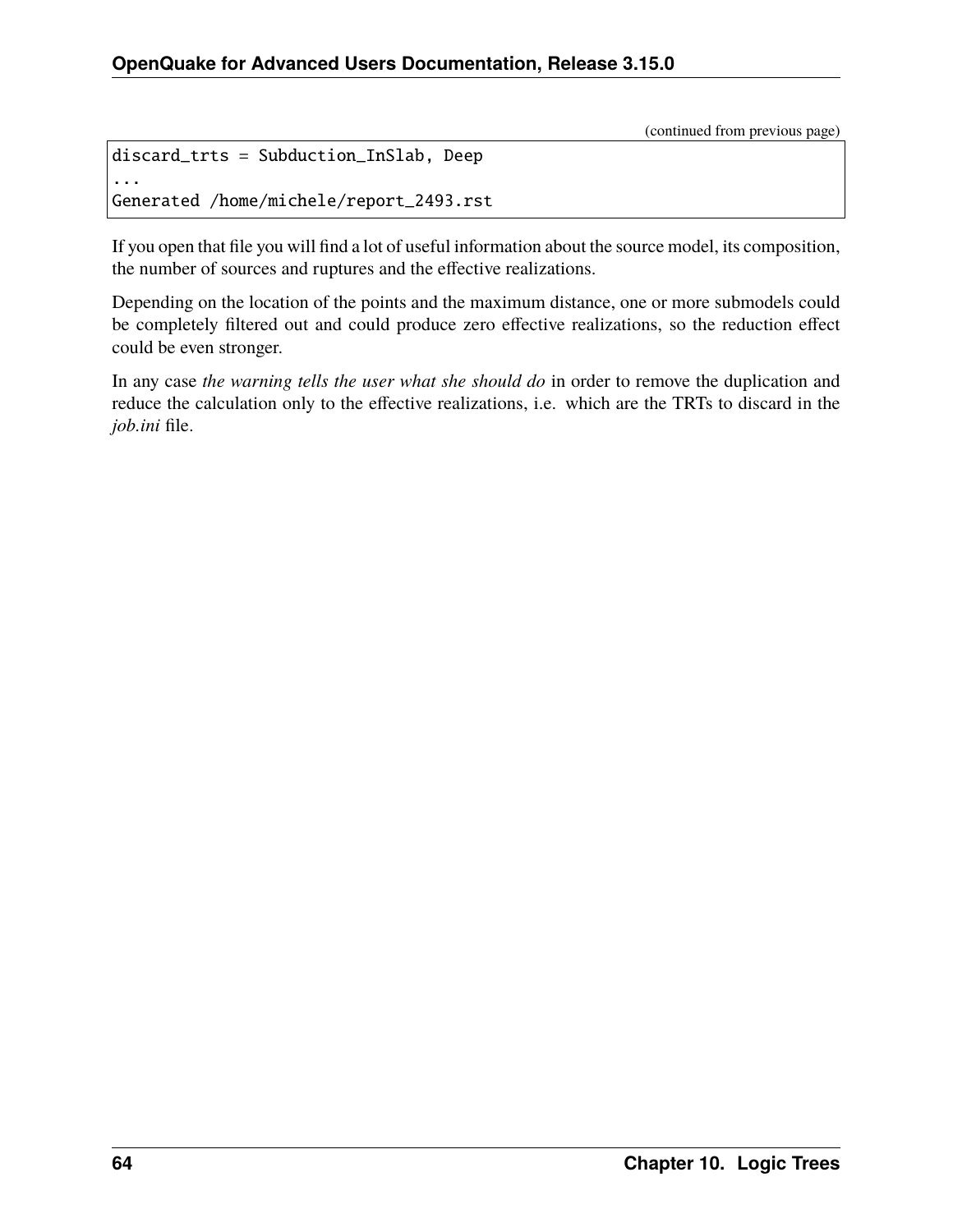### **CHAPTER ELEVEN**

# **SOURCE SPECIFIC LOGIC TREES**

There are situations in which the hazard model is comprised by a small number of sources, and for each source there is an individual logic tree managing the uncertainty of a few parameters. In such situations we say that we have a *Source Specific Logic Tree*.

Such situation is esemplified by the demo that you can find in the directory demos/hazard/ LogicTreeCase2ClassicalPSHA, which has the following logic tree, in XML form:

As you can see, each branchset has an applyToSources attribute, pointing to one of the two sources in the hazard model, therefore we have a source specific logic tree.

In compact form we can represent the logic tree as the composition of two source specific logic trees with the following branchsets:

```
src "1": [<abGRAbsolute(3)>, <maxMagGRAbsolute(3)>]
src "2": [<abGRAbsolute(3)>, <maxMagGRAbsolute(3)>]
```
The  $(X)$  notation denotes the number of branches for each branchset and multiplying such numbers we can deduce the size of the full logic tree (ignoring the gsim logic tree for sake of simplificity):

(3 x 3 for src "1") x (3 x 3 for src "2") = 81 realizations

It is possible to see the full logic tree as the product of two source specific logic trees each one with 9 realizations. The interesting thing it that the engine will require storage and computational power proportional to  $9 + 9 = 18$  basic components and not to the  $9 * 9 = 81$  final realizations. In general if there are N source specific logic trees, each one generating  $R$  i realizations with i in the range 0..N-1, the number of basic components and final realizations are respectively:

 $C = sum(R_i)$  $R = prod(R_i)$ 

In the demo the storage is over 4 times less (18 vs 81); in more complex cases the gain than can be much more impressive. For instance the ZAF model in our mosaic (the national model for South Africa) contains a source specific logic tree with 22 sources that can be decomposed as follows: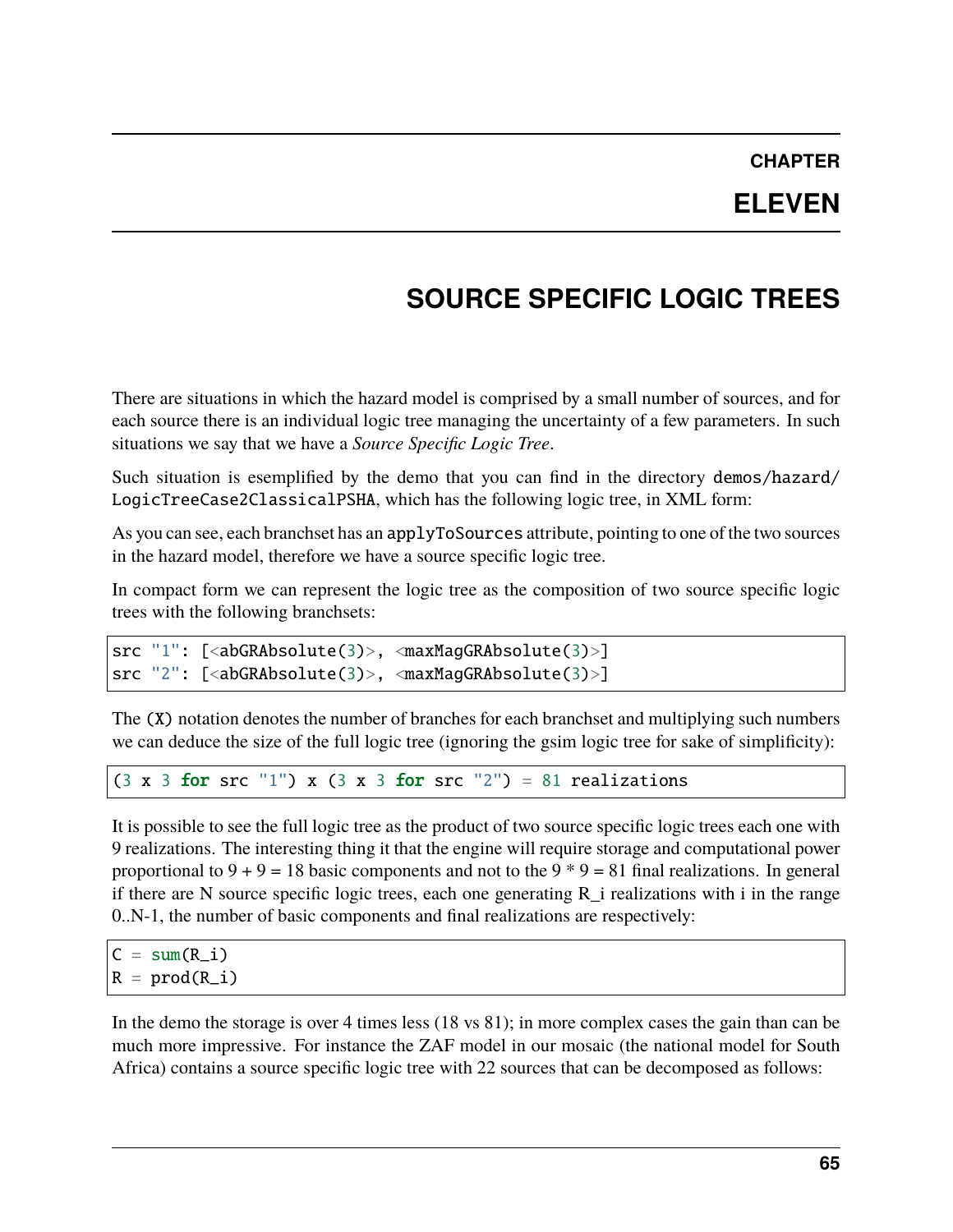In other words, by storing only 186 components we can save enough information to build 24\_959\_374\_950\_829\_916\_160 realizations, with a gain of over 10^17!

### **11.1 Extracting the hazard curves**

While it is impossible to compute the hazard curves for 24\_959\_374\_950\_829\_916\_160 realizations, it is quite possible to get the source-specific hazard curves. To this end the engine provides a class HcurvesGetter with a method .get\_hcurves which is able to retrieve all the curves associated to the realizations of the logic tree associated to a specific source. Here is the usage:

```
from openquake.commonlib.datastore import read
from openquake.calculators.getters import HcurvesGetter
getter = HcurvesGetter(read(-1))print(getter.get_hcurves('1', 'PGA')) # array of shape (Rs, L)
```
Looking at the source-specific realizations is useful to assess if the logic tree can be collapsed.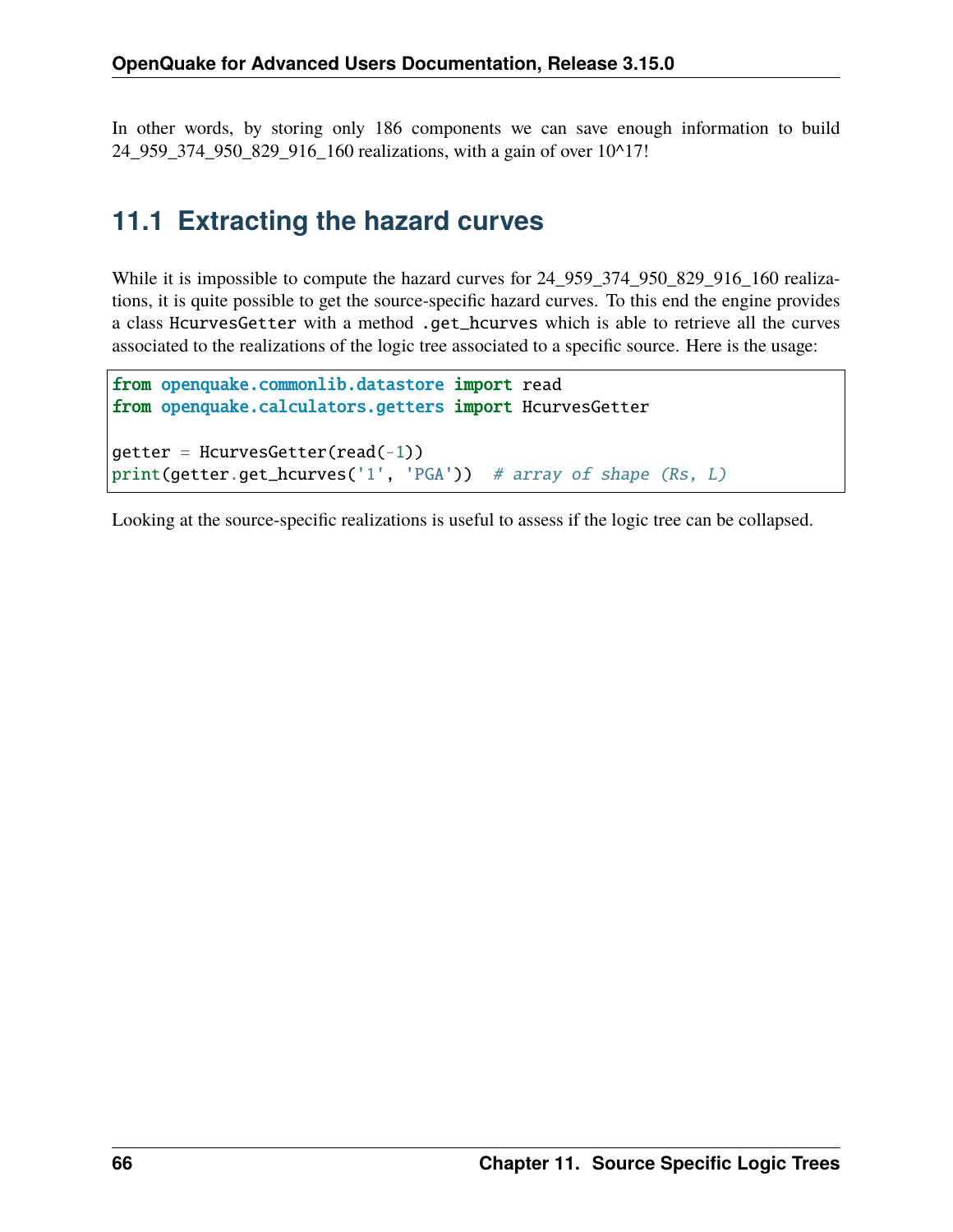## **CHAPTER TWELVE**

# **LOGIC TREE SAMPLING STRATEGIES**

Stating from version 3.10, the OpenQuake engine suppports 4 different strategies for sampling the logic tree. They are called, respectively, early\_weights, late\_weights, early\_latin, late\_latin. Here we will discuss how they work.

First of all, we must point out that logic tree sampling is controlled by three parameters in the job.ini:

- number\_of\_logic\_tree\_samples (default 0, no sampling)
- sampling\_method (default early\_weights)
- random seed (default 42)

When sampling is enabled number\_of\_logic\_tree\_samples is a positive number, equal to the number of branches to be randomly extracted from full logic tree of the calculation. The precise why the random extraction works depends on the sampling method.

- **early\_weights** With this sampling method, the engine randomly choose branches depending on the weights in the logic tree; having done that, the hazard curve statistics (mean and quantiles) are computed with equal weights.
- **late\_weights** With this sampling method, the engine randomly choose branches ignoring the weights in the logic tree; however, the hazard curve statistics are computed by taking into account the weights.
- **early latin** With this sampling method, the engine randomly choose branches depending on the weights in the logic tree by using an hypercube latin sampling; having done that, the hazard curve statistics are computed with equal weights.
- **late latin** Wit this sampling method, the engine randomly choose branches ignoring the weights in the logic tree, but still using an hypercube sampling; then, the hazard curve statistics are computed by taking into account the weights.

More precisely, the engine calls something like the function:

openquake.hazardlib.lt.random\_sample( branchsets, num\_samples, seed, sampling\_method)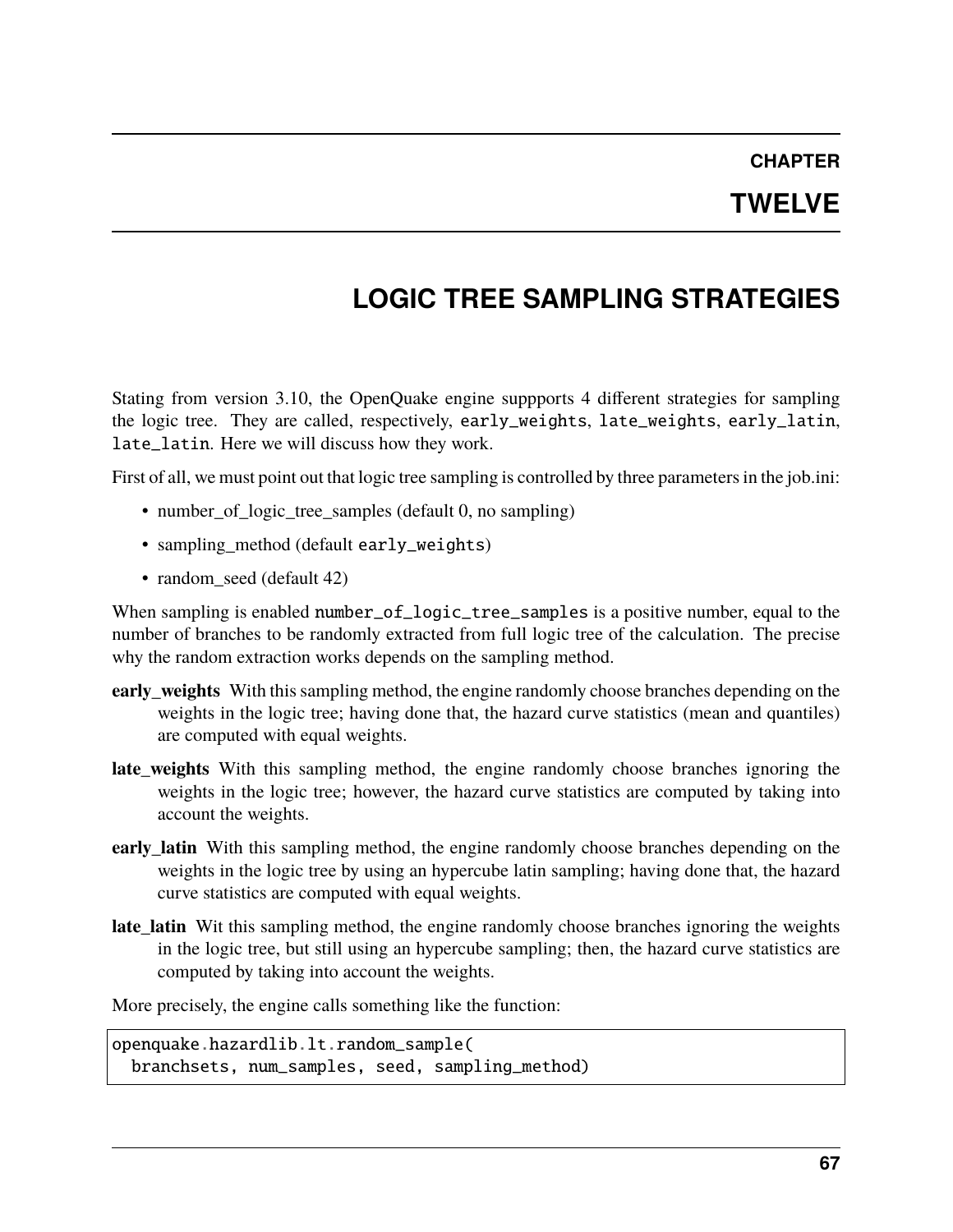You are invited to play with it; in general the latin sampling produces samples much closer to the expected weights even with few samples. Here in an example with two branchsets with weights [.4, .6] and [.2, .3, .5] respectively.

```
>>> import collections
>>> from openquake.hazardlib.lt import random_sample
>>> bsets = [ [('X', .4), ('Y', .6)], [('A', .2), ('B', .3), ('C', .5)]]
```
With 100 samples one would expect to get the path XA 8 times, XB 12 times, XC 20 times, YA 12 times, YB 18 times, YC 30 times. Instead we get:

```
>>> paths = random_sample(bsets, 100, 42, 'early_weights')
>>> collections.Counter(paths)
Counter({'YC': 26, 'XC': 24, 'YB': 17, 'XA': 13, 'YA': 10, 'XB': 10})
```

```
>>> paths = random_sample(bsets, 100, 42, 'late_weights')
>>> collections.Counter(paths)
Counter({'XA': 20, 'YA': 18, 'XB': 17, 'XC': 15, 'YB': 15, 'YC': 15})
```

```
>>> paths = random_sample(bsets, 100, 42, 'early_latin')
>>> collections.Counter(paths)
Counter({'YC': 31, 'XC': 19, 'YB': 17, 'XB': 13, 'YA': 12, 'XA': 8})
```

```
>>> paths = random_sample(bsets, 100, 45, 'late_latin')
>>> collections.Counter(paths)
Counter({'YC': 18, 'XA': 18, 'XC': 16, 'YA': 16, 'XB': 16, 'YB': 16})
```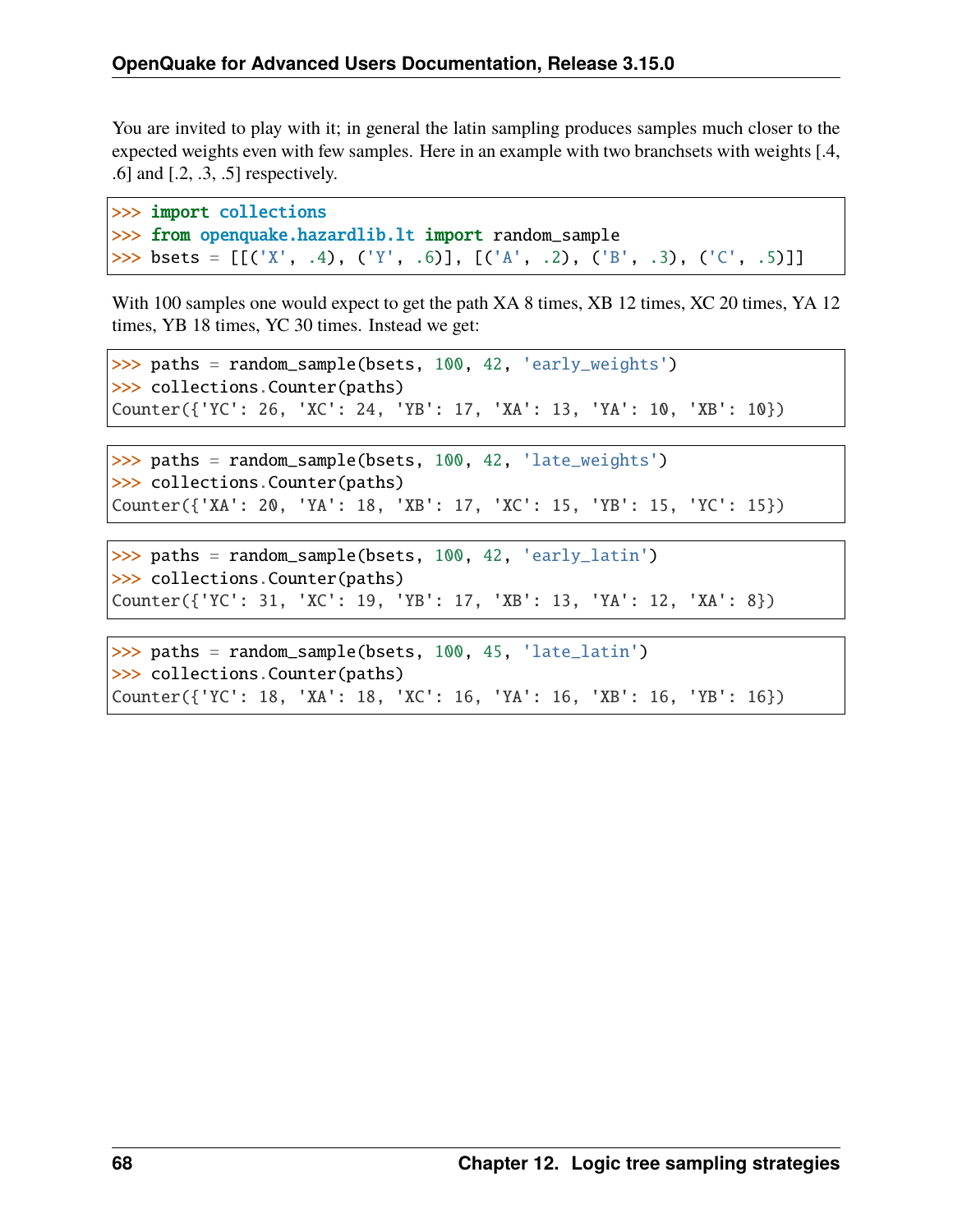#### **CHAPTER THIRTEEN**

## **CLASSICAL PSHA**

Running large hazard calculations, especially ones with large logic trees, is an art, and there are various techniques that can be used to reduce an impossible calculation to a feasible one.

#### **13.1 Reducing a calculation**

The first thing to do when you have a large calculation is to reduce it so that it can run in a reasonable amount of time. For instance you could reduce the number of sites, by considering a small geographic portion of the region interested, of by increasing the grid spacing. Once the calculation has been reduced, you can run it and determine what are the factors dominating the run time.

As we discussed in section about common mistakes, you may want to tweak the quadratic parameters (maximum\_distance, area\_source\_discretization, rupture\_mesh\_spacing, complex\_fault\_mesh\_spacing). Also, you may want to choose different GMPEs, since some are faster than others. You may want to play with the logic tree, to reduce the number of realizations: this is especially important, in particular for event based calculation were the number of generated ground motion fields is linear with the number of realizations.

Once you have tuned the reduced computation, you can have an idea of the time required for the full calculation. It will be less than linear with the number of sites, so if you reduced your sites by a factor of 100, the full computation will take a lot less than 100 times the time of the reduced calculation (fortunately). Still, the full calculation can be impossible because of the memory/data transfer requirements, especially in the case of event based calculations. Sometimes it is necessary to reduce your expectations. The examples below will discuss a few concrete cases. But first of all, we must stress an important point:

Our experience tells us that THE PERFORMANCE BOTTLENECKS OF THE REDUCED CALCULATION ARE TOTALLY DIFFERENT FROM THE BOTTLENECKS OF THE FULL CALCULATION. Do not trust your performance intuition.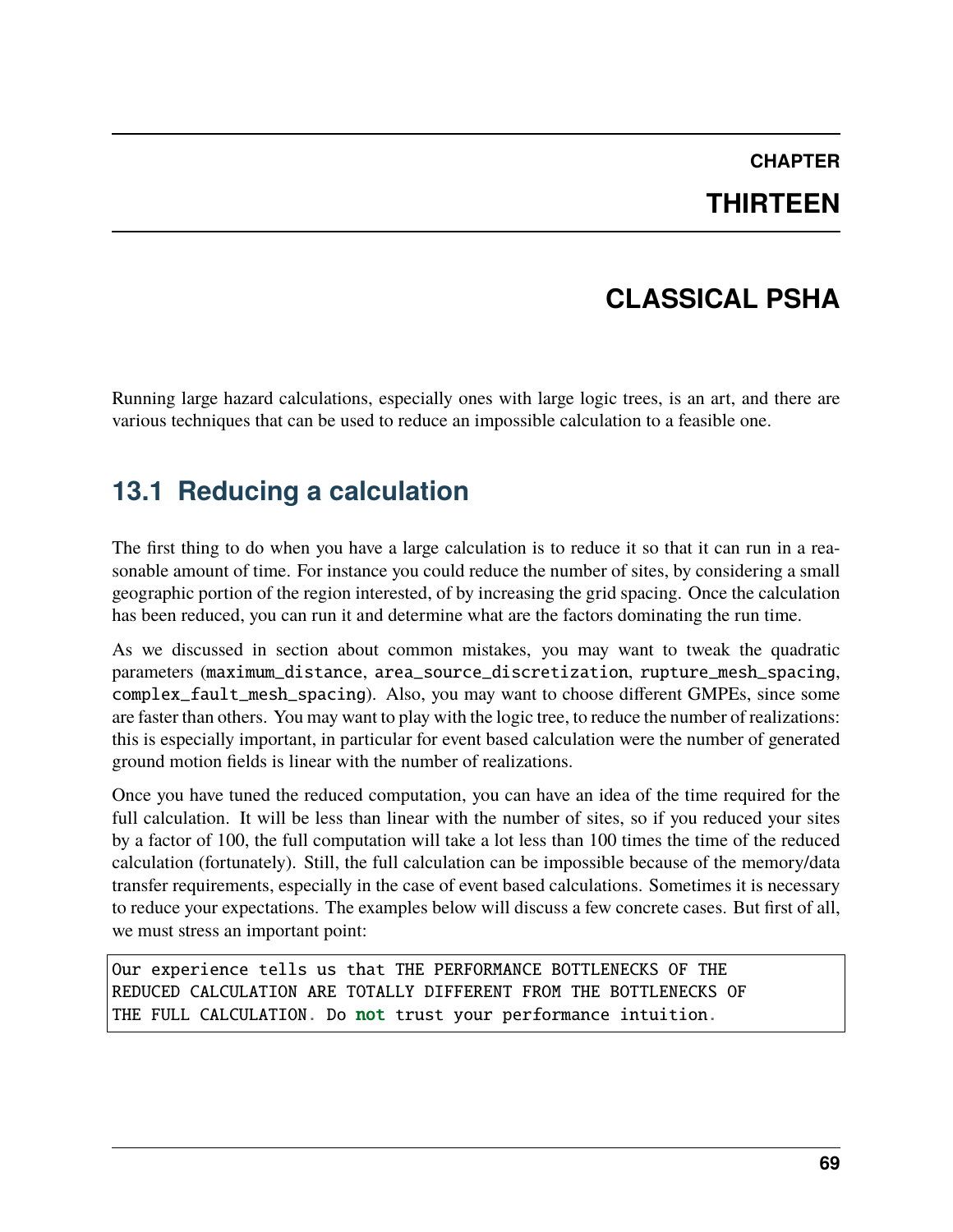#### **13.2 Classical PSHA for Europe (SHARE)**

Suppose you want to run a classical PSHA calculation for the latest model for Europe and that it turns out to be too slow to run on your infrastructure. Let's say it takes 4 days to run. How do you proceed to reduce the computation time?

The first thing that comes to mind is to tune the area\_source\_discretization parameter, since the calculation (as most calculations) is dominated by area sources. For instance, by doubling it (say from 10 km to 20 km) we would expect to reduce the calculation time from 4 days to just 1 day, a definite improvement.

But how do we check if the results are still acceptable? Also, how we check that in less than  $4+1=5$ days? As we said before we have to reduce the calculation and the engine provides several ways to do that.

If you want to reduce the number of sites, IMTs and realizations you can:

- manually change the sites.csv or site\_model.csv files
- manually change the region\_grid\_spacing
- manually change the intensity\_measure\_types\_and\_levels variable
- manually change the GMPE logic tree file by commenting out branches
- manually change the source logic tree file by commenting out branches
- use the environment variable OQ\_SAMPLE\_SITES
- use the environment variable OQ\_REDUCE

Starting from engine 3.11 the simplest approach is to use the OQ\_REDUCE environment variable than not only reduce reduces the number of sites, but also reduces the number of intensity measure types (it takes the first one only) and the number of realizations to just 1 (it sets number\_of\_logic\_tree\_samples=1) and if you are in an event based calculation reduces the parameter ses\_per\_logic\_tree\_path too. For instance the command:

\$ OQ\_REDUCE=.01 oq engine --run job.ini

will reduce the number of sites by 100 times by random sampling, as well a reducing to 1 the number of IMTs and realizations. As a result the calculation will be very fast (say 1 hour instead of 4 days) and it will possible to re-run it multiple times with different parameters. For instance, you can test the impact of the area source discretization parameter by running:

```
$ OQ_REDUCE=.01 oq engine --run job.ini --param area_source_
˓→discretization=20
```
Then the engine provides a command *oq compare* to compare calculations; for instance: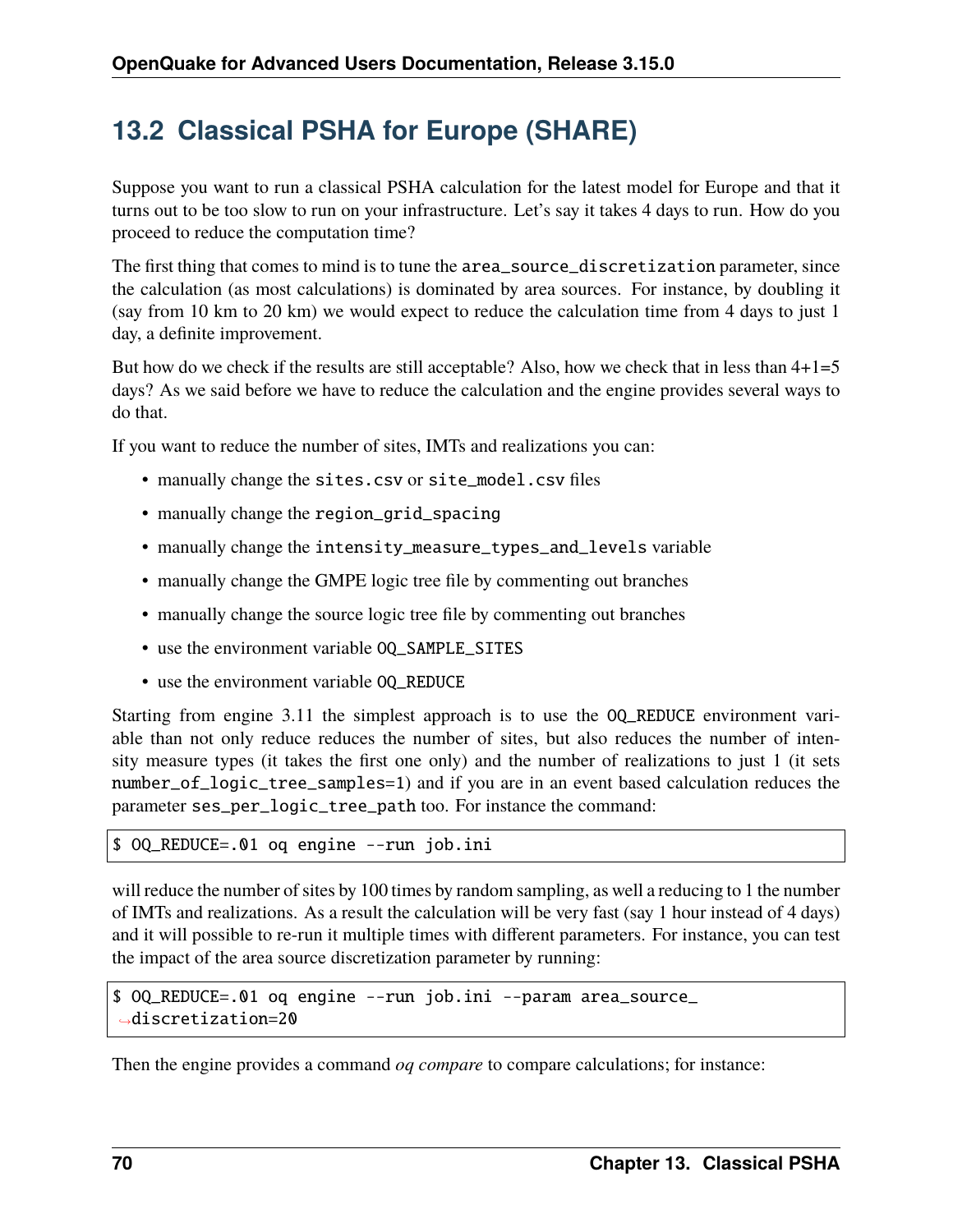\$ oq compare hmaps PGA -2 -1 --atol .01

will compare the hazard maps for PGA for the original (ID=-2, area\_source\_discretization=10 km) and the new calculation (ID=-2, area\_source\_discretization=20 km) on all sites, printing out the sites where the hazard values are different more than .01 g (--atol means absolute tolerence). You can use oq compare --help to see what other options are available.

If the call to oq compare gives a result:

There are no differences within the tolerances atol=0.01, rtol=0%, sids=[. ˓<sup>→</sup>..]

it means that within the specified tolerance the hazard is the same on all the sites, so you can safely use the area discretization of 20 km. Of course, the complete calculation will contain 100 times more sites, so it could be that in the complete calculation some sites will have different hazard. But that's life. If you want absolute certitude you will need to run the full calculation and to wait. Still, the reduced calculation is useful, because if you see that are already big differences there, you can immediately assess that doubling the area\_source\_discretization parameter is a no go and you can try other strategies, like for instance doubling the width\_of\_mfd\_bin parameter.

As of version 3.11, the oq compare hmaps command will give an output like the following, in case of differences:

|                             | site_id calc_id 0.5 0.1                      |                    |                      | 0.05 0.02 0.01 0.005                                                           |                      |                      |                            |
|-----------------------------|----------------------------------------------|--------------------|----------------------|--------------------------------------------------------------------------------|----------------------|----------------------|----------------------------|
| ________<br>________<br>767 | _______<br>________<br>$-2$                  | _______<br>_______ | ________<br>________ | $- - - - - - -$<br>________<br>0.10593 0.28307 0.37808 0.51918 0.63259 0.76299 | ________<br>________ | ________<br>________ | $- - - - - - -$<br>_______ |
| 767                         | $-1$                                         |                    |                      | 0.10390 0.27636 0.36955 0.50503 0.61676 0.74079                                |                      |                      |                            |
| _____<br>______             | __________                                   |                    |                      |                                                                                |                      |                      |                            |
| ______<br>poe               | _________<br>$rms-diff$                      |                    |                      |                                                                                |                      |                      |                            |
| _____<br>______             | __________<br>___________<br>$0.5$ 1.871E-04 |                    |                      |                                                                                |                      |                      |                            |
|                             | $0.1$ 4.253E-04                              |                    |                      |                                                                                |                      |                      |                            |
|                             | 0.05 5.307E-04                               |                    |                      |                                                                                |                      |                      |                            |
| $\Omega$ . $\Omega$         | 7.410E-04                                    |                    |                      |                                                                                |                      |                      |                            |
|                             | $0.01$ 8.856E-04                             |                    |                      |                                                                                |                      |                      |                            |
|                             | 0.005 0.00106                                |                    |                      |                                                                                |                      |                      |                            |
| ______<br>______            | __________<br>_____________                  |                    |                      |                                                                                |                      |                      |                            |

This is an example with 6 hazard maps, for poe  $= .5, .1, .05, .02, .01$  and  $.005$  respectively. Here the only site that shows some discrepancy if the site number 767. If that site is in Greenland where nobody lives one can decide that the approximation is good anyway ;-) The engine also report the RMS-differences by considering all the sites, i.e.

rms-diff = sqrt<(hmap1 - hmap2) $\frac{\gamma}{2}$  # mediating on all the sites

As to be expected, the differences are larger for maps with a smaller poe, i.e. a larger return period.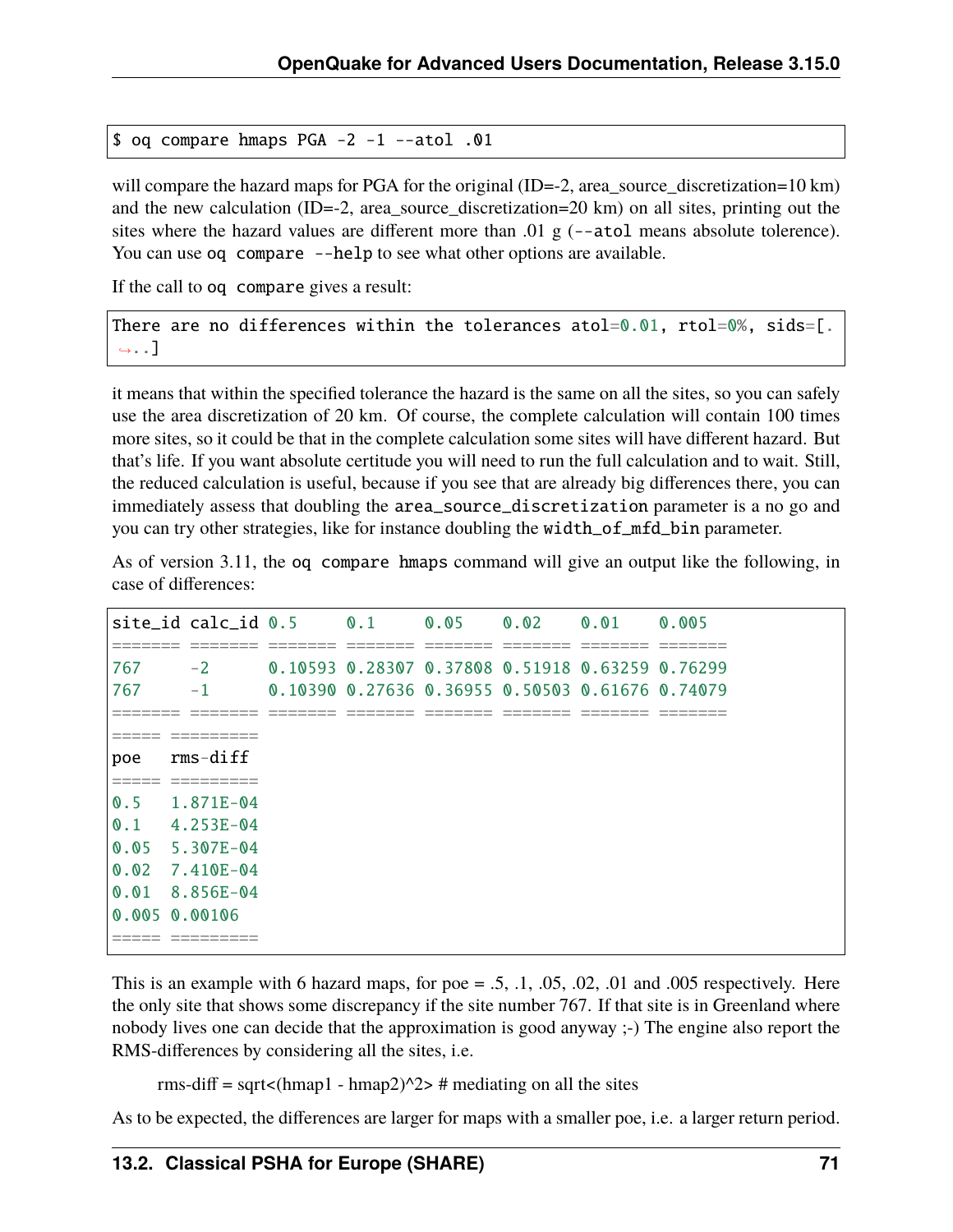But even in the worst case the RMS difference is only of 1E-3 g, which is not much. The complete calculation will have more sites, so the RMS difference will likely be even smaller. If you can check the few outlier sites and convince yourself that they are not important, you have succeeded in doubling the speed on your computation. And then you can start to work on the other quadratic and linear parameter and to get an ever bigger speedup!

## **13.3 GMFs for California**

We had an user asking for the GMFs of California on 707,920 hazard sites, using the UCERF mean model and an investigation time of 100,000 years. Is this feasible or not? Some back of the envelope calculations suggests that it is unfeasible, but reality can be different.

The relevant parameters are the following:

```
N = 707,920 hazard sites
E = 10^5 estimated events of magnitude greater then 5.5 in the
\rightarrowinvestigation
    time of 100,000 years
B = 1 number of branches in the UCERF logic tree
G = 5 number of GSIMS in the GMPE logic tree
I = 6 number of intensity measure types
S1 = 13 number of bytes used by the engine to store a single GMV
```
The maximum size of generated GMFs is

 $N * E * B * G * I * S1 = 25 TB (terabytes)$ 

Storing and sharing 25 TB of data is a big issue, so the problem seems without solution. However, most of the ground motion values are zero, because there is a maximum distance of 300 km and a rupture cannot affect all of the sites. So the size of the GMFs should be less than 25 TB. Moreover, if you want to use such GMFs for a damage analysis, you may want to discard very small shaking that will not cause any damage to your buildings. The engine has a parameter to discard all GMFs below a minimum threshold, the minimum\_intensity parameter. The higher the threshold, the smaller the size of the GMFs. By playing with that parameter you can reduce the size of the output by orders of magnitudes. Terabytes could easily become gigabytes with a well chosen threshold.

In practice, we were able to run the full 707,920 sites by splitting the sites in 70 tiles and by using a minimum intensity of 0.1 g. This was the limit configuration for our cluster which has 5 machines with 128 GB of RAM each.

The full calculation was completed in only 4 hours because our calculators are highly optimized. The total size of the generated HDF5 files was of 400 GB. This is a lot less than 25 TB, but still too large for sharing purposes.

Another way to reduce the output is to reduce the number of intensity measure types. Currently in your calculations there are 6 of them  $(PGA, SA(0.1), SA(0.2), SA(0.5), SA(1.0), SA(2.0))$  but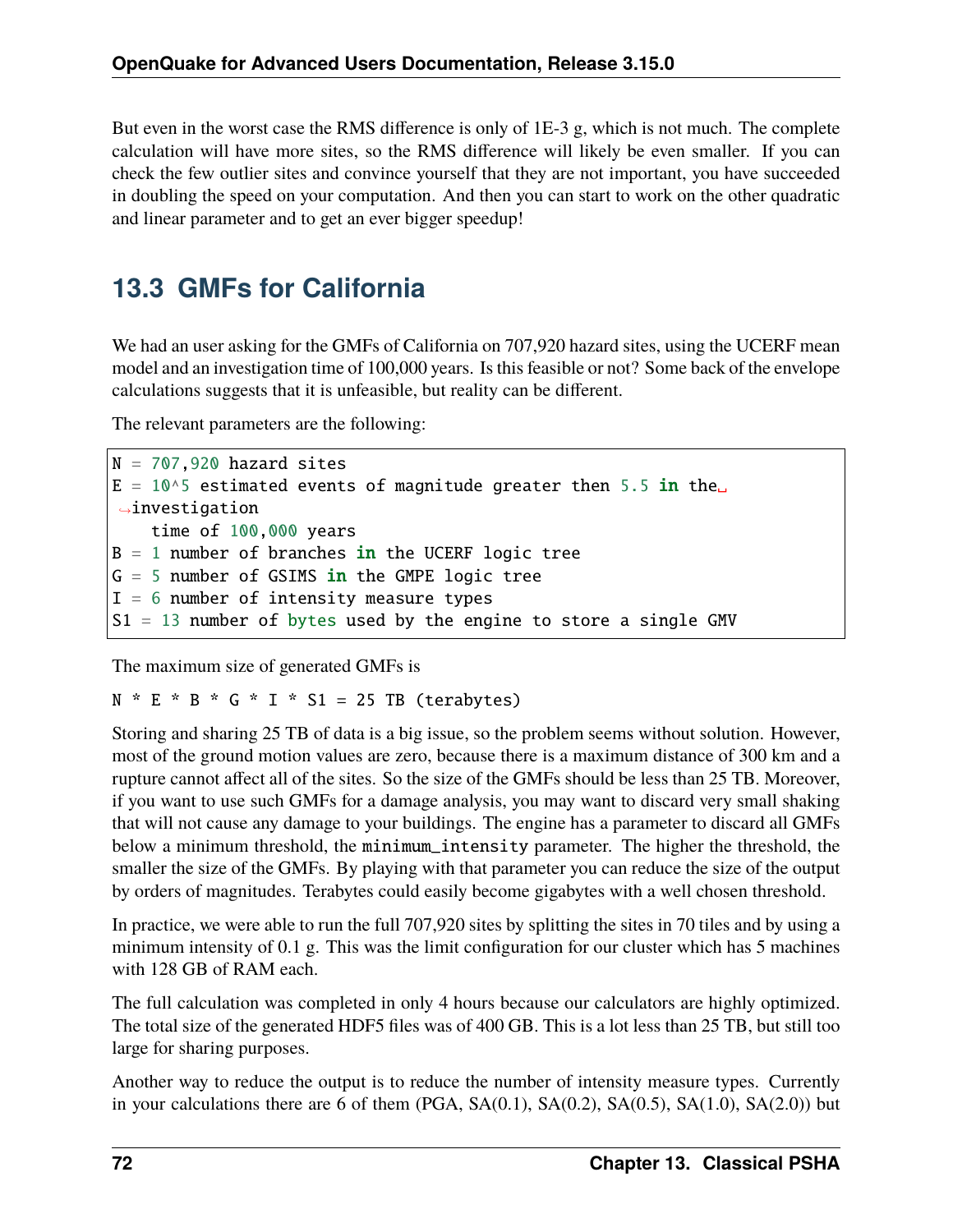if you restrict yourself to only PGA the computation and the output will become 6 times smaller. Also, there are 5 GMPEs: if you restrict yourself to 1 GMPE you gain a factor of 5. Similarly, you can reduce the investigation period from 100,000 year to 10,000 years, thus gaining another order of magnitude. Also, raising the minimum magnitude reduces the number of events significantly.

But the best approach is to be smart. For instance, we know from experience that if the final goal is to estimate the total loss for a given exposure, the correct way to do that is to aggregate the exposure on a smaller number of hazard sites. For instance, instead of the original 707,920 hazard sites we could aggregate on only ~7,000 hazard sites and we would a calculation which is 100 times faster, produces 100 times less GMFs and still produces a good estimate for the total loss.

In short, risk calculations for the mean field UCERF model are routines now, in spite of what the naive expectations could be.

## **13.4 Collapsing the GMPE logic tree**

Some hazard models have GMPE logic trees which are insanely large. For instance the GMPE logic tree for the latest European model (ESHM20) contains 961,875 realizations. This causes two issues:

- 1. it is impossible to run a calculation with full enumeration, so one must use sampling
- 2. when one tries to increase the number of samples to study the stability of the mean hazard curves, the calculation runs out of memory

Fortunately, it is possible to compute the *exact mean hazard curves* by collapsing the GMPE logic tree. This is a simple as listing the name of the branchsets in the GMPE logic tree that one wants to collapse. For instance in the case of ESHM20 model there are the following 6 branchsets:

- 1. Shallow\_Def (19 branches)
- 2. CratonModel (15 branches)
- 3. BCHydroSubIF (15 branches)
- 4. BCHydroSubIS (15 branches)
- 5. BCHydroSubVrancea (15 branches)
- 6. Volcanic (1 branch)

By setting in the job.ini the following parameters

```
number_of_logic_tree_samples = 0
collapse_gsim_logic_tree = Shallow_Def CratonModel BCHydroSubIF␣
˓→BCHydroSubIS BCHydroSubVrancea Volcanic
```
it is possible to collapse completely the GMPE logic tree, i.e. going from 961,875 realizations to 1. Then the memory issues are solved and one can assess the correct values of the mean hazard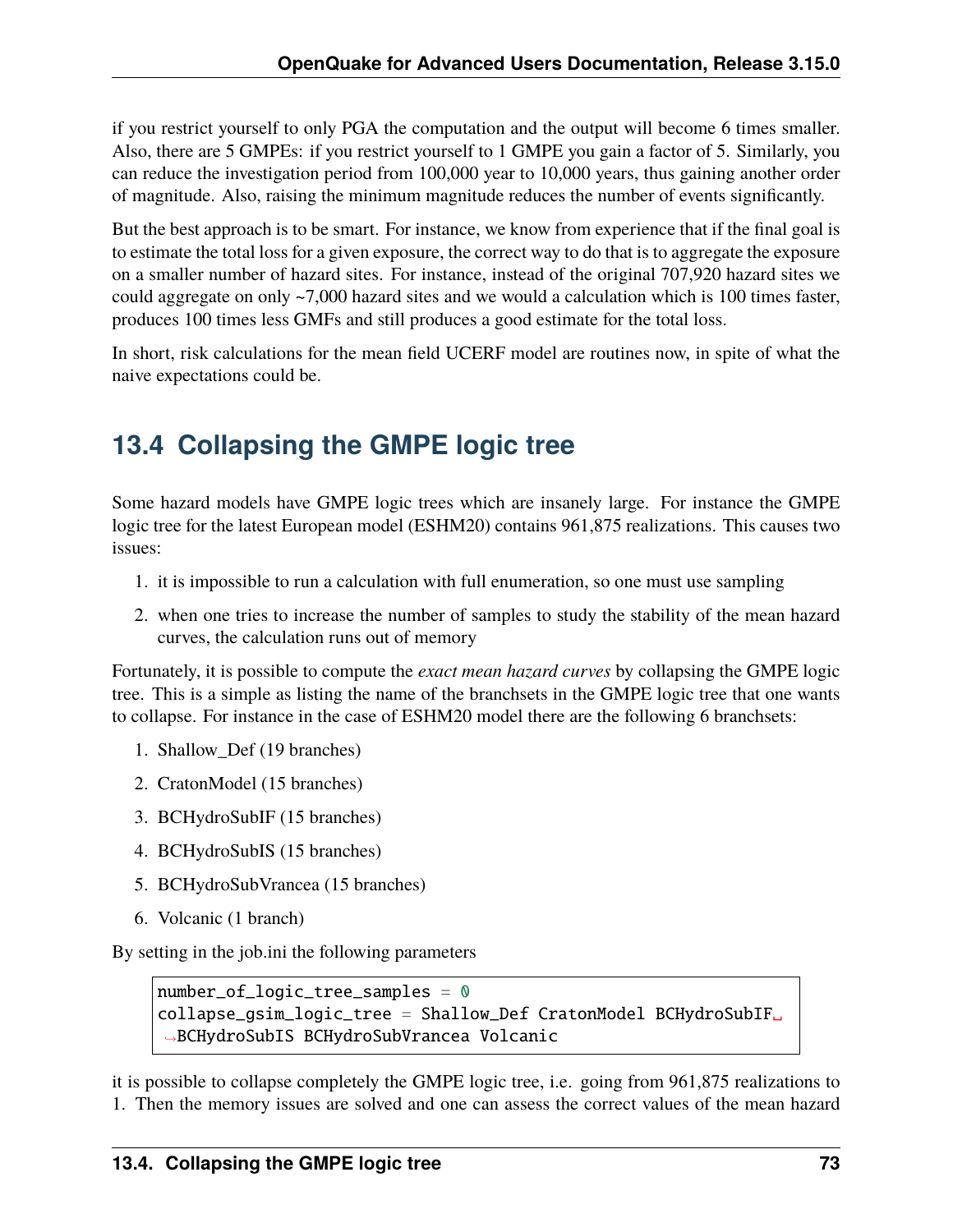curves. Then it is possible to compare with the value produce with sampling and assess how much they can be trusted.

NB: the collapse\_gsim\_logic\_tree feature is rather old but only for engine versions >=3.13 it produces the exact mean curves (using the AvgPoeGMPE); otherwise it will produce a different kind of collapsing (using the AvgGMPE).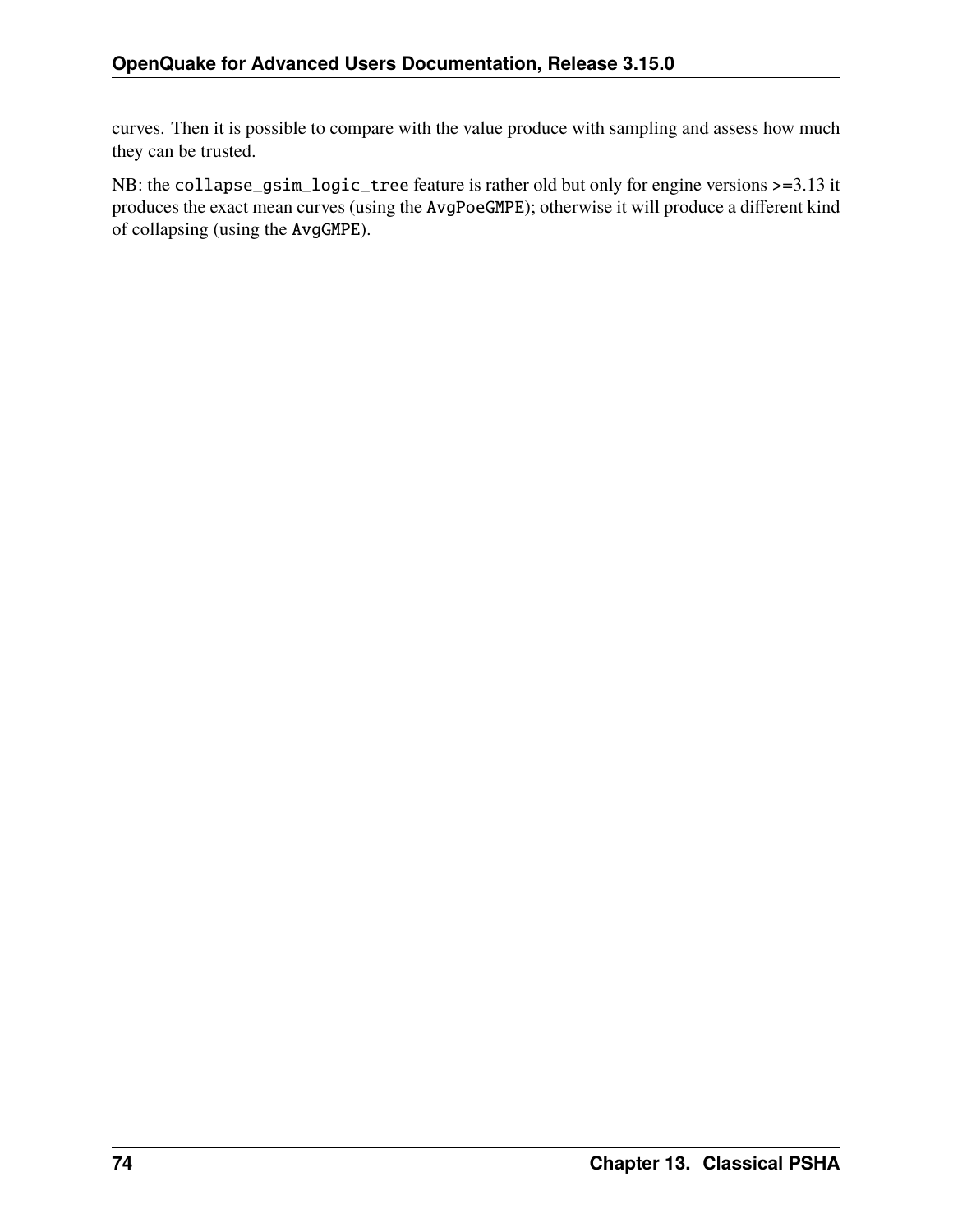## **CHAPTER FOURTEEN**

# **SITE-SPECIFIC CLASSICAL CALCULATIONS**

We plan to introduce special optimizations for site-specific classical calculations. Preliminary investigations show that the GMPEs could be made 30x faster by parallelizing on the ruptures. However the work is currently stopped for lack of funding. Please get in contact with us if you are willing to sponsor work in this direction.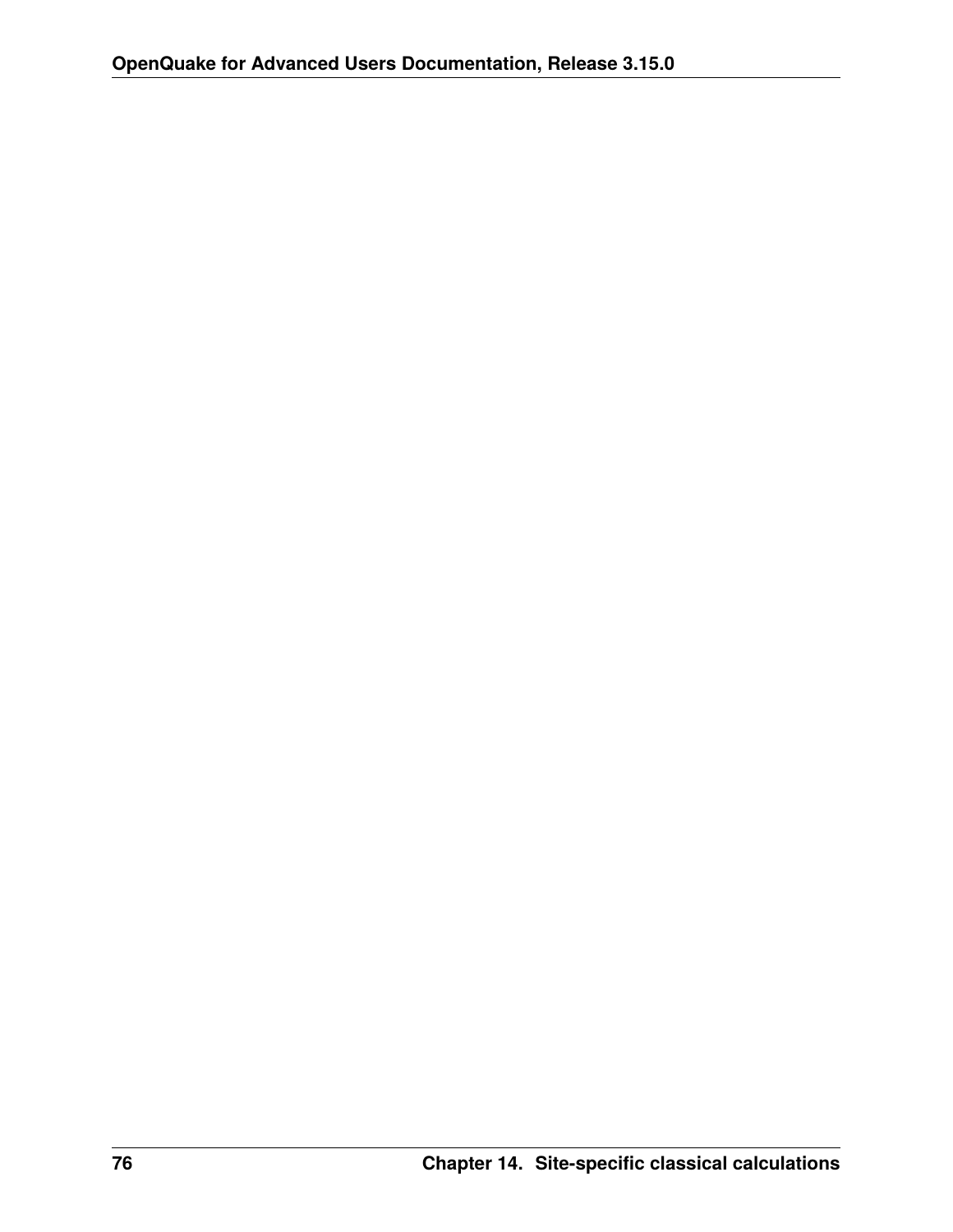## **CHAPTER**

#### **FIFTEEN**

#### **PARAMETRIC GMPES**

Most of the Ground Motion Prediction Equations (GMPEs) in hazardlib are classes that can be instantiated without arguments. However, there is now a growing number of exceptions. Here I will describe some of the parametric GMPEs we have, as well as give some guidance for authors wanting to implement a parametric GMPE.

#### **15.1 Signature of a GMPE class**

The more robust way to define parametric GMPEs is to use a \*\*kwargs signature (robust against subclassing):

```
from openquake.hazardlib.gsim.base import GMPE
class MyGMPE(GMPE):
   def __init__(self, **kwargs):
       super().__init__(**kwargs)
       # doing some initialization here
```
The call to super().\_\_init\_\_ will set a self.kwargs attribute and perform a few checks, like raising a warning if the GMPE is experimental. In absence of parameters self.kwargs is the empty dictionary, but in general it is non-empty and it can be arbitrarily nested, with only one limitation: it must be a *dictionary of literal Python objects* so that it admits a TOML representation.

TOML is a simple format similar to the .ini format but hierarchical (see [https://github.com/](https://github.com/toml-lang/toml#user-content-example) [toml-lang/toml#user-content-example\)](https://github.com/toml-lang/toml#user-content-example). It is used by lots of people in the IT world, not only in Python. The advantage of TOML is that it is a lot more readable than JSON and XML and simpler than YAML: moreover, it is perfect for serializing into text literal Python objects like dictionaries and lists. The serialization feature is essential for the engine since the GMPEs are read from the GMPE logic tree file which is a text file, and because the GMPEs are saved into the datastore as text, in the dataset full\_lt/gsim\_lt.

The examples below will clarify how it works.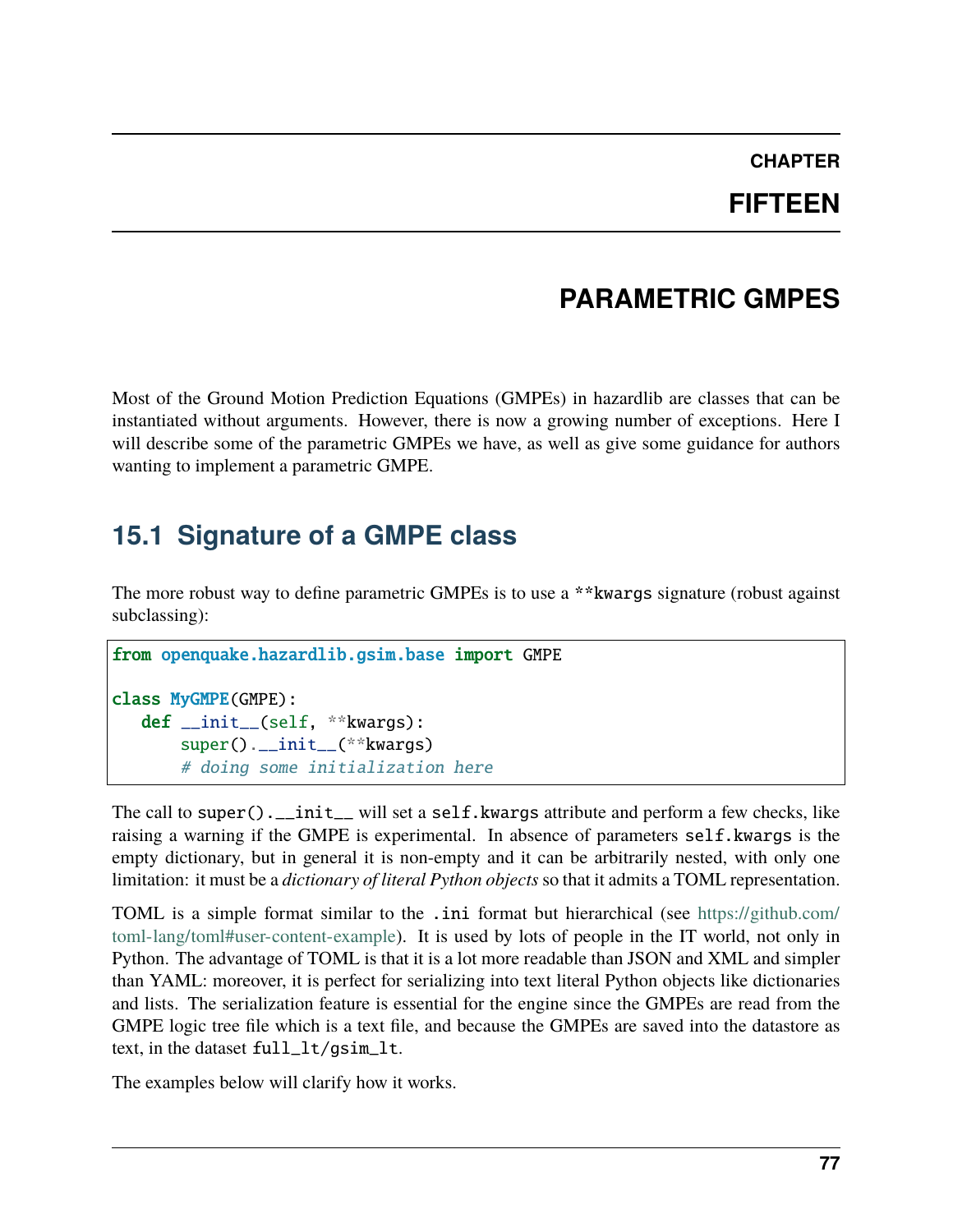#### **15.2 GMPETable**

Historically, the first parametric GMPE was the GMPETable, introduced many years ago to support the Canada model. The GMPETable class has a single parameter, called gmpe\_table, which is a (relative) pathname to an .hdf5 file with a fixed format, containing a tabular representation of the GMPE, numeric rather than analytic.

You can find an example of use of GMPETables in the test openquake/qa\_tests\_data/case\_18, which contains three tables in its logic tree:

```
<logicTreeBranch branchID="b11">
 <uncertaintyModel>
    [GMPETable]
   gmpe_table = "Wcrust_low_rhypo.hdf5"
 </uncertaintyModel>
 <uncertaintyWeight>0.16</uncertaintyWeight>
</logicTreeBranch>
<logicTreeBranch branchID="b12">
 <uncertaintyModel>
    [GMPETable]
   gmpe_table = "Wcrust_med_rhypo.hdf5"
 </uncertaintyModel>
 <uncertaintyWeight>0.68</uncertaintyWeight>
</logicTreeBranch>
<logicTreeBranch branchID="b13">
 <uncertaintyModel>
    [GMPETable]
   gmpe_table = "Wcrust_high_rhypo.hdf5"
 </uncertaintyModel>
 <uncertaintyWeight>0.16</uncertaintyWeight>
</logicTreeBranch>
```
As you see, the TOML format is used inside the uncertaintyModel tag; the text:

```
[GMPETable]
gmpe_table = "Wcrust_low_rhypo.hdf5"
```
automatically translated into a dictionary {'GMPETable': {'gmpe\_table': "Wcrust\_low\_rhypo.hdf5"}} and the .kwargs dictionary passed to the GMPE class is simply

```
{'gmpe_table': "Wcrust_low_rhypo.hdf5"}
```
NB: you may see around old GMPE logic files using a different syntax, without TOML: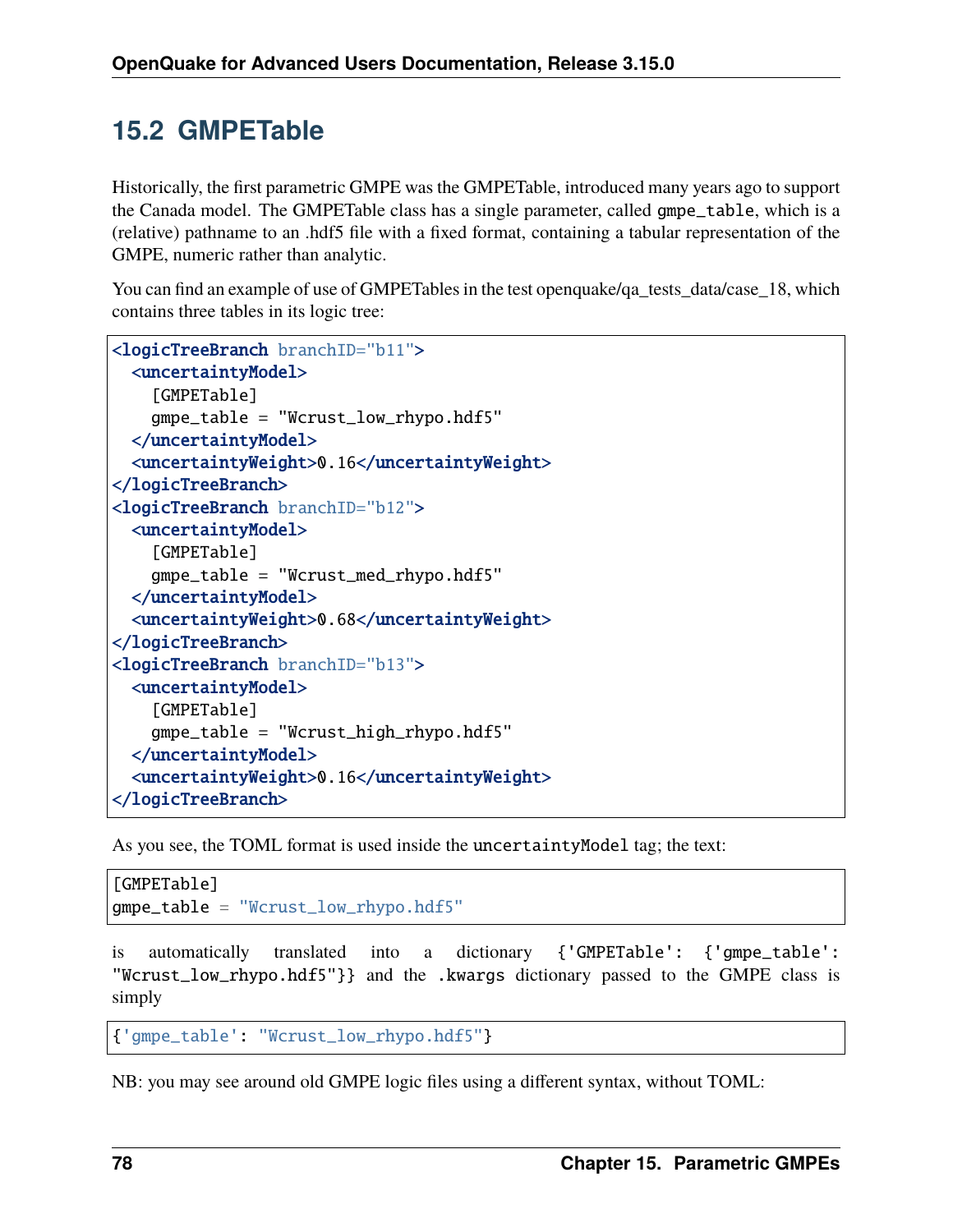```
<logicTreeBranch branchID="b11">
   <uncertaintyModel gmpe_table="Wcrust_low_rhypo.hdf5">
      GMPETable
   </uncertaintyModel>
   <uncertaintyWeight>0.16</uncertaintyWeight>
</logicTreeBranch>
   <logicTreeBranch branchID="b12">
   <uncertaintyModel gmpe_table="Wcrust_med_rhypo.hdf5">
      GMPETable
  </uncertaintyModel>
   <uncertaintyWeight>0.68</uncertaintyWeight>
</logicTreeBranch>
   <logicTreeBranch branchID="b13">
   <uncertaintyModel gmpe_table="Wcrust_high_rhypo.hdf5">
      GMPETable
   </uncertaintyModel>
   <uncertaintyWeight>0.16</uncertaintyWeight>
</logicTreeBranch>
```
This is a legacy syntax, which is still supported and will likely be supported forever, but we recommend to use the new TOML-based syntax, which is more general. The old syntax has the limitation of being non-hierarchic, making it impossible to define MultiGMPEs involving parametric GMPEs: this is why we switched to TOML.

## **15.3 File-dependent GMPEs**

It is possible to define other GMPEs taking one or more filenames as parameters. Everything will work provided you respect the following rules:

- 1. there is a naming convention on the file parameters, that must end with the suffix \_file or \_table
- 2. the files must be read at GMPE initialization time (i.e. in the \_\_init\_\_ method)
- 3. they must be read with the GMPE.open method, NOT with the open builtin;
- 4. in the gsim logic tree file you must use **relative** path names

The constraint on the argument names makes it possible for the engine to collect all the files required by the GMPEs; moreover, since the path names are relative, the *oq zip* command can work making it easy to ship runnable calculations. The engine also stores in the datastore a copy of all of the required input files. Without the copy, it would not be possible from the datastore to reconstruct the inputs, thus making it impossible to dump and restore calculations from a server to a different machine.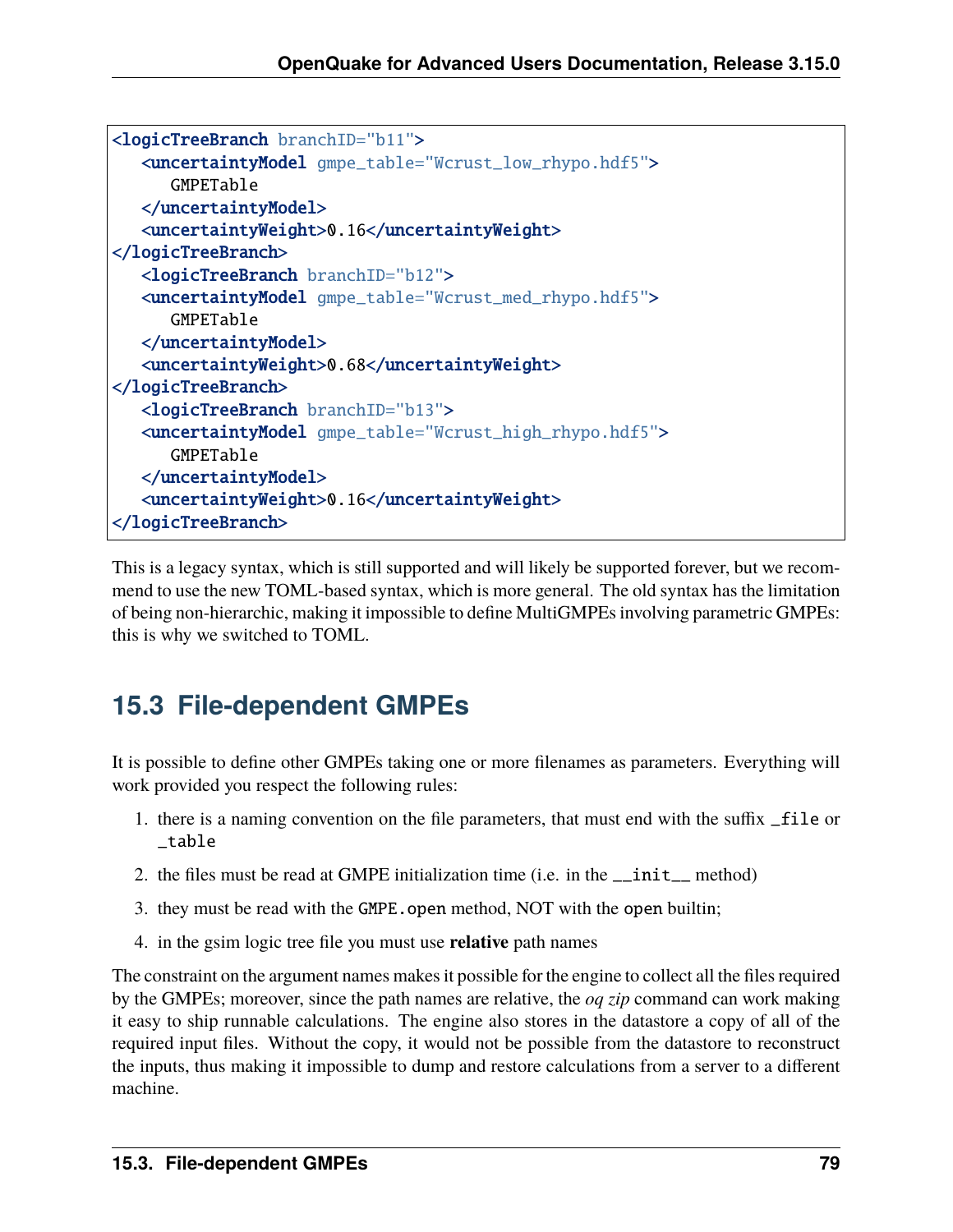The constraint about reading at initialization time makes it possible for the engine to work on a cluster. The issue is that GMPEs are instantiated in the controller and used in the worker nodes, which *do not have access to the same filesystem*. If the files are read after instantiation, you will get a file not found error when running on a cluster.

The reason why you cannot use the standard open builtin to read the files is that the engine must be able to read the GMPE inputs from the datastore copies (think of the case when the calc\_XXX. hdf5 has been copied to a different machine). In order to do that, there is some magic based on the naming convention. For instance, if your GMPE must read a text file with argument name *text\_file* you should write the following code:

```
class GMPEWithTextFile(GMPE):
   def __init__(self, **kwargs):
       super().__init__(**kwargs)
       with self.open(kwargs['text_file']) as myfile: # good
            self.text = myfile.read().\ndecode('utf-8')
```
You should NOT write the following, because it will break the engine, for instance by making it impossible to export the results of a calculation:

```
class GMPEWithTextFile(GMPE):
   def __init__(self, **kwargs):
       super().__init__(**kwargs)
       with open(kwargs['text_file']) as myfile: # bad
            self.text = myfile.read()
```
NB: writing

```
class GMPEWithTextFile(GMPE):
   def __init__(self, text_file):
       super().__init__(text_file=text_file)
       with self.open(text_file) as myfile: # goodself.text = myfile.read().decode('utf-8')
```
would work but it is discouraged. It is best to keep the \*\*kwargs signature so that the call to super().\_\_init\_\_(\*\*kwargs) will work out-of-the-box even if in the future subclasses of *GM-PEWithTextFile* with different parameters will appear: this is defensive programming.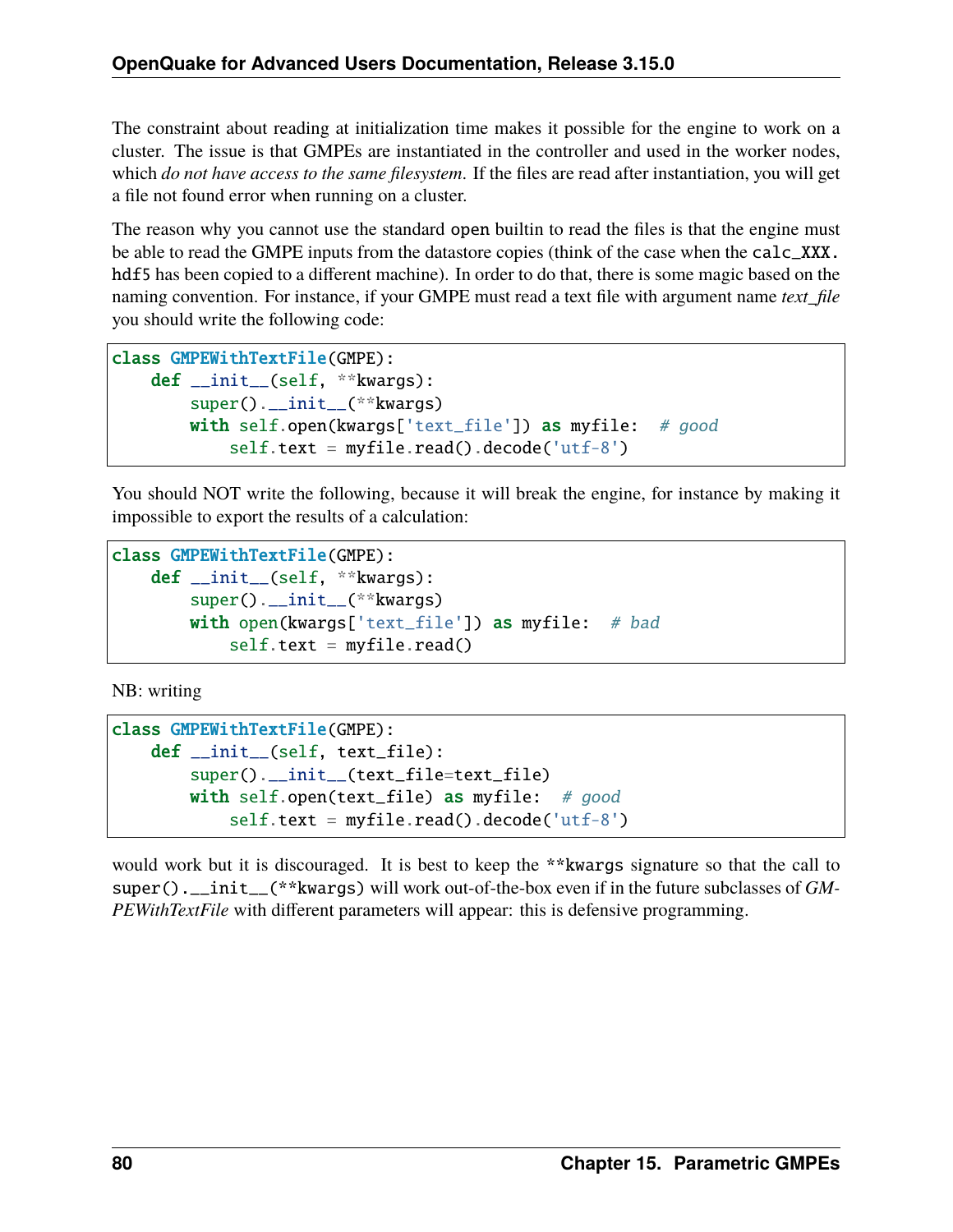#### **15.4 MultiGMPE**

Another example of parametric GMPE is the MultiGMPE class. A MultiGMPE is a dictionary of GMPEs, keyed by Intensity Measure Type. It is useful in geotechnical applications and in general in any situation where you have GMPEs depending on the IMTs. You can find an example in our test openquake/qa\_tests\_data/classical/case\_1:

```
<logicTreeBranch branchID="b1">
  <uncertaintyModel>
     [MultiGMPE."PGA".AkkarBommer2010]
     [MultiGMPE."SA(0.1)".SadighEtAl1997]
  </uncertaintyModel>
   <uncertaintyWeight>1.0</uncertaintyWeight>
</logicTreeBranch>
```
Here the engine will use the GMPE AkkarBommer2010 for PGA and SadighEtAl1997 for SA(0. 1). The .kwargs passed to the MultiGMPE class will have the form:

```
{'PGA': {'AkkarBommer2010': {}},
 'SA(0.1)': {'SadighEtAl1997': {}}}
```
The beauty of the TOML format is that it is hierarchic, so if we wanted to use parametric GMPEs in a MultiGMPE we could. Here is an example using the GMPETable *Wcrust\_low\_rhypo.hdf5* for PGA and *Wcrust\_med\_rhypo.hdf5* for SA(0.1) (the example has no physical meaning, it is just an example):

```
<logicTreeBranch branchID="b1">
  <uncertaintyModel>
     [MultiGMPE."PGA".GMPETable]
       gmpe_table = "Wcrust_low_rhypo.hdf5"
     [MultiGMPE."SA(0.1)".GMPETable]
       gmpe_table = "Wcrust_med_rhypo.hdf5"
  </uncertaintyModel>
  <uncertaintyWeight>1.0</uncertaintyWeight>
 </logicTreeBranch>
```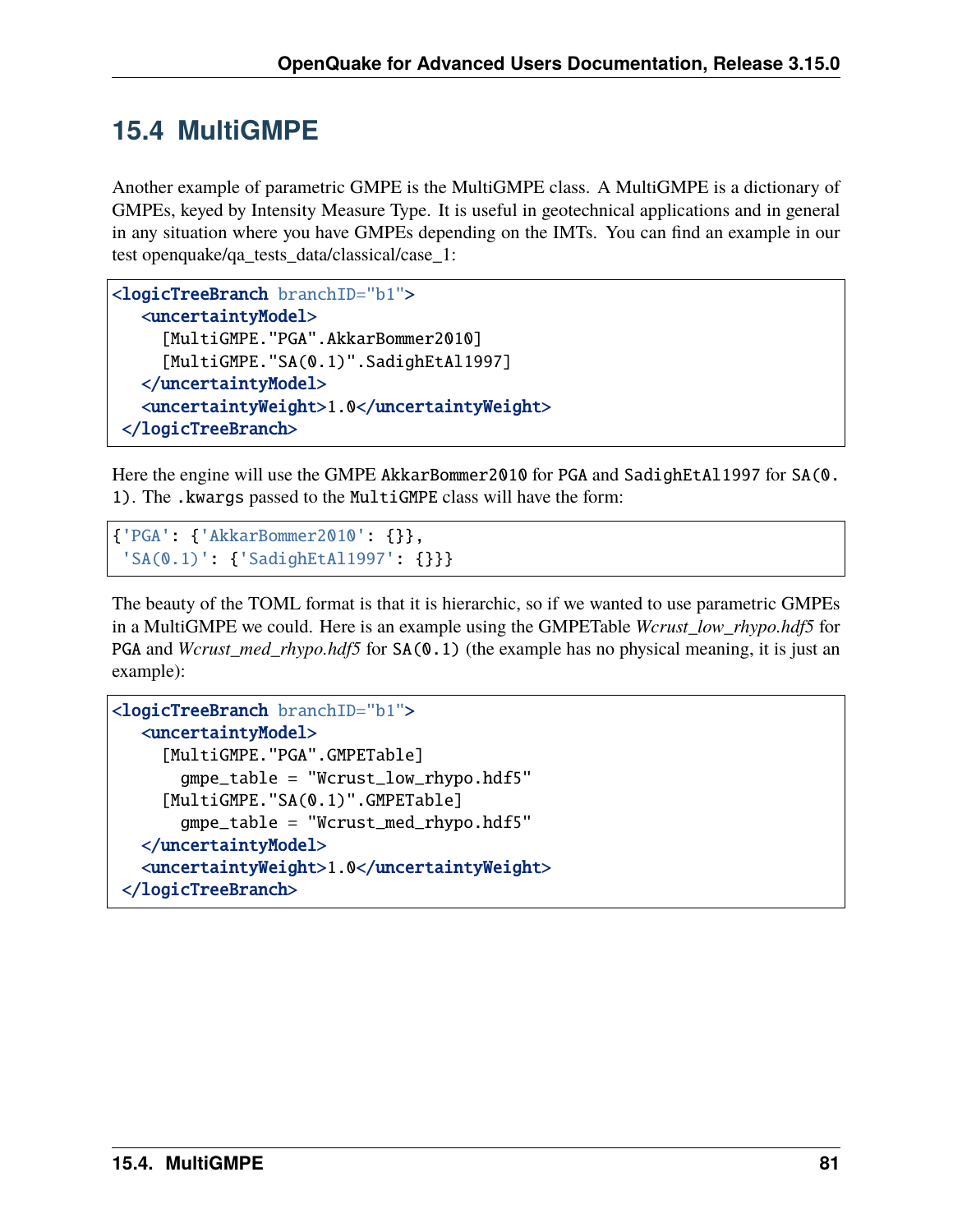## **15.5 GenericGmpeAvgSA**

In engine 3.4 we introduced a GMPE that manages a range of spectral accelerations and acts in terms of an average spectral acceleration. You can find an example of use in openquake/qa\_tests/data/classical/case\_34:

```
<logicTreeBranch branchID="b1">
   <uncertaintyModel>
       [GenericGmpeAvgSA]
       gmpe_name = "BooreAtkinson2008"
       avg\_periods = [0.5, 1.0, 2.0]corr_func = "baker_jayaram"
    </uncertaintyModel>
    <uncertaintyWeight>1.0</uncertaintyWeight>
</logicTreeBranch>
```
As you see, the format is quite convenient when there are several arguments of different types: here we have two strings (gmpe\_name and corr\_func) and a list of floats (avg\_periods). The dictionary passed to the underlying class will be

```
{'gmpe_name': "BooreAtkinson2008",
 'avg_periods': [0.5, 1.0, 2.0],
 'corr_func': "baker_jayaram"}
```
## **15.6 ModifiableGMPE**

In engine 3.10 we introduced a ModifiableGMPE class which is able to modify the behavior of an underlying GMPE. Here is an example of use in the logic tree file:

```
<uncertaintyModel>
    [ModifiableGMPE]
   gmpe.AkkarEtAlRjb2014 = { }set_between_epsilon.epsilon_tau = 0.5
</uncertaintyModel>
```
Here *set\_between\_epsilon* is simply shifting the mean with the formula *mean -> mean + epsilon\_tau \* inter\_event*. In the future ModifiableGMPE will likely grow more methods. If you want to understand how it works you should look at the source code:

[https://github.com/gem/oq-engine/blob/master/openquake/hazardlib/gsim/mgmpe/modifiable\\_](https://github.com/gem/oq-engine/blob/master/openquake/hazardlib/gsim/mgmpe/modifiable_gmpe.py) [gmpe.py](https://github.com/gem/oq-engine/blob/master/openquake/hazardlib/gsim/mgmpe/modifiable_gmpe.py)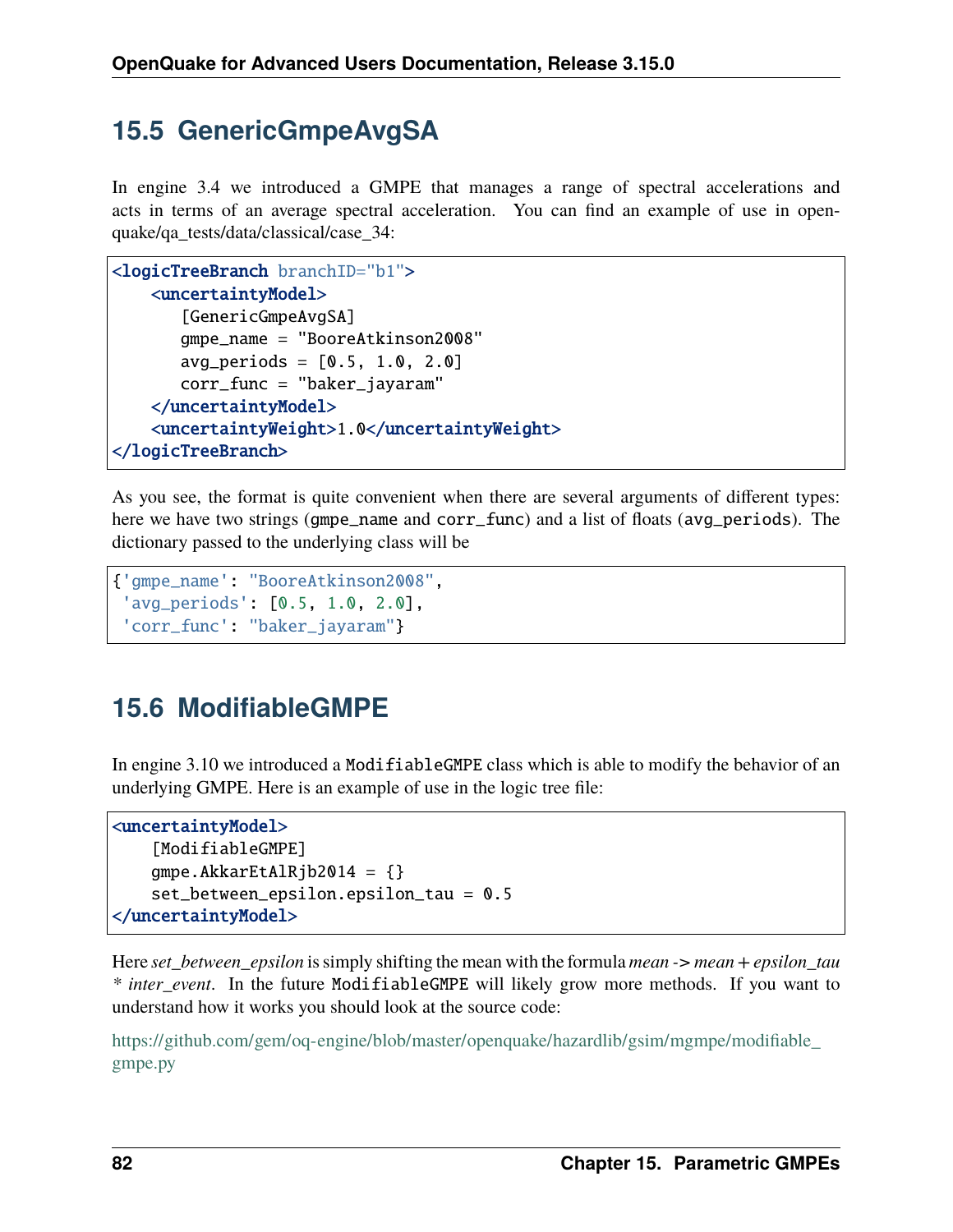#### **CHAPTER SIXTEEN**

## **MULTIPOINTSOURCES**

Starting from version 2.5, the OpenQuake Engine is able to manage MultiPointSources, i.e. collections of point sources with specific properties. A MultiPointSource is determined by a mesh of points, a MultiMFD magnitude-frequency-distribution and 9 other parameters:

- 1. tectonic region type
- 2. rupture mesh spacing
- 3. magnitude-scaling relationship
- 4. rupture aspect ratio
- 5. temporal occurrence model
- 6. upper seismogenic depth
- 7. lower seismogenic depth
- 8. NodalPlaneDistribution
- 9. HypoDepthDistribution

The MultiMFD magnitude-frequency-distribution is a collection of regular MFD instances (one per point); in order to instantiate a MultiMFD object you need to pass a string describing the kind of underlying MFD ('arbitraryMFD', 'incrementalMFD', 'truncGutenbergRichterMFD' or 'YoungsCoppersmithMFD'), a float determining the magnitude bin width and few arrays describing the parameters of the underlying MFDs. For instance, in the case of an 'incrementalMFD', the parameters are *min\_mag* and *occurRates* and a *MultiMFD* object can be instantiated as follows:

```
mmfd = MultiMFD('incrementalMFD',
              size=2,
              bin_width=[2.0, 2.0],
              min_mag=[4.5, 4.5],
              occurRates=[[.3, .1], [.4, .2, .1]])
```
In this example there are two points and two underlying MFDs; the occurrence rates can be different for different MFDs: here the first one has 2 occurrence rates while the second one has 3 occurrence rates.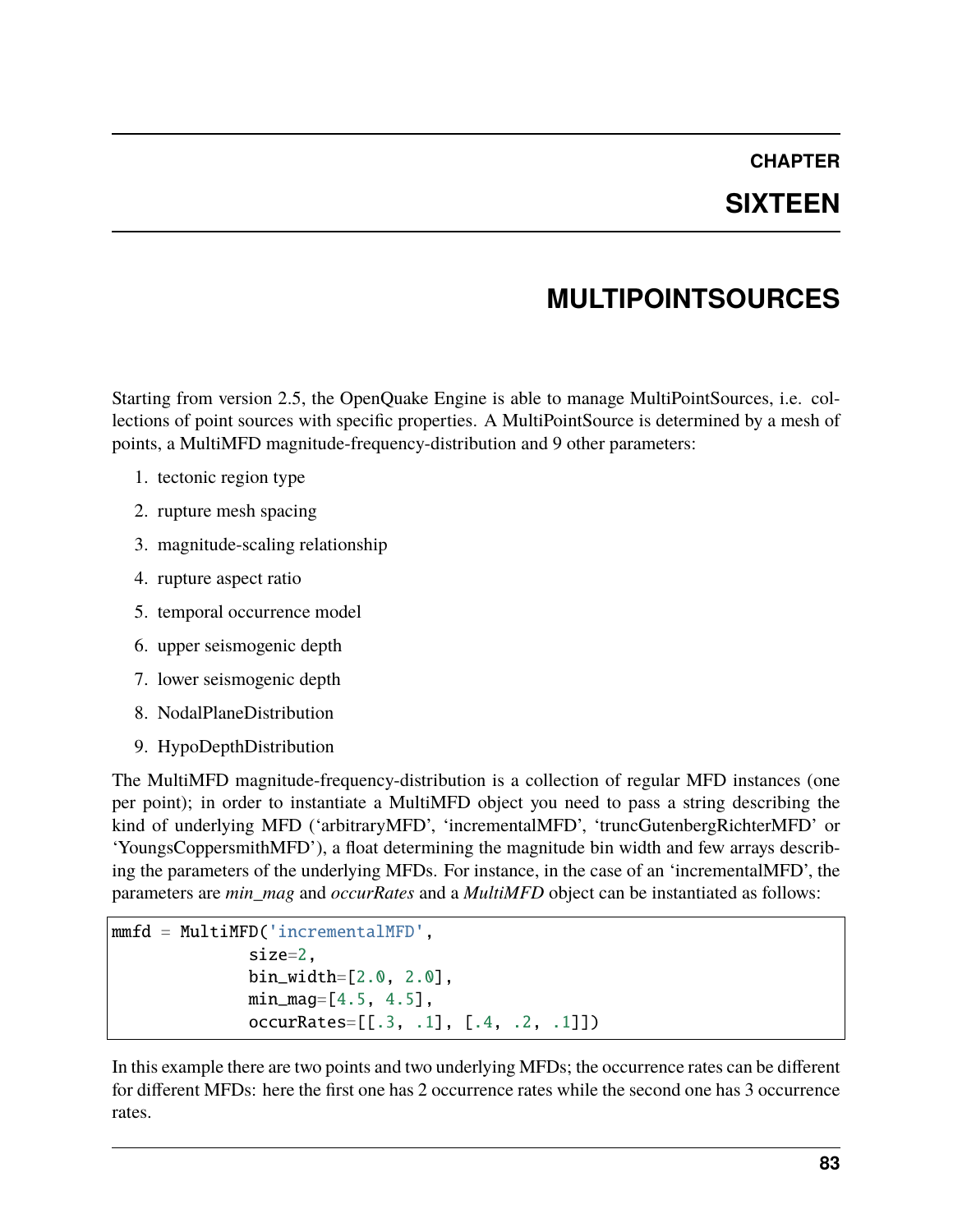Having instantiated the *MultiMFD*, a *MultiPointSource* can be instantiated as in this example:

```
npd = PMF([0.5, NodalPlane(1, 20, 3)),(0.5, NodalPlane(2, 2, 4))])
hd = PMF([1, 4)])mesh = Mesh(numpy.array([0, 1]), numpy.array([0.5, 1]))tom = PoissonTOM(50.)rms = 2.0rar = 1.0usd = 10lsd = 20mps = MultiPointSource('mp1', 'multi point source',
                       'Active Shallow Crust',
                       mmfd, rms, PeerMSR(), rar,
                       tom, usd, lsd, npd, hd, mesh)
```
There are two major advantages when using *MultiPointSources*:

- 1. the space used is a lot less than the space needed for an equivalent set of PointSources (less memory, less data transfer)
- 2. the XML serialization of a MultiPointSource is a lot more efficient (say 10 times less disk space, and faster read/write times)

At computation time MultiPointSources are split into PointSources and are indistinguishable from those. The serialization is the same as for other source typologies (call *write\_source\_model(fname, [mps])* or *nrml.to\_python(fname, sourceconverter)*) and in XML a *multiPointSource* looks like this:

```
<multiPointSource
id="mp1"
name="multi point source"
tectonicRegion="Stable Continental Crust"
><multiPointGeometry>
        <gml:posList>
            0.0 1.0 0.5 1.0
        </gml:posList>
        <upperSeismoDepth>
            10.0
        </upperSeismoDepth>
        <lowerSeismoDepth>
            20.0
        </lowerSeismoDepth>
    </multiPointGeometry>
    <magScaleRel>
        PeerMSR
```
(continues on next page)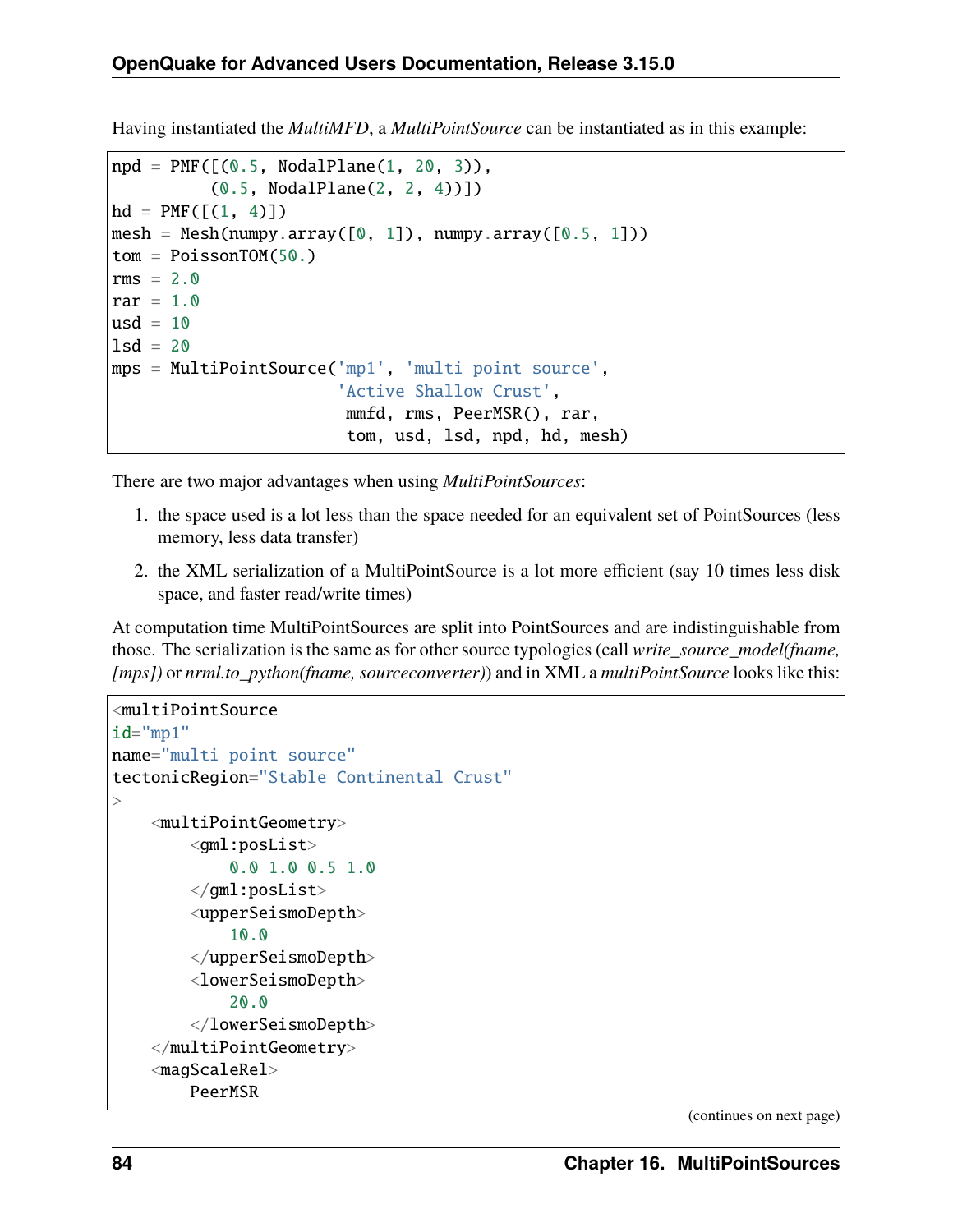(continued from previous page)

```
</magScaleRel>
    <ruptAspectRatio>
        1.0
    </ruptAspectRatio>
    <multiMFD
    kind="incrementalMFD"
    size=2
    \geq<bin_width>
            2.0 2.0
        </bin_width>
        <min_mag>4.5 4.5
        \langlemin_mag\rangle<occurRates>
            0.10 0.05 0.40 0.20 0.10
        </occurRates>
        <lengths>
            2 3
        </lengths>
    </multiMFD><nodalPlaneDist>
        <nodalPlane dip="20.0" probability="0.5" rake="3.0" strike="1.0"/>
        <nodalPlane dip="2.0" probability="0.5" rake="4.0" strike="2.0"/>
    </nodalPlaneDist>
    <hypoDepthDist>
        \langlehypoDepth depth="14.0" probability="1.0"/>
    </hypoDepthDist>
</multiPointSource>
```
The node *<lengths>* contains the lengths of the occurrence rates, 2 and 3 respectively in this example. This is needed since the serializer writes the occurrence rates sequentially (in this example they are the 5 floats *0.10 0.05 0.40 0.20 0.10*) and the information about their grouping would be lost otherwise.

There is an optimization for the case of homogeneous parameters; for instance in this example the *bin\_width* and *min\_mag* are the same in all points; then it is possible to store these as one-element lists:

```
mmfd = MultiMFD('incrementalMFD',
                size=2,
                bin_width=[2.0],
                min\_mag=[4.5],
                occurRates=[[.3, .1], [.4, .2, .1]])
```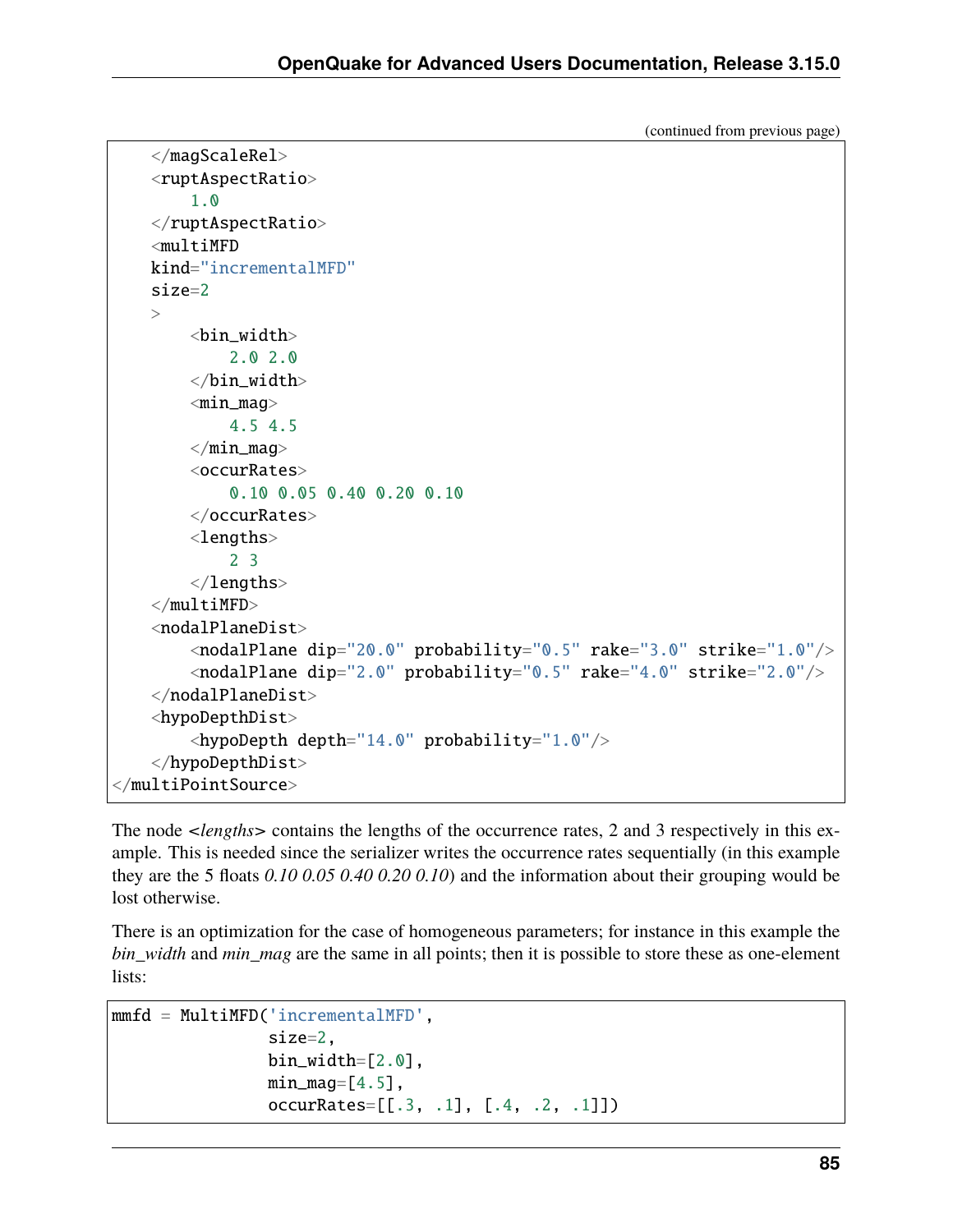This saves memory and data transfer, compared to the version of the code above.

Notice that writing *bin\_width=2.0* or *min\_mag=4.5* would be an error: the parameters must be vector objects; if their length is 1 they are treated as homogeneous vectors of size *size*. If their length is different from 1 it must be equal to *size*, otherwise you will get an error at instantiation time.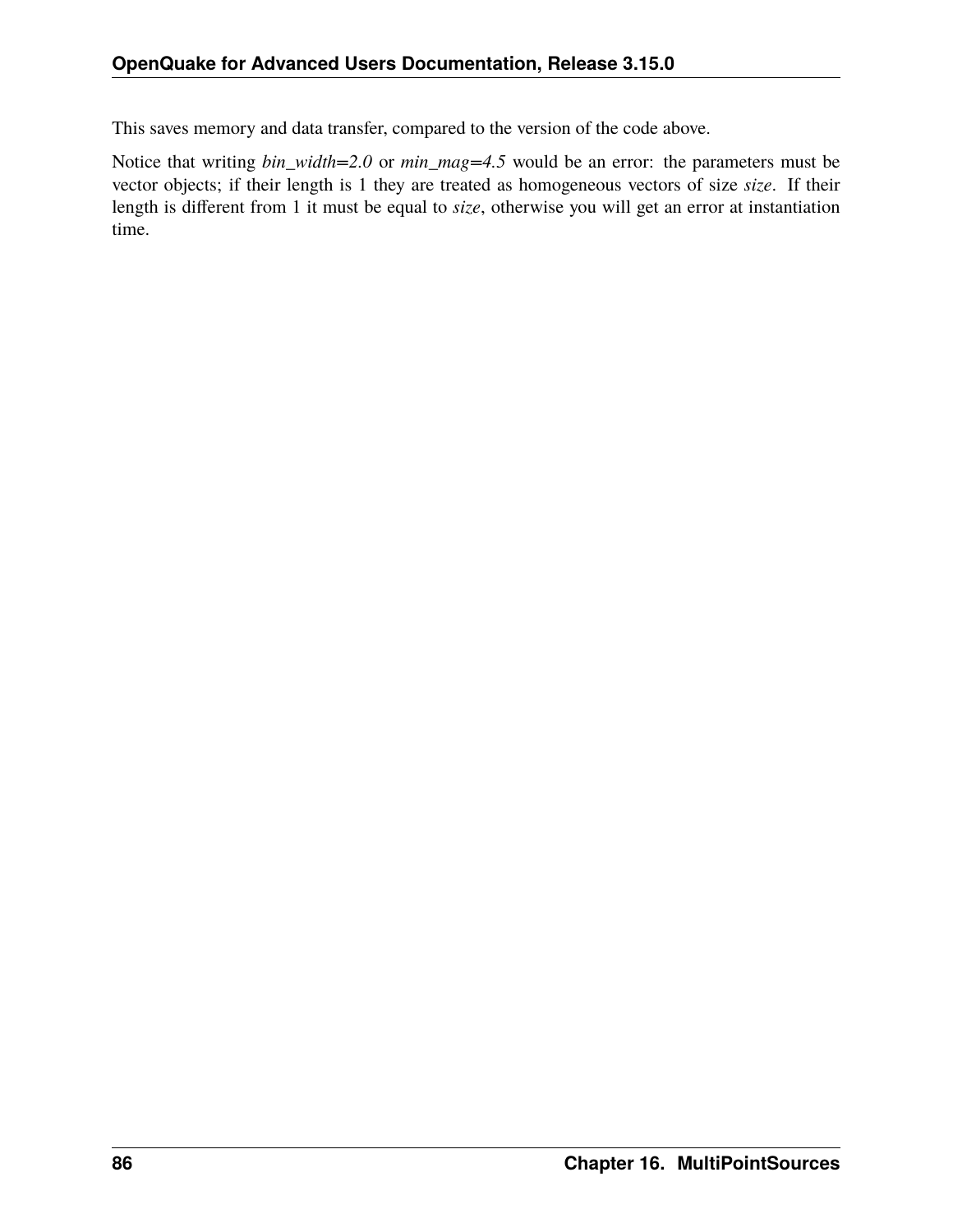# **CHAPTER SEVENTEEN**

# **THE POINT SOURCE GRIDDING APPROXIMATION**

WARNING: *the point source gridding approximation is used only in classical calculations, not in event based calculations!*

Most hazard calculations are dominated by distributed seismicity, i.e. area sources and multipoint sources that for the engine are just regular point sources. In such situations the parameter governing the performance is the grid spacing: a calculation with a grid spacing of 50 km produces 25 times less ruptures and it is expected to be 25 times faster than a calculation with a grid spacing of 10 km.

The *point source gridding approximation* is a smart way of raising the grid spacing without losing too much precision and without losing too much performance.

The idea is two use two kinds of point sources: the original ones and a set of "effective" ones (instances of the class CollapsedPointSource) that essentially are the original sources averaged on a larger grid, determined by the parameter ps\_grid\_spacing.

The plot below should give the idea, the points being the original sources and the squares with  $\sim$ 25 sources each being associated to the collapsed sources:

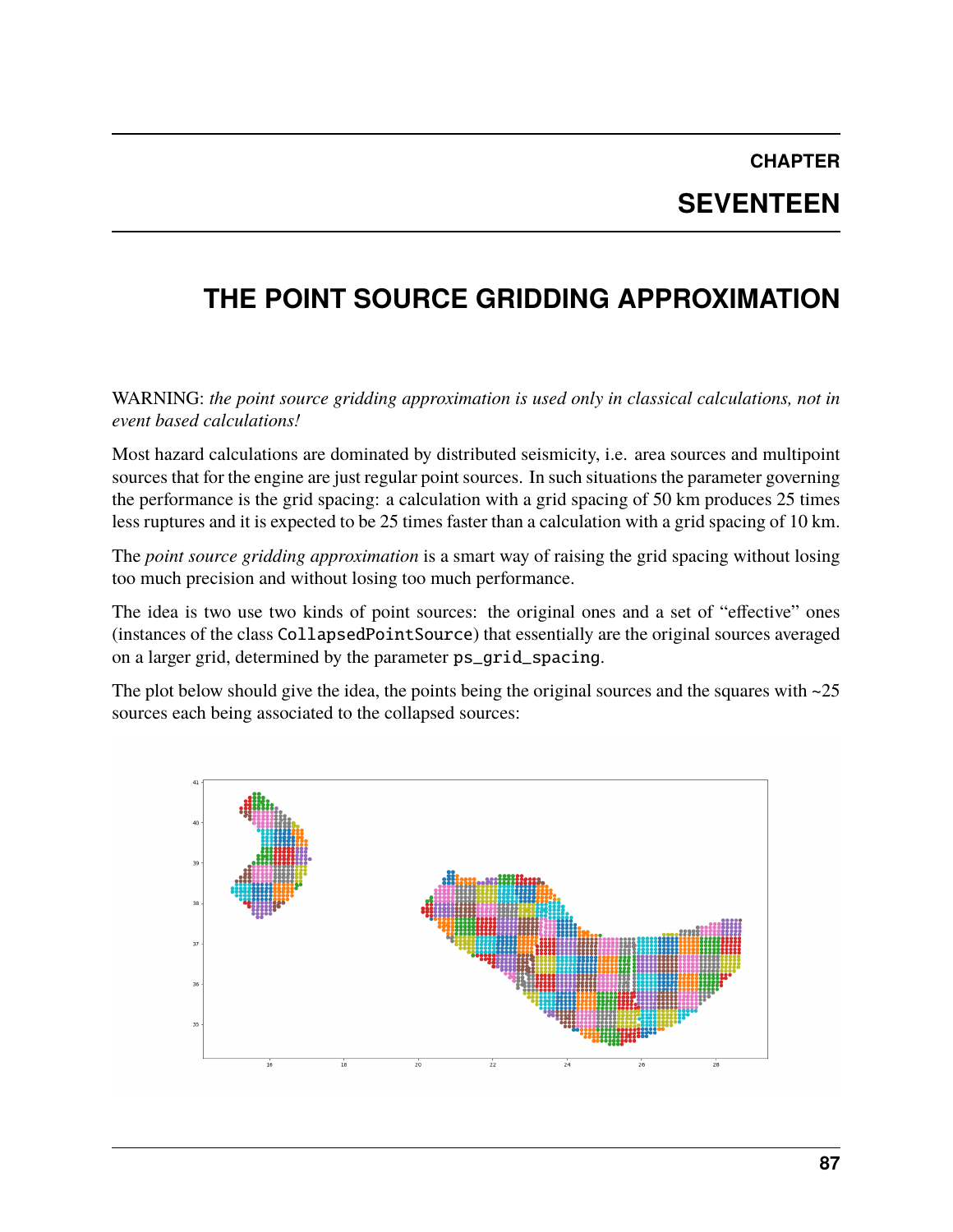For distant sites it is possible to use the large grid (i.e. the CollapsePointSources) without losing much precision, while for close points the original sources must be used.

The engine uses the parameter pointsource\_distance to determine when to use the original sources and when to use the collapsed sources.

If the maximum\_distance has a value of 500 km and the pointsource\_distance a value of 50 km, then  $(50/500)^2 = 1\%$  of the sites will be close and 99% of the sites will be far. Therefore you will able to use the collapsed sources for 99% percent of the sites and a huge speedup is to big expected (in reality things are a bit more complicated, since the engine also consider the fact that ruptures have a finite size, but you get the idea).

#### **17.1 Application: making the Canada model 26x faster**

In order to give a concrete example, I ran the Canada 2015 model on 7 cities by using the following site model.csv file:

| custom site id | lon    | lat | vs30 | z1pt0    | z2pt5    |
|----------------|--------|-----|------|----------|----------|
| montre         | $-73$  | 45  | 368  | 393.6006 | 1.391181 |
| calgar         | $-114$ | 51  | 451  | 290.6857 | 1.102391 |
| ottawa         | $-75$  | 45  | 246  | 492.3983 | 2.205382 |
| edmont         | $-113$ | 53  | 372  | 389.0669 | 1.374081 |
| toront         | $-79$  | 43  | 291  | 465.5151 | 1.819785 |
| winnip         | $-97$  | 50  | 229  | 499.7842 | 2.393656 |
| vancou         | $-123$ | 49  | 600  | 125.8340 | 0.795259 |

Notice that we are using a custom\_site\_id field to identify the cities. This is possible only in engine versions >= 3.13, where custom\_site\_id has been extended to accept strings of at most 6 characters, while before only integers were accepted (we could have used a zip code instead).

If no special approximations are used, the calculation is extremely slow, since the model is extremely large. On the the GEM cluster (320 cores) it takes over 2 hours to process the 7 cities. The dominating operation, as of engine 3.13, is "computing mean std" which takes, in total, 925,777 seconds split across the 320 cores, i.e. around 48 minutes per core. This is way too much and it would make impossible to run the full model with ~138,000 sites. An analysis shows that the calculation time is totally dominated by the point sources. Moreover, the engine prints a warning saying that I should use the pointsource\_distance approximation. Let's do so, i.e. let us set

#### pointsource\_distance = 50

in the job.ini file. That alone triples the speed of the engine, and the calculation times in "computing mean std" goes down to 324,241 seconds, i.e. 16 minutes per core, in average. An analysis of the hazard curves shows that there is practically no difference between the original curves and the ones computed with the approximation on: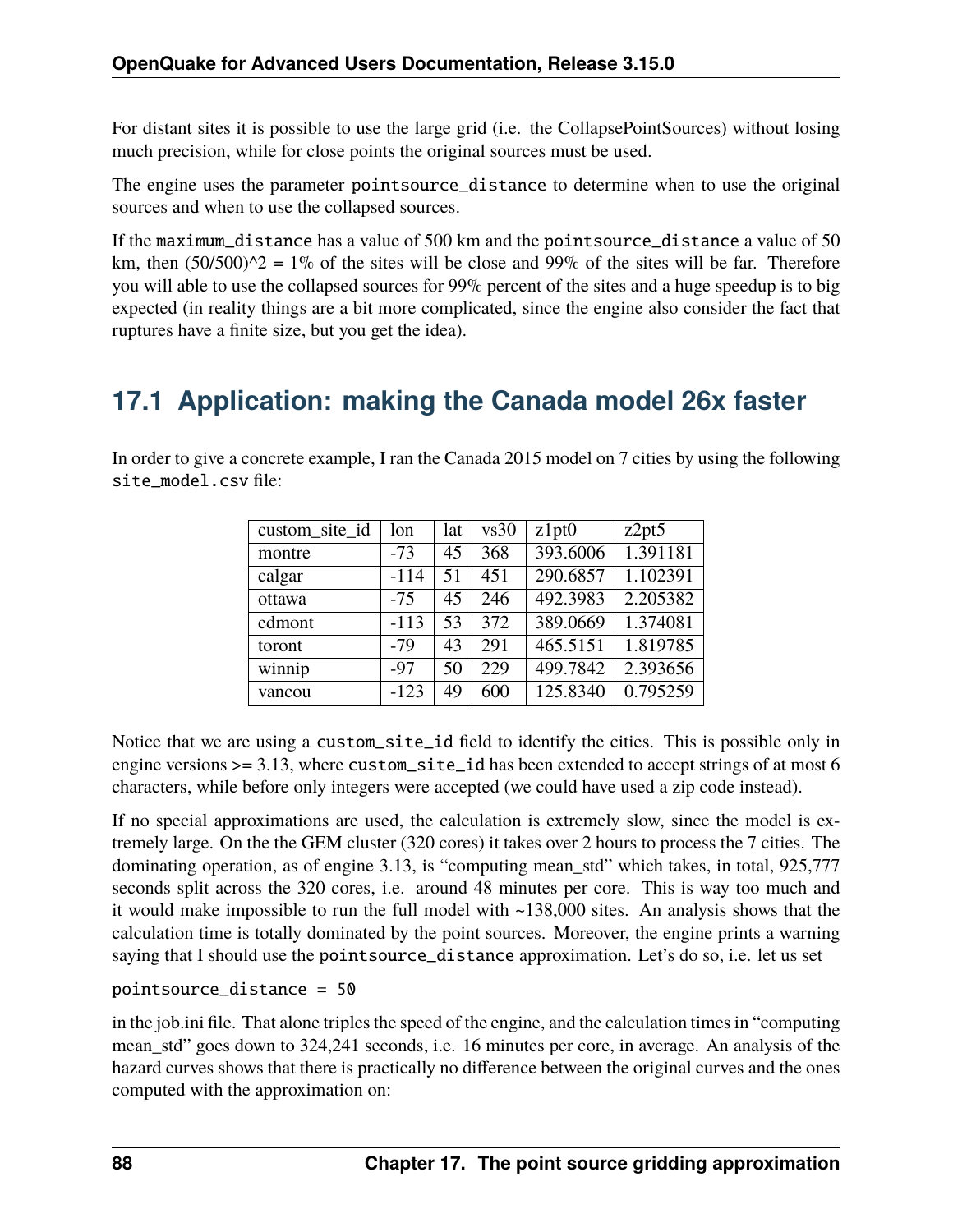```
$ oq compare hcurves PGA <first_calc_id> <second_calc_id>
There are no differences within the tolerances atol=0.001, rtol=0%,␣
\rightarrowsids=[0 1 2 3 4 5 6]
```
However, this is not enough. We are still too slow to run the full model in a reasonable amount of time. Enters the point source gridding. By setting

```
ps_grid_spacing=50
```
we can spectacularly reduce the calculation time to 35,974s, down by nearly an order of magnitude! This time oq compare hcurves produces some differences on the last city but they are minor and not affecting the hazard maps:

```
$ oq compare hmaps PGA <first_calc_id> <third_calc_id>
There are no differences within the tolerances atol=0.001, rtol=0%,␣
\rightarrowsids=[0 1 2 3 4 5 6]
```
The following table collects the results:

| operation          | calc time | approx               | speedup |
|--------------------|-----------|----------------------|---------|
| computing mean_std | 925 777   | no approx            | l x     |
| computing mean_std | 324 241   | pointsource_distance | 3x      |
| computing mean_std | 35 974    | ps_grid_spacing      | 26x     |

It should be noticed that if you have 130,000 sites it is likely that there will be a few sites where the point source gridding approximation gives results quite different for the exact results. The commands oq compare allows you to figure out which are the problematic sites, where they are and how big is the difference from the exact results.

You should take into account that even the "exact" results have uncertainties due to all kind of reasons, so even a large difference can be quite acceptable. In particular if the hazard is very low you can ignore any difference since it will have no impact on the risk.

Points with low hazard are expected to have large differences, this is why by default *oq compare* use an absolute tolerance of 0.001g, but you can raise that to 0.01g or more. You can also give a relative tolerance of 10% or more. Internally oq compare calls the function numpy.allclose see <https://numpy.org/doc/stable/reference/generated/numpy.allclose.html> for a description of how the tolerances work.

By increasing the pointsource\_distance parameter and decreasing the ps\_grid\_spacing parameter one can make the approximation as precise as wanted, at the expense of a larger runtime.

NB: the fact that the Canada model with 7 cities can be made 26 times faster does not mean that the same speedup apply when you consider the full 130,000+ sites. A test with ps\_grid\_spacing=pointsource\_distance=50 gives a speedup of 7 times, which is still very significant.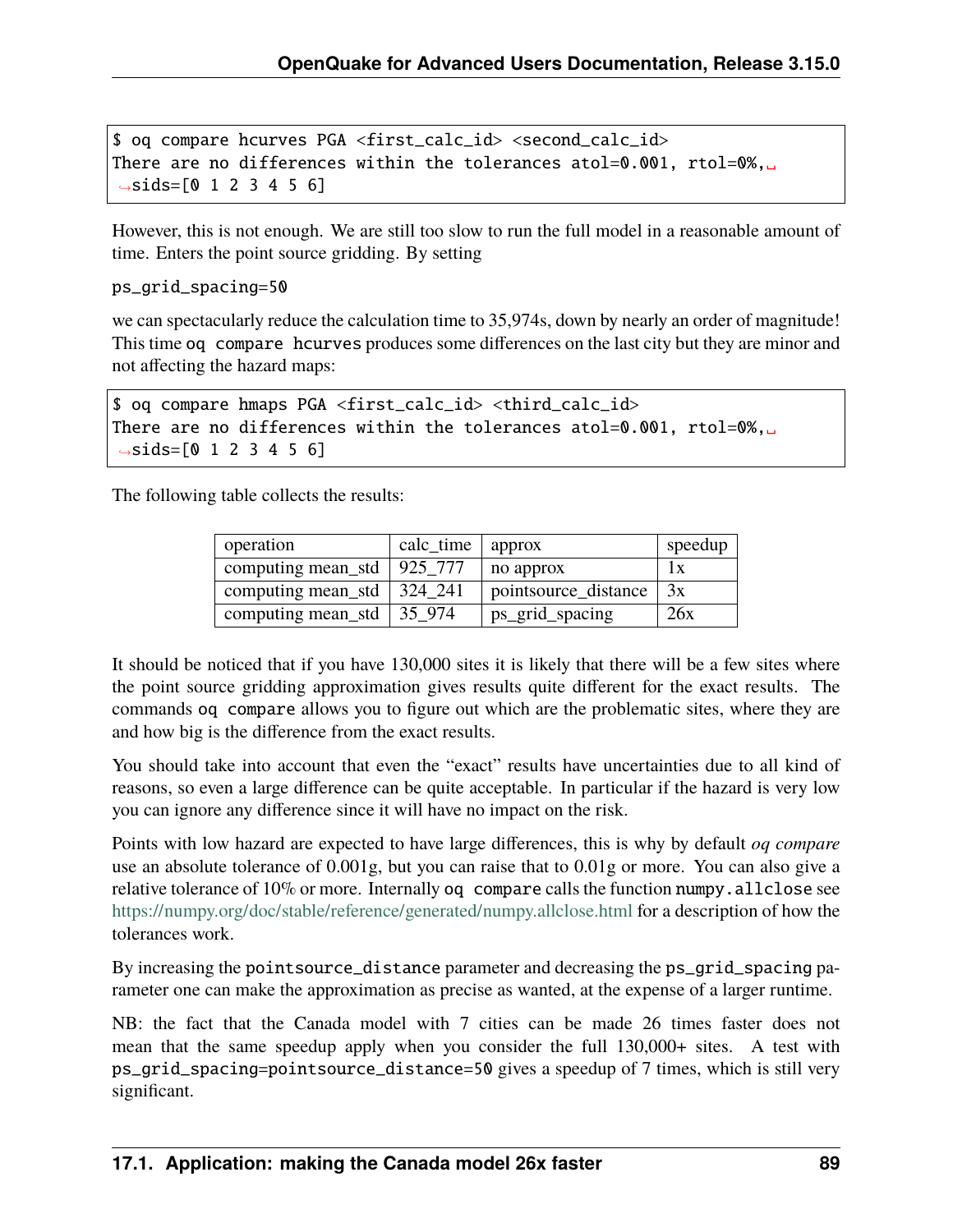#### **17.2 How to determine the "right" value for the** ps\_grid\_spacing **parameter**

The trick is to run a sensitivity analysis on a reduced calculation. Set in the job.ini something like this:

sensitivity\_analysis = {'ps\_grid\_spacing': [0, 20, 40, 60]}

and then run:

\$ OQ\_SAMPLE\_SITES=.01 oq engine --run job.ini

This will run sequentially 4 calculations with different values of the ps\_grid\_spacing. The first calculation, the one with ps\_grid\_spacing=0, is the exact calculation, with the approximation disabled, to be used as reference.

Notice that setting the environment variable OQ\_SAMPLE\_SITES=.01 will reduced by 100x the number of sites: this is essential in order to make the calculation times acceptable in large calculations.

After running the 4 calculations you can compare the times by using oq show performance and the precision by using oq compare. From that you can determine which value of the ps\_grid\_spacing gives a good speedup with a decent precision. Calculations with plenty of nodal planes and hypocenters will benefit from lower values of ps\_grid\_spacing while calculations with a single nodal plane and hypocenter for each source will benefit from higher values of ps\_grid\_spacing.

If you are interested only in speed and not in precision, you can set calculation\_mode=preclassical, run the sensitivity analysis in parallel very quickly and then use the ps\_grid\_spacing value corresponding to the minimum weight of the source model, which can be read from the logs. Here is the trick to run the calculations in parallel:

\$ oq engine --multi --run job.ini -p calculation\_mode=preclassical

And here is how to extract the weight information, in the example of Alaska, with job IDs in the range 31692-31695:

```
$ oq db get_weight 31692
<Row(description=Alaska{'ps_grid_spacing': 0}, message=tot_weight=1_929_
˓→504, max_weight=120_594, num_sources=150_254)>
$ oq db get_weight 31693
<Row(description=Alaska{'ps_grid_spacing': 20}, message=tot_weight=143_
˓→748, max_weight=8_984, num_sources=22_727)>
$ oq db get_weight 31694
<Row(description=Alaska{'ps_grid_spacing': 40}, message=tot_weight=142_
˓→564, max_weight=8_910, num_sources=6_245)> (continues on next page)
```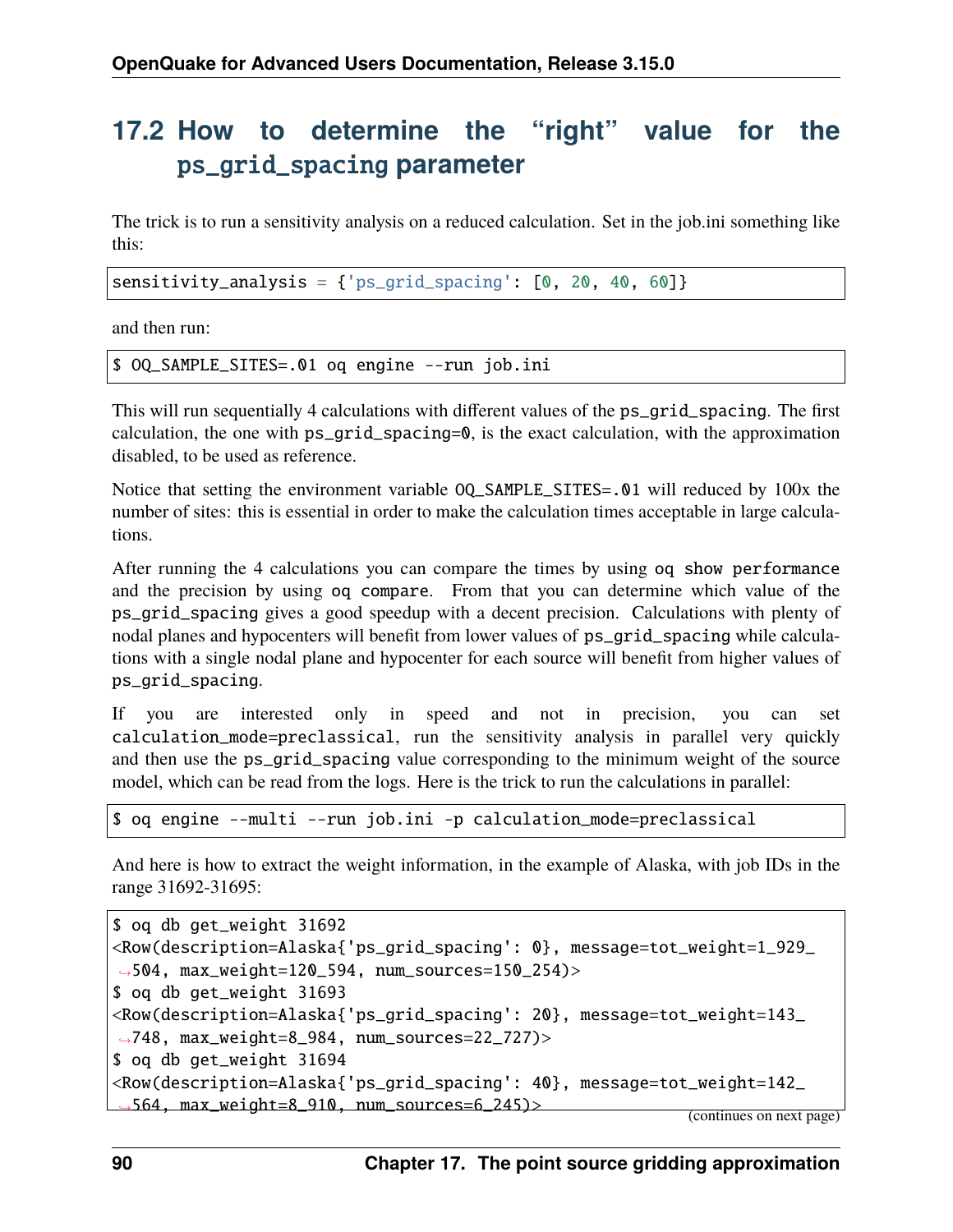(continued from previous page)

```
$ oq db get_weight 31695
<Row(description=Alaska{'ps_grid_spacing': 60}, message=tot_weight=211_
˓→542, max_weight=13_221, num_sources=3_103)>
```
The lowest weight is 142\_564, corresponding to a ps\_grid\_spacing of 40km; since the weight is 13.5 times smaller than the weight for the full calculation (1\_929\_504), this is the maximum speedup that we can expect from using the approximation.

Note 1: the weighting algorithm changes at every release, so only relative weights at a fixed release are meaningful and it does not make sense to compare weights across engine releases.

Note 2: the precision and performance of the ps\_grid\_spacing approximation change at every release: you should not expect to get the same numbers and performance across releases even if the model is the same and the parameters are the same.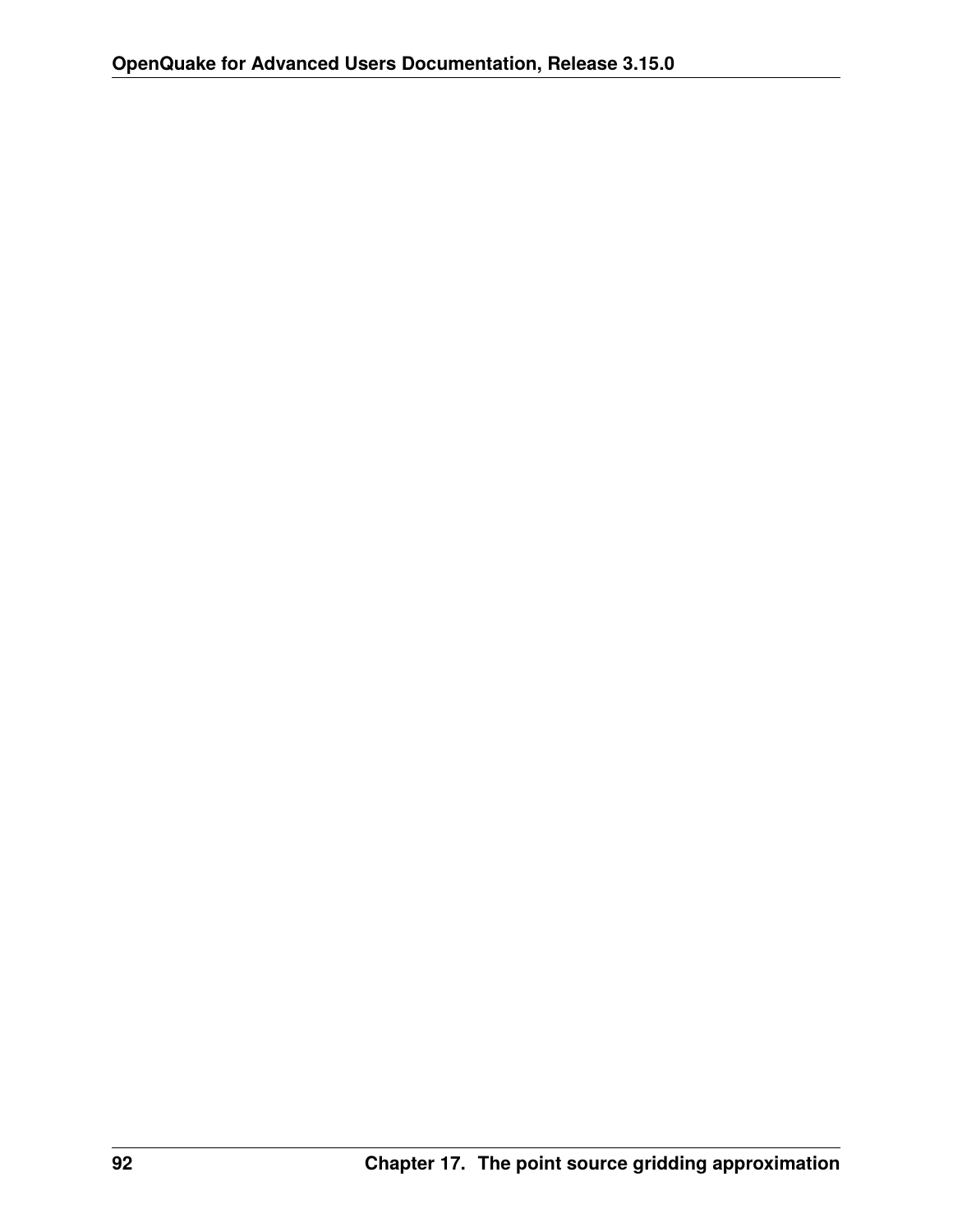#### **CHAPTER EIGHTEEN**

## **THE CONDITIONAL SPECTRUM CALCULATOR**

The conditional\_spectrum calculator is an experimental calculator introduced in version 3.13, which is able to compute the conditional spectrum in the sense of Baker.

In order to perform a conditional spectrum calculation you need to specify (on top of the usual parameter of a classical calculation):

- 1. a reference intensity measure type (i.e.  $imt_ref = SA(0.2)$ )
- 2. a cross correlation model (i.e. cross\_correlation = BakerJayaram2008)
- 3. a set of poes (i.e. poes =  $0.01$  0.1)

The engine will compute a mean conditional spectrum for each poe and site, as well as the usual mean uniform hazard spectra. The following restrictions are enforced:

- 1. the IMTs can only be of type SA and PGA
- 2. the source model cannot contain mutually exclusive sources (i.e. you cannot compute the conditional spectrum for the Japan model)

An example can be found in the engine repository, in the directory openquake/qa tests data/conditional spectrum/case 1. If you run it, you will get something like the following:

```
$ oq engine --run job.ini
...
id | name
261 | Full Report
262 | Hazard Curves
260 | Mean Conditional Spectra
263 | Realizations
264 | Uniform Hazard Spectra
```
Exporting the output 260 will produce two files conditional-spectrum-0.csv and conditional-spectrum-1.csv; the first will refer to the first poe, the second to the second poe. Each file will have a structure like the following: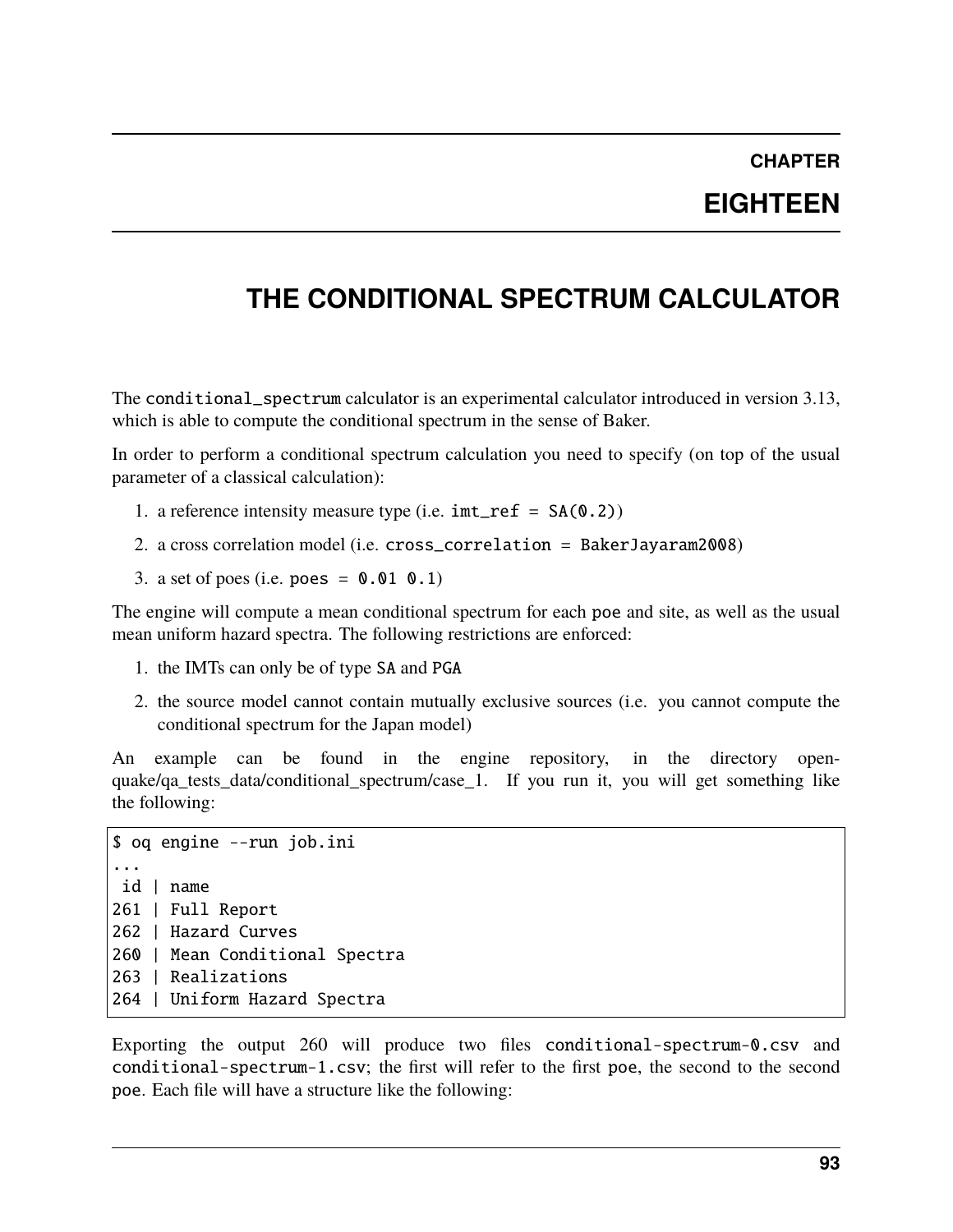```
#,,,,"generated_by='OpenQuake engine 3.13.0-gitd78d717e66', start_date=
˓→'2021-10-13T06:15:20', checksum=3067457643, imls=[0.99999, 0.61470],␣
˓→site_id=0, lon=0.0, lat=0.0"
sa_period,val0,std0,val1,std1
0.00000E+00,1.02252E+00,2.73570E-01,7.53388E-01,2.71038E-01
1.00000E-01,1.99455E+00,3.94498E-01,1.50339E+00,3.91337E-01
2.00000E-01,2.71828E+00,9.37914E-09,1.84910E+00,9.28588E-09
3.00000E-01,1.76504E+00,3.31646E-01,1.21929E+00,3.28540E-01
1.00000E+00,3.08985E-01,5.89767E-01,2.36533E-01,5.86448E-01
```
The number of columns will depend from the number of sites. The conditional spectrum calculator, like the disaggregation calculator, is mean to be run on a very small number of sites, normally one. In this example there are two sites 0 and 1 and the columns val0 and val give the value of the conditional spectrum on such sites respectively, while the columns std0 and std1 give the corresponding standard deviations.

Conditional spectra for individual realizations are also computed and stored for debugging purposes, but they are not exportable.

The implementation was adapted from the paper *Conditional Spectrum Computation Incorporating Multiple Causal Earthquakes and Ground-Motion Prediction Models* by Ting Lin, Stephen C. Harmsen, Jack W. Baker, and Nicolas Luco [\(http://citeseerx.ist.psu.edu/viewdoc/download?doi=](http://citeseerx.ist.psu.edu/viewdoc/download?doi=10.1.1.845.163&rep=rep1&type=pdf) [10.1.1.845.163&rep=rep1&type=pdf\)](http://citeseerx.ist.psu.edu/viewdoc/download?doi=10.1.1.845.163&rep=rep1&type=pdf) and it is rather sophisticated. The core formula is implemented in the method *openquake.hazardlib.contexts.get\_cs\_contrib*.

The conditional\_spectrum calculator, like the disaggregation calculator, is a kind of post-calculator, i.e. you can run a regular classical calculation and then compute the conditional\_spectrum in post-processing by using the --hc option.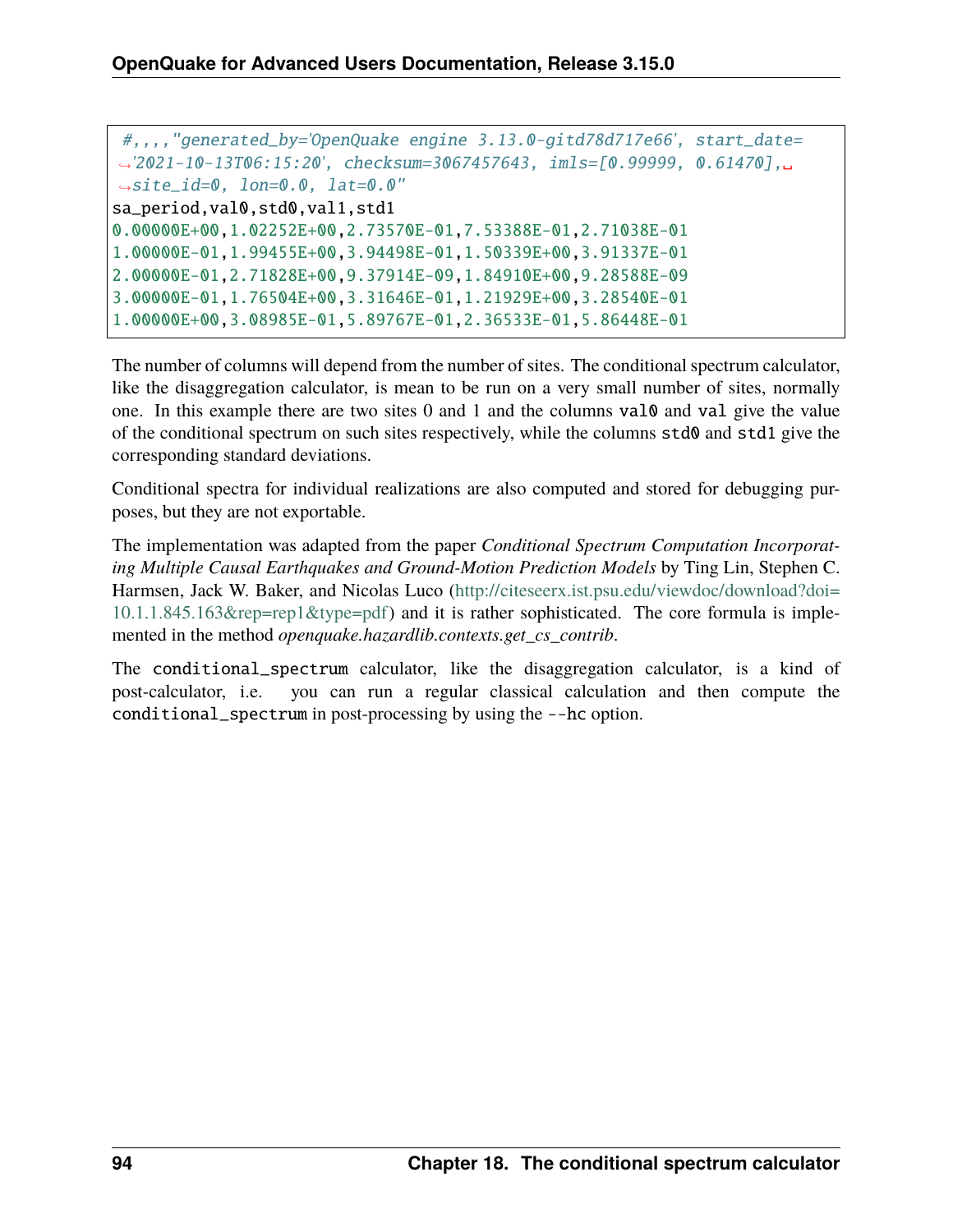#### **CHAPTER NINETEEN**

#### **EVENT BASED**

Scenario risk calculations usually do not pose a performance problem, since they involve a single rupture and a limited geography for analysis. Some event-based risk calculations, however, may involve millions of ruptures and exposures spanning entire countries or even larger regions. This section offers some practical tips for running large event based risk calculations, especially ones involving large logic trees, and proposes techniques that might be used to make an intractable calculation tractable.

#### **19.1 Understanding the hazard**

Event-based calculations are typically dominated by the hazard component (unless there are lots of assets aggregated on few hazard sites) and therefore the first thing to do is to estimate the size of the hazard, i.e. the number of GMFs that will be produced. Since we are talking about a large calculation, first of all we need reduce it to a size that is guaranteed to run quickly. The simplest way to do that is to reduce the parameters directly affecting the number of ruptures generated, i.e.

- investigation time
- ses\_per\_logic\_tree\_path
- number\_of\_logic\_tree\_samples

For instance, if you have ses\_per\_logic\_tree\_path = 10,000 reduce it to 10, run the calculation and you will see in the log something like this:

```
[2018-12-16 09:09:57,689 #35263 INFO] Received
{'gmfdata': '752.18 MB', 'hcurves': '224 B', 'indices': '29.42 MB'}
```
The amount of GMFs generated for the reduced calculation is 752.18 MB; and since the calculation has been reduced by a factor of 1,000, the full computation is likely to generate around 750 GB of GMFs. Even if you have sufficient disk space to store this large quantity of GMFs, most likely you will run out of memory. Even if the hazard part of the calculation manages to run to completion, the risk part of the calculation is very likely to fail — managing 750 GB of GMFs is beyond the current capabilities of the engine. Thus, you will have to find ways to reduce the size of the computation.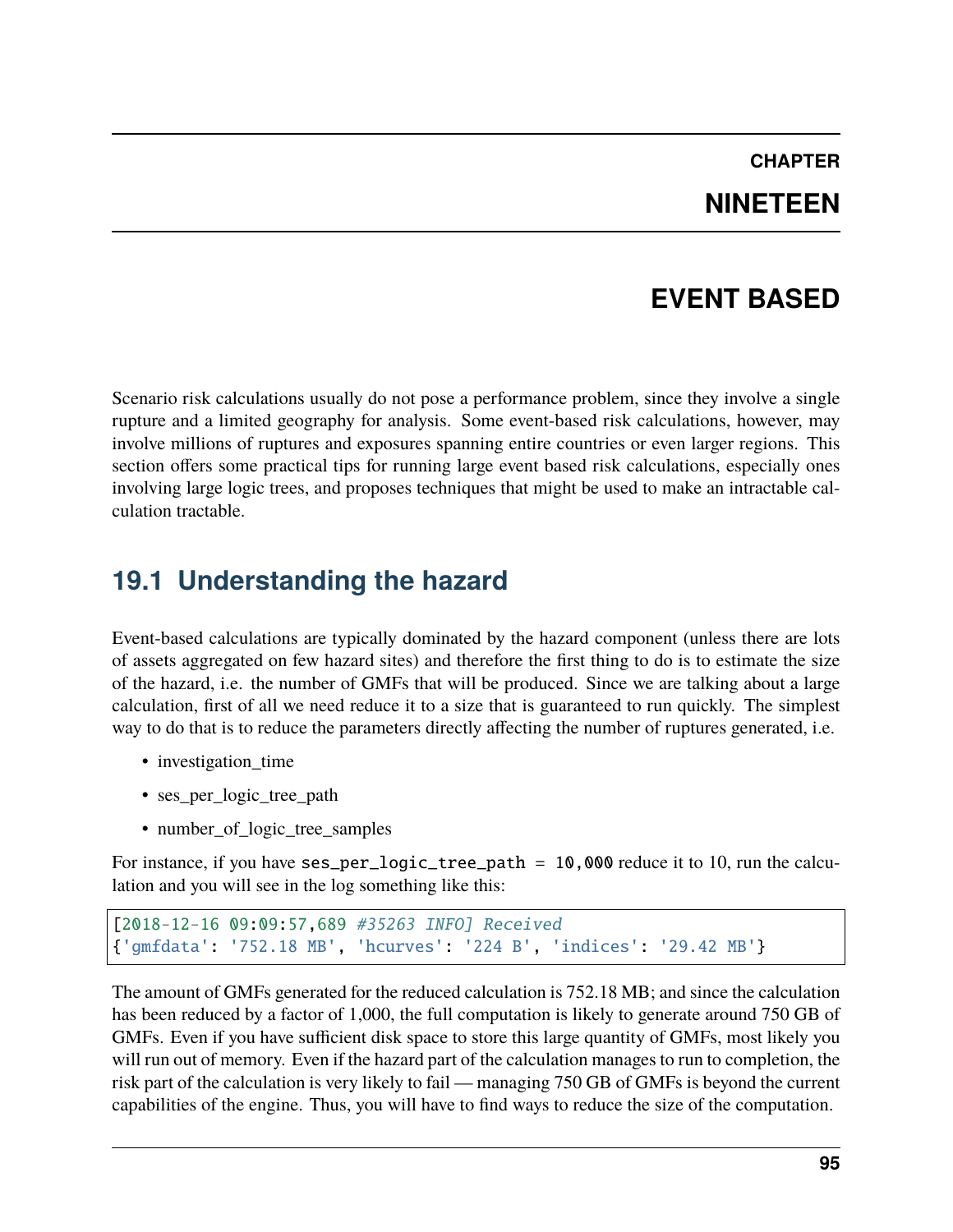A good start would be to carefully set the parameters minimum\_magnitude and minimum\_intensity:

- minimum\_magnitude is a scalar or a dictionary keyed by tectonic region; the engine will discard ruptures with magnitudes below the given threshoulds
- minimum\_intensity is a scalar or a dictionary keyed by the intensity measure type; the engine will discard GMFs below the given intensity threshoulds

Choosing reasonable cutoff thresholds with these parameters can significantly reduce the size of your computation when there are a large number of small magnitude ruptures or low intensity GMFs being generated, which may have a negligible impact on the damage or losses, and thus could be safely discarded.

#### **19.2 region\_grid\_spacing**

In our experience, the most common error made by out users is to compute the hazard at the sites of the exposure. The issue is that it very possible to have exposures with millions of assets on millions of distinct hazard sites. Computing the GMFs for millions of sites is hard or even impossible (there is a limit of 4 billion rows on the size of the GMF table in the datastore). Even in the cases when computing the hazard is possible, then computing the risk starting from an extremely large amount of GMFs will likely be impossible, due to memory/runtime constraints.

The second most common error is to use an extremely fine grid for the site model. Remember that if you have a resolution of 250 meters, a square of 250 km x 250 km will contain one million sites, which is definitely too much. The engine when designed when the site models had resolutions around 5-10 km, i.e. of the same order of the hazard grid, while nowadays the vs30 fields have a much larger resolution.

Both problems can be solved in a simple way by specifying the region\_grid\_spacing parameter. Make it large enough that the resulting number of sites becomes reasonable and you are done. You will loose some precision, but that is preferable to not being able to run the calculation. You will need to run a sensitivity analysis with different values of region\_grid\_spacing parameter to make sure that you get consistent results, but that's it.

Once a region\_grid\_spacing is specified, the engine computes the convex hull of the exposure sites and builds a grid of hazard sites, associating the site parameters from the closest site in the site model and discarding sites in region where there are no assets (i.e. more distant than region\_grid\_spacing \* sqrt(2)). The precise logic is encoded in the function openquake. commonlib.readinput.get\_sitecol\_assetcol, if you want to know the nitty-gritty details.

Our recommendation is to use the command oq prepare\_site\_model to apply such logic before starting a calculation and thus producing a custom site model file tailored to your exposure (see the section *prepare* site model).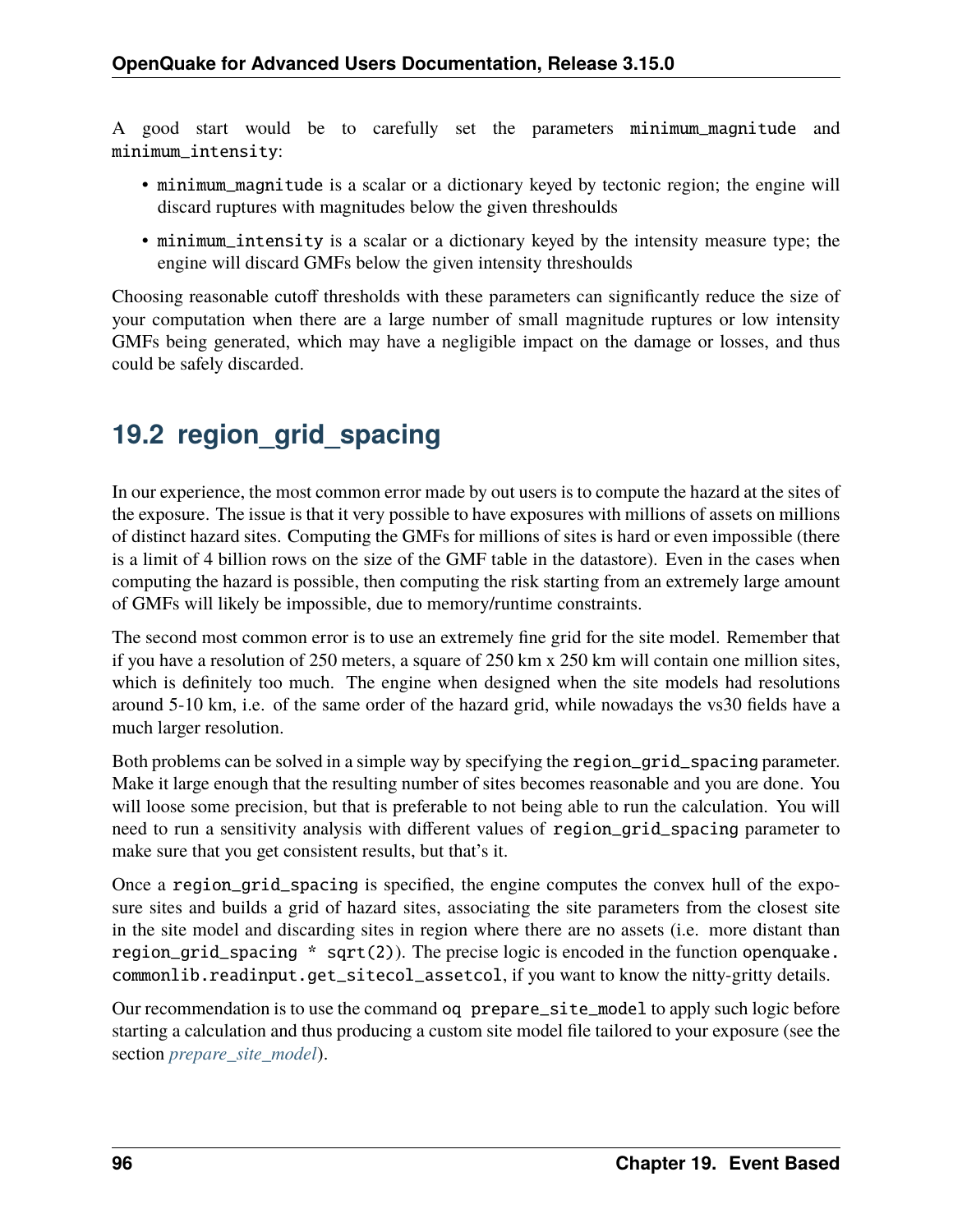#### **19.3 Collapsing of branches**

When one is not interested in the uncertainty around the loss estimates and cares more about the mean estimates, all of the source model branches can be "collapsed" into one branch. Using the collapsed source model should yield the same mean hazard or loss estimates as using the full source model logic tree and then computing the weighted mean of the individual branch results.

Similarly, the GMPE logic tree for each tectonic region can also be "collapsed" into a single branch. Using a single collapsed GMPE for each TRT should also yield the same mean hazard estimates as using the full GMPE logic tree and then computing the weighted mean of the individual branch results. This has become possible through the introduction of [AvgGMPE feature](https://github.com/gem/oq-engine/blob/engine-3.9/openquake/qa_tests_data/classical/case_19/gmpe_logic_tree.xml#L26-L40) in version 3.9.

#### **19.4 Using** collect\_rlzs=true **in the risk calculation**

Since version 3.12 the engine recognizes a flag collect\_rlzs in the risk configuration file, which by default is false. When the flag is set to true, then the hazard realizations are collected together when computing the risk results and considered as one. This is possible only when the weights of the realizations are all equal, otherwise the engine raises an error. Collecting the realizations makes the calculation of the losses and loss curves much faster and more memory efficient. It is the recommended way to proceed when you are interested only in mean results.

Note 1: when using sampling, collect\_rlzs is implicitly set to True, so if you want to export the individual results per realization you must set explictly collect\_rlzs=false.

Note 2: collect\_rlzs is not the inverse of the individual rlsz flag. The two flags are completely independent, one refers to risk and the other to hazard calculations.

Note 3: collect\_rlzs is completely ignored in the hazard part of the calculation, i.e. it does not affect at all the computation of the GMFs, only the computation of the risk curves.

#### **19.5 Splitting the calculation into subregions**

If one is interested in propagating the full uncertainty in the source models or ground motion models to the hazard or loss estimates, collapsing the logic trees into a single branch to reduce computational expense is not an option. But before going through the effort of trimming the logic trees, there is an interim step that must be explored, at least for large regions like the entire continental United States. This step is to geographically divide the large region into logical smaller subregions, such that the contribution to the hazard or losses in one subregion from the other subregions is negligibly small or even zero. The effective realizations in each of the subregions will then be much fewer than when trying to cover the entire large region in a single calculation.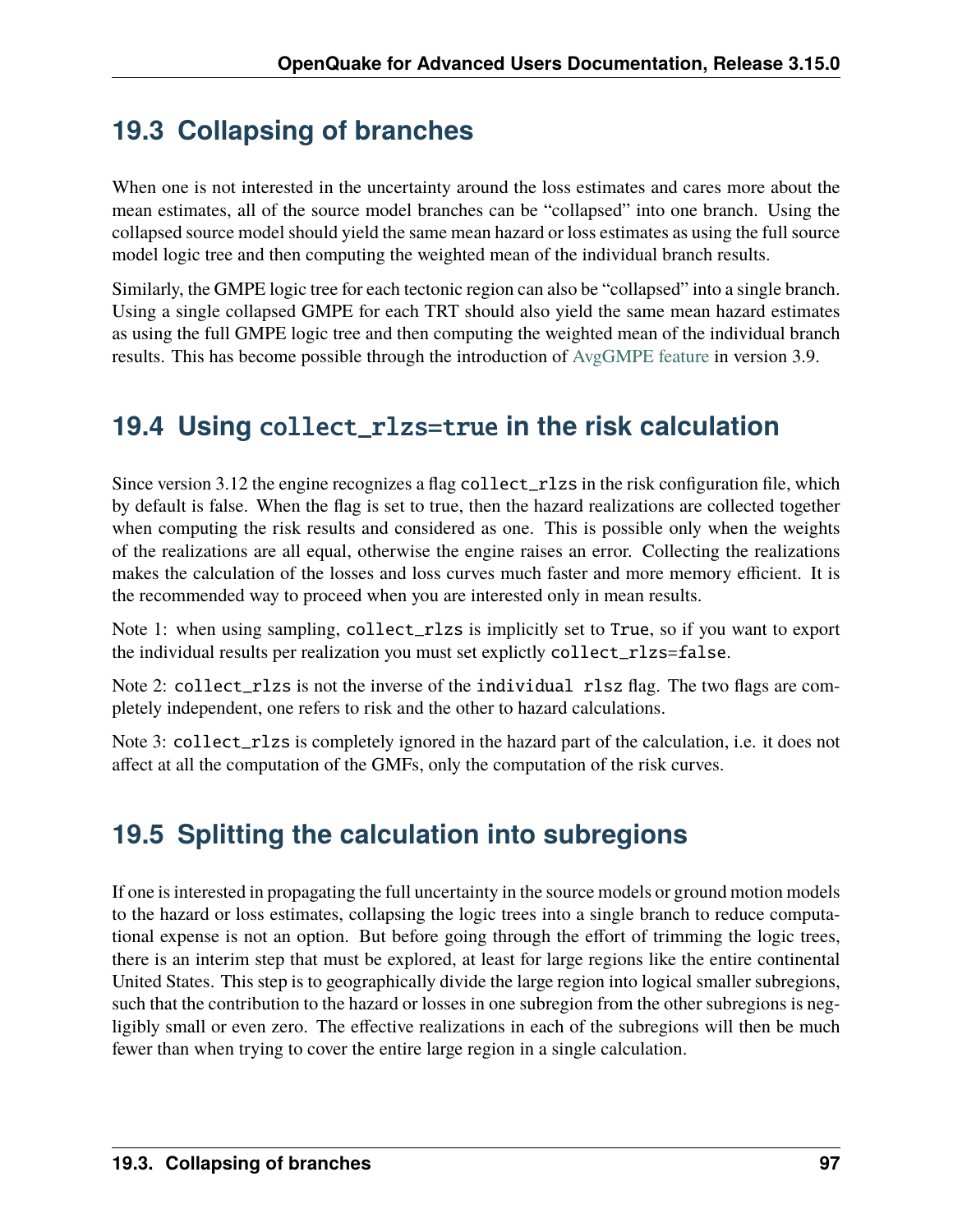## **19.6 Trimming of the logic-trees or sampling of the branches**

Trimming or sampling may be necessary if the following two conditions hold:

- 1. You are interested in propagating the full uncertainty to the hazard and loss estimates; only the mean or quantile results are not sufficient for your analysis requirements, AND
- 2. The region of interest cannot be logically divided further as described above; the logic-tree for your chosen region of interest still leads to a very large number of effective realizations.

Sampling is the easier of the two options now. You only need to ensure that you sample a sufficient number of branches to capture the underlying distribution of the hazard or loss results you are interested in. The drawback of random sampling is that you may still need to sample hundreds of branches to capture well the underlying distribution of the results.

Trimming can be much more efficient than sampling, because you pick a few branches such that the distribution of the hazard or loss results obtained from a full-enumeration of these branches is nearly the same as the distribution of the hazard or loss results obtained from a full-enumeration of the entire logic-tree.

#### **19.7 Disabling the computation of the epsilon matrix**

The vulnerability functions using continuous distributions (lognormal/beta) to characterize the uncertainty in the loss ratio, specify the mean loss ratios and the corresponding coefficients of variation for a set of intensity levels. They are used to build the so called epsilon matrix within the engine, governing how loss ratios are sampled from the distribution for each asset.

There is clearly a performance/memory penalty associated with the propagation of uncertainty in the vulnerability to losses. The epsilon matrix has to be computed and its size is huge (for instance with 1 million events and 1 million assets the epsilon matrix require 8 TB of RAM) so in large calculation it is impossible to generate it. In the past the only solution was setting

ignore\_covs = true

in the *job.ini* file. Then the engine would compute just the mean loss ratios by ignoring the uncertainty. Since engine 3.12 there is a better solution: setting

ignore\_master\_seed = true

in the *job.ini* file. Then the engine will compute the mean loss ratios but also store information about the uncertainty of the results in the asset loss table, in the column "variance", by using the formulae

*variance* = 
$$
\Sigma_i \sigma_i^2
$$
 for asset\_correl = 0  
*variance* =  $(\Sigma_i \sigma_i)^2$  for asset\_correl = 1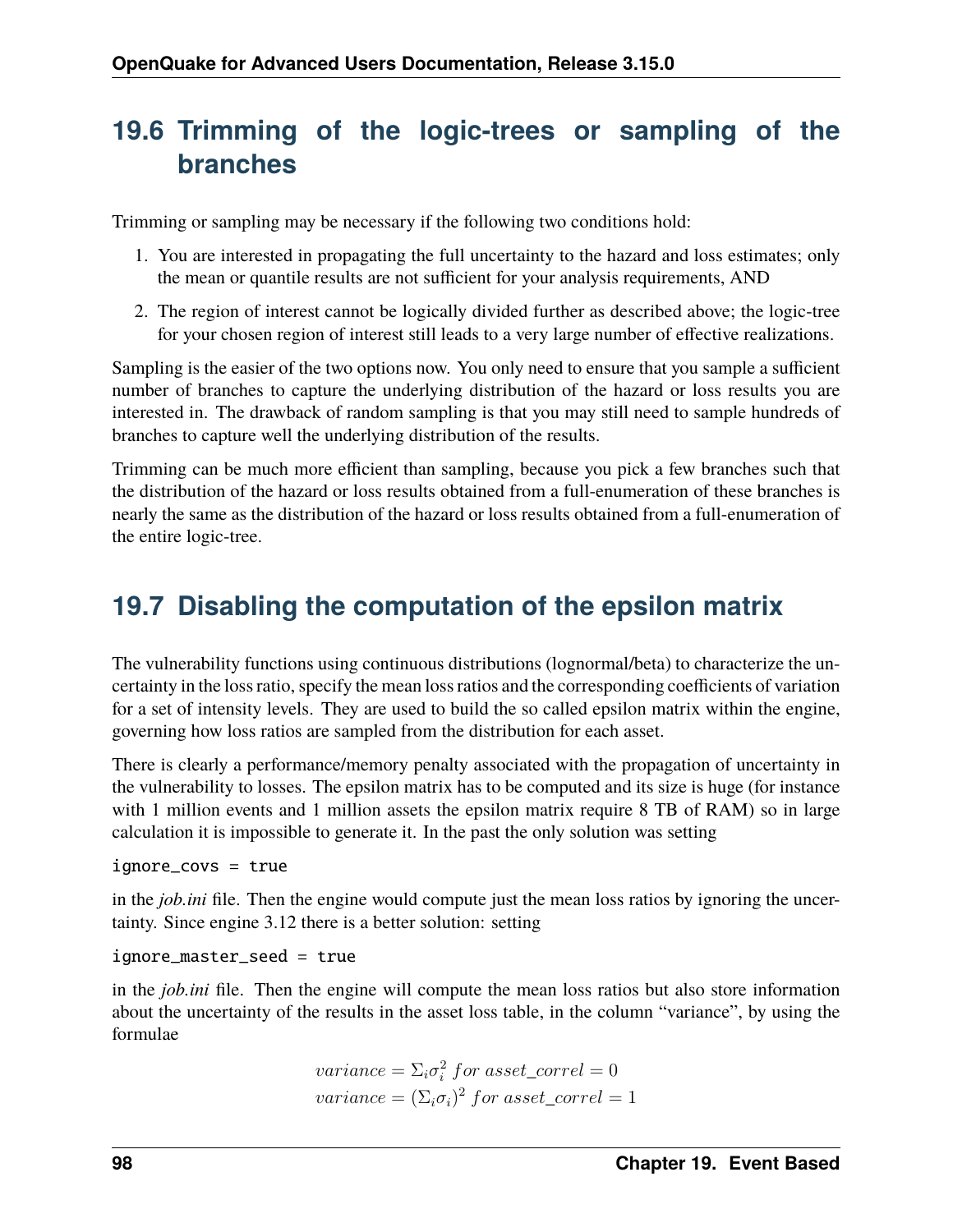in terms of the variance of each asset for the event and intensity level in consideration, extracted from the asset loss and the coefficients of variation. People interested in the details should look at the implementation in [https://github.com/gem/oq-engine/blob/master/openquake/risklib/scientific.py.](https://github.com/gem/oq-engine/blob/master/openquake/risklib/scientific.py)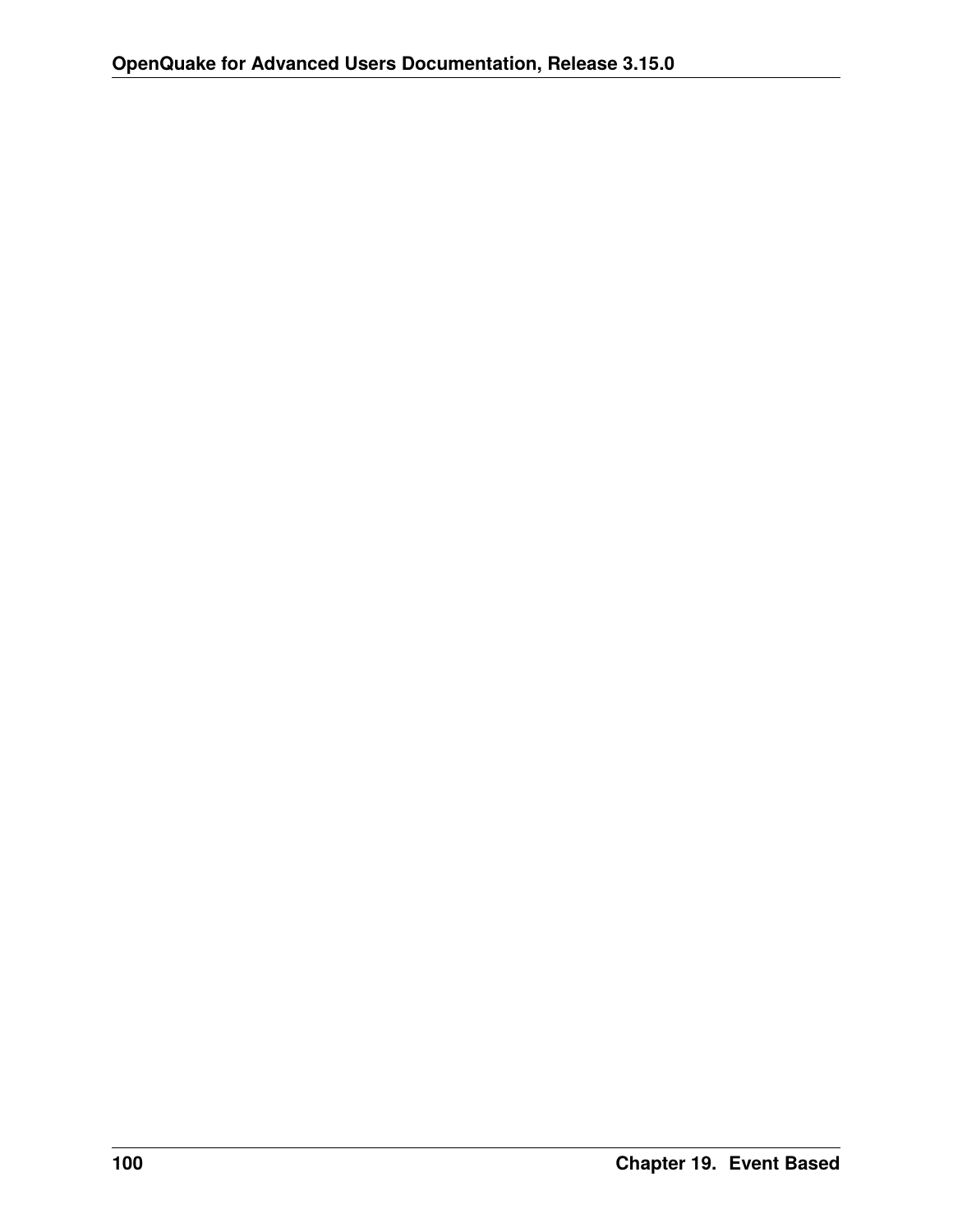#### **CHAPTER TWENTY**

# **THE ASSET LOSS TABLE**

When performing an event based risk calculation the engine keeps in memory a table with the losses for each asset and each event, for each loss type. It is usually impossible to fully store such table, because it is extremely large; for instance, for 1 million assets, 1 million events, 2 loss types and 4 bytes per loss ~8 TB of disk space would be required. It is true that many events will produce zero losses because of the *maximum\_distance* and *minimum\_intensity* parameters, but still the asset loss table is prohibitively large and for many years could not be stored. In engine 3.8 we made a breakthrough: we decided to store a partial asset loss table, obtained by discarding small losses, by leveraging on the fact that loss curves for long enough return periods are dominated by extreme events, i.e. there is no point in saving all the small losses.

To that aim,the engine honors a parameter called minimum\_asset\_loss which determine how many losses are discarded when storing the asset loss table. The rule is simple: losses below minimum\_asset\_loss are discarded. By choosing the threshold properly in an ideal world

- 1. the vast majority of the losses would be discarded, thus making the asset loss table storable;
- 2. the loss curves would still be nearly identical to the ones without discarding any loss, except for small return periods.

It is the job of the user to verify if 1 and 2 are true in the real world. He can assess that by playing with the minimum\_asset\_loss in a small calculation, finding a good value for it, and then extending to the large calculation. Clearly it is a matter of compromise: by sacrificing precision it is possible to reduce enourmously the size of the stored asset loss table and to make an impossible calculation possible.

Starting from engine 3.11 the asset loss table is stored if the user specifies

#### aggregate\_by = id

in the job.ini file. In large calculations it extremely easy to run out of memory or the make the calculation extremely slow, so we recommend not to store the asset loss table. The functionality is there for the sole purpose of debugging small calculations, for instance to see the effect of the minimum\_asset\_loss approximation at the asset level.

For large calculations usually one is interested in the aggregate loss table, which contains the losses per event and per aggregation tag (or multi-tag). For instance, the tag occupancy has the three values "Residential", "Industrial" and "Commercial" and by setting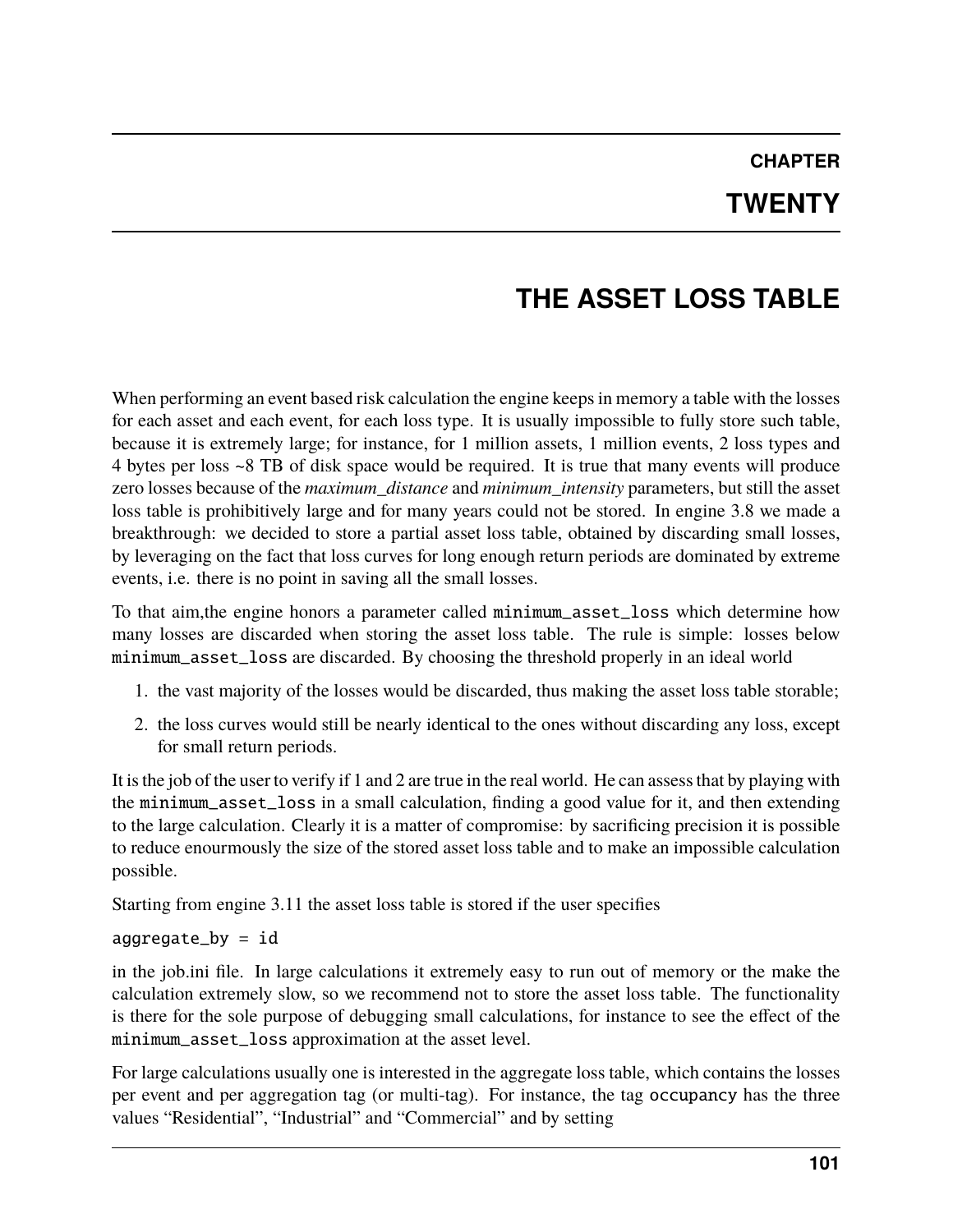aggregate\_by = occupancy

the engine will store a pandas DataFrame called risk\_by\_event` with a field ``agg\_id with 4 possible value: 0 for "Residential", 1 for "Industrial", 2 for "Commercial" and 3 for the full aggregation.

NB: if the parameter aggregate\_by is not specified, the engine will still compute the aggregate loss table but then the agg\_id field will have a single value 0 corresponding to the total portfolio losses.

#### **20.1 The Probable Maximum Loss (PML) and the loss curves**

Given an effective investigation time and a return period, the engine is able to compute a PML for each aggregation tag. It does so by using the function openquake.risklib.scientific. losses\_by\_period which takes in input an array of cumulative losses associated to the aggregation tag, a list of or return periods, and the effective investigation time. If there is a single return period the function returns the PML; if there are multiple return periods it returns the loss curve. The two concepts are essentially the same thing, since a loss curve is just an array of PMLs, one for each return period. For instance

```
>>> from openquake.risklib.scientific import losses_by_period
\gg losses = [3, 2, 3.5, 4, 3, 23, 11, 2, 1, 4, 5, 7, 8, 9, 13, 0]
>>> [PML_500y] = losses_by_period(losses, [500], eff_time=1000)
>>> PML_500y
13.0
```
computes the Probably Maximum Loss at 500 years for the given losses with an effective investigation time of 1000 years. The algorithm works by ordering the losses (suppose there are  $E > 1$ ) losses) generating E time periods eff\_time/E, eff\_time/(E-1), ... eff\_time/1 and loginterpolating the loss at the return period. Of course this works only if the condition

```
eff_time/E < return_period < eff_time
```
is respected. In this example there are  $E=16$  losses, so the return period must be in the range 62.5 .. 1000 years. If the return period is too small the PML will be zero

```
>>> losses_by_period(losses, [50], eff_time=1000)
array([0.])
```
while if the return period is outside the investigation range we will refuse the temptation to extrapolate and we will return NaN instead:

```
>>> losses_by_period(losses, [1500], eff_time=1000)
array([nan])
```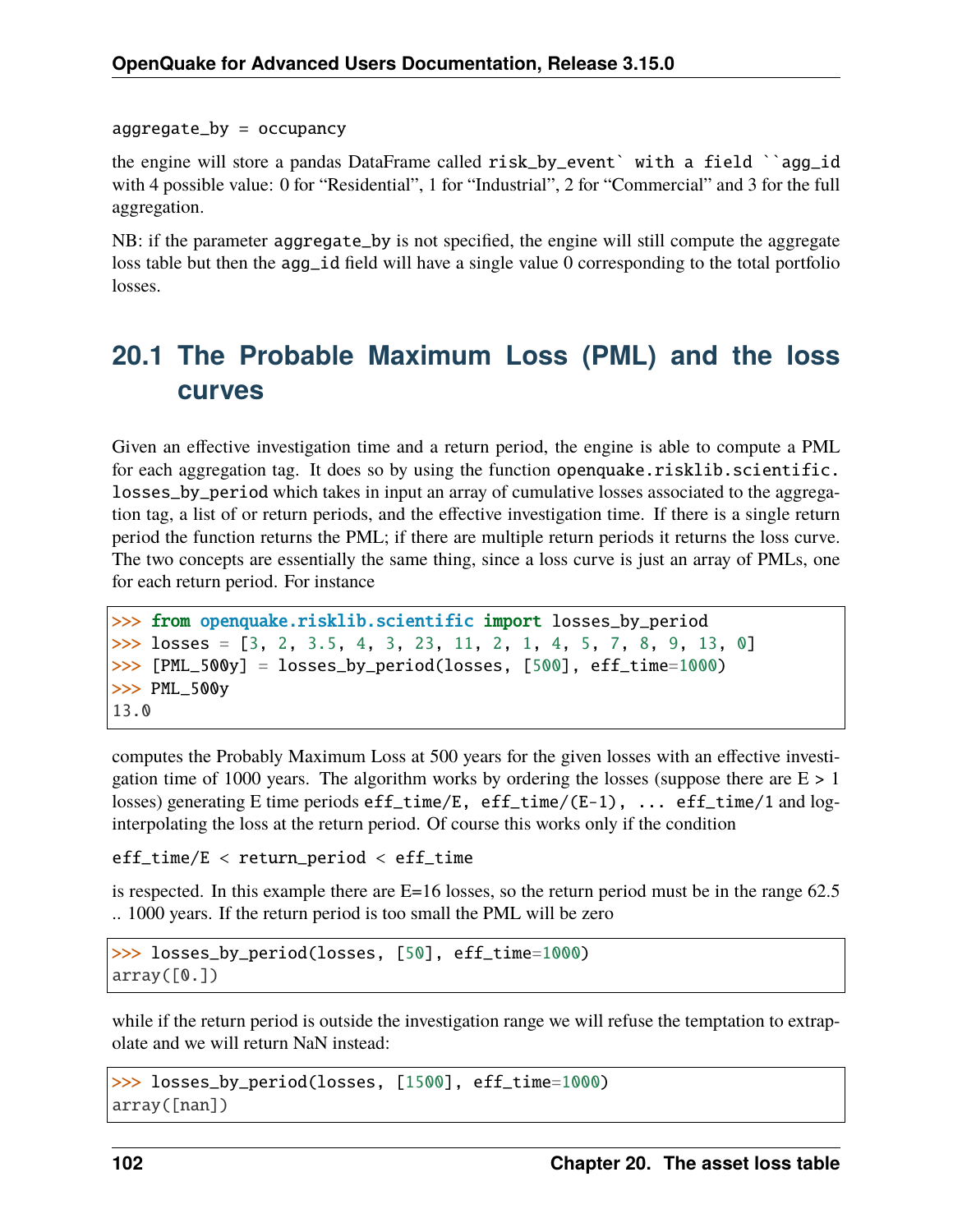The rules above are the reason while you will see zeros or NaNs in the loss curves generated by the engine sometimes, especially when there are too few events: the valid range will be small and some return periods may slip outside the range.

In order to compute aggregate loss curves you must set the aggregate\_by parameter in the job. ini to one or more tags over which you wish to perform the aggregation. Your exposure must contain the specified tags with values for each asset. We have an example for Nepal in our event based risk demo. The exposure for this demo contains various tags and in particular a geographic tag called NAME1 with values "Mid-Western", "Far-Western", "West", "East", "Central", and the job\_eb.ini file defines

 $aggregate_by = NAME_1$ 

When running the calculation you will see something like this:

```
Calculation 1 finished correctly in 17 seconds
id | name
9 | Aggregate Event Losses
1 | Aggregate Loss Curves
2 | Aggregate Loss Curves Statistics
3 | Aggregate Losses
4 | Aggregate Losses Statistics
5 | Average Asset Losses Statistics
11 | Earthquake Ruptures
6 | Events
7 | Full Report
8 | Input Files
10 | Realizations
12 | Total Loss Curves
13 | Total Loss Curves Statistics
14 | Total Losses
15 | Total Losses Statistics
```
Exporting the *Aggregate Loss Curves Statistics* output will give you the mean and quantile loss curves in a format like the following one:

```
annual_frequency_of_exceedence,return_period,loss_type,loss_value,loss_
ightharpoonupratio
5.00000E-01,2,nonstructural,0.00000E+00,0.00000E+00
5.00000E-01,2,structural,0.00000E+00,0.00000E+00
2.00000E-01,5,nonstructural,0.00000E+00,0.00000E+00
2.00000E-01,5,structural,0.00000E+00,0.00000E+00
1.00000E-01,10,nonstructural,0.00000E+00,0.00000E+00
1.00000E-01,10,structural,0.00000E+00,0.00000E+00
5.00000E-02,20,nonstructural,0.00000E+00,0.00000E+00
5.00000E-02,20,structural,0.00000E+00,0.00000E+00
```
(continues on next page)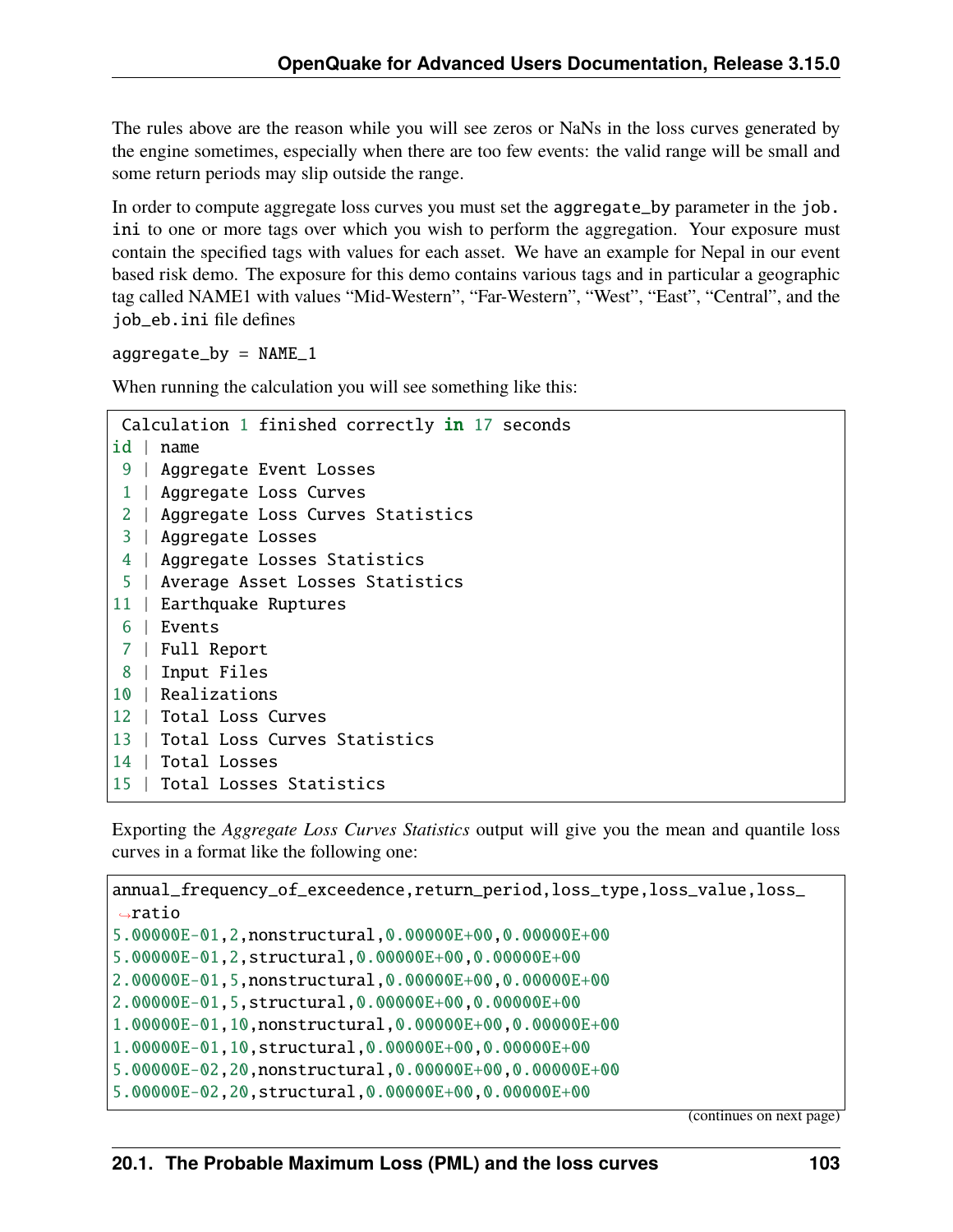(continued from previous page)

| 2.00000E-02.50.nonstructural.0.00000E+00.0.00000E+00   |
|--------------------------------------------------------|
| 2.00000E-02.50, structural, 0.00000E+00, 0.00000E+00   |
| 1.00000E-02.100.nonstructural.0.00000E+00.0.00000E+00  |
| 1.00000E-02.100.structural.0.00000E+00.0.00000E+00     |
| 5.00000E-03.200.nonstructural.1.35279E+05.1.26664E-06  |
| 5.00000E-03.200.structural.2.36901E+05.9.02027E-03     |
| 2.00000E-03.500.nonstructural.1.74918E+06.1.63779E-05  |
| 2.00000E-03.500.structural.2.99670E+06.1.14103E-01     |
| 1.00000E-03.1000.nonstructural.6.92401E+06.6.48308E-05 |
| 1.00000E-03.1000.structural.1.15148E+07.4.38439E-01    |

If you do not set the aggregate\_by parameter you will still able to compute the total loss curve (for the entire portfolio of assets), and the total average losses.

#### **20.2 Aggregating by multiple tags**

The engine also supports aggregation my multiple tags. For instance the second event based risk demo (the file job\_eb.ini) has a line

aggregate\_by = NAME\_1, taxonomy

and it is able to aggregate both on geographic region (NAME\_1) and on taxonomy. There are 25 possible combinations, that you can see with the command:

| \$ oq show agg_keys |  |                                |  |                        |  |                                          |  |  |
|---------------------|--|--------------------------------|--|------------------------|--|------------------------------------------|--|--|
|                     |  | $NAME_1$   taxonomy   NAME $1$ |  |                        |  | taxonomy                                 |  |  |
|                     |  |                                |  |                        |  |                                          |  |  |
|                     |  |                                |  | Mid-Western            |  | Wood                                     |  |  |
|                     |  |                                |  | Mid-Western   Adobe    |  |                                          |  |  |
|                     |  | 3                              |  |                        |  | Mid-Western   Stone-Masonry              |  |  |
|                     |  |                                |  |                        |  | Mid-Western   Unreinforced-Brick-Masonry |  |  |
|                     |  |                                |  | Mid-Western   Concrete |  |                                          |  |  |
|                     |  |                                |  | Far-Western   Wood     |  |                                          |  |  |
|                     |  |                                |  | Far-Western   Adobe    |  |                                          |  |  |
|                     |  | 3                              |  |                        |  | Far-Western   Stone-Masonry              |  |  |
|                     |  | 4                              |  |                        |  | Far-Western   Unreinforced-Brick-Masonry |  |  |
|                     |  | 5                              |  | Far-Western   Concrete |  |                                          |  |  |
|                     |  |                                |  | West                   |  | Wood                                     |  |  |
|                     |  |                                |  | West                   |  | Adobe                                    |  |  |
|                     |  | 3                              |  | West                   |  | Stone-Masonry                            |  |  |
|                     |  |                                |  | West                   |  | Unreinforced-Brick-Masonry               |  |  |
|                     |  |                                |  | West                   |  | Concrete                                 |  |  |

(continues on next page)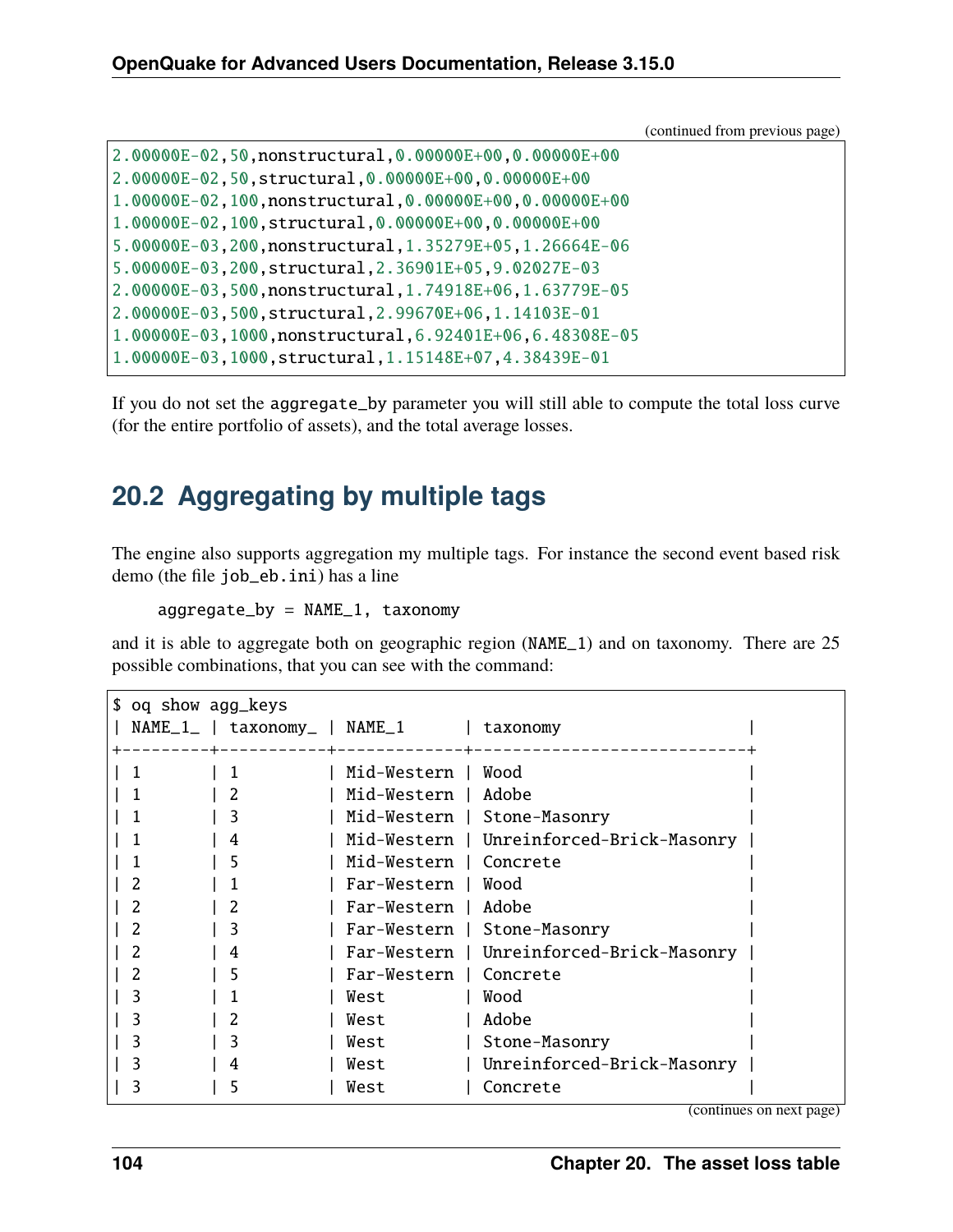|   |   |         | $($ commerce from providers page $($ |
|---|---|---------|--------------------------------------|
| 4 |   | East    | Wood                                 |
|   | 2 | East    | Adobe                                |
| 4 | 3 | East    | Stone-Masonry                        |
| 4 | 4 | East    | Unreinforced-Brick-Masonry           |
| 4 | 5 | East    | Concrete                             |
|   |   | Central | Wood                                 |
|   | 2 | Central | Adobe                                |
|   |   | Central | Stone-Masonry                        |
|   | 4 | Central | Unreinforced-Brick-Masonry           |
|   |   | Central | Concrete                             |

(continued from previous page)

The lines in this table are associated to the *generalized aggregation ID*, agg\_id which is an index going from 0 (meaning aggregate assets with NAME\_1= $*$ Mid-Western $*$  and taxonomy= $*$ Wood $*$ ) to 24 (meaning aggregate assets with NAME\_1=\*Mid-Western\* and taxonomy=\*Wood\*); moreover agg\_id=25 means full aggregation.

The agg\_id field enters in risk\_by\_event and in outputs like the aggregate losses; for instance:

|               | \$ oq show agg_losses-rlzs<br>  agg_id   rlz   loss_type   value       |     |
|---------------|------------------------------------------------------------------------|-----|
| 0<br>$\bm{0}$ | 0   nonstructural   2_327_008<br>  0   structural   937_852            |     |
|               | $1.11 + 1.11 + 1.11 + 1.11 + 1.11$                                     | $+$ |
| 25            | 1   nonstructural   100_199_448  <br>25   1   structural   157_885_648 |     |

The exporter (oq export agg\_losses-rlzs) converts back the agg\_id to the proper combination of tags; agg\_id=25, i.e. full aggregation, is replaced with the string \*total\*.

By knowing the number of events, the number of aggregation keys and the number of loss types, it is possible to give an upper limit to the size of risk\_by\_event. In the demo there are 1703 events, 26 aggregation keys and 2 loss types, so risk\_by\_event contains at most

 $1703 * 26 * 2 = 88,556$  rows

This is an upper limit, since some combination can produce zero losses and are not stored, especially if the minimum\_asset\_loss feature is used. In the case of the demo actually only 20,877 rows are nonzero:

```
$ oq show risk_by_event
      event_id agg_id loss_id loss variance
...
                                                       (continues on next page)
```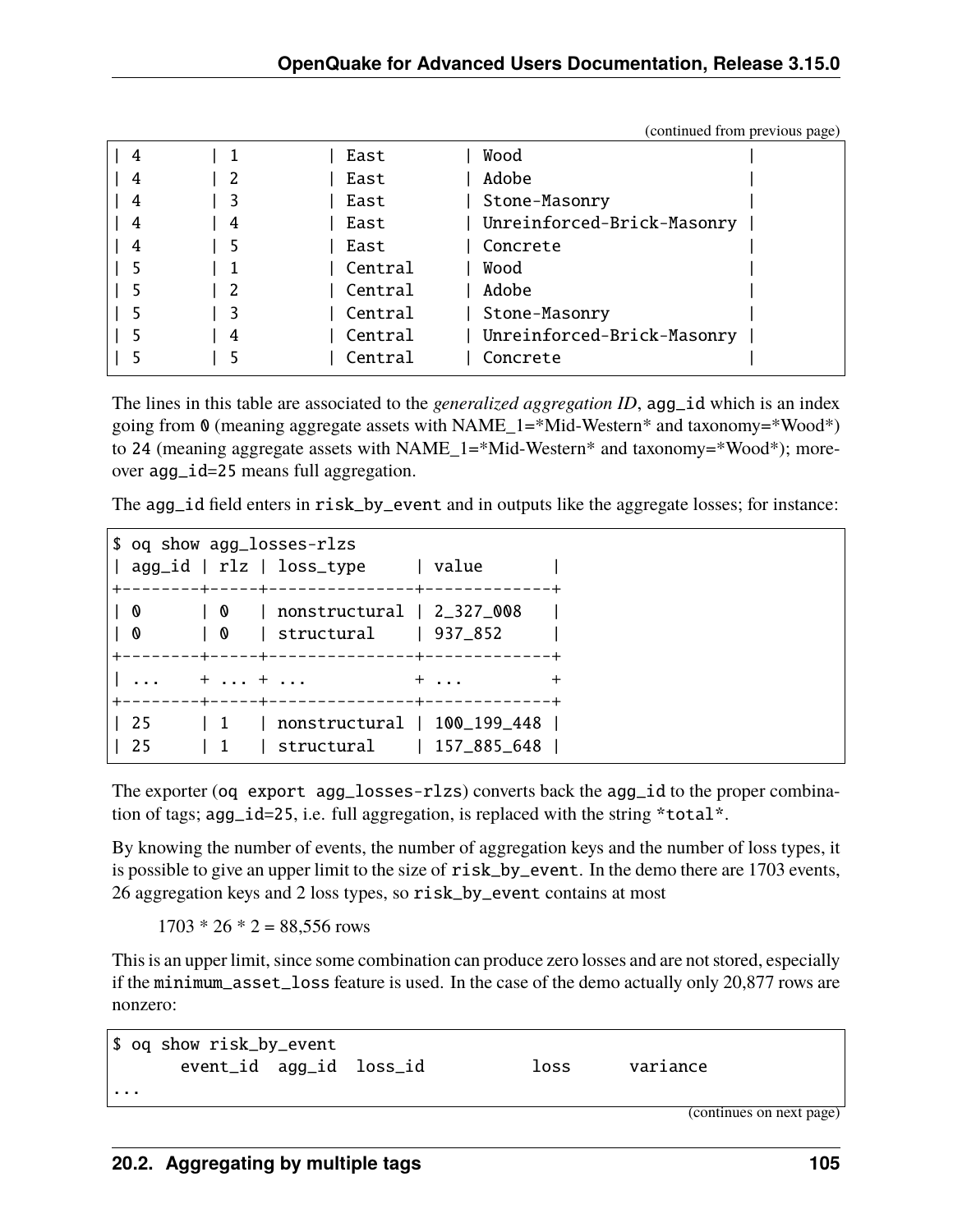(continued from previous page)

[20877 rows x 5 columns]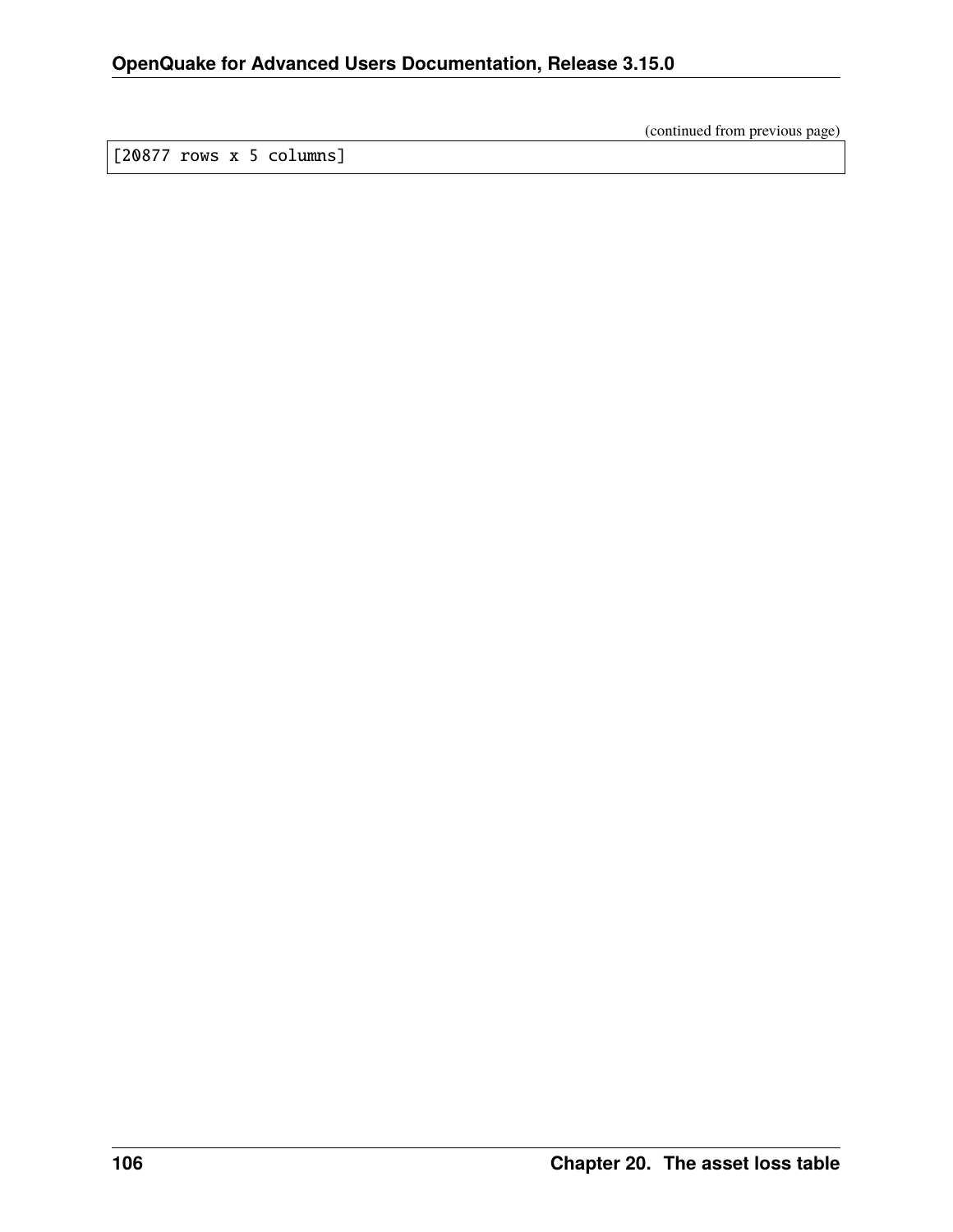#### **CHAPTER TWENTYONE**

## **RUPTURE SAMPLING: HOW DOES IT WORK?**

In this section we explain how the sampling of ruptures in event based calculations works, at least for the case of Poissonian sources. As an example, consider the following point source:

```
>>> from openquake.hazardlib import nrml
\gg src = nrml.get('''\
... <pointSource id="1" name="Point Source"
... tectonicRegion="Active Shallow Crust">
... <pointGeometry>
           ... <gml:Point><gml:pos>179.5 0</gml:pos></gml:Point>
... \langle \text{upperSeismODepth}\rangle \... <lowerSeismoDepth>10</lowerSeismoDepth>
... </pointGeometry>
... <magScaleRel>WC1994</magScaleRel>
... <ruptAspectRatio>1.5</ruptAspectRatio>
... <truncGutenbergRichterMFD aValue="3" bValue="1" minMag="5" maxMag=
˓→"7"/>
... <nodalPlaneDist>
... <nodalPlane dip="30" probability="1" strike="45" rake="90" />
... </nodalPlaneDist>
... <hypoDepthDist>
... <hypoDepth depth="4" probability="1"/>
... </hypoDepthDist>
   </pointSource>''', investigation_time=1, width_of_mfd_bin=1.0)
```
The source here is particularly simple, with only one seismogenic depth and one nodal plane. It generates two ruptures, because with a width\_of\_mfd\_bin of 1 there are only two magnitudes in the range from 5 to 7:

```
>>> [(mag1, rate1), (mag2, rate2)] = src.get_annual_occurrence_rates()
\gg mag1
5.5
>>> mag2
6.5
```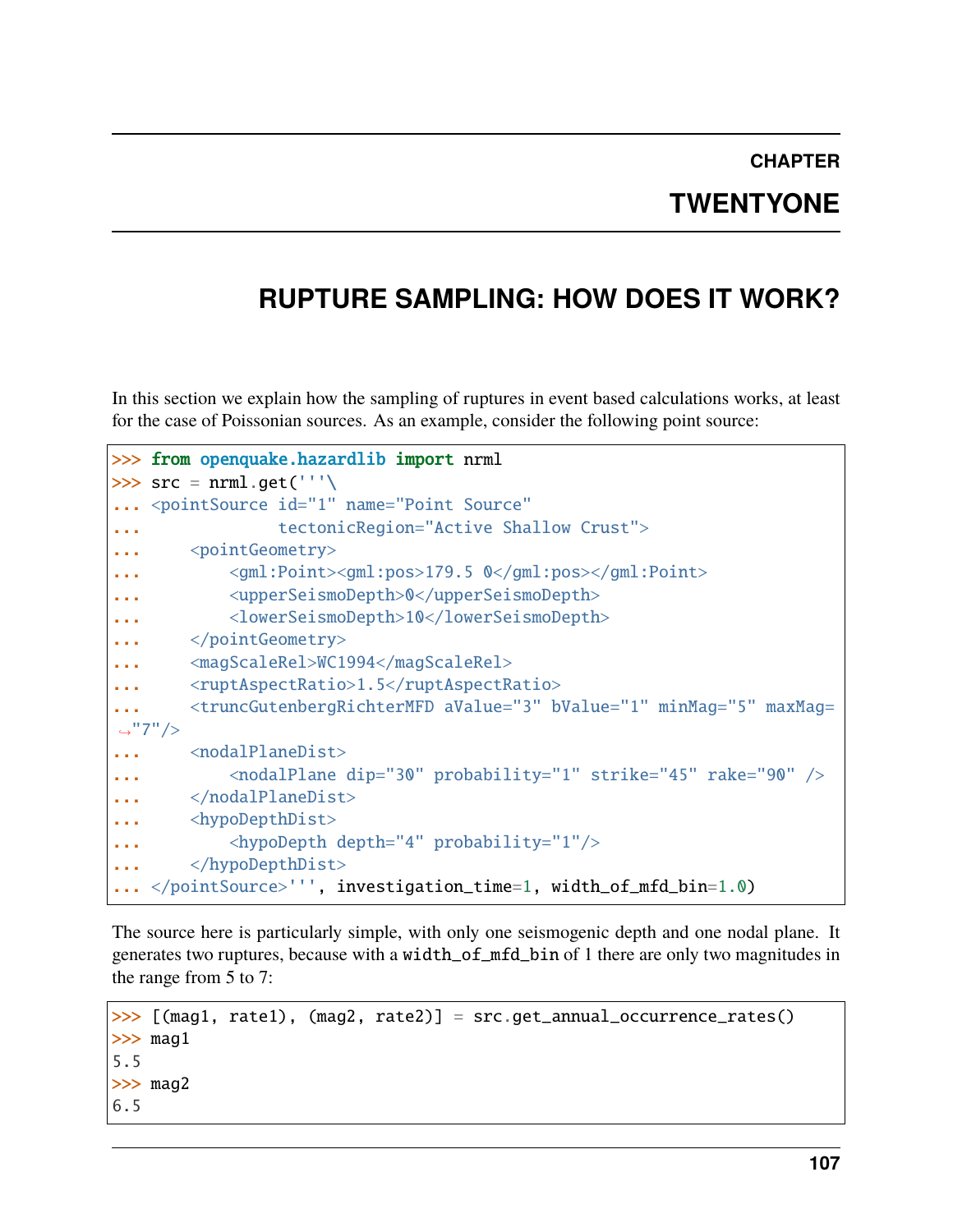The occurrence rates are respectively 0.009 and 0.0009. So, if we set the number of stochastic event sets to 1,000,000

>>> num\_ses = 1\_000\_000

we would expect the first rupture (the one with magnitude 5.5) to occur around 9,000 times and the second rupture (the one with magnitude 6.5) to occur around 900 times. Clearly the exact numbers will depend on the stochastic seed; if we set

```
>>> import numpy.random
>>> numpy.random.seed(42)
```

```
then we will have (for investigation_time = 1)
```

```
>>> numpy.random.poisson(rate1 * num_ses * 1)
8966
>>> numpy.random.poisson(rate2 * num_ses * 1)
921
```
These are the number of occurrences of each rupture in the effective investigation time, i.e. the investigation time multiplied by the number of stochastic event sets and the number of realizations (here we assumed 1 realization).

The total number of events generated by the source will be

number\_of\_events = sum(n\_occ for each rupture)

i.e.  $8,966 + 921 = 9,887$ , with  $\sim 91\%$  of the events associated to the first rupture and  $\sim 9\%$  of the events associated to the second rupture.

Since the details of the seed algorithm can change with updates to the the engine, if you run an event based calculation with the same parameters with different versions of the engine, you may not get exactly the same number of events, but something close given a reasonably long effective investigation time. After running the calculation, inside the datastore, in the ruptures dataset you will find the two ruptures, their occurrence rates and their integer number of occurrences (n\_occ). If the effective investigation time is large enough the relation

```
n_occ ~ occurrence_rate * eff_investigation_time
```
will hold. If the effective investigation time is not large enough, or the occurrence rate is extremely small, then you should expect to see larger differences between the expected number of occurrences and n\_occ, as well as a strong seed dependency.

It is important to notice than in order to determine the effective investigation time, the engine takes into account also the ground motion logic tree and the correct formula to use is

```
eff_investigation_time = investigation_time * num_ses * num_rlzs
```
where num\_rlzs is the number of realizations in the ground motion logic tree.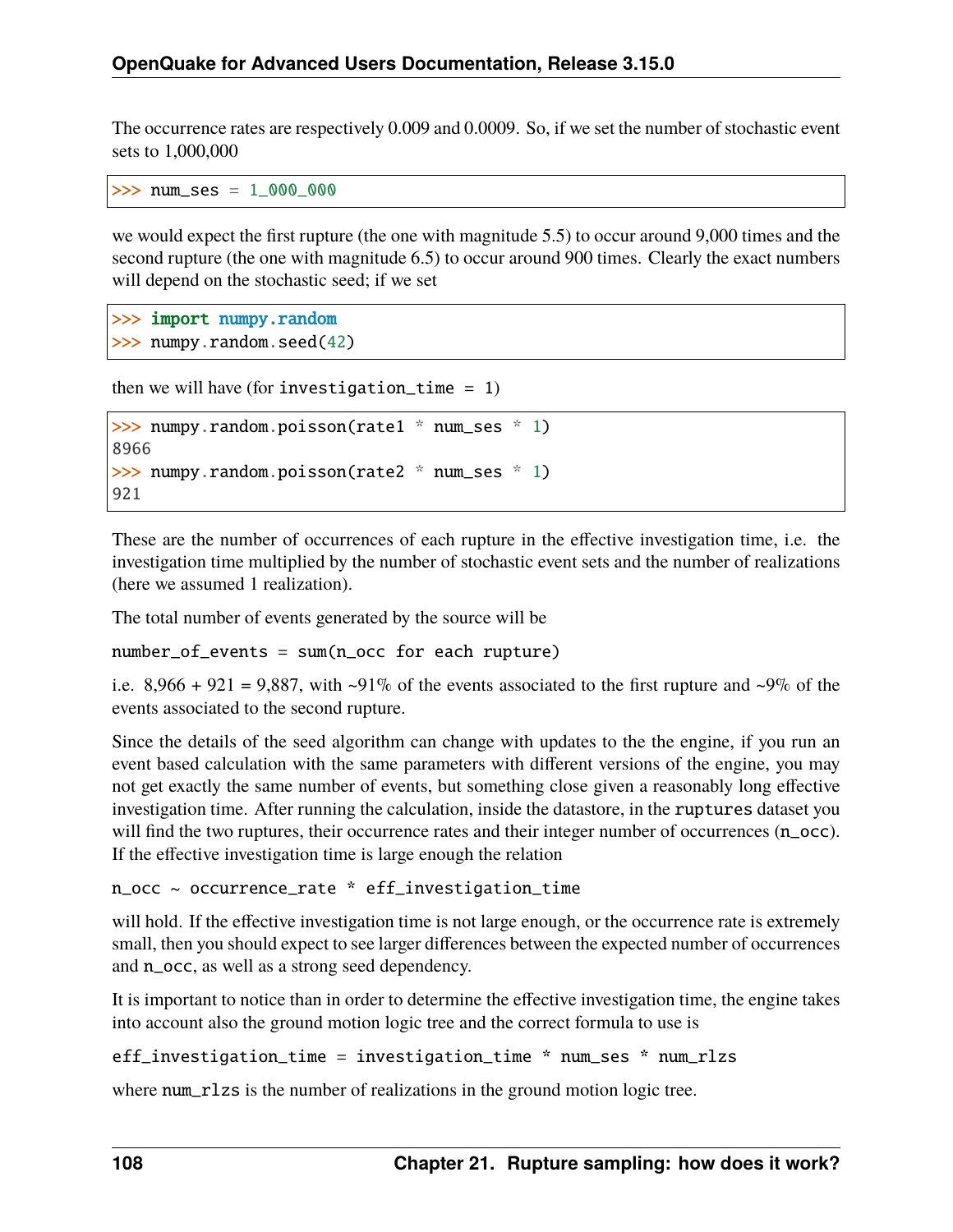Just to be concrete, if you run a calculation with the same parameters as described before, but with two GMPEs instead of one (and number\_of\_logic\_tree\_samples =  $\theta$ ), then the total number of paths admitted by the logic tree will be 2 and you should expect to get about twice the number of occurrences for each rupture. Users wanting to know the nitty-gritty details should look at the code, inside hazardlib/source/base.py, in the method src.sample\_ruptures(eff\_num\_ses, ses\_seed).

## **21.1 The case of multiple tectonic region types and realizations**

Since engine 3.13 hazardlib contains some helper functions that allow users to compute stochastic event sets manually. Such functions are in the module *openquake.hazardlib.calc.stochastic*. Internally, the engine does not use directly such functions, since it needs to follow a slightly more complex logic in order to make the calculations parallelizable. Also, the engine is able to manage general source model logic trees, while the helper functions are meant to work in a situation with a single source model and a trivial source model logic tree. However, in spirit, the idea is the same.

As a concrete example, consider the event based logic tree demo which is part of the engine distribution (search for demos/hazard/EventBasedPSHA). This is a case with a trivial source model logic tree, a source model with two tectonic region types and a GSIM logic tree generating  $2x^2 =$ 4 realizations with weights .36, .24, .24, .16 respectively. The effective investigation time is

eff\_time =  $50$  years x 250 ses x 4 rlz =  $50,000$  years

You can sample the ruptures with the following commands, assuming you are inside the demo directory:

```
>> from openquake.hazardlib.contexts import ContextMaker
\gg from openquake.commonlib import readinput
>> from openquake.hazardlib.calc.stochastic import sample_ebruptures
\gg oq = readinput.get_oqparam('job.ini')
\gg gsim_lt = readinput.get_gsim_lt(oq)
>> csm = readinput.get_composite_source_model(oq)
>> rlzs_by_gsim_trt = gsim_lt.get_rlzs_by_gsim_trt(
.. oq.number_of_logic_tree_samples, oq.random_seed)
\gg cmakerdict = {trt: ContextMaker(trt, rbg, vars(oq))
                      for trt, rbg in rlzs_by_gsim_trt.items()}
>> ebruptures = sample_ebruptures(csm.src_groups, cmakerdict)
```
Then you can extract the events associated to the ruptures with the function *get\_ebr\_df* which returns a DataFrame:

```
>> from openquake.hazardlib.calc.stochastic import get_ebr_df
\gg ebr_df = get_ebr_df(ebruptures, cmakerdict)
```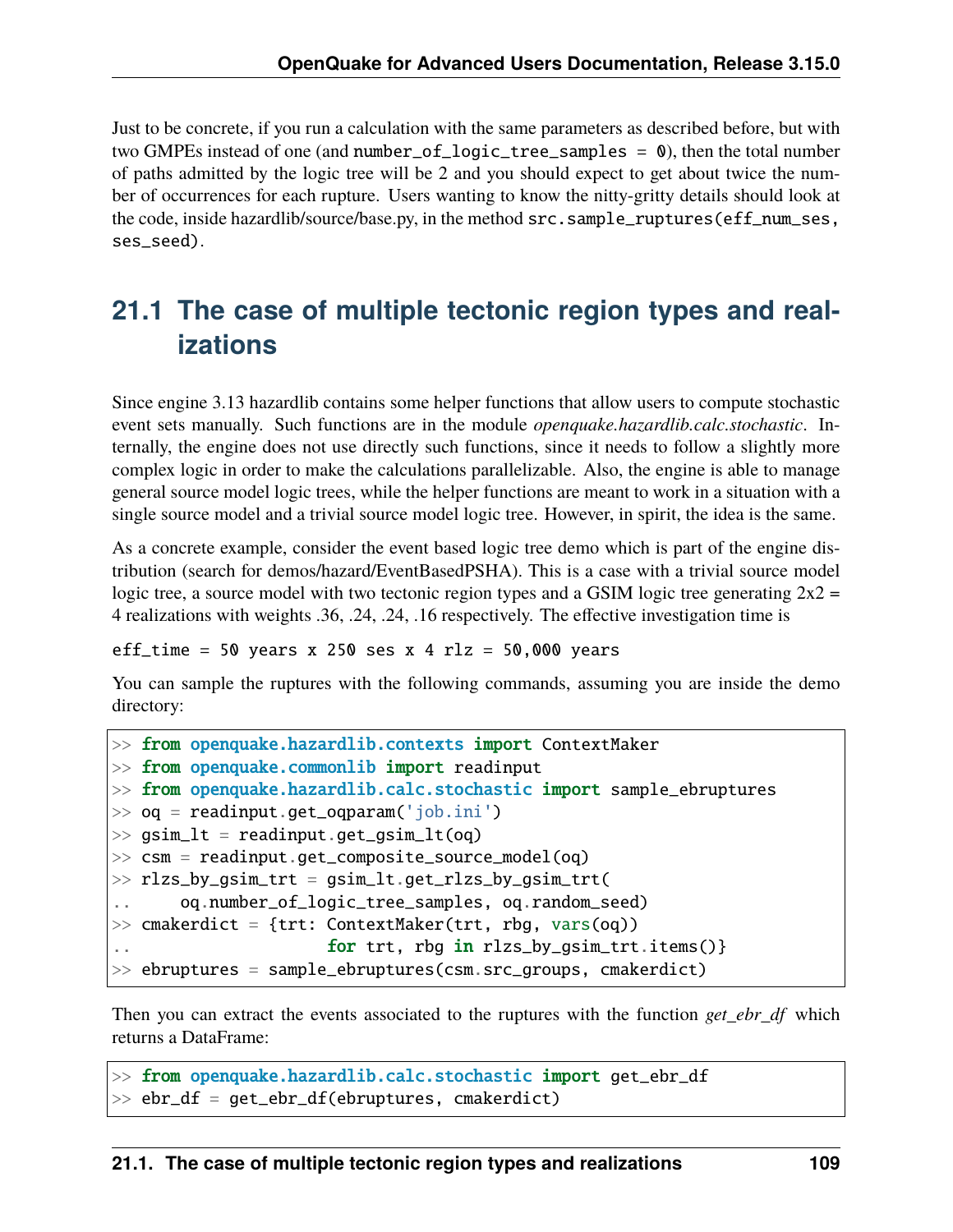This DataFrame has fields *eid* (event ID) and *rlz* (realization number) and it is indexed by the ordinal of the rupture. For instance it can be used to determine the number of events per realization:

```
\gg ebr_df.groupby('rlz').count()
eid rlz
0 7842
1 7709
2 7893
3 7856
```
Notice that the number of events is more or less the same for each realization. This is a general fact, valid also in the case of sampling, a consequence of the random algorithm used to associate the events to the realizations.

# **21.2 The difference between full enumeration and sampling**

Users are often confused about the difference between full enumeration and sampling. For this reason the engine distribution comes with a pedagogical example that considers an extremely simplified situation comprising a single site, a single rupture, and only two GMPEs. You can find the example in the engine repository under the directory *openquake/qa\_tests\_data/event\_based/case\_3*. If you look at the ground motion logic tree file, the two GMPEs are AkkarBommer2010 (with weight 0.9) and SadighEtAl1997 (with weight 0.1).

The parameters in the job.ini are:

```
investigation_time = 1ses_per_logic_tree_path = 5_000
number_of\_logic\_tree\_paths = 0
```
Since there are 2 realizations, the effective investigation time is 10,000 years. If you run the calculation, you will generate (at least with version 3.13 of the engine, though the details may change with the version) 10,121 events, since the occurrence rate of the rupture was chosen to be 1. Roughly half of the events will be associated with the first GMPE (AkkarBommer2010) and half with the second GMPE (SadighEtAl1997). Actually, if you look at the test, the precise numbers will be 5,191 and 4,930 events, i.e. 51% and 49% rather than 50% and 50%, but this is expected and by increasing the investigation time you can get closer to the ideal equipartition. Therefore, even if the AkkarBommer2010 GMPE is assigned a relative weight that is 9 times greater than SadighEtAl1997, *this is not reflected in the simulated event set*. It means that when performing a computation (for instance to compute the mean ground motion field, or the average loss) one has to keep the two realizations distinct, and only at the end to perform the weighted average.

The situation is the opposite when sampling is used. In order to get the same effective investigation time of 10,000 years you should change the parameters in the job.ini to: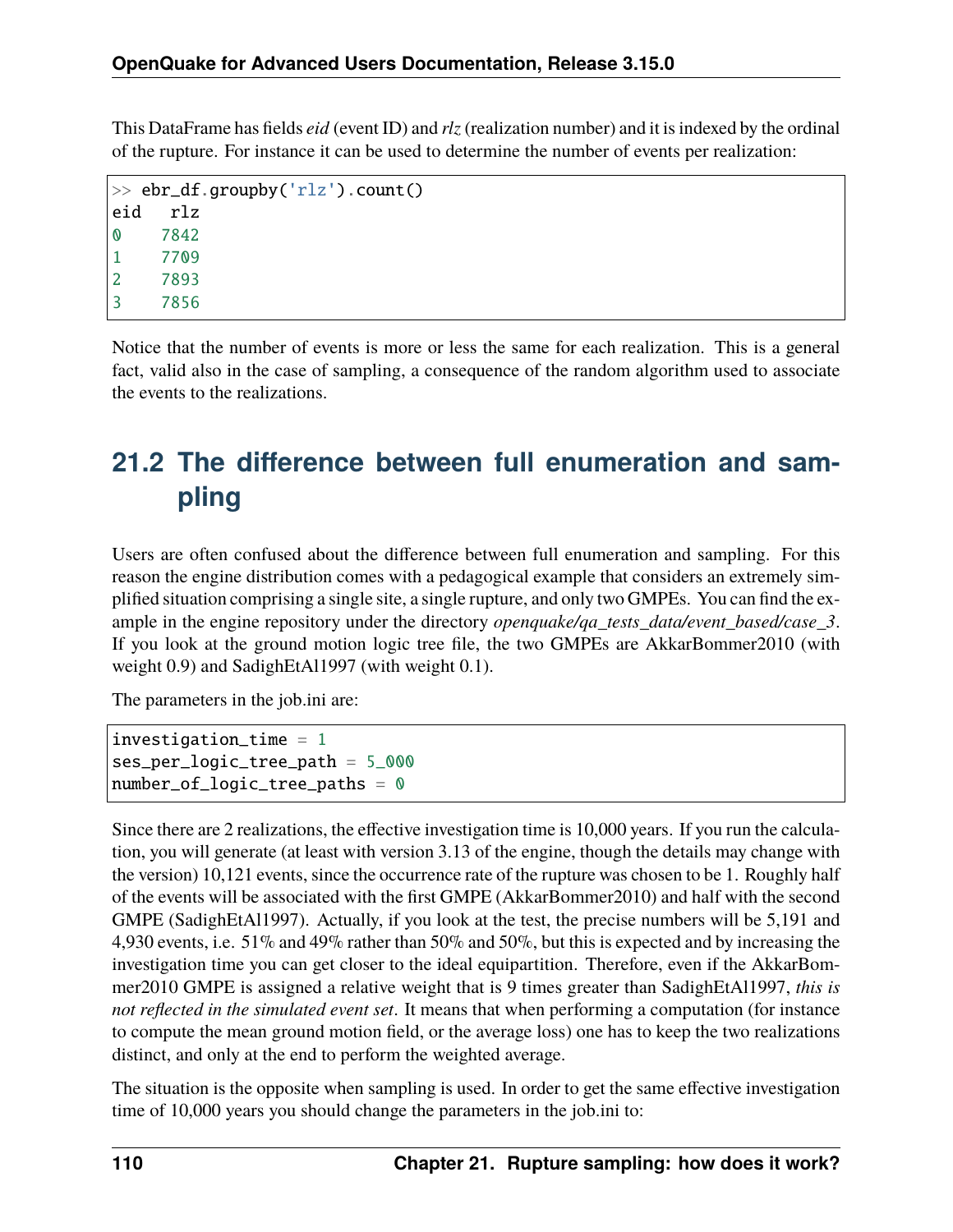```
investigation_time = 1ses_per_logic_tree_path = 1
number_of_logic_tree_paths = 10_000
```
Now there are 10,000 realizations, not 2, and they *all have the same weight .0001*. The number of events per realization is still roughly constant (around 1) and there are still 10,121 events, however now *the original weights are reflected in the event set*. In particular there are 9,130 events associated to the AkkarBommer2010 GMPE and 991 events associated to the SadighEtAl1997 GMPE. There is no need to keep the realizations separated: since they have all the same weigths, you can trivially compute average quantities. AkkarBommer2010 will count more than SadighEtAl1997 simply because there are 9 times more events for it (actually 9130/991 = 9.2, but the rate will tend to 9 when the effective time will tend to infinity).

NB: just to be clear, normally realizations are not in one-to-one correspondence with GMPEs. In this example, it is true because there is a single tectonic region type. However, usually there are multiple tectonic region types, and a realization is associated to a tuple of GMPEs.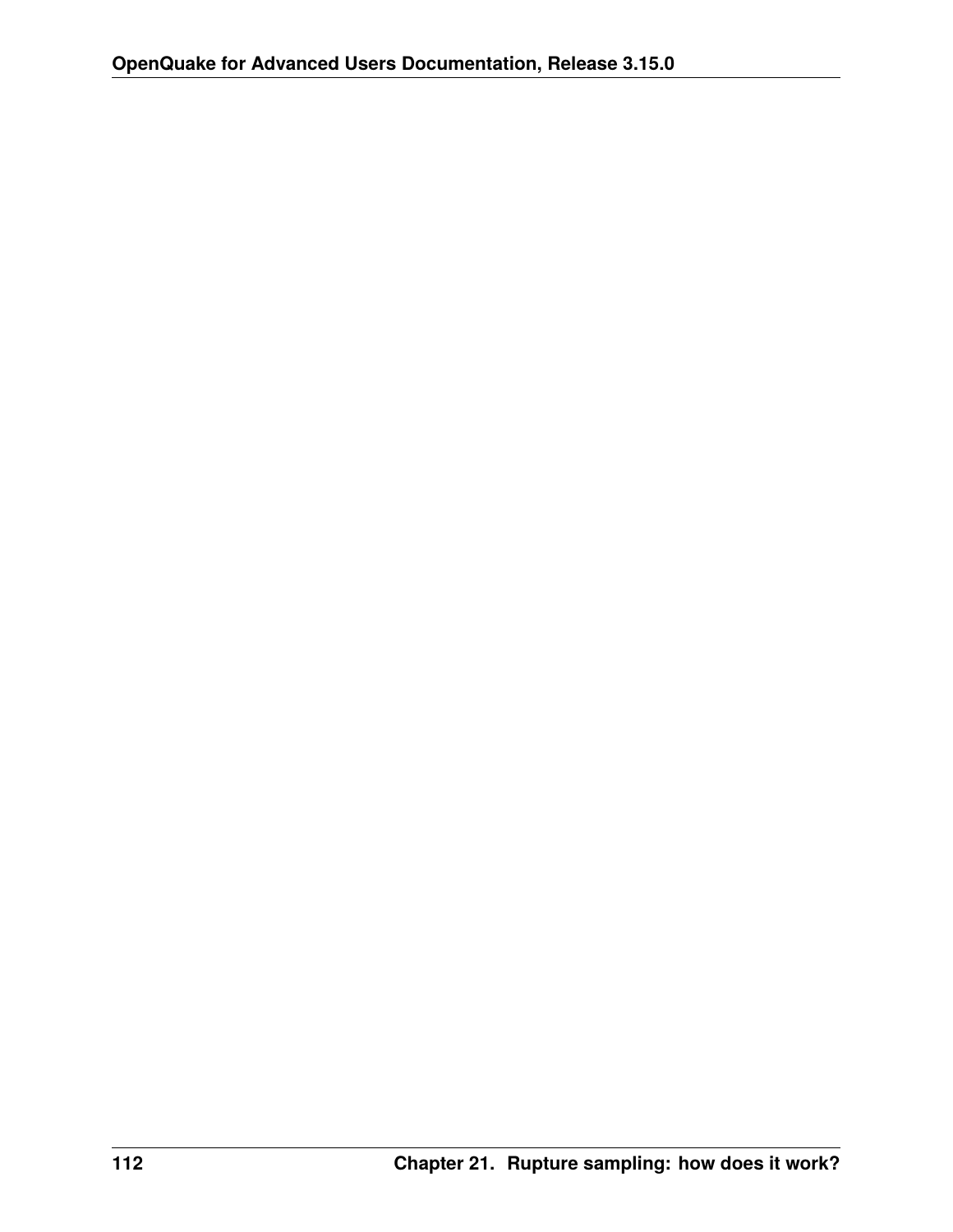# **CHAPTER TWENTYTWO**

## **EXTRA TIPS SPECIFIC TO EVENT BASED CALCULATIONS**

Event based calculations differ from classical calculations because they produce visible ruptures, which can be exported and made accessible to the user. In classical calculations, instead, the underlying ruptures only live in memory and are normally not saved in the datastore, nor are exportable. The limitation is fundamentally a technical one: in the case of an event based calculation only a small fraction of the ruptures contained in a source are actually generated, so it is possible to store them. In a classical calculation *all* ruptures are generated and there are so many millions of them that it is impractical to save them, unless there are very few sites. For this reason they live in memory, they are used to produce the hazard curves and immediately discarded right after. The exception if for the case of few sites, i.e. if the number of sites is less than the parameter max\_sites\_disagg which by default is 10.

## **22.1 Sampling of the logic tree**

There are real life examples of very large logic trees, like the model for South Africa which features 3,194,799,993,706,229,268,480 branches. In such situations it is impossible to perform a computation with full enumeration. However, the engine allows to sample the branches of the complete logic tree. More precisely, for each branch sampled from the source model logic tree, a branch of the GMPE logic tree is chosen randomly, by taking into account the weights in the GMPE logic tree file.

It should be noticed that even if source model path is sampled several times, the model is parsed and sent to the workers *only once*. In particular if there is a single source model (like for South America) and number\_of\_logic\_tree\_samples =100, we generate effectively 1 source model realization and not 100 equivalent source model realizations, as we did in past (actually in the engine version 1.3). The engine keeps track of how many times a model has been sampled (say *Ns*) and in the event based case it produce ruptures (*with different seeds*) by calling the appropriate hazardlib function *Ns* times. This is done inside the worker nodes. In the classical case, all the ruptures are identical and there are no seeds, so the computation is done only once, in an efficient way.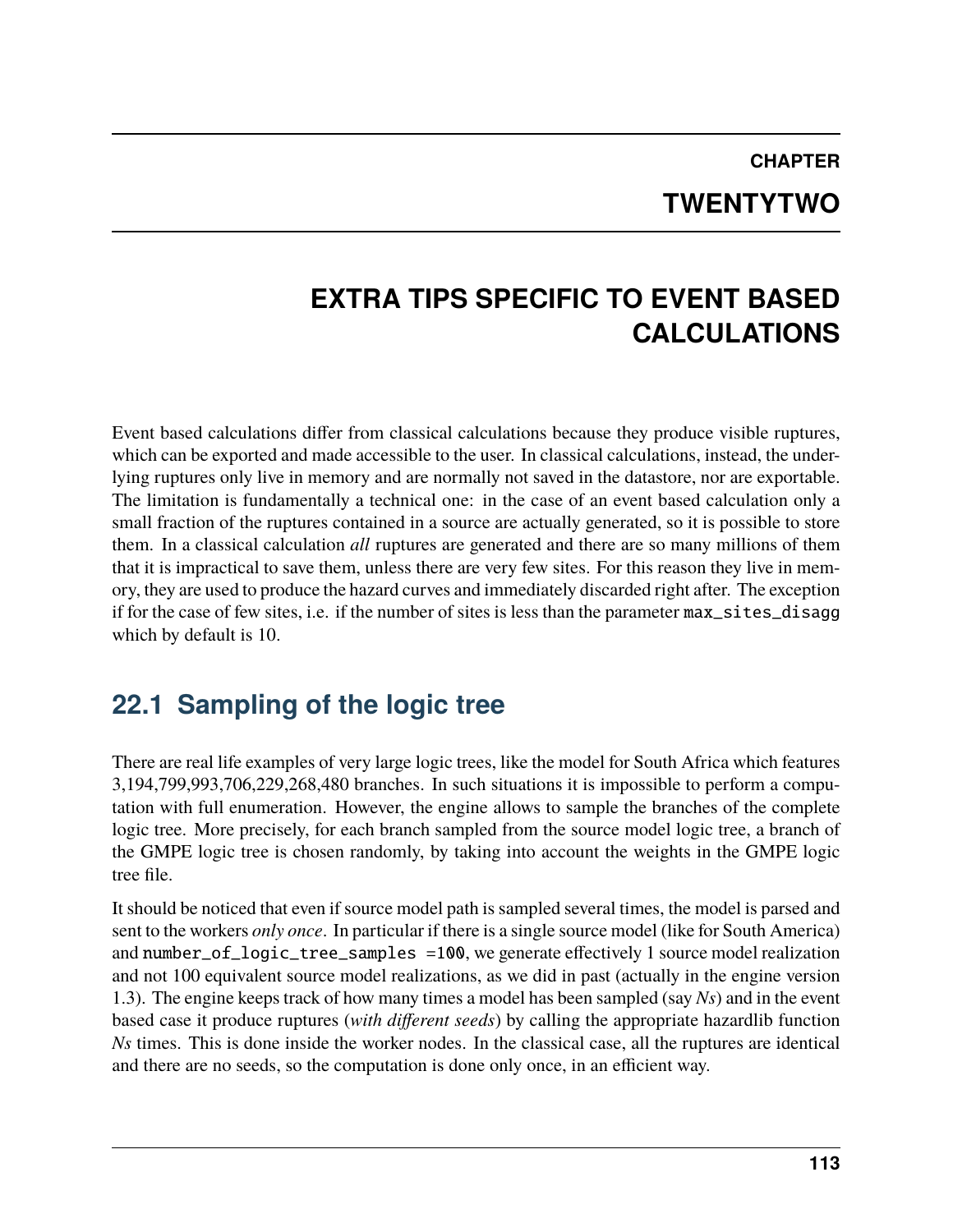#### **22.2 Convergency of the GMFs for non-trivial logic trees**

In theory, the hazard curves produced by an event based calculation should converge to the curves produced by an equivalent classical calculation. In practice, if the parameters number\_of\_logic\_tree\_samples and ses\_per\_logic\_tree\_path (the product of them is the relevant one) are not large enough they may be different. The engine is able to compare the mean hazard curves and to see how well they converge. This is done automatically if the option mean\_hazard\_curves = true is set. Here is an example of how to generate and plot the curves for one of our QA tests (a case with bad convergence was chosen on purpose):

```
$ oq engine --run event_based/case_7/job.ini
<snip>WARNING:root:Relative difference with the classical mean curves for.
\rightarrowIMT=SA(0.1): 51%
WARNING:root:Relative difference with the classical mean curves for
\rightarrowIMT=PGA: 49%
<snip>
$ oq plot /tmp/cl/hazard.pik /tmp/hazard.pik --sites=0,1,2
```


The relative difference between the classical and event based curves is computed by computing the relative difference between each point of the curves for each curve, and by taking the maximum, at least for probabilities of exceedence larger than 1% (for low values of the probability the convergency may be bad). For the details I suggest you to look at the code.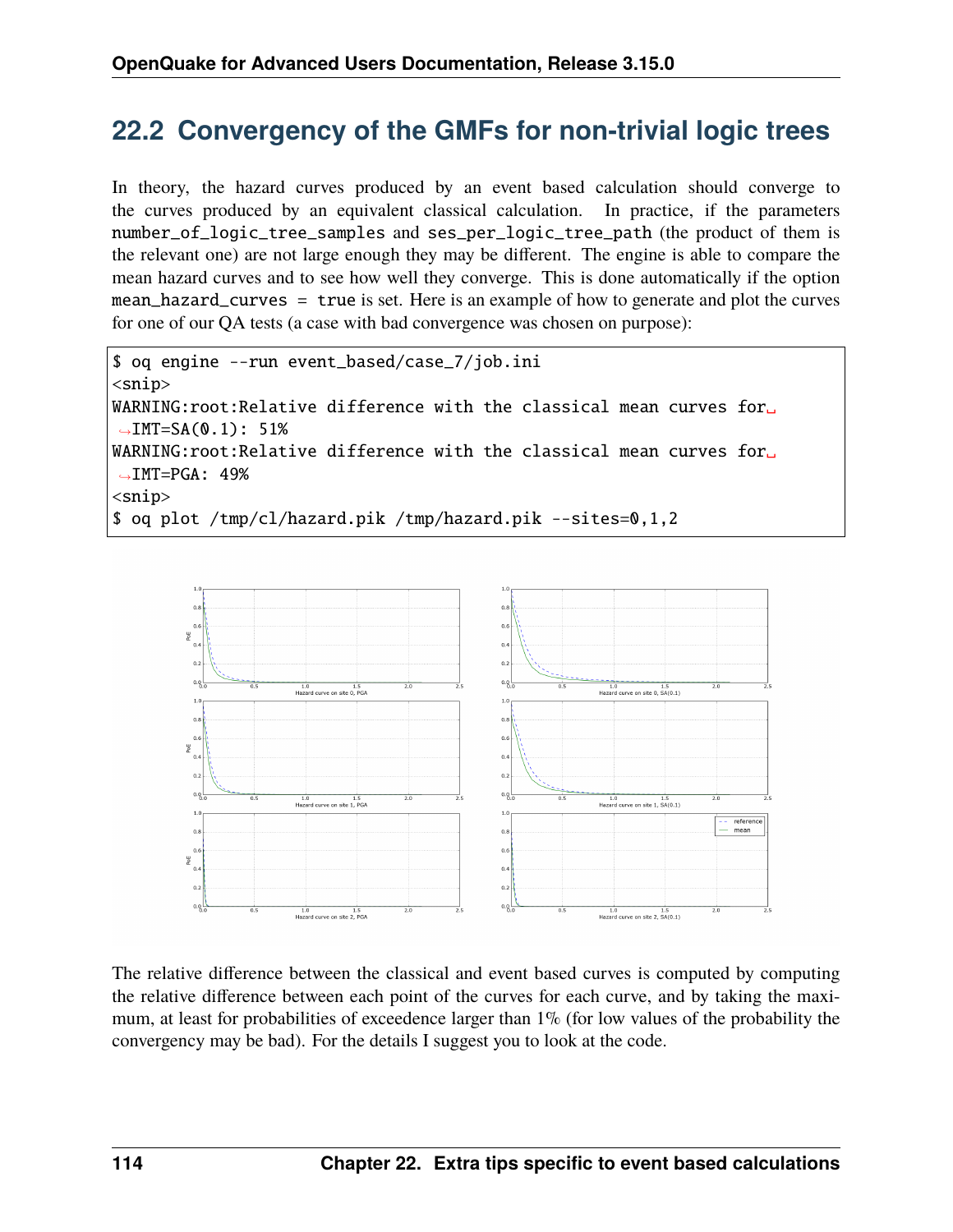# **CHAPTER TWENTYTHREE**

## **THE CONCEPT OF "MEAN" GROUND MOTION FIELD**

The engine has at least three different kinds of *mean ground motion field*, computed differently and used in different situations:

- 1. *Mean ground motion field by GMPE*, used to reduce disk space and make risk calculations faster.
- 2. *Mean ground motion field by event*, used for debugging/plotting purposes.
- 3. *Single-rupture hazardlib mean ground motion field*, used for analysis/plotting purposes.

#### **23.1 Mean ground motion field by GMPE**

This is the most useful concept for people doing risk calculations. To be concrete, suppose you are running a *scenario\_risk* calculation on a region where you have a very fine site model (say at 1 km resolution) and a sophisticated hazard model (say with 16 different GMPEs): then you can easily end up with a pretty large calculation. For instance one of our users was doing such a calculation with an exposure of 1.2 million assets, 50,000+ hazard sites, 5 intensity measure levels and 1000 simulations, corresponding to 16,000 events given that there are 16 GMPEs. Given that each ground motion value needs 4 bytes to be stored as a 32 bit float, the math tells us that such calculation will generate 50000 x 16000 x 5 x 4  $\sim$  15 GB of data (it could be a but less by using the minimum\_intensity feature, but you get the order of magnitude). This is very little for the engine that can store such an amount of data in less than 1 minute, but it is a huge amount of data for a database. If you a (re)insurance company and your workflow requires ingesting the GMFs in a database to compute the financial losses, that's a big issue. The engine could compute the hazard in just an hour, but the risk part could easily take 8 days. This is a no-go for most companies. They have deadlines and cannot way 8 days to perform a single analysis. At the end they are interested only in the mean losses, so they would like to have a single effective mean field producing something close to the mean losses that more correctly would be obtained by considering all 16 realizations. With a single effective realization the data storage would drop under 1 GB and more significantly the financial model software would complete the calculation in 12 hours instead of 8 days, something a lot more reasonable.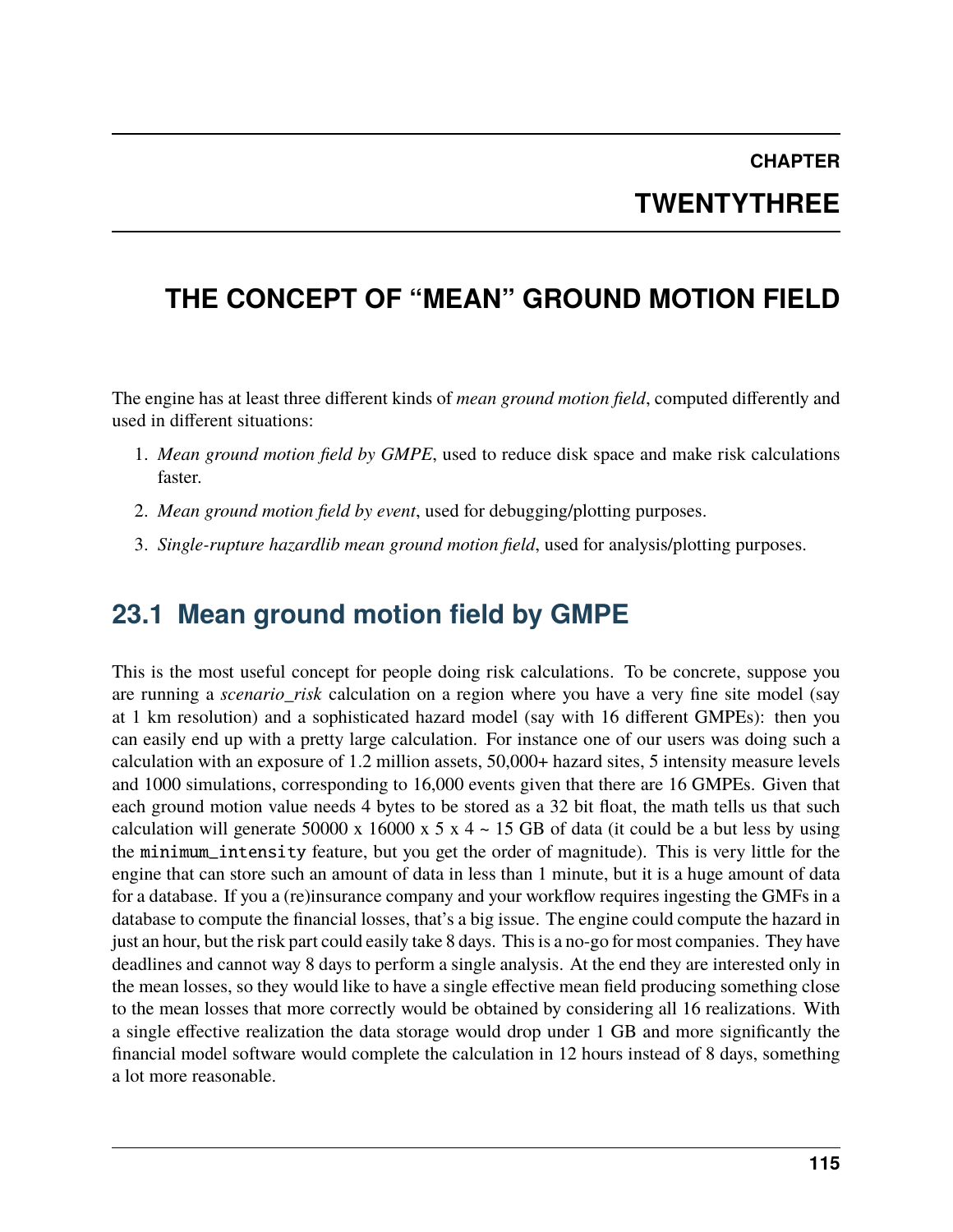For this kind of situations hazardlib provides an AvgGMPE class, that allows to replace a set of GMPEs with a single effective GMPE. More specifically, the method AvgGMPE. get\_means\_and\_stddevs calls the methods .get\_means\_and\_stddevs on the underlying GM-PEs and performs a weighted average of the means and a weighted average of the variances using the usual formulas:

$$
\mu = \Sigma_i w_i \mu_i
$$

$$
\sigma^2 = \Sigma_i w_i (\sigma_i)^2
$$

where the weights sum up to 1. It is up to the user to check how big is the difference in the risk between the complete calculation and the mean field calculation. A factor of 2 discrepancies would not be surprising, but we have also seen situations where there is no difference within the uncertainty due to the random seed choice.

#### **23.2 Mean ground motion field by event**

Using the *AvgGMPE* trick does not solve the issue of visualizing the ground motion fields, since for each site there are still 1000 events. A plotting tool has still to download 1 GB of data and then one has to decide which event to plot. The situation is the same if you are doing a sensitivity analysis, i.e. you are changing some parameter (it could be a parameter of the underlying rupture, or even the random seed) and you are studying how the ground motion fields change. It is hard to compare two sets of data of 1 GB each. Instead, it is a lot easier to define a "mean" ground motion field obtained by averaging on the events and then compare the mean fields of the two calculations: if they are very different, it is clear that the calculation is very sensitive to the parameter being studied. Still, the tool performing the comparison will need to consider 1000 times less data and will be 1000 times faster, also downloding 1000 times less data from the remote server where the calculation has been performed.

For this kind of analysis the engine provides an internal output avg\_gmf that can be plotted with the command oq plot avg\_gmf <calc\_id>. It is also possible to compare two calculations with the command

```
$ oq compare avg_gmf imt <calc1> <calc2>
```
Since avg\_gmf is meant for internal usage and for debugging it is not exported by default and it is not visible in the WebUI. It is also not guaranteed to stay the same across engine versions. It is available starting from version 3.11. It should be noted that, consistently with how the AvgGMPE works, the avg\_gmf output *is computed in log space*, i.e. it is geometric mean, not the usual mean. If the distribution was exactly lognormal that would also coincide with the median field.

However, you should remember that in order to reduce the data transfer and to save disk space the engine discards ground motion values below a certain minimum intensity, determined explicitly by the user or inferred from the vulnerability functions when performing a risk calculation: there is no point in considering ground motion values below the minimum in the vulnerability functions, since they would generate zero losses. Discarding the values below the threshould breaks the log normal distribution.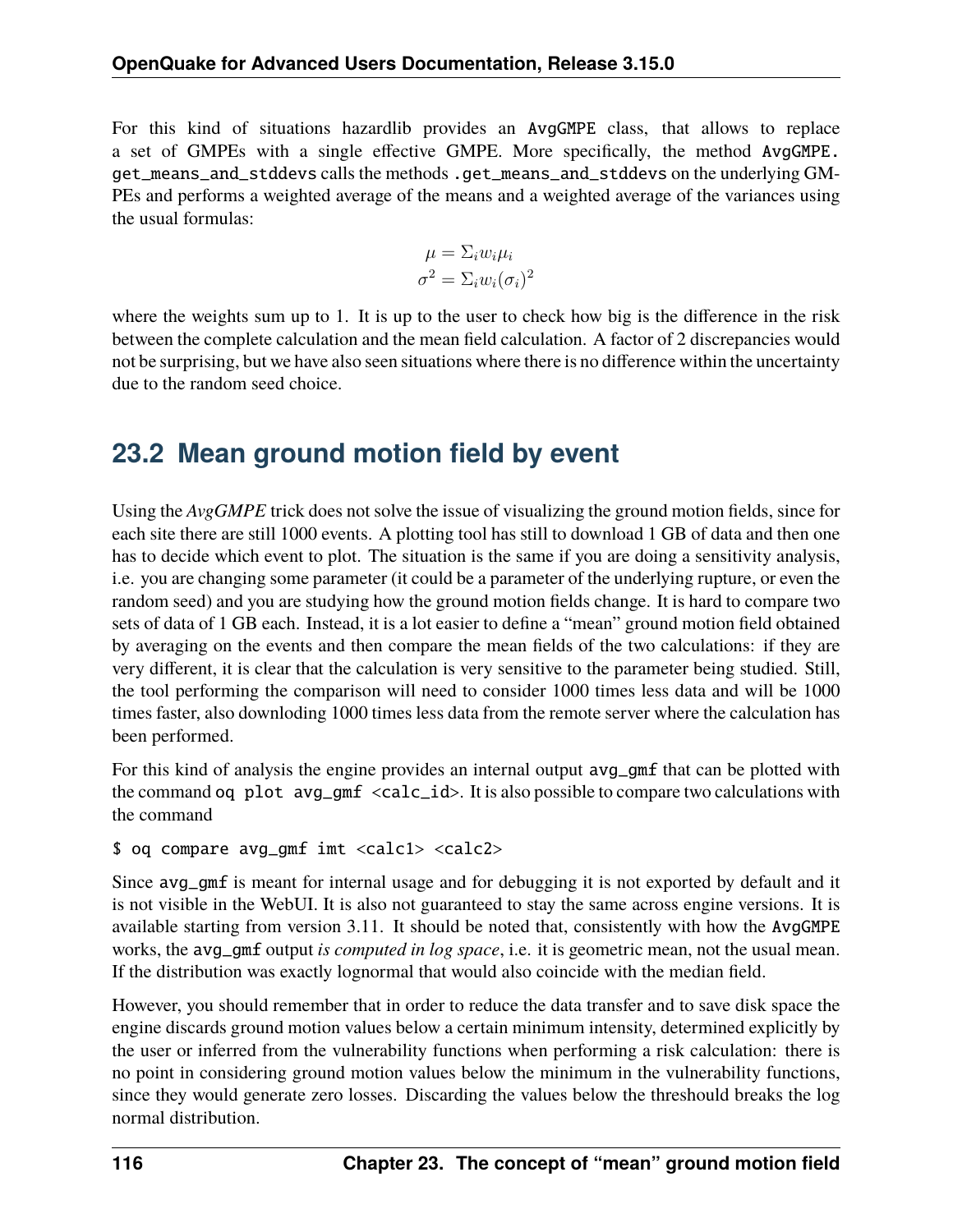To be concrete, consider a case with a single site, and single intensity measure type (PGA) and a minimum\_intensity of 0.05g. Suppose there are 1000 simulations and that you have a normal distribution of the logaritms with  $\mu$ sigma`=.5; then the ground motion values that you could obtain would be as follows:

```
>>> import numpy
\gg numpy.random.seed(42) # fix the seed
>>> gmvs = numpy.random.lognormal(mean=-2.0, sigma=.5, size=1000)
```
As expected, the variability of the values is rather large, spanning more than one order of magnitude:

```
>>> gmvs.min(), numpy.median(gmvs), gmvs.max()
(0.026765710489091852, 0.1370582013790309, 0.9290114132955762)
```
Also mean and standard deviation of the logarithms are very close to the expected values  $\mu$ sigma`=.5:

```
>>> numpy.log(gmvs).mean()
-1.9903339720888376
>>> numpy.log(gmvs).std()
0.4893631038736771
```
The geometric mean of the values (i.e. the exponential of the mean of the logarithms) is very close to the median, as expected for a lognormal distribution:

```
\gg numpy.exp(numpy.log(gmvs).mean())
0.13664978061122787
```
All these properties are broken when the ground motion values are truncated below the minimum\_intensity:

 $>>$  gmvs  $\lceil$  gmvs  $\langle .05 \rceil = .05$ >> numpy.log(gmvs).mean()

 $-1.9876078473466177$   $\rightarrow$  numpy.log(gmvs).std() 0.48280630467779523  $\rightarrow$ numpy.exp(numpy.log(gmvs).mean()) 0.13702281319482504

In this case the difference is minor, but if the number of simulations is small and/or the  $\sigma$  is large the mean and standard deviation obtained from the logarithms of the ground motion fields could be quite different from the expected ones.

Finally, it should be noticed that the geometric mean can be orders of magnitude different from the usual mean and it is purely a coincidence that in this case they are close  $(-0.137 \text{ vs } -0.155)$ .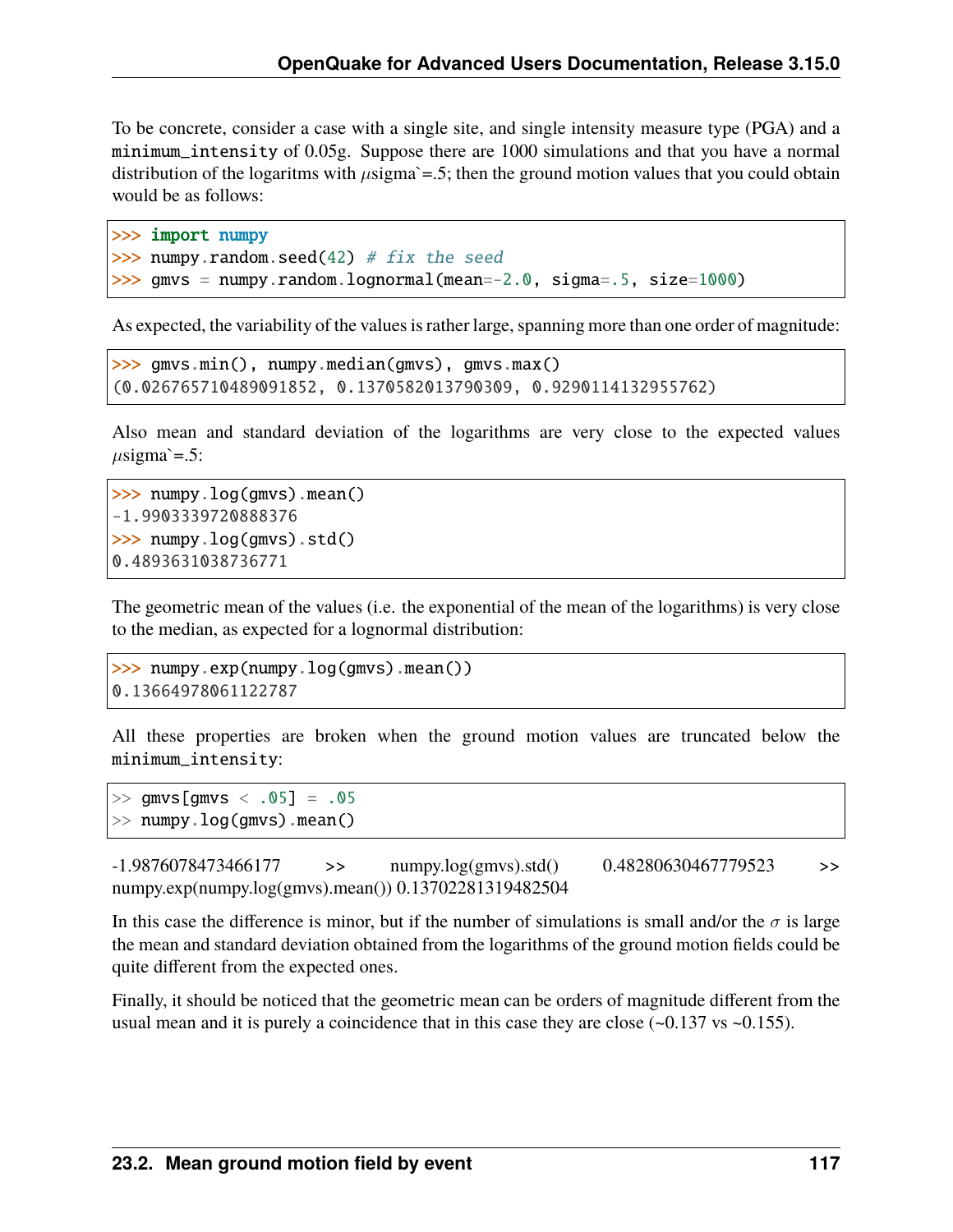## **23.3 Single-rupture estimated median ground motion field**

The mean ground motion field by event discussed above is an *a posteriori* output: *after* performing the calculation, some statistics are performed on the stored ground motion fields. However, in the case of a single rupture it is possible to estimate the geometric mean and the geometric standard deviation *a priori*, using hazardlib and without performing a full calculation. It is enough to instantiate the rupture, the site collection and the GMPE (that can be an AvgGMPE in the case of multiple GMPEs`) and to call directly the method .get\_mean\_and\_stddevs. That is easy and nice but it should be noticed that it comes with some limitation:

- 1. it only works when there is a single rupture
- 2. you have to manage the minimum\_intensity manually if you want to compare with a concrete engine output
- 3. it is good for estimates, it gives you the theoretical ground ground motion field but not the ones concretely generated by the engine fixed a specific seed

It should also be noticed that there is a shortcut to compute the single-rupture hazardlib "mean" ground motion field without writing any code; just set in your job.ini the following values:

truncation\_level =  $\theta$ ground\_motion\_fields = 1

Setting truncation\_level = 0 effectively replaces the lognormal distribution with a delta function, so the generated ground motion fields will be all equal, with the same value for all events: this is why you can set ground\_motion\_fields = 1, since you would just waste time and space by generating multiple copies.

Finally let's warn again on the term hazardlib "mean" ground motion field: in log space it is truly a mean, but in terms of the original GMFs it is a geometric mean - which is the same as the median since the distribution is lognormal - so you can also call this the hazardlib *median* ground motion field.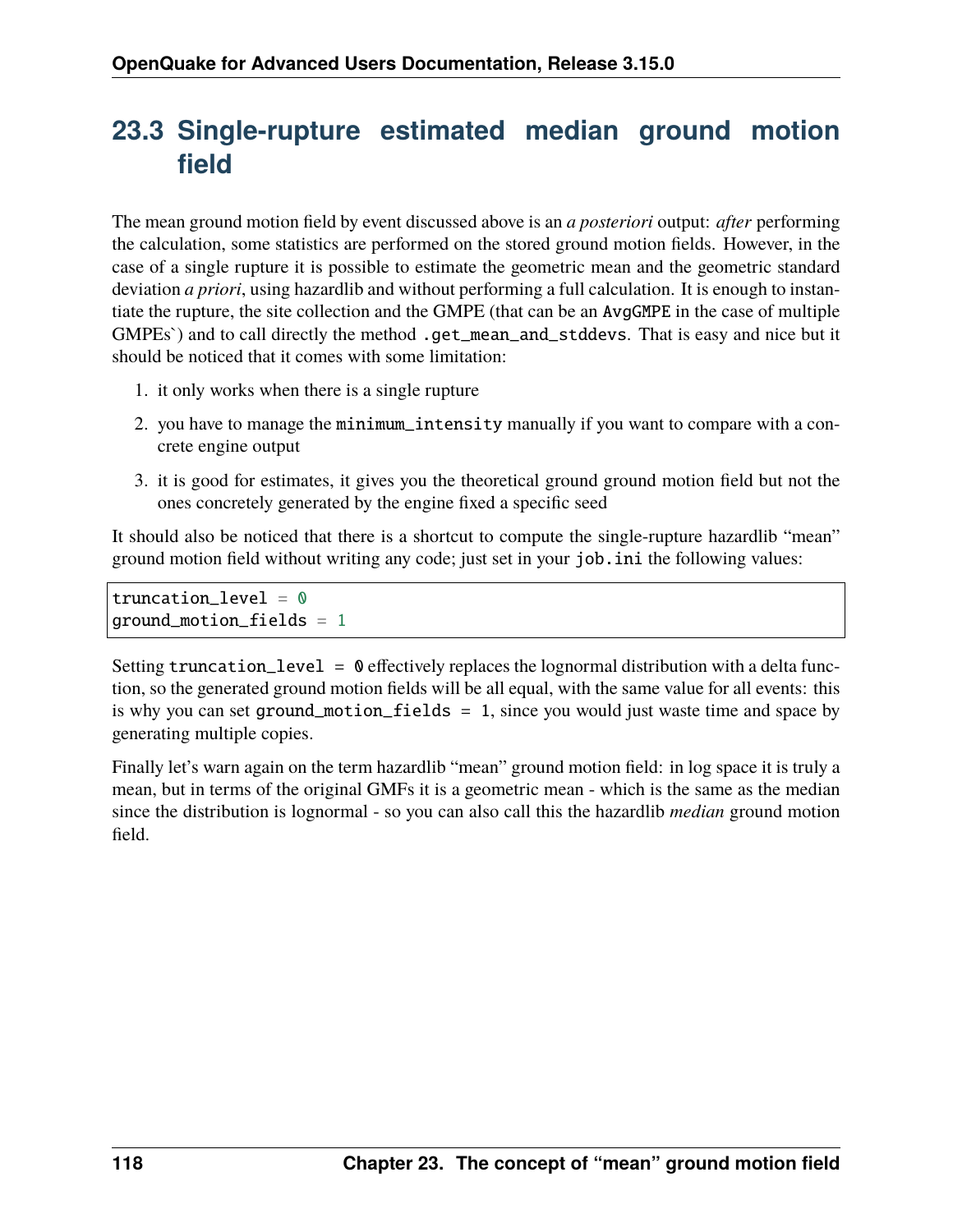## **CHAPTER TWENTYFOUR**

# **HOW THE HAZARD SITES ARE DETERMINED**

There are several ways to specify the hazard sites in an engine calculation.

- 1. The user can specify the sites directly in the job.ini using the sites parameter (e.g. sites  $= -122.4194$  37.7749,  $-118.2437$  34.0522,  $-117.1611$  32.7157). This method is perhaps most useful when the analysis is limited to a handful of sites.
- 2. Otherwise the user can specify the list of sites in a CSV file (i.e. sites\_csv = sites.csv).
- 3. Otherwise the user can specify a grid via the region and region\_grid\_spacing parameters.
- 4. Otherwise the sites can be inferred from the exposure, if any, in two different ways:
	- 1. if region\_grid\_spacing is specified, a grid is implicitly generated from the convex hull of the exposure and used
	- 2. otherwise the locations of the assets are used as hazard sites
- 5. Otherwise the sites can be inferred from the site model file, if any.

It must be noted that the engine rounds longitudes and latitudes to 5 decimal places (or approximately 1 meter spatial resolution), so sites that differ only at the 6th decimal place or beyond will end up being considered as duplicated sites by the engine, and this will be flagged as an error.

Having determined the sites, a SiteCollection object is generated by associating the closest parameters from the site model (if any) or using the global site parameters, if any. If the site model is specified, but the closest site parameters are too distant from the sites, a warning is logged for each site.

There are a number of error situations:

- 1. If both site model and global site parameters are missing, the engine raises an error.
- 2. If both site model and global site parameters are specified, the engine raises an error.
- 3. Specifying both the sites.csv and a grid is an error.
- 4. Specifying both the sites.csv and a site\_model.csv is an error. If you are in such situation you should consider using the command oq prepare\_site\_model to manually prepare a site model on the location of the sites.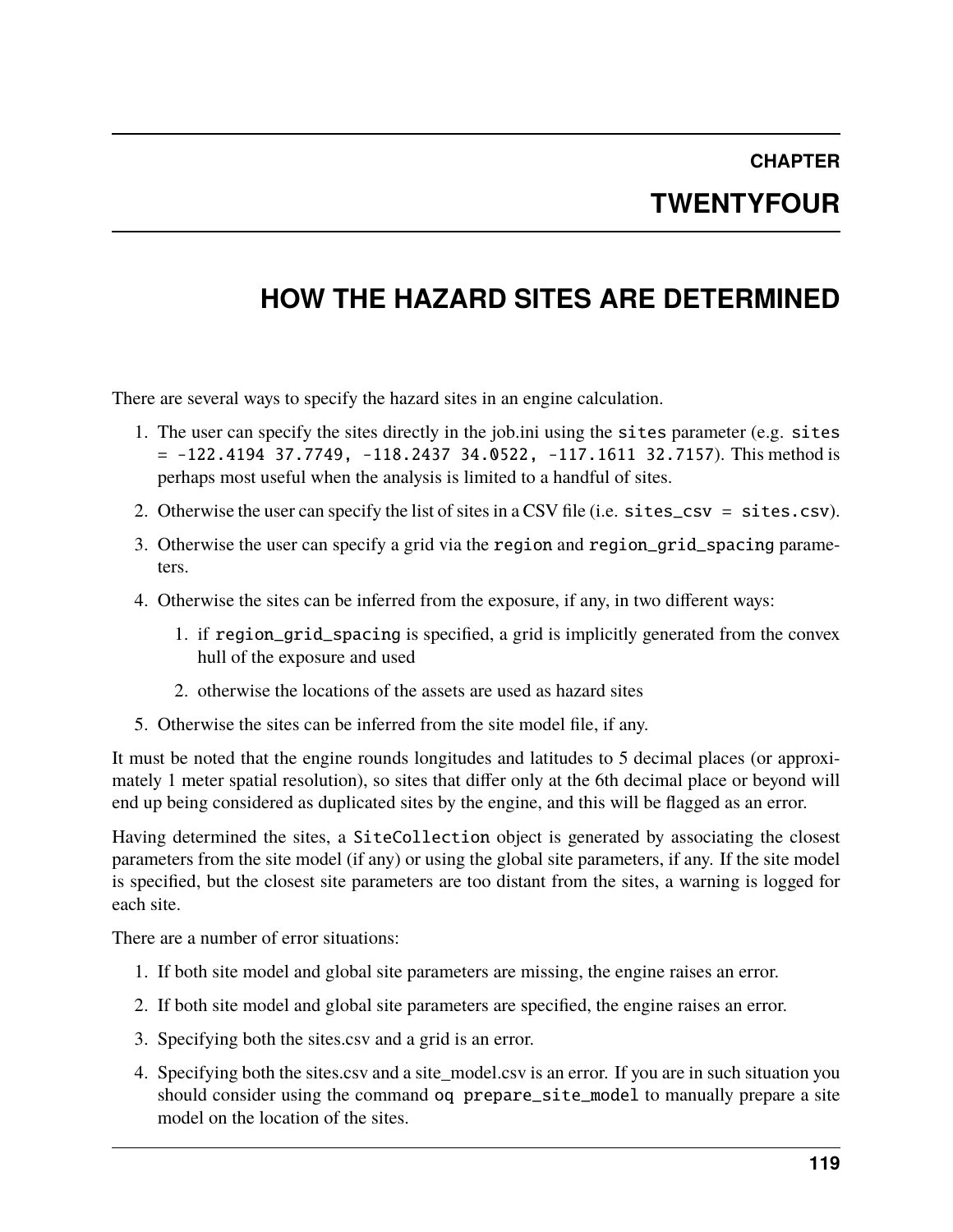5. Having duplicates (i.e. rows with identical lon, lat up to 5 digits) in the site model is an error.

If you want to compute the hazard on the locations specified by the site model and not on the exposure locations, you can split the calculation in two files: job\_haz.ini containing the site model and job\_risk.ini containing the exposure. Then the risk calculator will find the closest hazard to each asset and use it. However, if the closest hazard is more distant than the asset\_hazard\_distance parameter (default 15 km) an error is raised.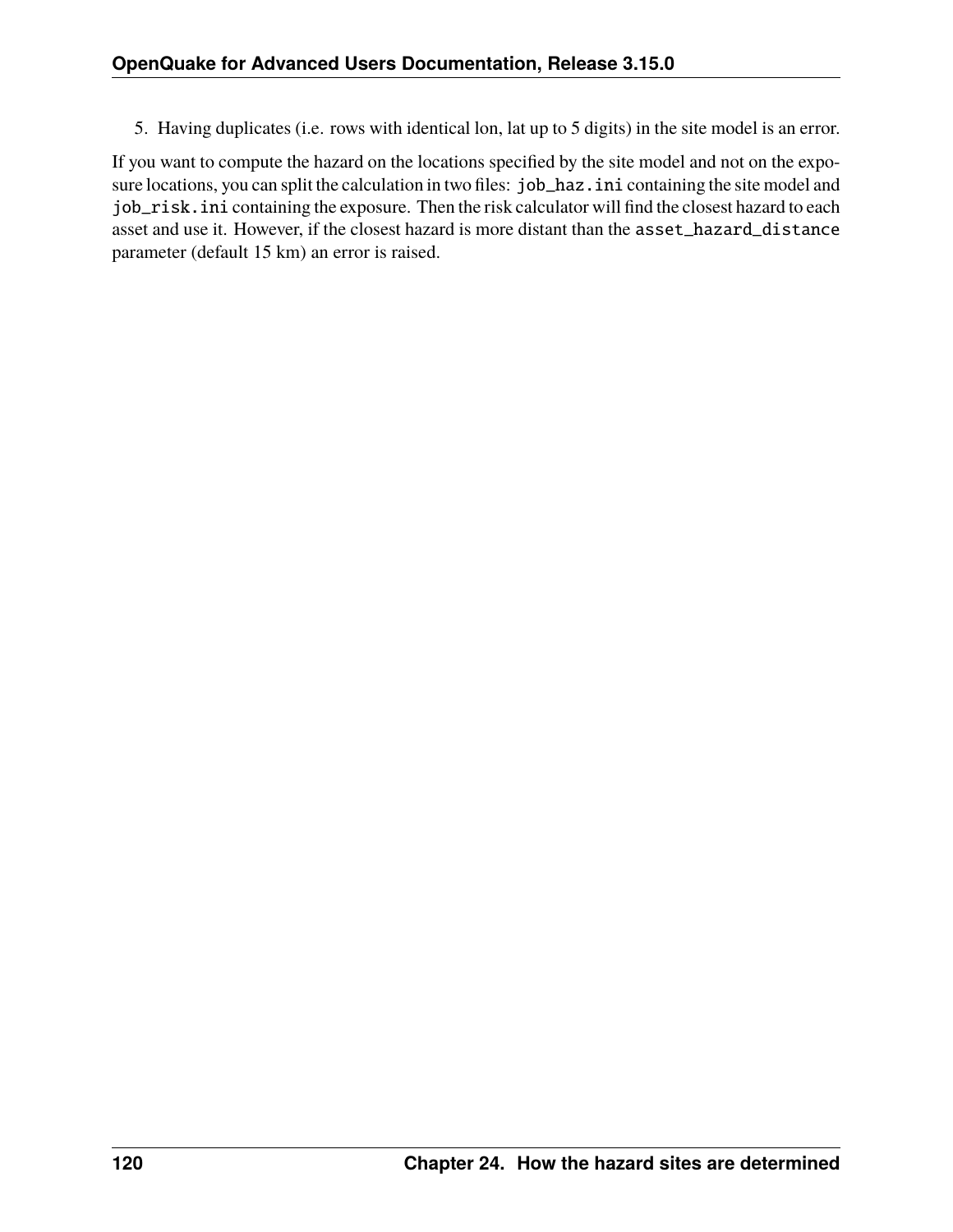#### **CHAPTER TWENTYFIVE**

# **SCENARIOS FROM SHAKEMAPS**

Beginning with version 3.1, the engine is able to perform *scenario\_risk* and *scenario\_damage* calculations starting from the GeoJSON feed for [ShakeMaps](https://earthquake.usgs.gov/data/shakemap/) provided by the United States Geological Survey (USGS). Furthermore, starting from version 3.12 it is possible to use ShakeMaps from other sources like the local filesystem or a custom URL.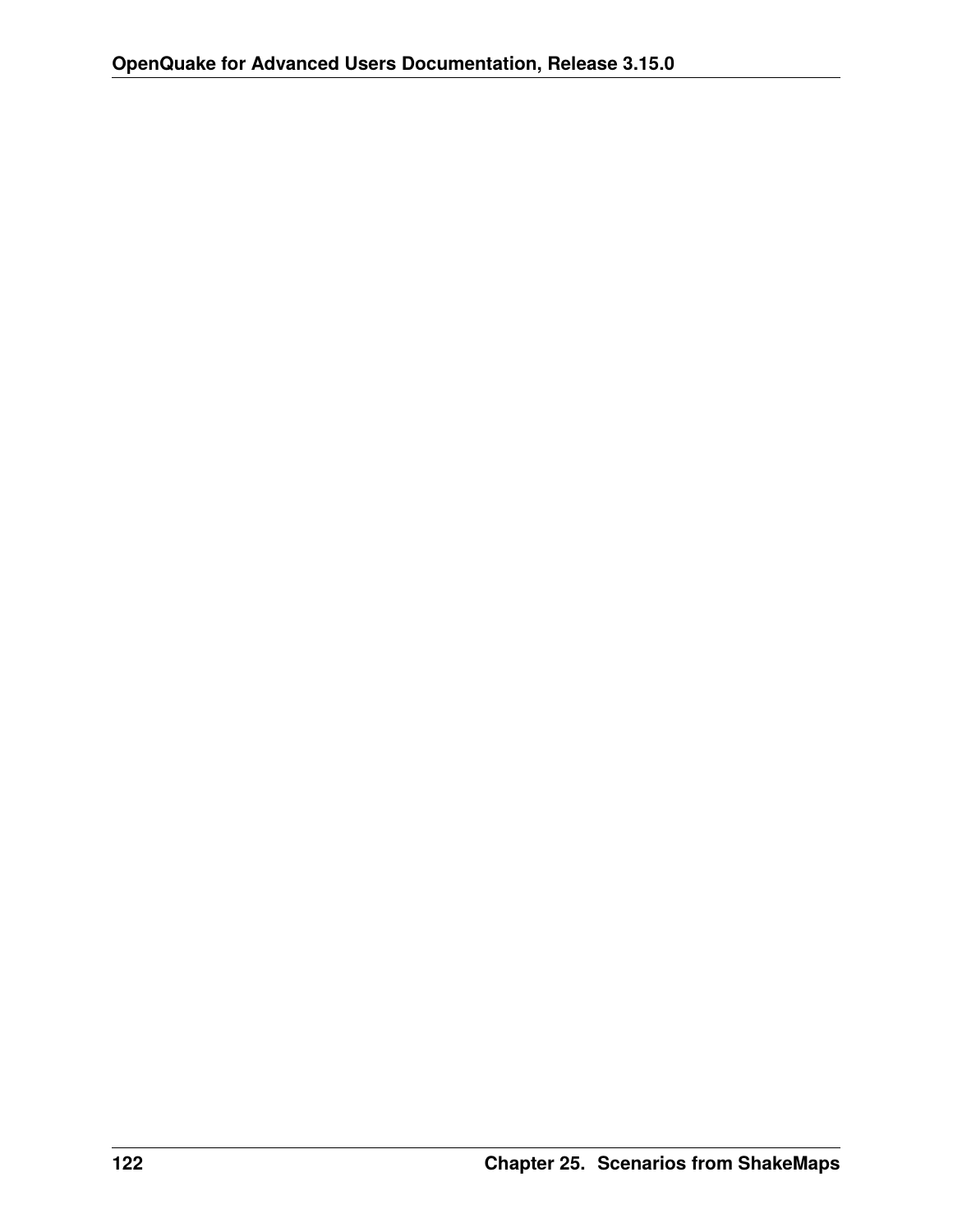#### **CHAPTER TWENTYSIX**

## **RUNNING THE CALCULATION**

In order to enable this functionality one has to prepare a parent calculation containing the exposure and risk functions for the region of interest, say Peru. To that aim the user will need to write a *prepare\_job.ini* file like this one:

```
[general]
description = Peru - Preloading exposure and vulnerability
calcalculation mode = scenario
exposure_file = exposure_model.xml
structural_vulnerability_file = structural_vulnerability_model.xml
```
By running the calculation

\$ oq engine --run prepare\_job.ini

The exposure and the risk functions will be imported in the datastore.

This example only includes vulnerability functions for the loss type structural, but one could also have in this preparatory job file the functions for nonstructural components and contents, and occupants, or fragility functions if damage calculations are of interest.

It is essential that each fragility/vulnerability function in the risk model should be conditioned on one of the intensity measure types that are supported by the ShakeMap service – MMI, PGV, PGA, SA(0.3), SA(1.0), and SA(3.0). If your fragility/vulnerability functions involves an intensity measure type which is not supported by the ShakeMap system (for instance SA(0.6)) the calculation will terminate with an error.

Let's suppose that the calculation ID of this 'pre' calculation is 1000. We can now run the risk calculation starting from a ShakeMap. For that, one need a *job.ini* file like the following:

```
[general]
description = Peru - 2007 M8.0 Pisco earthquake losses
calculation_mode = scenario_risk
number_of_ground_motion_fields = 10
truncation_level = 3
shakemap_id = usp000fita
```
(continues on next page)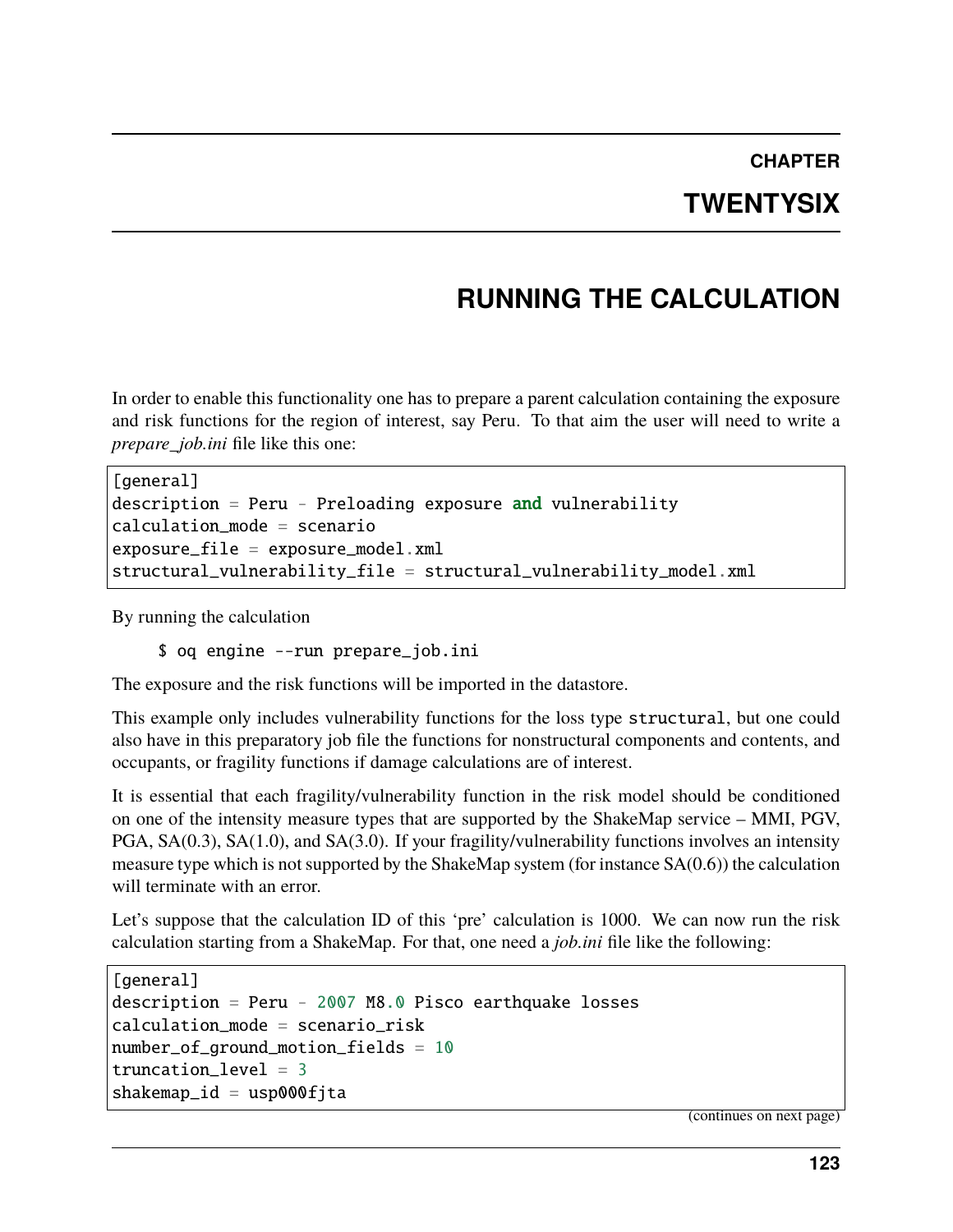(continued from previous page)

```
spatial_correlation = yes
cross_correlation = yes
```
This example refers to the 2007 Mw8.0 Pisco earthquake in Peru (see [https://earthquake.usgs.gov/](https://earthquake.usgs.gov/earthquakes/eventpage/usp000fjta#shakemap) [earthquakes/eventpage/usp000fjta#shakemap\)](https://earthquake.usgs.gov/earthquakes/eventpage/usp000fjta#shakemap). The risk can be computed by running the risk job file against the prepared calculation:

\$ oq engine --run job.ini --hc 1000

Starting from version 3.12 it is also possible to specify the following sources instead of a *shakemap\_id*:

```
# (1) from local files:
shakemap_uri = \{"kind": "usgs_xml",
      "grid_url": "relative/path/file.xml",
      "uncertainty_url": "relative/path/file.xml"
      }
# (2) from remote files:
shakemap_uri = \{"kind" "usgs_xml",
      "grid_url": "https://url.to/grid.xml",
      "uncertainty_url": "https://url.to/uncertainty.zip"
      }
# (3) both files in a single archive
# containing grid.xml, uncertainty.xml:
shakemap_uri = \{"kind": "usgs_xml",
      "grid_url": "relative/path/grid.zip"
      }
```
While it is also possible to define absolute paths, it is advised not to do so since using absolute paths will make your calculation not portable across different machines.

The files must be valid *.xml* USGS ShakeMaps *(1)*. One or both files can also be passed as *.zip* archives containing a single valid xml ShakeMap *(2)*. If both files are in the same *.zip*, the archived files *must* be named grid.xml and uncertainty.xml.

Also starting from version 3.12 it is possible to use ESRI Shapefiles in the same manner as ShakeMaps. Polygons define areas with the same intensity levels and assets/sites will be associated to a polygon if contained by the latter. Sites outside of a polygon will be discarded. Shapefile inputs can be specified similar to ShakeMaps: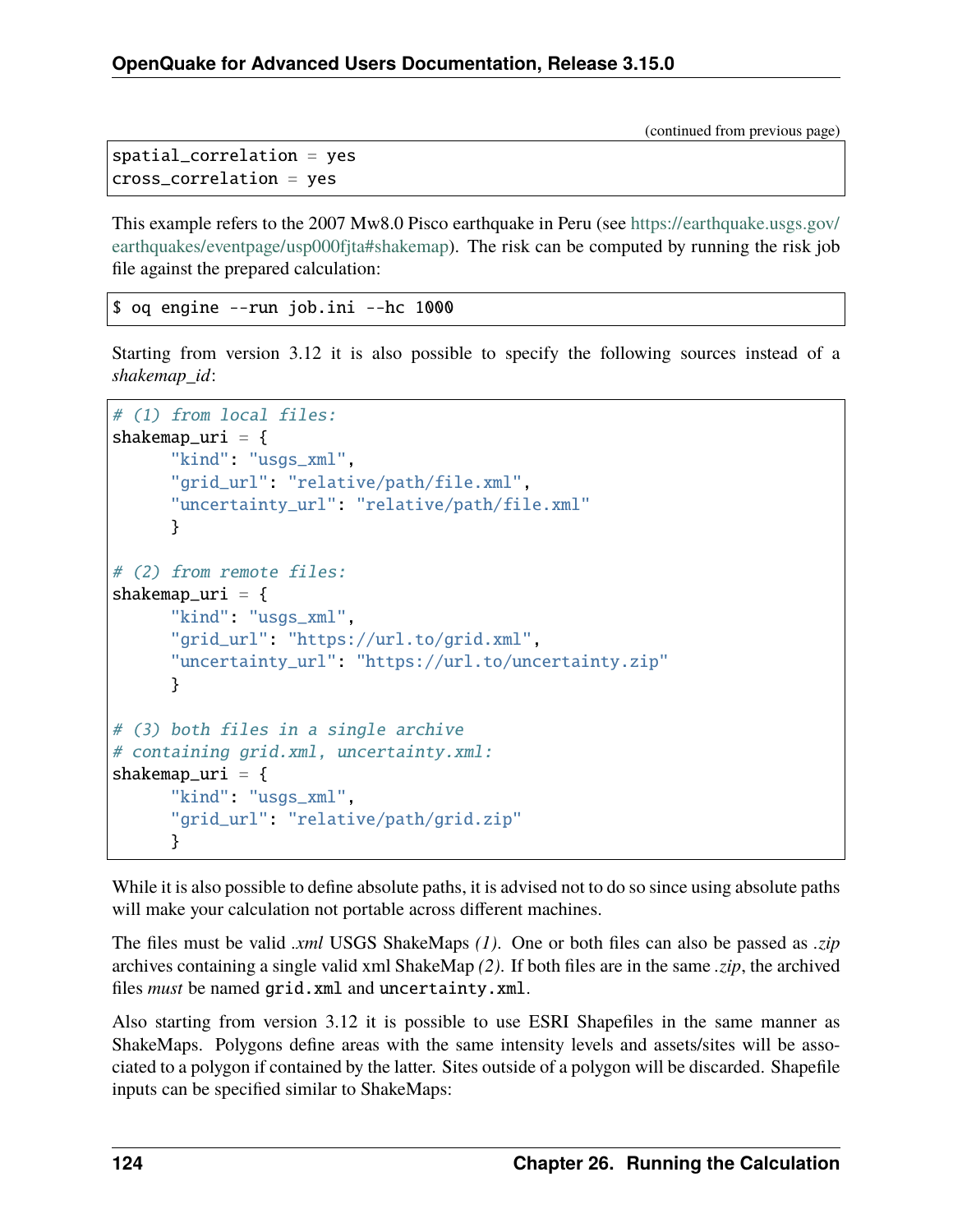```
shakemap_uri = \{"kind": "shapefile",
   "fname": "path_to/file.shp"
}
```
It is only necessary to specify one of the available files, and the rest of the files will be expected to be in the same location. It is also possible to have them contained together in a *\*.zip* file. There are at least a *\*.shp*-main file and a *\*.dbf* -dBASE file required. The record field names, intensity measure types and units all need to be the same as with regular USGS ShakeMaps.

Irrespective of the input, the engine will perform the following operations:

- 1. download the ShakeMap and convert it into a format suitable for further processing, i.e. a ShakeMaps array with lon, lat fields
- 2. the ShakeMap array will be associated to the hazard sites in the region covered by the ShakeMap
- 3. by using the parameters truncation\_level and number\_of\_ground\_motion\_fields a set of ground motion fields (GMFs) following the truncated Gaussian distribution will be generated and stored in the datastore
- 4. a regular risk calculation will be performed by using such GMFs and the assets within the region covered by the shakemap.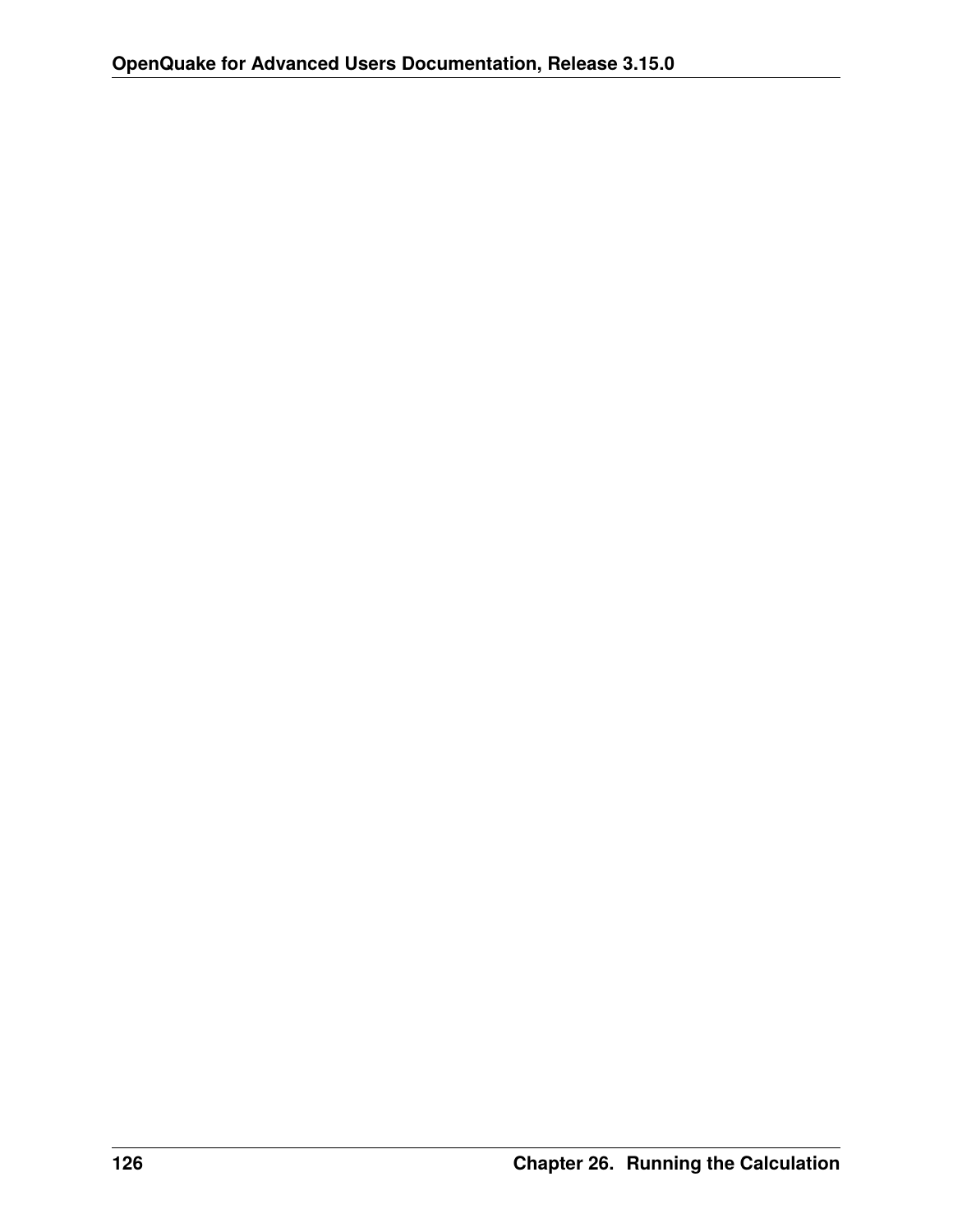# **CHAPTER TWENTYSEVEN**

## **CORRELATION**

By default the engine tries to compute both the spatial correlation and the cross correlation between different intensity measure types. Please note that if you are using MMI as intensity measure type in your vulnerability model, it is not possible to apply correlations since those are based on physical measures.

For each kind of correlation you have three choices, that you can set in the *job.ini*, for a total of nine combinations:

```
spatial\_correlation = yes, cross\_correlation = yes # the default- spatial_correlation = no, cross_correlation = no # disable everything
- spatial_correlation = yes, cross_correlation = no
- spatial_correlation = no, cross_correlation = yes
- spatial_correlation = full, cross_correlation = full
- spatial_correlation = yes, cross_correlation = full
- spatial_correlation = no, cross_correlation = full
 spatial\_correlation = full, cross\_correlation = nospatial\_correlation = full, cross\_correlation = yes
```
*yes* means using the correlation matrix of the [Silva-Horspool](https://onlinelibrary.wiley.com/doi/abs/10.1002/eqe.3154) paper; *no* mean using no correlation; *full* means using an all-ones correlation matrix.

Apart from performance considerations, disabling either the spatial correlation or the cross correlation (or both) might be useful to see how significant the effect of the correlation is on the damage/loss estimates.

In particular, due to numeric errors, the spatial correlation matrix - that by construction contains only positive numbers - can still produce small negative eigenvalues (of the order of -1E-15) and the calculation fails with an error message saying that the correlation matrix is not positive defined. Welcome to the world of floating point approximation! Rather than magically discarding negative eigenvalues the engine raises an error and the user has two choices: either disable the spatial correlation or reduce the number of sites because that can make the numerical instability go away. The easiest way to reduce the number of sites is setting a *region\_grid\_spacing* parameter in the *prepare\_job.ini* file, then the engine will automatically put the assets on a grid. The larger the grid spacing, the fewer the number of points, and the closer the calculation will be to tractability.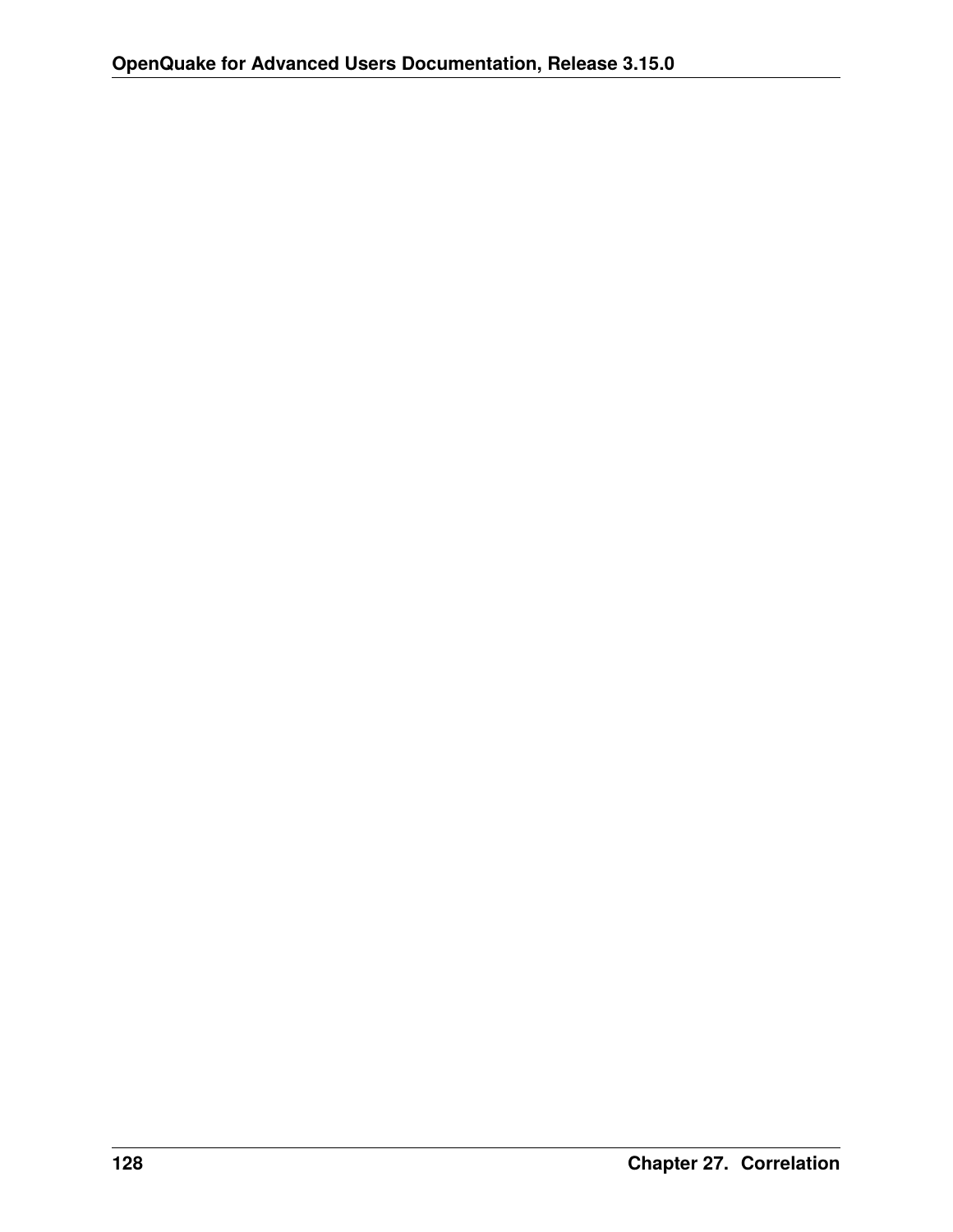# **CHAPTER TWENTYEIGHT**

# **PERFORMANCE CONSIDERATIONS**

The performance of the calculation will be crucially determined by the number of hazard sites. For instance, in the case of the Pisco earthquake the ShakeMap has 506,142 sites, which is a significantly large number of sites. However, the extent of the ShakeMap in longitude and latitude is about 6 degrees, with a step of 10 km the grid contains around 65 x 65 sites; most of the sites are without assets because most of the grid is on the sea or on high mountains, so actually there are around ~500 effective sites. Computing a correlation matrix of size 500 x 500 is feasible, so the risk computation can be performed.

Clearly in situations in which the number of hazard sites is too large, approximations will have to be made such as using a larger *region\_grid\_spacing*. Disabling spatial AND cross correlation makes it possible run much larger calculations. The performance can be further increased by not using a truncation\_level.

When applying correlation, a soft cap on the size of the calculations is defined. This is done and modifiable through the parameter cholesky\_limit which refers to the number of sites multiplied by the number of intensity measure types used in the vulnerability model. Raising that limit is at your own peril, as you might run out of memory during calculation or may encounter instabilities in the calculations as described above.

If the ground motion values or the standard deviations are particularly large, the user will get a warning about suspicious GMFs.

Moreover, especially for old ShakeMaps, the USGS can provide them in a format that the engine cannot read.

Thus, this feature is not expected to work in 100% of the cases.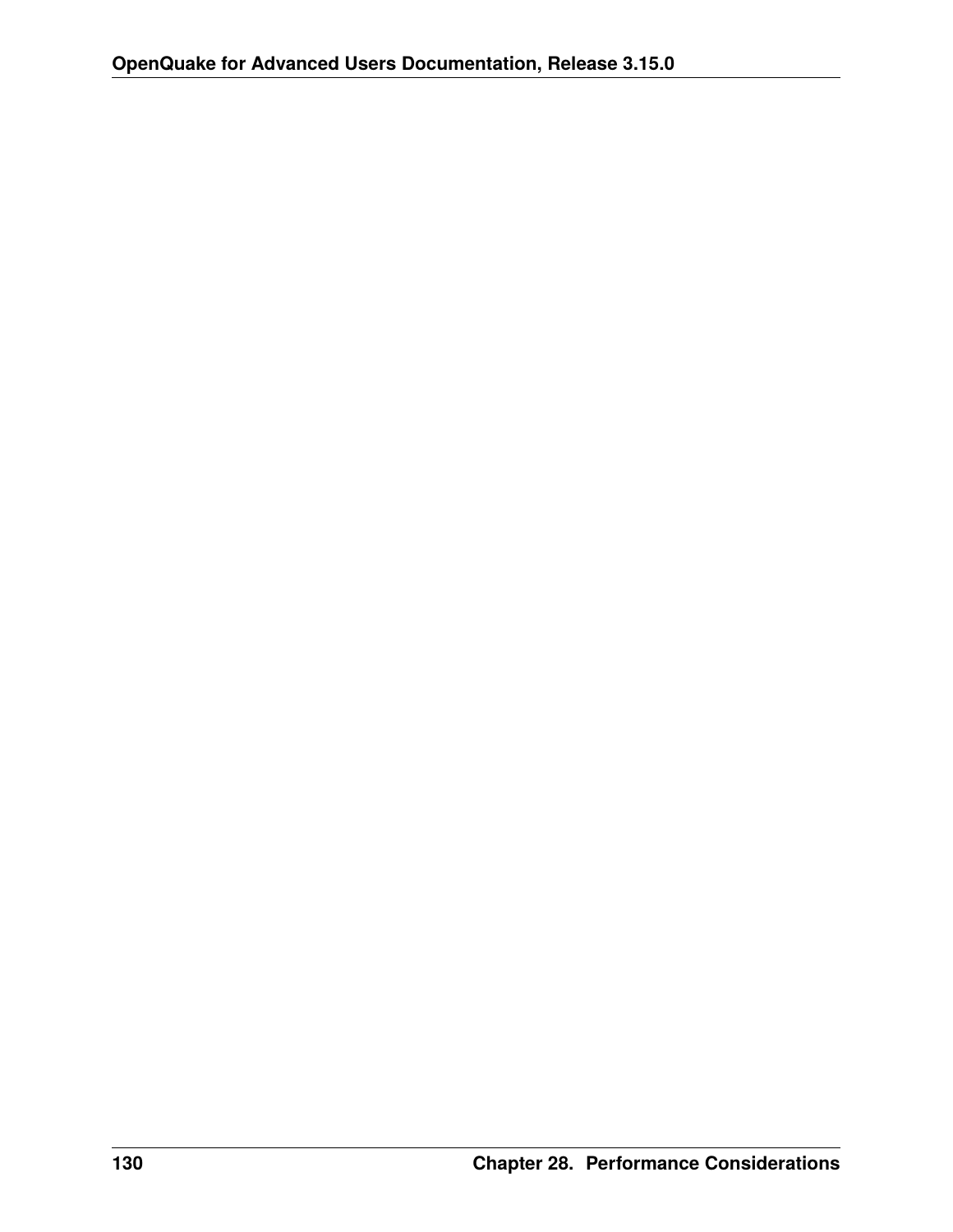#### **CHAPTER TWENTYNINE**

# **EXTENDED CONSEQUENCES**

Scenario damage calculations produce damage distributions, i.e. arrays containing the number of buildings in each damage state defined in the fragility functions. There is a damage distribution per each asset, event and loss type, so you can easily produce *billions* of damage distributions. This is why the engine provide facilities to compute results based on aggregating the damage distributions, possibly multiplied by suitable coefficients, i.e. *consequences*.

For instance, from the probability of being in the collapsed damage state, one may estimate the number of fatalities, given the right multiplicative coefficient. Another commonly computed consequence is the economic loss; in order to estimated it, one need a different multiplicative coefficient for each damage state and for each taxonomy. The table of coefficients, a.k.a. the *consequence model*, can be represented as a CSV file like the following:

| taxonomy               | conse- | loss_type | slight | moder- | exten- | com-         |
|------------------------|--------|-----------|--------|--------|--------|--------------|
|                        | quence |           |        | ate    | sive   | plete        |
| CR_LFINF-DUH_H2        | losses | struc-    | 0.05   | 0.25   | 0.6    | 1            |
|                        |        | tural     |        |        |        |              |
| <b>CR LFINF-DUH H4</b> | losses | struc-    | 0.05   | 0.25   | 0.6    | $\mathbf{1}$ |
|                        |        | tural     |        |        |        |              |
| MCF LWAL-DNO H3        | losses | struc-    | 0.05   | 0.25   | 0.6    | $\mathbf{1}$ |
|                        |        | tural     |        |        |        |              |
| MR LWAL-DNO H1         | losses | struc-    | 0.05   | 0.25   | 0.6    | $\mathbf{1}$ |
|                        |        | tural     |        |        |        |              |
| MR LWAL-DNO H2         | losses | struc-    | 0.05   | 0.25   | 0.6    | $\mathbf{1}$ |
|                        |        | tural     |        |        |        |              |
| MUR LWAL-DNO H1        | losses | struc-    | 0.05   | 0.25   | 0.6    | $\mathbf{1}$ |
|                        |        | tural     |        |        |        |              |
| W-WS LPB-DNO H1        | losses | struc-    | 0.05   | 0.25   | 0.6    | $\mathbf{1}$ |
|                        |        | tural     |        |        |        |              |
| W-WWD_LWAL-            | losses | struc-    | 0.05   | 0.25   | 0.6    | $\mathbf{1}$ |
| DNO_H1                 |        | tural     |        |        |        |              |
| MR LWAL-DNO H3         | losses | struc-    | 0.05   | 0.25   | 0.6    | $\mathbf{1}$ |
|                        |        | tural     |        |        |        |              |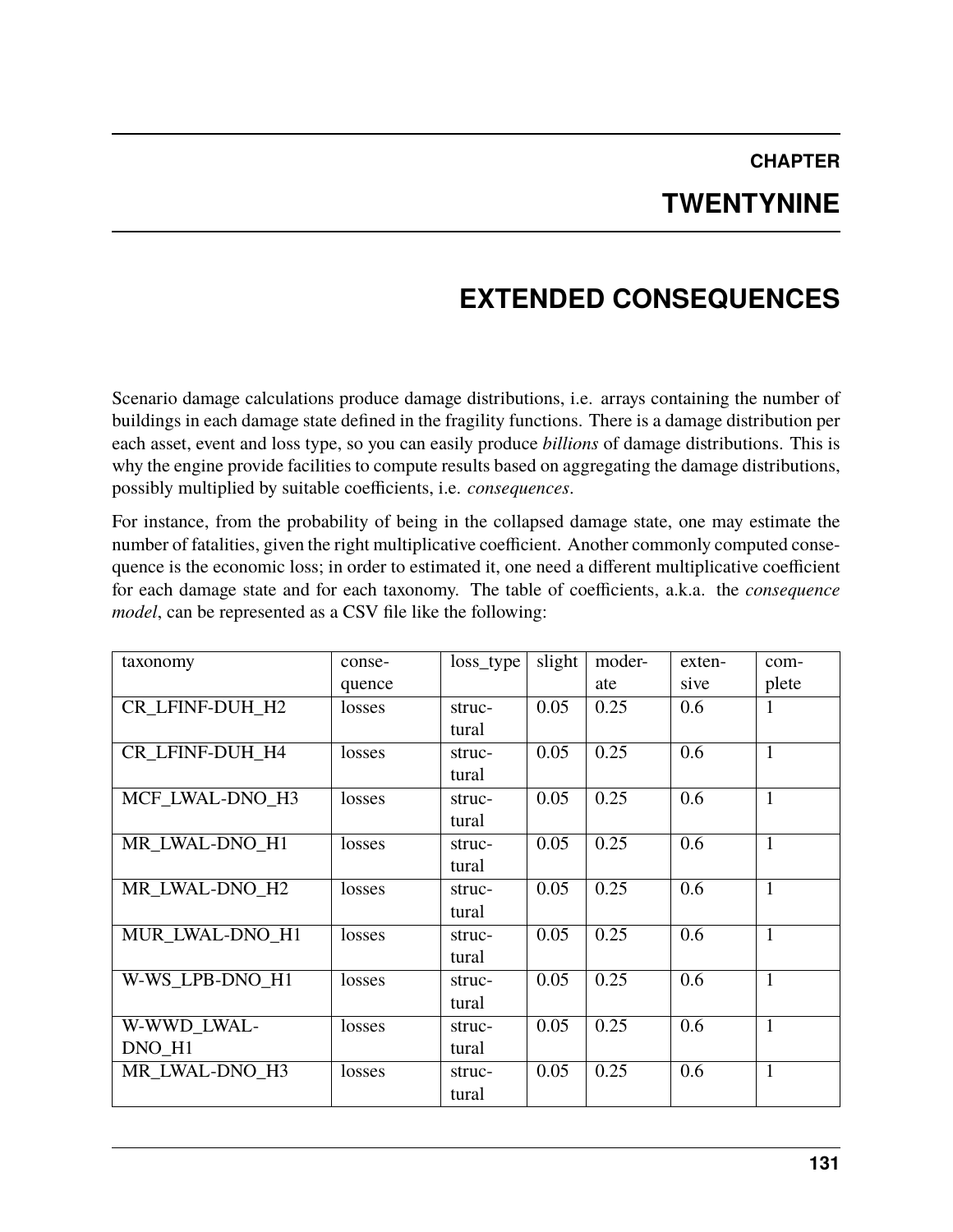The first field in the header is the name of a tag in the exposure; in this case it is the taxonomy but it could be any other tag — for instance, for volcanic ash-fall consequences, the roof-type might be more relevant, and for recovery time estimates, the occupancy class might be more relevant.

The consequence framework is meant to be used for generic consequences, not necessarily limited to earthquakes, because since version 3.6 the engine provides a multi-hazard risk calculator.

The second field of the header, the consequence, is a string identifying the kind of consequence we are considering. It is important because it is associated to the name of the function to use to compute the consequence. It is rather easy to write an additional function in case one needed to support a new kind of consequence. You can show the list of consequences by the version of the engine that you have installed with the command:

```
$ oq info consequences # in version 3.12
The following 5 consequences are implemented:
losses
collapsed
injured
fatalities
homeless
```
The other fields in the header are the loss type and the damage states. For instance the coefficient 0.25 for "moderate" means that the cost to bring a structure in "moderate damage" back to its undamaged state is 25% of the total replacement value of the asset. The loss type refers to the fragility model, i.e. structural will mean that the coefficients apply to damage distributions obtained from the fragility functions defined in the file structural\_fragility\_model.xml.

## **29.1 discrete\_damage\_distribution**

Damage distributions are called discrete when the number of buildings in each damage is an integer, and continuous when the number of buildings in each damage state is a floating point number. Continuous distributions are a lot more efficient to compute and therefore that is the default behavior of the engine, at least starting from version 3.13. You can ask the engine to use discrete damage distribution by setting the flag in the job.ini file

```
discrete_damage_distribution = true
```
However, it should be noticed that setting discrete\_damage\_distribution = true will raise an error if the exposure contains a floating point number of buildings for some asset. Having a floating point number of buildings in the exposure is quite common since the "number" field is often estimated as an average.

Even if the exposure contains only integers and you have set discrete\_damage\_distribution = true in the job.ini, the aggregate damage distributions will normally contains floating point numbers, since they are obtained by summing integer distributions for all seismic events of a given hazard realization and dividing by the number of events of that realization.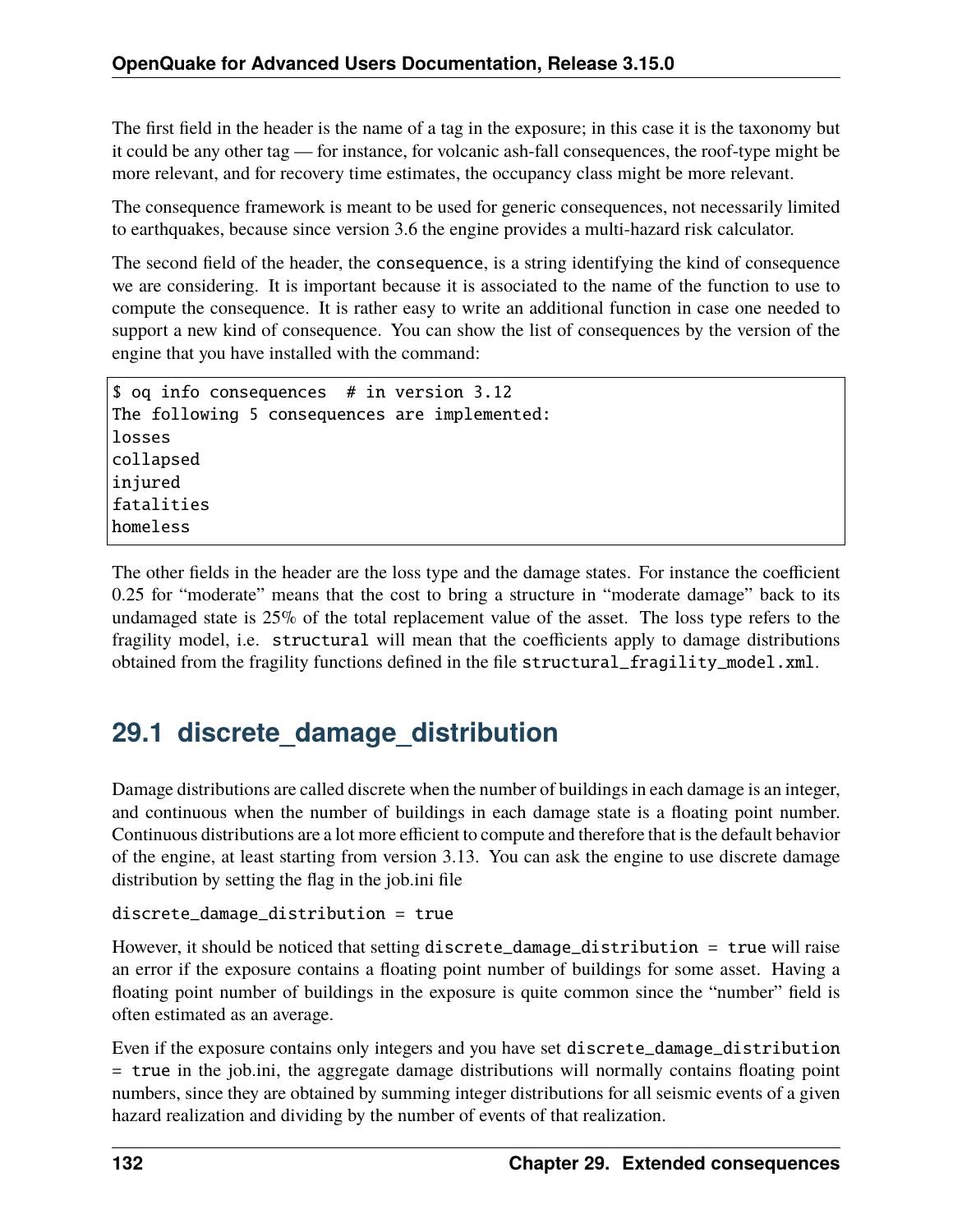By summing the number of buildings in each damage state one will get the total number of buildings for the given aggregation level; if the exposure contains integer numbers than the sum of the numbers will be an integer, apart from minor differences due to numeric errors, since the engine stores even discrete distributions as floating point numbers.

#### **29.2 The EventBasedDamage demo**

Given a source model, a logic tree, an exposure, a set of fragility functions and a set of consequence functions, the event\_based\_damage calculator is able to compute results such as average consequences and average consequence curves. The scenario\_damage calculator does the same, except it does not start from a source model and a logic tree, but rather from a set of predetermined ruptures or ground motion fields, and the averages are performed on the input parameter number\_of\_ground\_motion\_fields and not on the effective investigation time.

In the engine distribution, in the folders demos/risk/EventBasedDamage and demos/risk/ ScenarioDamage there are examples of how to use the calculators.

Let's start with the EventBasedDamage demo. The source model, the exposure and the fragility functions are much simplified and you should not consider them realistic for the Nepal, but they permit very fast hazard and risk calculations. The effective investigation time is

```
eff_time = 1 (year) x 1000 (ses) x 50 (rlzs) = 50,000 years
```
and the calculation is using sampling of the logic tree. Since all the realizations have the same weight, on the risk side we can effectively consider all of them together. This is why there will be a single output (for the effective risk realization) and not 50 outputs (one for each hazard realization) as it would happen for an event\_based\_risk calculation.

Normally the engine does not store the damage distributions for each asset (unless you specify aggregate\_by=id in the job.ini file).

By default it stores the aggregate damage distributions by summing on all the assets in the exposure. If you are interested only in partial sums, i.e. in aggregating only the distributions associated to a certain tag combination, you can produce the partial sums by specifying the tags. For instance aggregate\_by = taxonomy will aggregate by taxonomy, aggregate\_by = taxonomy, region will aggregate by taxonomy and region, etc. The aggregated damage distributions (and aggregated consequences, if any) will be stored in a table called risk\_by\_event which can be accessed with pandas. The corresponding DataFrame will have fields event\_id, agg\_id (integer referring to which kind of aggregation you are considering), loss\_id (integer referring to the loss type in consideration), a column named dmg\_X for each damage state and a column for each consequence. In the EventBasedDamage demo the exposure has a field called NAME\_1 and representing a geographic region in Nepal (i.e. "East" or "Mid-Western") and there is an aggregate\_by = NAME\_1, taxonomy in the job.ini.

Since the demo has 4 taxonomies ("Wood", "Adobe", "Stone-Masonry", "Unreinforced-Brick-Masonry") there  $4 \times 2 = 8$  possible aggregations; actually, there is also a 9th possibility corre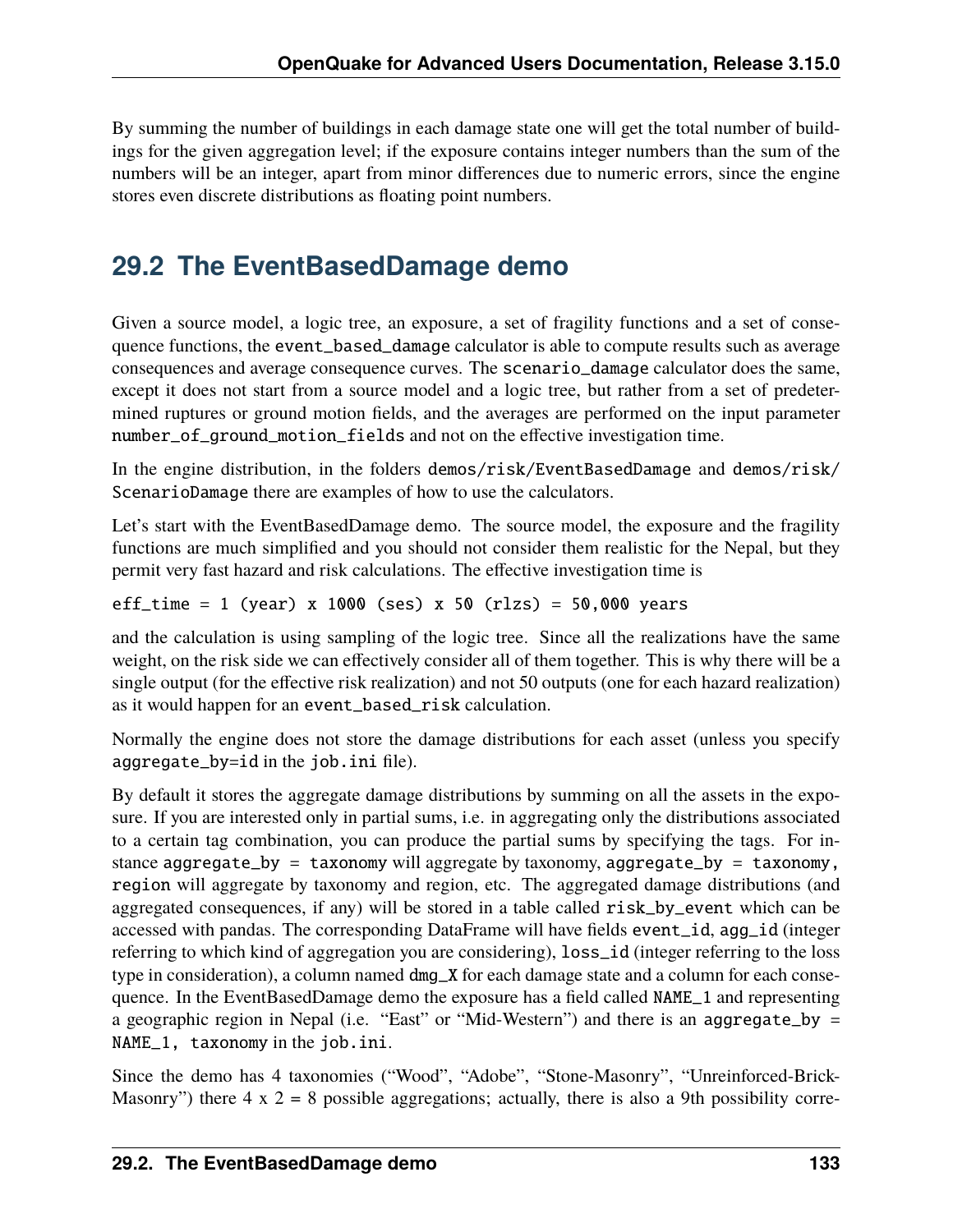sponding to aggregating on all assets by disregarding the tags. You can see the possible values of the the agg\_id field with the following command:

|                | \$ oq show agg_id          |                   |
|----------------|----------------------------|-------------------|
|                | taxonomy                   | NAME_1            |
| agg_id         |                            |                   |
| O              | Wood                       | East              |
| $\mathbf 1$    |                            | Wood Mid-Western  |
| $\overline{2}$ | Adobe                      | East              |
| 3              |                            | Adobe Mid-Western |
| 4              | Stone-Masonry              | East              |
| 5              | Stone-Masonry              | Mid-Western       |
| 6              | Unreinforced-Brick-Masonry | East              |
| 7              | Unreinforced-Brick-Masonry | Mid-Western       |
| 8              | *total*                    | *total*           |

Armed with that knowledge it is pretty easy to understand the risk\_by\_event table:

|                                | >> from openquake.commonlib.datastore import read          |                                  |                 |                 |      |                 |               |  |
|--------------------------------|------------------------------------------------------------|----------------------------------|-----------------|-----------------|------|-----------------|---------------|--|
| >>                             | $\text{dstore} = \text{read}(-1)$ # the latest calculation |                                  |                 |                 |      |                 |               |  |
|                                | $\gg$ df = dstore.read_df('risk_by_event', 'event_id')     |                                  |                 |                 |      |                 |               |  |
|                                |                                                            | agg_id loss_id dmg_1 dmg_2 dmg_3 |                 |                 |      | $dmg_4$         | losses        |  |
| event_id                       |                                                            |                                  |                 |                 |      |                 |               |  |
| 472                            | $\boldsymbol{\Omega}$                                      | $\boldsymbol{\omega}$            | $\mathbf{0}$ .0 | 1.0             | 0.0  | $\mathbf{0}$ .0 | 5260.828125   |  |
| 472                            | 8                                                          | $\boldsymbol{\mathsf{O}}$        | 0.0             | 1.0             | 0.0  | 0.0             | 5260.828125   |  |
| 477                            | $\boldsymbol{\omega}$                                      | $\boldsymbol{\omega}$            | 2.0             | $\mathbf{0}$ .0 | 1.0  | 0.0             | 6368.788574   |  |
| 477                            | 8                                                          | $\mathbf{\Omega}$                | 2.0             | $\mathbf{0}$ .0 | 1.0  | 0.0             | 6368.788574   |  |
| 478                            | $\boldsymbol{\omega}$                                      | $\boldsymbol{\omega}$            | 3.0             | 1.0             | 1.0  | 0.0             | 5453.355469   |  |
| $\alpha$ , $\alpha$ , $\alpha$ |                                                            |                                  |                 |                 |      | .               | .             |  |
| 30687                          | 8                                                          | $\mathbf{0}$                     | 56.0            | 53.0            | 26.0 | 16.0            | 634266.187500 |  |
| 30688                          | $\boldsymbol{\omega}$                                      | $\boldsymbol{\omega}$            | 3.0             | 6.0             | 1.0  | $\mathbf{0}$ .0 | 14515.125000  |  |
| 30688                          | 8                                                          | $\boldsymbol{\omega}$            | 3.0             | 6.0             | 1.0  | $\mathbf{0}$ .0 | 14515.125000  |  |
| 30690                          | $\boldsymbol{\omega}$                                      | $\mathbf{\Omega}$                | 2.0             | $\mathbf{0}$ .0 | 1.0  | $\mathbf{0}$ .0 | 5709.204102   |  |
| 30690                          | 8                                                          | $\boldsymbol{\omega}$            | 2.0             | 0.0             | 1.0  | 0.0             | 5709.204102   |  |
| [8066 rows x 7 columns]        |                                                            |                                  |                 |                 |      |                 |               |  |

The number of buildings in each damage state is integer (even if stored as a float) because the exposure contains only integers and the *job.ini* is setting explicitly discrete\_damage\_distribution = true.

It should be noted that while there is a CSV exporter for the risk\_by\_event table, it is designed to export only the total aggregation component (i.e. agg\_id=9 in this example) for reasons of backward compatibility with the past, the time when the only aggregation the engine could perform was the total aggregation. Since the risk\_by\_event table can be rather large, it is recommmended to interact with it with pandas and not to export in CSV.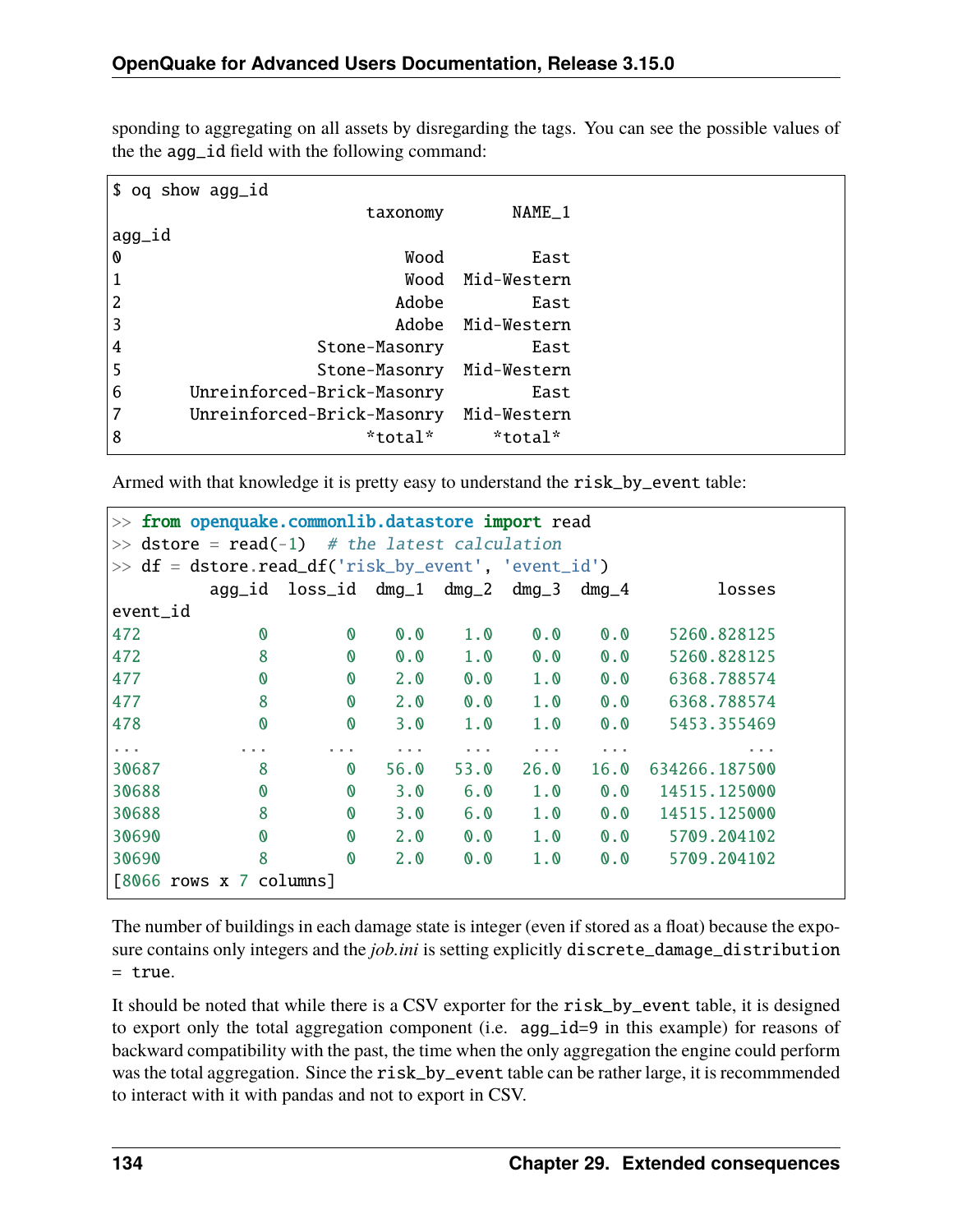There is instead a CSV exporter for the aggregated damage distributions (together with the aggregated consequences) that you may call with the command oq export aggrisk; you can also see the distributions directly:

|   | \$ oq show aggrisk   |                       |                           |                                |                            |          |          |                |
|---|----------------------|-----------------------|---------------------------|--------------------------------|----------------------------|----------|----------|----------------|
|   |                      | agg_id rlz_id loss_id |                           | $dmg_0$                        | $dmg_1$                    | $dmg_2$  | $dmg_3$  | $\mathbf{L}$   |
|   | $\rightarrow$ dmg_4  | losses                |                           |                                |                            |          |          |                |
| ⋔ | O                    | ⋔                     | 0                         | 18.841061  0.077873  0.052915  |                            |          | 0.018116 | 0.             |
|   | $\rightarrow$ 010036 | 459.162567            |                           |                                |                            |          |          |                |
|   | 3                    | 0                     | $\boldsymbol{\mathsf{O}}$ | 172.107361  0.329445  0.591998 |                            |          | 0.422925 | 0.             |
|   | $\rightarrow$ 548271 | 11213.121094          |                           |                                |                            |          |          |                |
| 2 | 5                    | ⋔                     | 0                         |                                | 1.981786 0.003877 0.005539 |          | 0.004203 | 0.             |
|   | $\bigcirc$ 004594    | 104.431755            |                           |                                |                            |          |          |                |
| 3 | 6                    | ⋔                     | $\boldsymbol{\mathsf{O}}$ | 797.826111 1.593724 1.680134   |                            |          | 0.926167 | $\mathbf{0}$ . |
|   | $\rightarrow$ 973836 | 23901.496094          |                           |                                |                            |          |          |                |
| 4 |                      | 0                     | $\boldsymbol{\omega}$     | 48.648529 0.120687             |                            | 0.122120 | 0.060278 | 0.             |
|   | $\rightarrow$ 048386 | 1420.059448           |                           |                                |                            |          |          |                |
| 5 | 8                    | 0                     | $\boldsymbol{\omega}$     | 1039.404907                    | 2.125607 2.452706          |          | 1.431690 | $1$ .          |
|   | $\rightarrow$ 585123 | 37098.269531          |                           |                                |                            |          |          |                |
|   |                      |                       |                           |                                |                            |          |          |                |

By summing on the damage states one gets the total number of buildings for each aggregation level:

|                           | $\text{agg_id } \text{dmg\_0} + \text{dmg\_1} + \text{dmg\_2} + \text{dmg\_3} + \text{dmg\_4}$ aggkeys |  |  |                             |
|---------------------------|--------------------------------------------------------------------------------------------------------|--|--|-----------------------------|
| $\boldsymbol{\mathsf{O}}$ | $19.000039 \sim 19$                                                                                    |  |  | Wood, East                  |
| $\overline{3}$            | $173.999639 \sim 174$                                                                                  |  |  | Wood, Mid-Western           |
| $5^{\circ}$               | $2.000004 ~-~ 2$                                                                                       |  |  | Stone-Masonry, Mid-Western  |
| 6                         | $802.999853 \sim 803$                                                                                  |  |  | Unreinforced-Brick-Masonry, |
| $\rightarrow$ East        |                                                                                                        |  |  |                             |
|                           | $48.999971 \approx 49$                                                                                 |  |  | Unreinforced-Brick-Masonry, |
|                           | $\rightarrow$ Mid-Western                                                                              |  |  |                             |
| 8                         | $1046.995130 ~\sim~ 1047$                                                                              |  |  | Total                       |

## **29.3 The ScenarioDamage demo**

The demo in demos/risk/ScenarioDamage is similar to the EventBasedDemo (it still refers to Nepal) but it uses a much large exposure with 9063 assets and 5,365,761 building. Moreover the configuration file is split in two: first you should run job\_hazard.ini and then run job\_risk. ini with the --hc option.

The first calculation will produce 2 sets of 100 ground motion fields each (since job\_hazard.ini contains number\_of\_ground\_motion\_fields =  $100$  and the gsim logic tree file contains two GMPEs). The second calculation will use such GMFs to compute aggregated damage distributions. Contrarily to event based damage calculations, scenario damage calculations normally use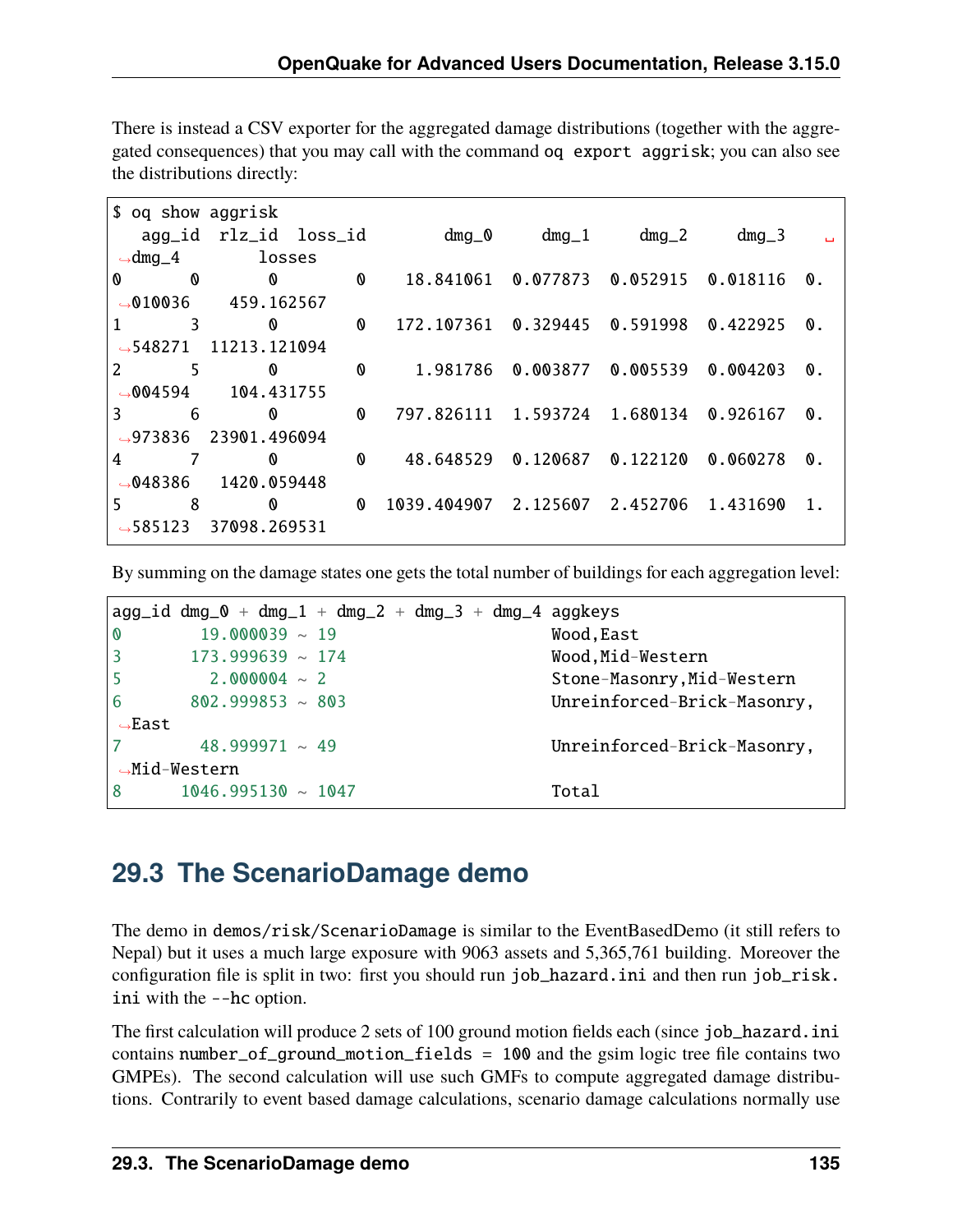full enumeration, since there are very few realizations (only two in this example), thus the scenario damage calculator is able to distinguish the results by realization.

The main output of a scenario\_damage calculation is still the risk\_by\_event table which has exactly the same form as for the EventBasedDamage demo. However there is a difference when considering the aggrisk output: since we are using full enumeration we will produce a damage distribution for each realization:

|                      | \$ og show aggrisk                  |              |  |                                                |
|----------------------|-------------------------------------|--------------|--|------------------------------------------------|
|                      |                                     |              |  | losses                                         |
| $\omega$<br>$\sim$ 0 |                                     | $\mathbf{v}$ |  | 0 4173405.75  452433.40625 7.779261e+09        |
| $\mathbf{1}$         | $\begin{matrix} 0 & 1 \end{matrix}$ |              |  | $\theta$ 3596234.00  633638.37500 1.123458e+10 |

The sum over the damage states will still produce the total number of buildings, which will be independent from the realization:

```
rlz_id dmg_0 + dmg_1 + dmg_2 + dmg_3 + dmg_40 5365761.0
1 5365761.0
```
In this demo there is no aggregate\_by specified, so the only aggregation which is performed is the total aggregation. You are invited to specify aggregate\_by and study how aggrisk changes.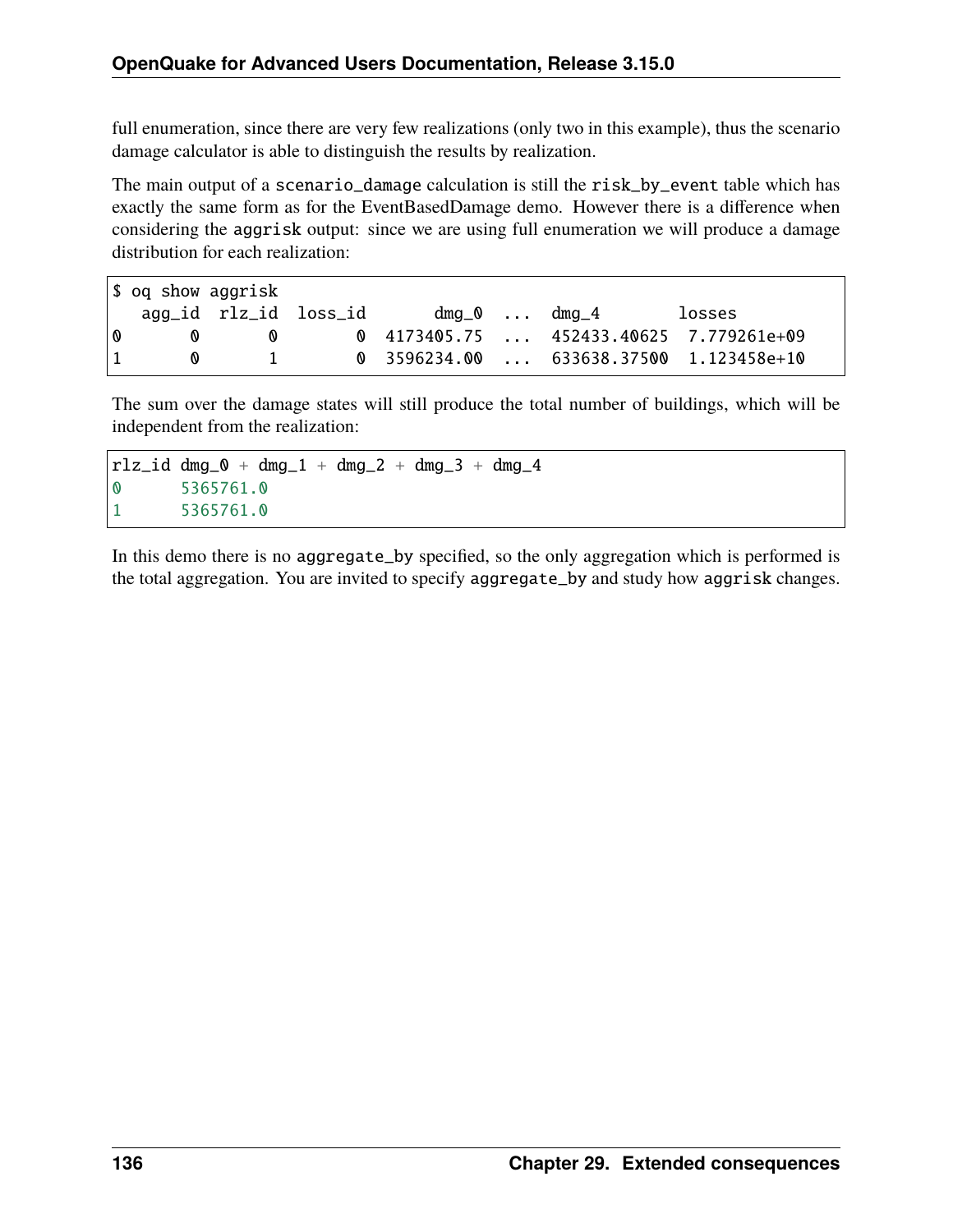#### **CHAPTER THIRTY**

## **NEW RISK FEATURES**

Here we document some new risk features which have not yet made it into the engine manual. These are new features and cannot be considered fully-tested and stable yet.

## **30.1 Taxonomy mapping**

In an ideal world, for every building type represented in the exposure model, there would be a unique matching function in the vulnerability or fragility models. However, often it may not be possible to have a one-to-one mapping of the taxonomy strings in the exposure and those in the vulnerability or fragility models. For cases where the exposure model has richer detail, many taxonomy strings in the exposure would need to be mapped onto a single vulnerability or fragility function. In other cases where building classes in the exposure are more generic and the fragility or vulnerability functions are available for more specific building types, a modeller may wish to assign more than one vulnerability or fragility function to the same building type in the exposure with different weights.

We may encode such information into a *taxonomy\_mapping.csv* file like the following:

| taxonomy    | conversion |
|-------------|------------|
| Wood Type A | Wood       |
| Wood Type B | Wood       |
| Wood Type C | Wood       |

Using an external file is convenient, because we can avoid changing the original exposure. If in the future we will be able to get specific risk functions, then we will just remove the taxonomy mapping. This usage of the taxonomy mapping (use proxies for missing risk functions) is pretty useful, but there is also another usage which is even more interesting.

Consider a situation where there are doubts about the precise composition of the exposure. For instance we may know than in a given geographic region 20% of the building of type "Wood" are of "Wood Type A", 30% of "Wood Type B" and 50% of "Wood Type C", corresponding to different risk functions, but do not know building per building what it its precise taxonomy, so we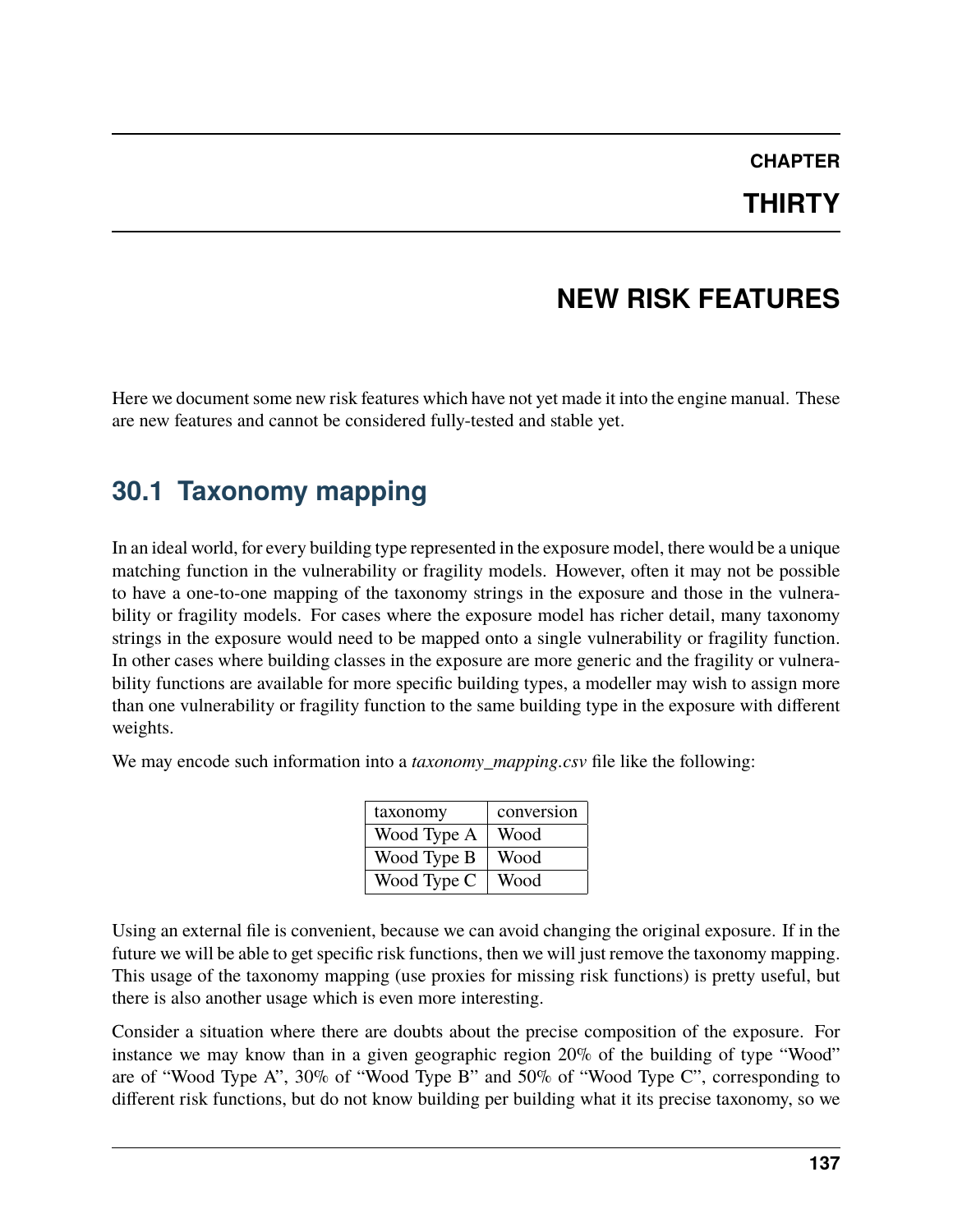just use a generic "Wood" taxonomy in the exposure. We may encode the weight information into a *taxonomy\_mapping.csv* file like the following:

| taxonomy | conversion  | weight |
|----------|-------------|--------|
| Wood     | Wood Type A | 0.2    |
| Wood     | Wood Type B | 0.3    |
| Wood     | Wood Type C | 0.5    |

The engine will read this mapping file and when performing the risk calculation will use all three kinds of risk functions to compute a single result with a weighted mean algorithm. The sums of the weights must be 1 for each exposure taxonomy, otherwise the engine will raise an error. In this case the taxonomy mapping file works like a risk logic tree.

Internally both the first usage and the second usage are treated in the same way, since the first usage is a special case of the second when all the weights are equal to 1.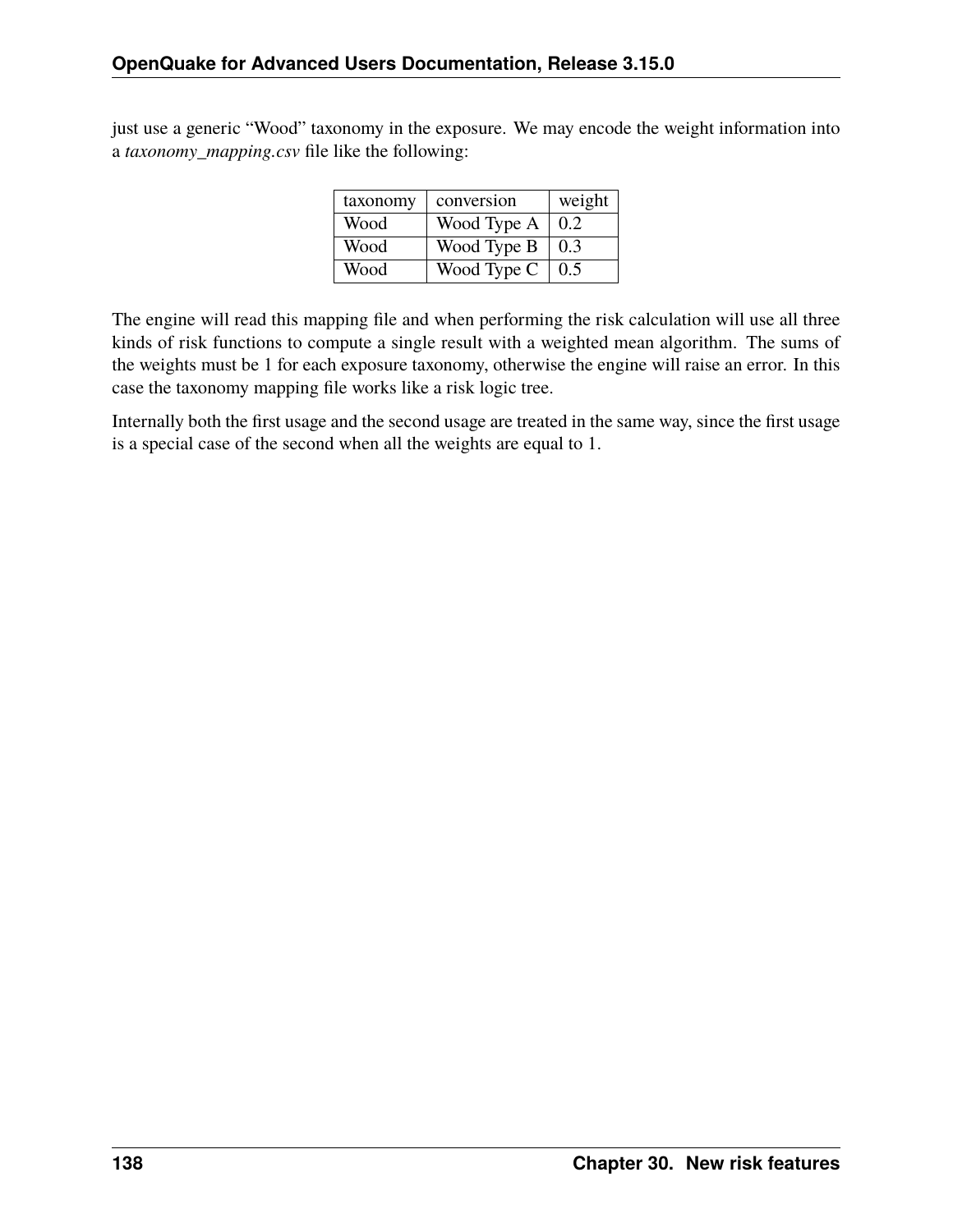# **CHAPTER THIRTYONE**

## **RISK PROFILES**

The OpenQuake engine can produce risk profiles, i.e. estimates of average losses and maximum probable losses for all countries in the world. Even if you are interested in a single country, you can still use this feature to compute risk profiles for each province in your country.

However, the calculation of the risk profiles is tricky and there are actually several different ways to do it.

- 1. The least-recommended way is to run independent calculations, one for each country. The issue with this approach is that even if the hazard model is the same for all the countries (say you are interested in the 13 countries of South America), due to the nature of event based calculations, different ruptures will be sampled in different countries. In practice, when comparing Chile with Peru you will see differences due to the fact that the random sampling picked different ruptures in the two contries and not real differences. In theory, the effect should disappear if the calculations have sufficiently long investigation times, when all possible ruptures are sampled, but in practice, for finite investigation times there will always be different ruptures.
- 2. To avoid such issues, the country-specific calculations should ideally all start from the same set of precomputed ruptures. You can compute the whole stochastic event set by running an event based calculation without specifying the sites and with the parameter ground\_motion\_fields set to false. Currently, one must specify a few global site parameters in the precalculation to make the engine checker happy, but they will not be used since the ground motion fields will not be generated in the precalculation. The ground motion fields will be generated on-the-fly in the subsequent individual country calculations, but not stored in the file system. This approach is fine if you do not have a lot of disk space at your disposal, but it is still inefficient since it is quite prone to the slow tasks issue.
- 3. If you have plenty of disk space it is better to also generate the ground motion fields in the precalculation, and then run the contry-specific risk calculations starting from there. This is particularly convenient if you foresee the need to run the risk part of the calculations multiple times, while the hazard part remains unchanged. Using a precomputed set of GMFs removes the need to rerun the hazard part of the calculations each time.
- 4. If you have a really powerful machine, the most efficient way is to run a single calculation considering all countries in a single job.ini file. The risk profiles can be obtained by using the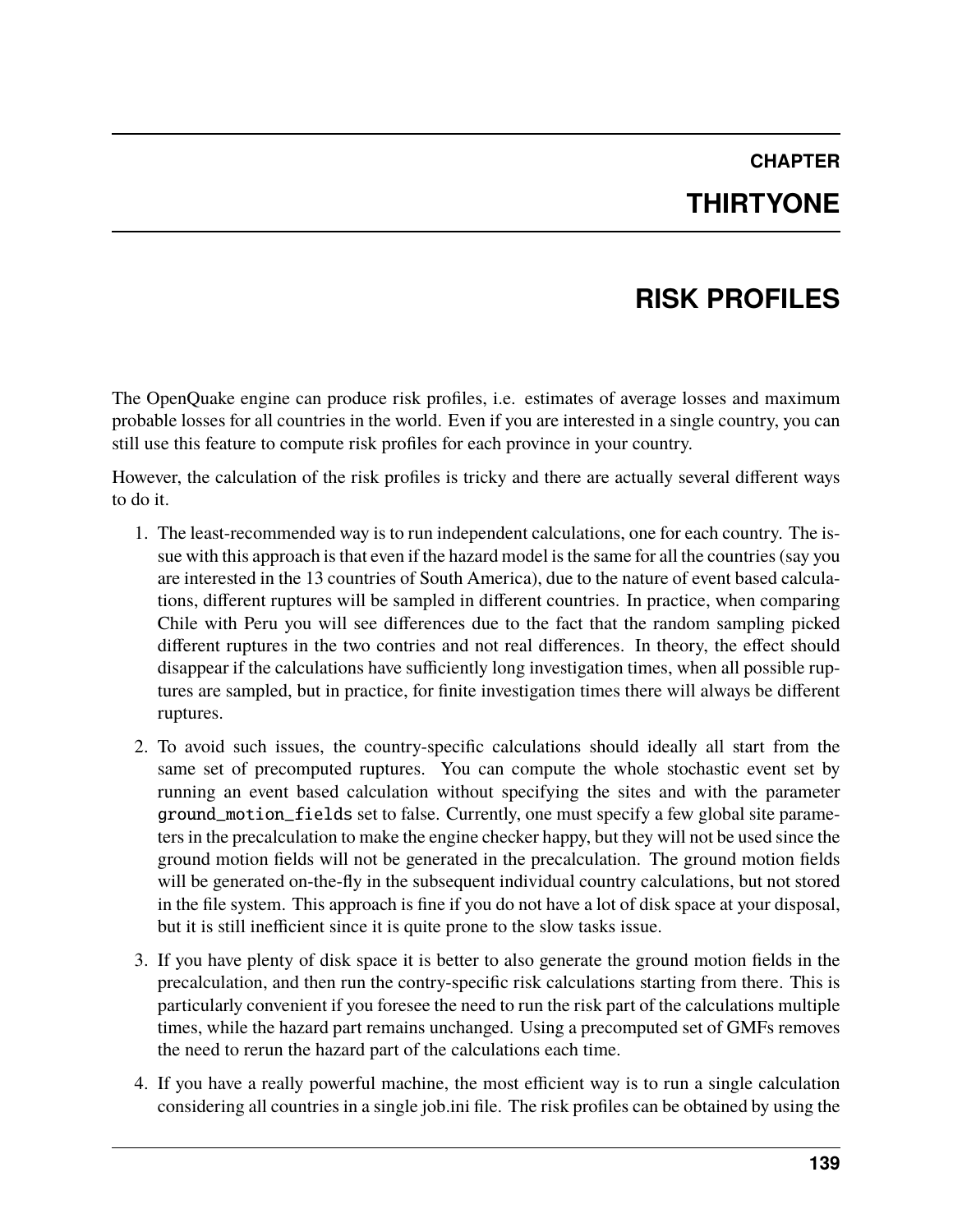aggregate\_by and reaggregate\_by parameters. This approach can be much faster than the previous ones. However, approaches #2 and #3 are cloud-friendly and can be preferred if you have access to cloud-computing resources, since then you can spawn a different machine for each country and parallelize horizontally.

Here are some tips on how to prepare the required job.ini files:

When using approach #1 you will have 13 different files (in the example of South America) with a format like the following:

```
$ cat job_Argentina.ini
calculation_mode = event_based_risk
source model logic tree file = ssmLT.xml
gsim_logic_tree_file = gmmLTrisk.xml
site_model_file = Site_model_Argentina.csv
exposure_file = Exposure_Argentina.xml
...
$ cat job_Bolivia.ini
calculation_mode = event_based_risk
source_model_logic_tree_file = ssmLT.xml
gsim_logic_tree_file = gmmLTrisk.xml
site_model_file = Site_model_Bolivia.csv
exposure_file = Exposure_Bolivia.xml
...
```
Notice that the source\_model\_logic\_tree\_file and gsim\_logic\_tree\_file will be the same for all countries since the hazard model is the same; the same sources will be read 13 times and the ruptures will be sampled and filtered 13 times. This is inefficient. Also, hazard parameters like

```
truncation level = 3investigation_time = 1number_of_logic_tree_samples = 1000
ses_per_logic_tree_path = 100
maximum distance = 300
```
must be the same in all 13 files to ensure the consistency of the calculation. Ensuring this consistency can be prone to human error.

When using approach #2 you will have 14 different files: 13 files for the individual countries and a special file for precomputing the ruptures:

```
$ cat job_rup.ini
calculation_mode = event_based
source_model_logic_tree_file = ssmLT.xml
gsim_logic_tree_file = gmmLTrisk.xml
```
(continues on next page)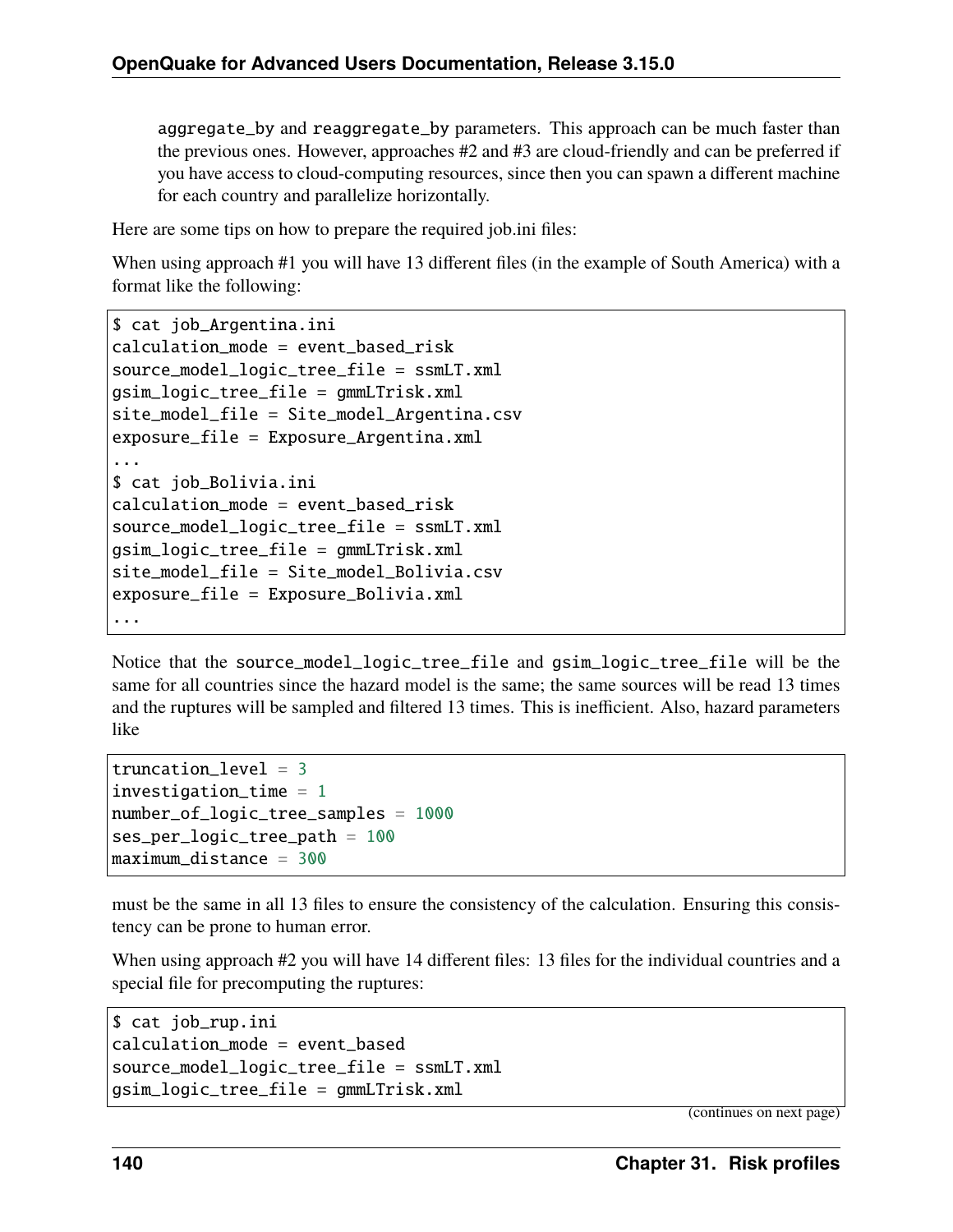(continued from previous page)

```
reference_vs30_value = 760
reference_depth_to_1pt0km_per_sec = 440
ground_motion_fields = false
...
```
The files for the individual countries will be as before, except for the parameter source\_model\_logic\_tree\_file which should be removed. That will avoid reading 13 times the same source model files, which are useless anyway, since the calculation now starts from precomputed ruptures. There are still a lot of repetitions in the files and the potential for making mistakes.

Approach #3 is very similar to approach #2: the only differences will be in the initial file, the one used to precompute the GMFs. Obviously it will require setting ground\_motion\_fields = true; moreover, it will require specifying the full site model as follows:

```
site model file =Site_model_Argentina.csv
 Site_model_Bolivia.csv
  ...
```
The engine will automatically concatenate the site model files for all 13 countries and produce a single site collection. The site parameters will be extracted from such files, so the dummy global parameters reference\_vs30\_value, reference\_depth\_to\_1pt0km\_per\_sec, etc can be removed.

It is FUNDAMENTAL FOR PERFORMANCE to have reasonable site model files, i.e. the number of sites must be relatively small, let's say below 100,000 sites. For calculations with large highdefinition exposure models, trying to calculate the hazard at the location of every single asset can easily generate millions of sites, making the calculation intractable in terms of both memory and disk space occupation.

The engine provides a command oq prepare\_site\_model which is meant to generate sensible site model files starting from the country exposures and the global USGS vs30 grid. It works by using a hazard grid so that the number of sites can be reduced to a manageable number. Please refer to the manual in the section about the oq commands to see how to use it, or try oq prepare\_site\_model --help.

Approach #4 is the best, since there is only a single file, thus avoiding entirely the possibily of having inconsistent parameters in different files. It is also the faster approach, not to mention the most convenient one, since you have to manage a single calculation and not 13. That makes the task of managing any kind of post-processing a lot simpler. Unfortunately, it is also the option that requires more memory and it can be infeasable if the model is too large and you do not have enough computing resources. In that case your best bet might be to go back to options #2 or #3. If you have access to multiple small machines, approaches #2 and #3 can be more attractive than #4, since then you can scale horizontally. If you decide to use approach #4, in the single file you must specify the site\_model\_file as done in approach #3, and also the exposure\_file as follows: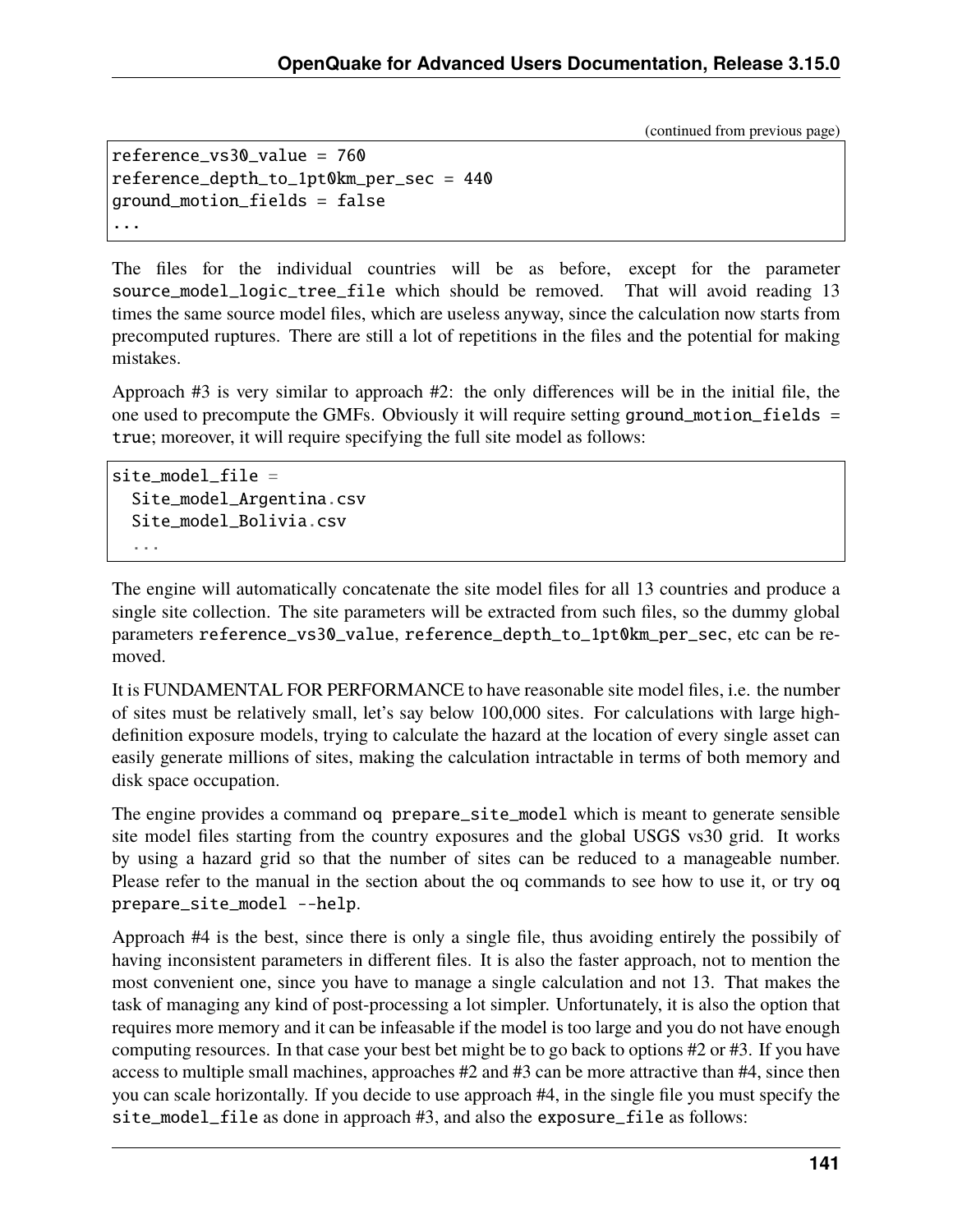```
exposure_file =
 Exposure_Argentina.xml
 Exposure_Bolivia.xml
  ...
```
The engine will automatically build a single asset collection for the entire continent of South America. In order to use this approach, you need to collect all the vulnerability functions in a single file and the taxonomy mapping file must cover the entire exposure for all countries. Moreover, the exposure must contain the associations between asset<->country; in GEM's exposure models, this is typically encoded in a field called ID\_0. Then the aggregation by country can be done with the option

 $aggregate_by = ID_0$ 

Sometimes, one is interested in finer aggregations, for instance by country and also by occupancy (Residential, Industrial or Commercial); then you have to set

```
aggregate_by = ID_0, OCCUPANCY
reaggregate_by = ID_0
```
reaggregate\_by` is a new feature of engine 3.13 which allows to go from a finer aggregation (i.e. one with more tags, in this example 2) to a coarser aggregation (i.e. one with fewer tags, in this example 1). Actually the command ``oq reaggregate has been there for more than one year; the new feature is that it is automatically called at the end of a calculation, by spawning a subcalculation to compute the reaggregation. Without reaggregate\_by the aggregation by country would be lost, since only the result of the finer aggregation would be stored.

## **31.1 Single-line commands**

When using approach #1 your can run all of the required calculations with the command:

```
$ oq engine --multi --run job_Argentina.csv job_Bolivia.csv ...
```
When using approach #2 your can run all of the required calculations with the command:

```
$ oq engine --run job_rup.ini job_Argentina.csv job_Bolivia.csv ...
```
When using approach #3 your can run all of the required calculations with the command:

\$ oq engine --run job\_gmf.ini job\_Argentina.csv job\_Bolivia.csv ...

When using approach #4 your can run all of the required calculations with the command: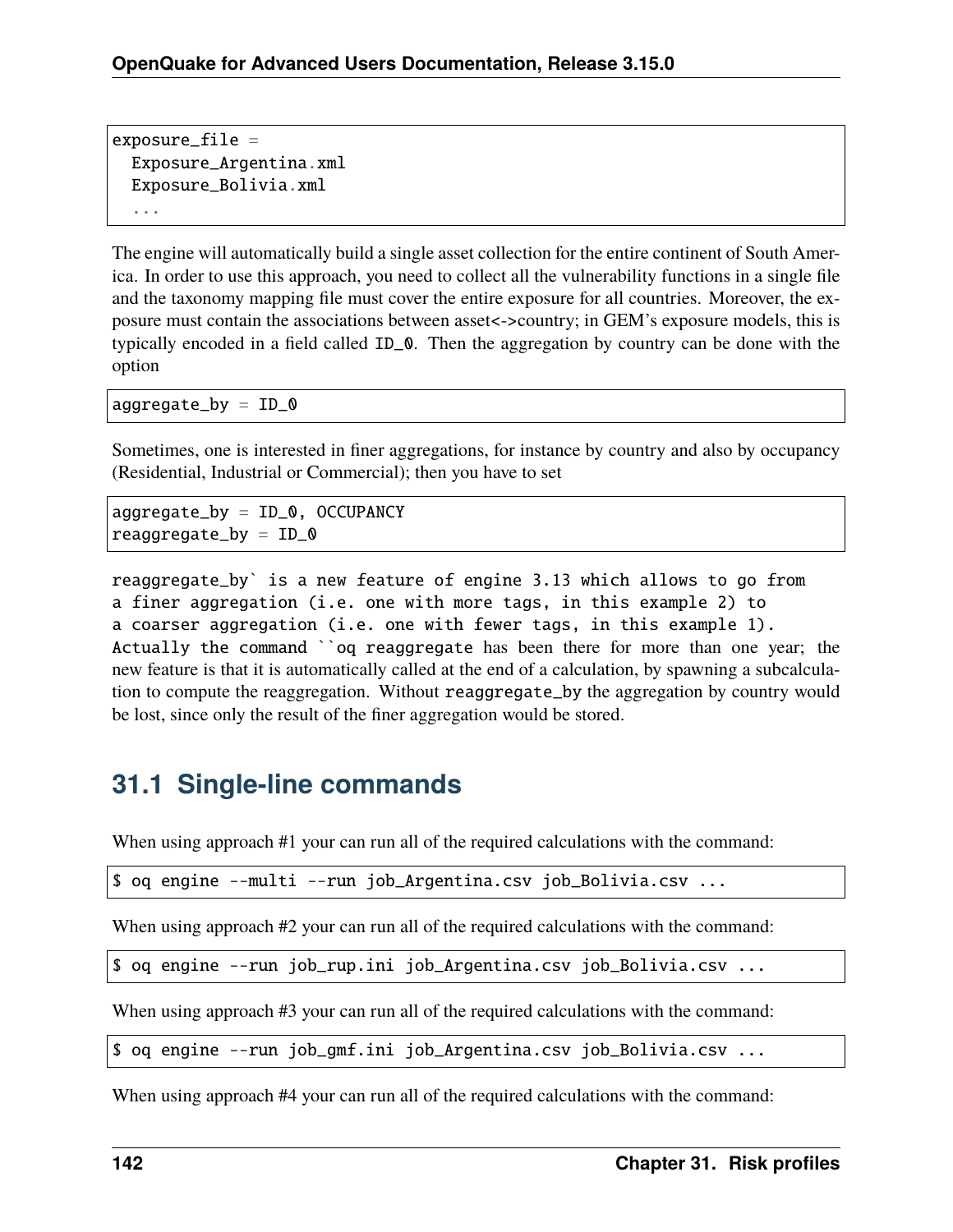```
$ oq engine --run job_all.ini
```
Here job\_XXX. ini are the country specific configuration files, job\_rup. ini is the file generating the ruptures, job\_rup.ini is the file generating the ruptures, job\_gmf.ini is the file generating the ground motion files and job\_all.ini is the file encompassing all countries.

Finally, if you have a file job\_haz.ini generating the full GMFs, a file job\_weak.ini generating the losses with a weak building code and a file job\_strong.ini generating the losses with a strong building code, you can run the entire an analysis with a single command as follows:

\$ oq engine --run job\_haz.ini job\_weak.ini job\_strong.ini

This will generate three calculations and the GMFs will be reused. This is as efficient as possible for this kind of problem.

## **31.2 Caveat: GMFs are split-dependent**

You should not expect the results of approach #4 to match exactly the results of approaches #3 or #2, since splitting a calculation by countries is a tricky operation. In general, if you have a set of sites and you split it in disjoint subsets, and then you compute the ground motion fields for each subset, you will get different results than if you do not split.

To be concrete, if you run a calculation for Chile and then one for Argentina, you will get different results than running a single calculation for Chile+Argentina, *even if you have precomputed the ruptures for both countries, even if the random seeds are the same and even if there is no spatial correlation*. Many users are surprised but this fact, but it is obvious if you know how the GMFs are computed. Suppose you are considering 3 sites in Chile and 2 sites in Argentina, and that the value of the random seed in 123456: if you split, assuming there is a single event, you will produce the following 3+2 normally distributed random numbers:

```
>>> numpy.random.default_rng(123456).normal(size=3) # for Chile
array([ 0.1928212 , -0.06550702, 0.43550665])
\gg numpy.random.default_rng(123456).normal(size=2) # for Argentina
array([ 0.1928212 , -0.06550702])
```
If you do not split, you will generate the following 5 random numbers instead:

>>> numpy.random.default\_rng(123456).normal(size=5) array([ 0.1928212 , -0.06550702, 0.43550665, 0.88235875, 0.37132785])

They are unavoidably different. You may argue that not splitting is the correct way of proceeding, since the splitting causes some random numbers to be repeated (the numbers 0.1928212 and - 0.0655070 in this example) and actually breaks the normal distribution.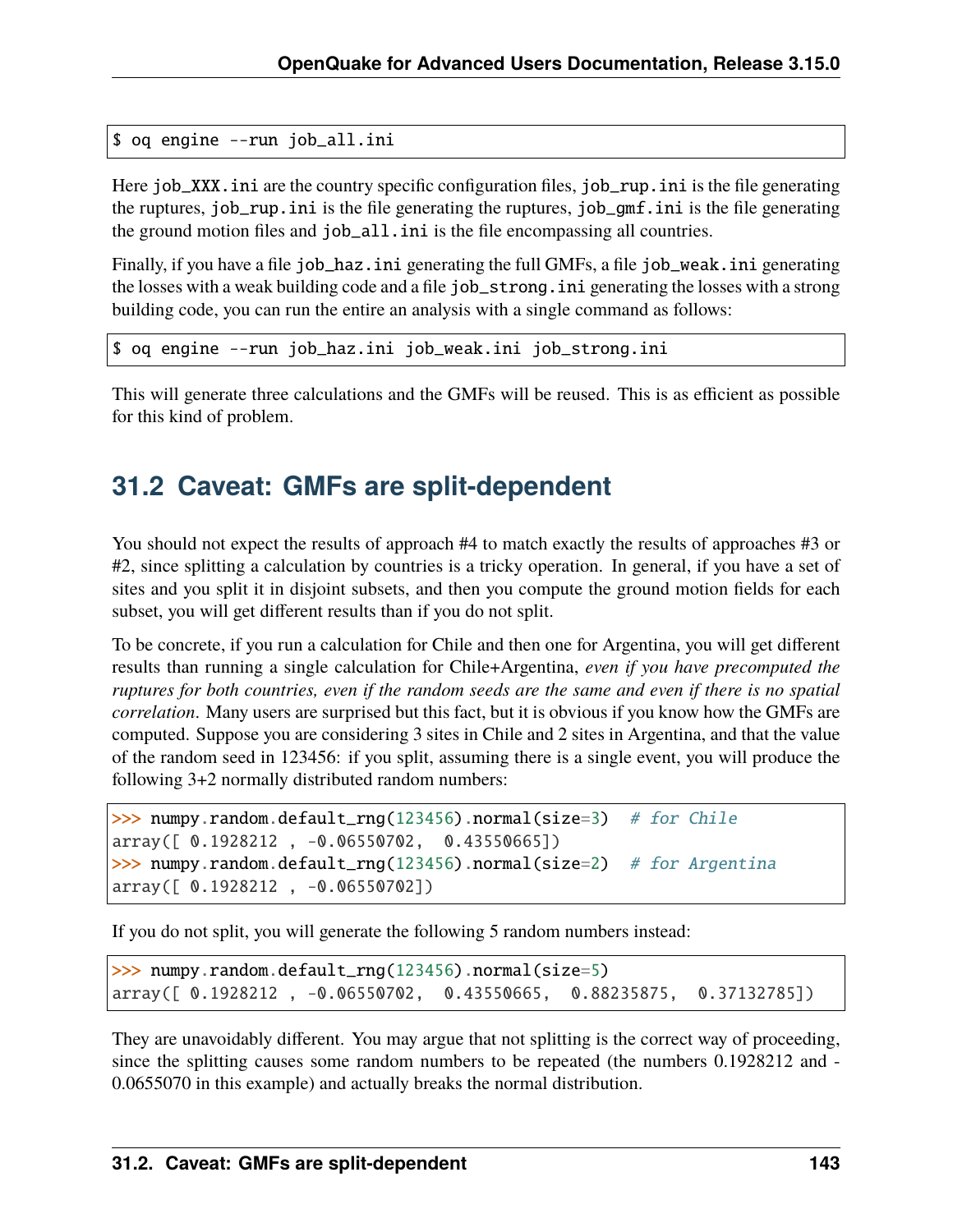In practice, if there is a sufficiently large event-set and if you are interested in statistical quantities, things work out and you should see similar results with and without splitting. But you will *never produce identical results*. Only the classical calculator does not depend on the splitting of the sites, for event based and scenario calculations there is no way out.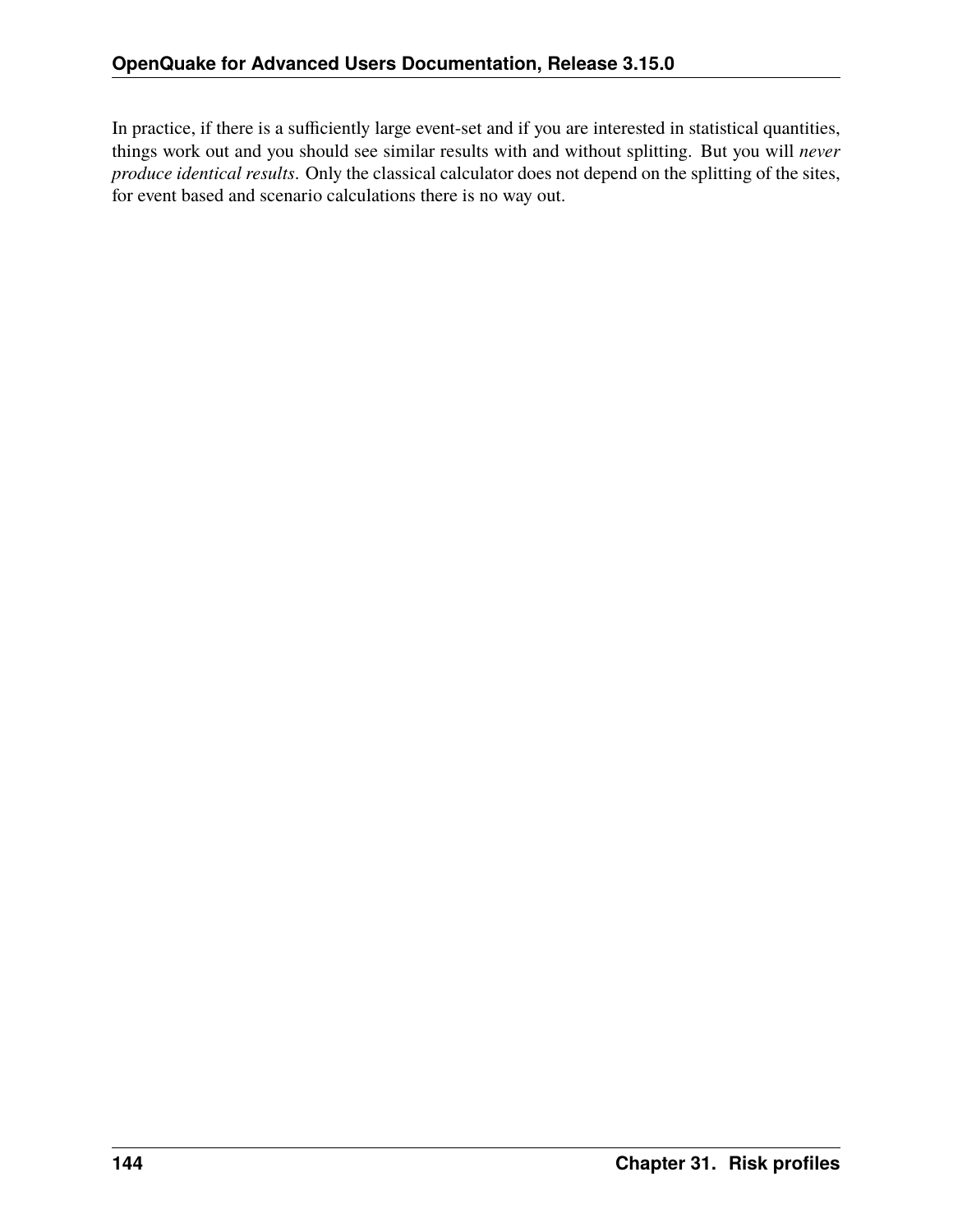#### **CHAPTER THIRTYTWO**

# **SPECIAL FEATURES OF THE ENGINE**

There are a few less frequently used features of the engine that are not documented in the general user's manual, since their usage is quite specific. They are documented here.

### **32.1 Sensitivity analysis**

Running a sensitivity analysis study means to run multiple calculations by changing a parameter and to study how the results change. For instance, it is interesting to study the random seed dependency when running a calculation using sampling of the logic tree, or it is interesting to study the impact of the truncation level on the PoEs. The engine offers a special syntax to run a sensitivity analysis with respect to one (or even more than one) parameter; you can find examples in the demos, see for instance the MultiPointClassicalPSHA demo or the EventBasedDamage demo. It is enough to write in the job.ini a dictionary of lists like the following:

```
sensitivity_analysis = {"random_seed": [100, 200, 300]}
sensitivity_analysis = {\text{t'truncation\_level': [2, 3]}}
```
The first example with run 3 calculations, the second 2 calculations. The calculations will be sequential unless you specify the --many flag in oq engine --run --many job.ini. The descriptions of the spawned calculation will be extended to include the parameter, so you could have descriptions as follows:

```
Multipoint demo {'truncation_level': 2}
Multipoint demo {'truncation_level': 3}
```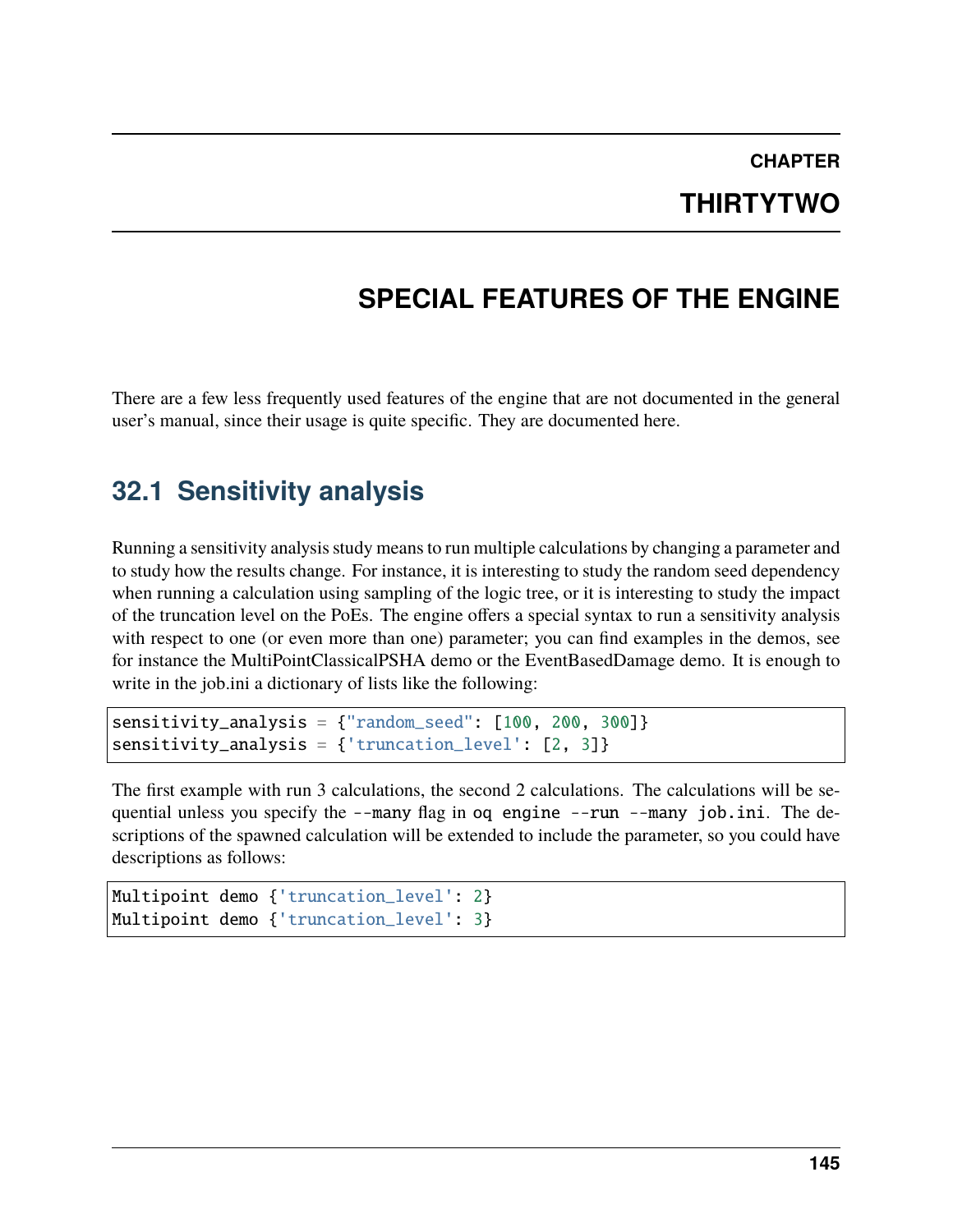### **32.2 The** custom\_site\_id

Since engine 3.13, it is possible to assign 6-character ASCII strings as unique identifiers for the sites. This can be convenient in various situations, especially when splitting a calculation in geographic regions. The way to enable it is to add a field called custom\_site\_id to the site model file, which must be unique for each site.

The hazard curve and ground motion field exporters have been modified to export the custom\_site\_id instead of the site\_id (if present).

We used this feature to split the ESHM20 model in two parts (Northern Europe and Southern Europe). Then creating the full hazard map was as trivial as joining the generated CSV files. Without the custom\_site\_id the site IDs would overlap, thus making impossible to join the outputs.

A geohash string (see [https://en.wikipedia.org/wiki/Geohash\)](https://en.wikipedia.org/wiki/Geohash) makes a good custom\_site\_id since it can enable the unique identification of all potential sites across the globe.

### **32.3 The** minimum\_distance **parameter**

GMPEs often have a prescribed range of validity. In particular they may give unexpected results for points too close to ruptures. To avoid this problem the engine recognizes a minimum\_distance parameter: if it is set, then for distances below the specified minimum distance, the GMPEs return the ground-motion value at the minimum distance. This avoids producing extremely large (and physically unrealistic) ground-motion values at small distances. The minimum distance is somewhat heuristic. It may be useful to experiment with different values of the minimum\_distance, to see how the hazard and risk change.

## **32.4 GMPE logic trees with weighted IMTs**

In order to support Canada's 6th Generation seismic hazard model, the engine now has the ability to manage GMPE logic trees where the weight assigned to each GMPE may be different for each IMT. For instance you could have a particular GMPE applied to PGA with a certain weight, to SA(0.1) with a different weight, and to SA(1.0) with yet another weight. The user may want to assign a higher weight to the IMTs where the GMPE has a small uncertainty and a lower weight to the IMTs with a large uncertainty. Moreover a particular GMPE may not be applicable for some periods, and in that case the user can assign to a zero weight for those periods, in which case the engine will ignore it entirely for those IMTs. This is useful when you have a logic tree with multiple GMPEs per branchset, some of which are applicable for some IMTs and not for others. Here is an example:

```
<logicTreeBranchSet uncertaintyType="gmpeModel" branchSetID="bs1"
        applyToTectonicRegionType="Volcanic">
    <logicTreeBranch branchID="BooreEtAl1997GeometricMean">
```
(continues on next page)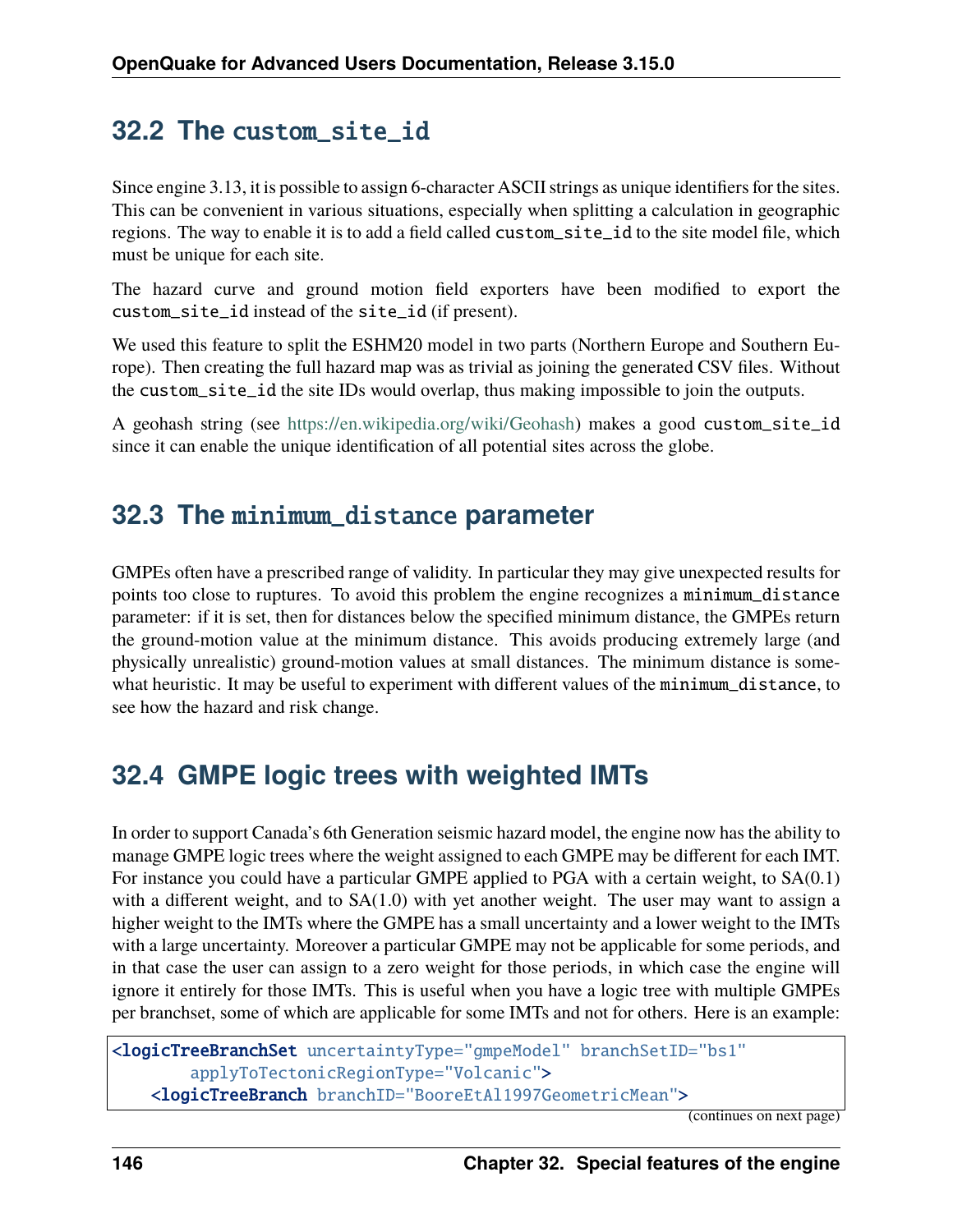(continued from previous page)

```
<uncertaintyModel>BooreEtAl1997GeometricMean</uncertaintyModel>
        <uncertaintyWeight>0.33</uncertaintyWeight>
        <uncertaintyWeight imt="PGA">0.25</uncertaintyWeight>
        <uncertaintyWeight imt="SA(0.5)">0.5</uncertaintyWeight>
        <uncertaintyWeight imt="SA(1.0)">0.5</uncertaintyWeight>
        <uncertaintyWeight imt="SA(2.0)">0.5</uncertaintyWeight>
   </logicTreeBranch>
   <logicTreeBranch branchID="SadighEtAl1997">
        <uncertaintyModel>SadighEtAl1997</uncertaintyModel>
       <uncertaintyWeight>0.33</uncertaintyWeight>
        <uncertaintyWeight imt="PGA">0.25</uncertaintyWeight>
        <uncertaintyWeight imt="SA(0.5)">0.5</uncertaintyWeight>
        <uncertaintyWeight imt="SA(1.0)">0.5</uncertaintyWeight>
        <uncertaintyWeight imt="SA(2.0)">0.5</uncertaintyWeight>
   </logicTreeBranch>
   <logicTreeBranch branchID="MunsonThurber1997Hawaii">
        <uncertaintyModel>MunsonThurber1997Hawaii</uncertaintyModel>
        <uncertaintyWeight>0.34</uncertaintyWeight>
        <uncertaintyWeight imt="PGA">0.25</uncertaintyWeight>
        <uncertaintyWeight imt="SA(0.5)">0.0</uncertaintyWeight>
        <uncertaintyWeight imt="SA(1.0)">0.0</uncertaintyWeight>
        <uncertaintyWeight imt="SA(2.0)">0.0</uncertaintyWeight>
   </logicTreeBranch>
   <logicTreeBranch branchID="Campbell1997">
        <uncertaintyModel>Campbell1997</uncertaintyModel>
        <uncertaintyWeight>0.0</uncertaintyWeight>
        <uncertaintyWeight imt="PGA">0.25</uncertaintyWeight>
        <uncertaintyWeight imt="SA(0.5)">0.0</uncertaintyWeight>
       <uncertaintyWeight imt="SA(1.0)">0.0</uncertaintyWeight>
        <uncertaintyWeight imt="SA(2.0)">0.0</uncertaintyWeight>
   </logicTreeBranch>
</logicTreeBranchSet>
```
Clearly the weights for each IMT must sum up to 1, otherwise the engine will complain. Note that this feature only works for the classical and disaggregation calculators: in the event based case only the default uncertaintyWeight (i.e. the first in the list of weights, the one without imt attribute) would be taken for all IMTs.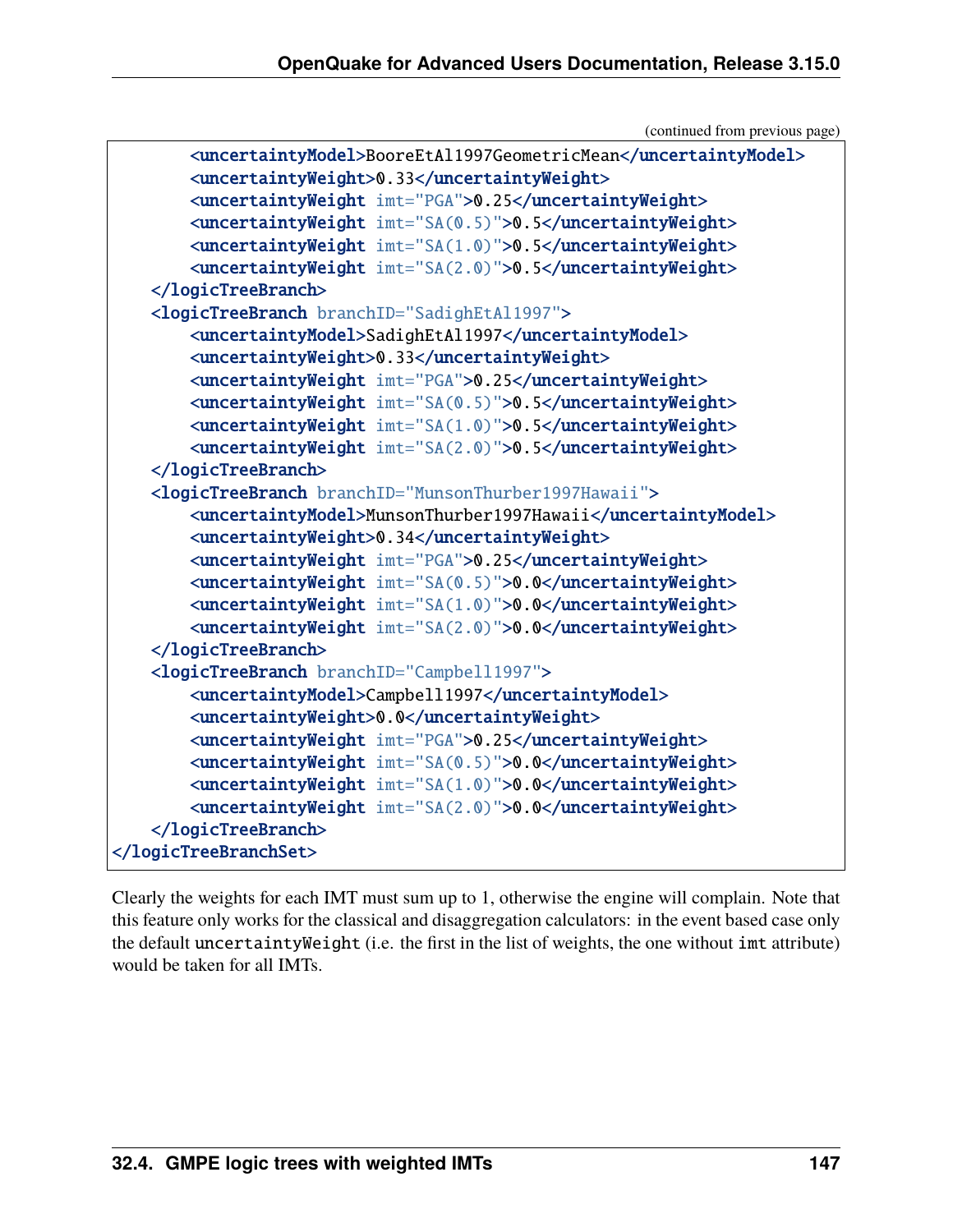# **32.5 Equivalent Epicenter Distance Approximation**

The equivalent epicenter distance approximation (reqv for short) was introduced in engine 3.2 to enable the comparison of the OpenQuake engine with time-honored Fortran codes using the same approximation.

You can enable it in the engine by adding a [reqv] section to the job.ini, like in our example in openquake/qa\_tests\_data/classical/case\_2/job.ini:

```
reqv_hdf5 = {'active shallow crust': 'lookup_asc.hdf5',
             'stable shallow crust': 'lookup_sta.hdf5'}
```
For each tectonic region type to which the approximation should be applied, the user must provide a lookup table in .hdf5 format containing arrays mags of shape M, repi of shape N and reqv of shape (M, N).

The examples in openquake/qa\_tests\_data/classical/case\_2 will give you the exact format required. M is the number of magnitudes (in the examples there are 26 magnitudes ranging from 6.05 to 8.55) and N is the number of epicenter distances (in the examples ranging from 1 km to 1000 km).

Depending on the tectonic region type and rupture magnitude, the engine converts the epicentral distance repi` into an equivalent distance by looking at the lookup table and use it to determine the ``rjb and rrup distances, instead of the regular routines. This means that within this approximation ruptures are treated as pointwise and not rectangular as the engine usually does.

Notice that the equivalent epicenter distance approximation only applies to ruptures coming from PointSources/AreaSources/MultiPointSources, fault sources are untouched.

# **32.6 Ruptures in CSV format**

Since engine v3.10 there is a way to serialize ruptures in CSV format. The command to give is:

```
$ oq extract "ruptures?min_mag=<mag>" <calc_id>`
```
For instance, assuming there is an event based calculation with ID 42, we can extract the ruptures in the datastore with magnitude larger than 6 with oq extract "ruptures?min\_mag=6" 42: this will generate a CSV file. Then it is possible to run scenario calculations starting from that rupture by simply setting

rupture\_model\_file = ruptures-min\_mag=6\_42.csv

in the job.ini file. The format is provisional and may change in the future, but it will stay a CSV with JSON fields. Here is an example for a planar rupture, i.e. a rupture generated by a point source: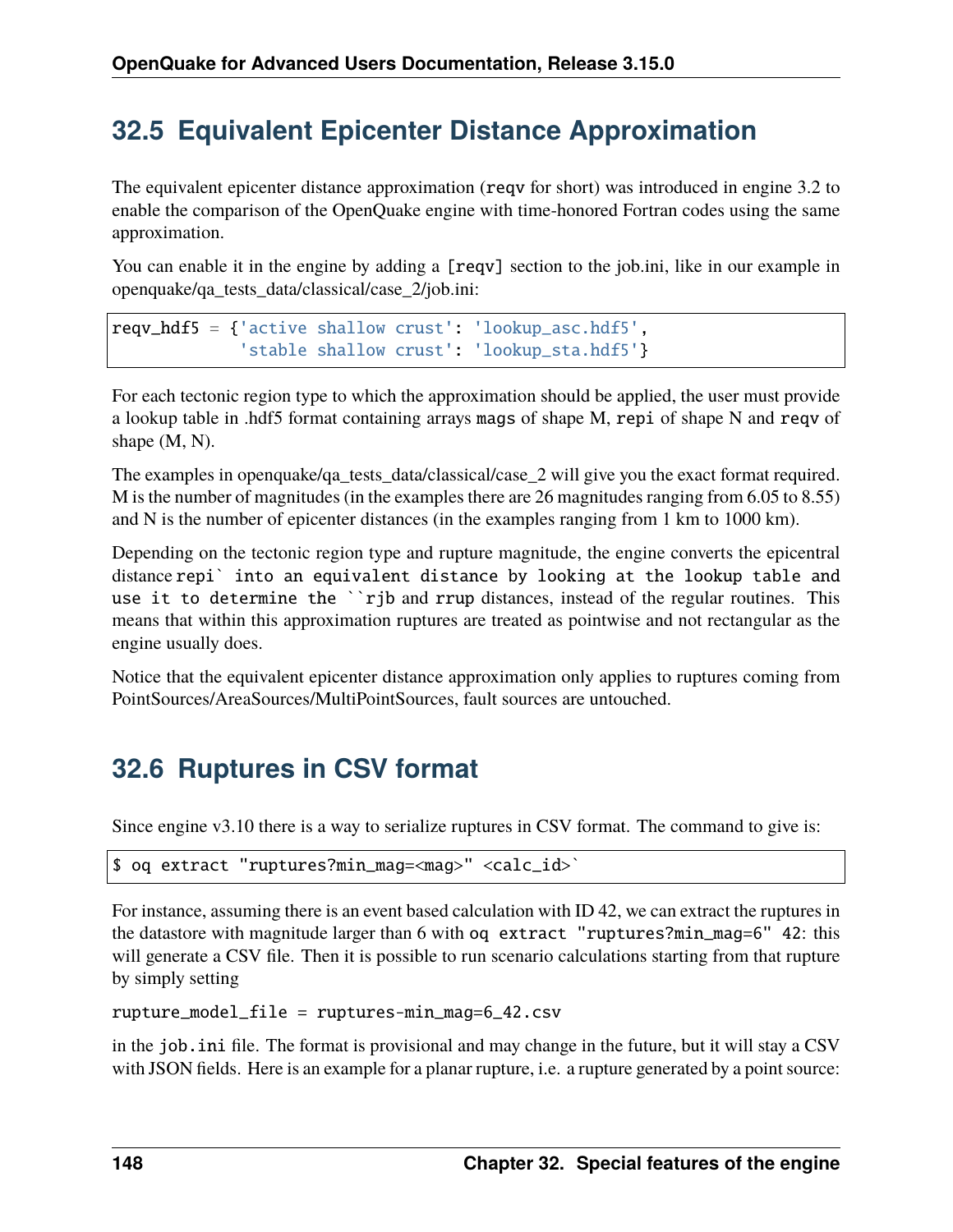```
#,,,,,,,,,,"trts=['Active Shallow Crust']"
seed,mag,rake,lon,lat,dep,multiplicity,trt,kind,mesh,extra
24,5.050000E+00,0.000000E+00,0.08456,0.15503,5.000000E+00,1,Active␣
˓→Shallow Crust,ParametricProbabilisticRupture PlanarSurface,"[[[[0.08456,
˓→ 0.08456, 0.08456, 0.08456]], [[0.13861, 0.17145, 0.13861, 0.17145]],␣
˓→[[3.17413, 3.17413, 6.82587, 6.82587]]]]","{""occurrence_rate"": 4e-05}"
```
The format is meant to support all kind of ruptures, including ruptures generated by simple and complex fault sources, characteristic sources, nonparametric sources and new kind of sources that could be introduced in the engine in the future. The header will be the same for all kind of ruptures that will be stored in the same CSV. Here is description of the fields as they are named now (engine 3.11):

- **seed** the random seed used to compute the GMFs generated by the rupture
- **mag** the magnitude of the rupture
- **rake** the rake angle of the rupture surface in degrees
- **lon** the longitude of the hypocenter in degrees
- **lat** the latitude of the hypocenter in degrees
- **dep** the depth of the hypocenter in km
- **multiplicity** the number of occurrences of the rupture (i.e. number of events)
- **trt** the tectonic region type of the rupture; must be consistent with the trts listed in the pre-header of the file
- **kind** a space-separated string listing the rupture class and the surface class used in the engine
- **mesh** 3 times nested list with lon, lat, dep of the points of the discretized rupture geometry for each underlying surface

**extra** extra parameters of the rupture as a JSON dictionary, for instance the rupture occurrence rate

Notice that using a CSV file generated with an old version of the engine is inherently risky: for instance if we changed the ParametricProbabilisticRupture class or the PlanarSurface classes in an incompatible way with the past, then a scenario calculation starting with the CSV would give different results in the new version of the engine. We never changed the rupture classes or the surface classes, but we changed the seed algorithm often, and that too would cause different numbers to be generated (hopefully, statistically consistent). A bug fix or change of logic in the calculator can also change the numbers across engine versions.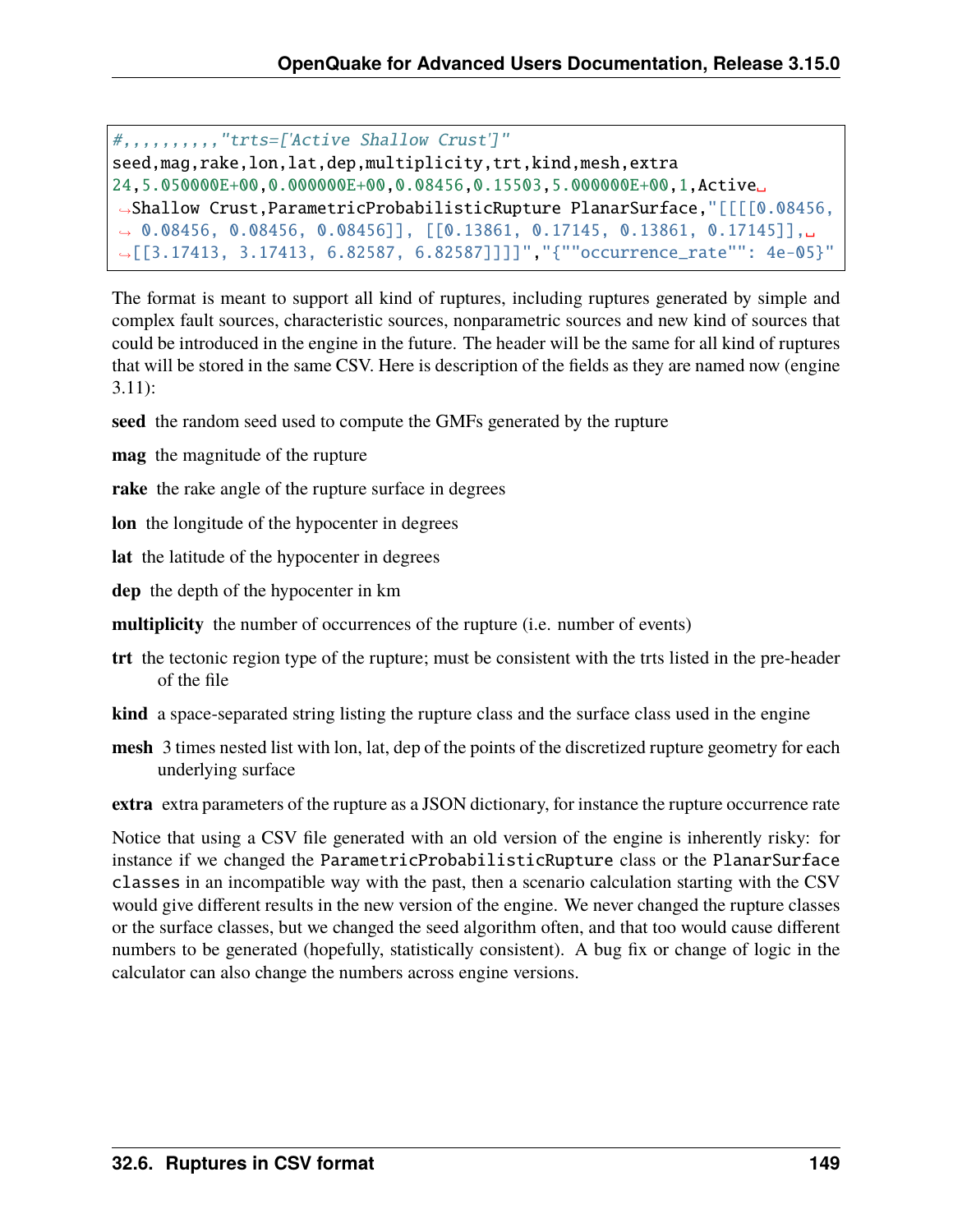## **32.7** max\_sites\_disagg

There is a parameter in the *job.ini* called max\_sites\_disagg, with a default value of 10. This parameter controls the maximum number of sites on which it is possible to run a disaggregation. If you need to run a disaggregation on a large number of sites you will have to increase that parameter. Notice that there are technical limits: trying to disaggregate 100 sites will likely succeed, trying to disaggregate 100,000 sites will most likely cause your system to go out of memory or out of disk space, and the calculation will be terribly slow. If you have a really large number of sites to disaggregate, you will have to split the calculation and it will be challenging to complete all the subcalculations.

The parameter max\_sites\_disagg is extremely important not only for disaggregation, but also for classical calculations. Depending on its value and then number of sites (N) your calculation can be in the *few sites* regime or the *many sites regime*.

In the *few sites regime* (N <= max\_sites\_disagg) the engine stores information for each rupture in the model (in particular the distances for each site) and therefore uses more disk space. The problem is mitigated since the engine uses a relatively aggressive strategy to collapse ruptures, but that requires more RAM available.

In the *many sites regime* (N > max\_sites\_disagg) the engine does not store rupture information (otherwise it would immediately run out of disk space, since typical hazard models have tens of millions of ruptures) and uses a much less aggressive strategy to collapse ruptures, which has the advantage of requiring less RAM.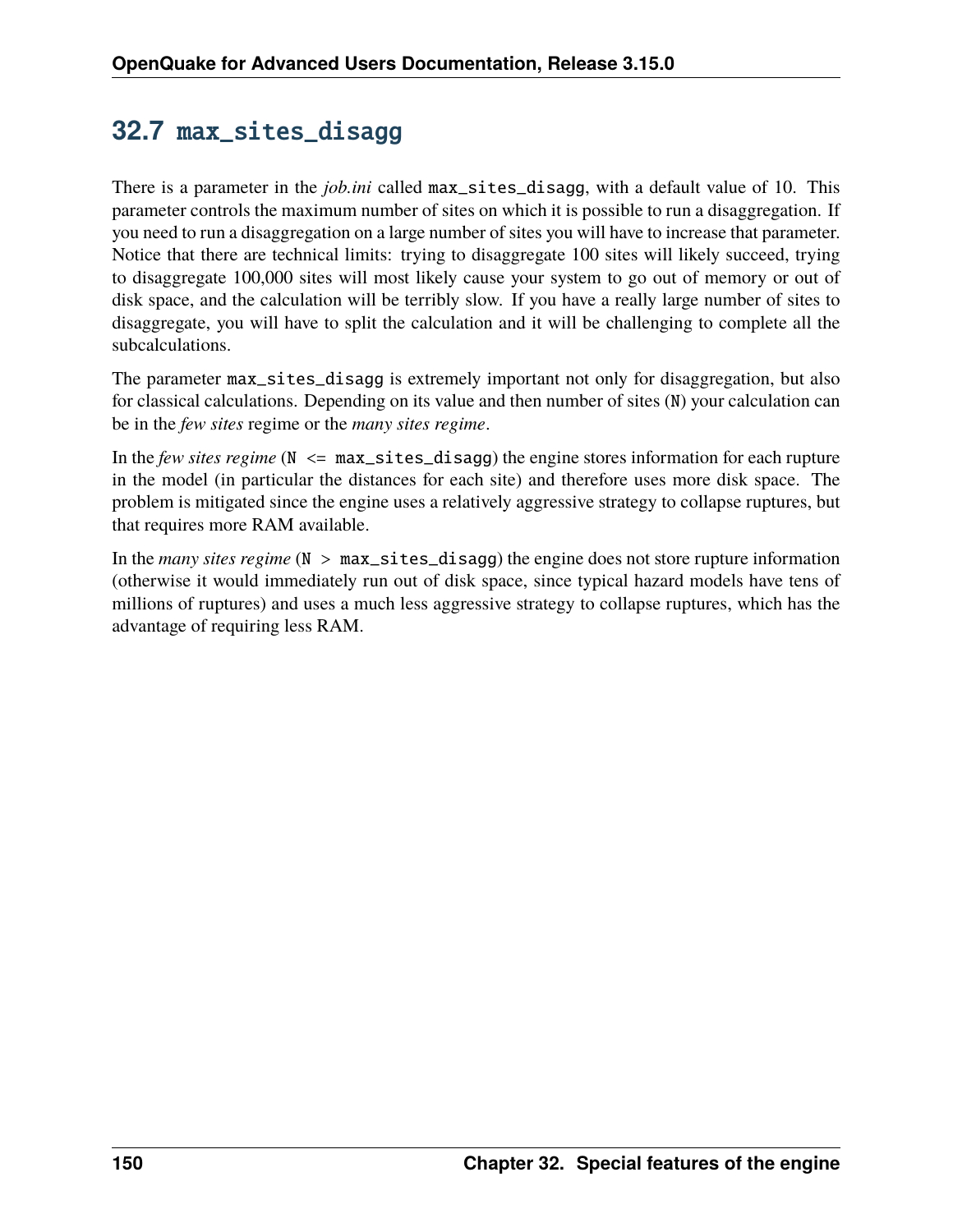# **CHAPTER THIRTYTHREE**

# **CORRELATION OF GROUND MOTION FIELDS**

There are multiple different kind of correlation on the engine, so it is extremely easy to get confused. Here I will list all possibilities, in historical order.

- 1. Spatial correlation of ground motion fields has been a feature of the engine from day one. The available models are JB2009 and HM2018.
- 2. Cross correlation in ShakeMaps has been available for a few years. The model used there is hard-coded an the user cannot change it, only disable it. The models list below (3. and 4.) *have no effect on ShakeMaps*.
- 3. Since version 3.13 the engine provides the BakerJayaram2008 cross correlation model, however at the moment it is used only in the conditional spectrum calculator.
- 4. Since version 3.13 the engine provides the GodaAtkinson2009 cross correlation model and the FullCrossCorrelation model which can be used in scenario and event based calculations.

Earthquake theory tells us that ground motion fields depend on two different lognormal distributions with parameters ( $\mu$ ,  $\tau$ ) and ( $\mu$ ,  $\phi$ ) respectively, which are determined by the GMPE (Ground Motion Prediction Equal). Given a rupture, a set of M intensity measure types and a collection of N sites, the parameters  $\mu$ ,  $\tau$  and  $\phi$  are arrays of shape (M, N).  $\mu$  is the mean of the logarithms and  $\tau$  the betweenevent standard deviation, associated to the cross correlation, while  $\phi$  is the within-event standard deviation, associated to the spatial correlation. math:*tau* and  $\phi$  are normally N-independent, i.e. each array of shape (M, N) actually contains N copies of the same M values read from the coefficient table of the GMPE.

In the OpenQuake engine each rupture has associated a random seed generated from the parameter ses\_seed given in the job.ini file, therefore given a fixed number E of events it is possible to generate a deterministic distribution of ground motion fields, i.e. an array of shape (M, N, E). Technically such feature is implemented in the class openquake.hazardlib.calc.gmf.GmfComputer. The algorithm used there is to generate two arrays of normally distributed numbers called  $\epsilon_{\tau}$  (of shape  $(M, E)$ ) and  $\epsilon_{\phi}$  (of shape  $(M, N, E)$ ), one using the between-event standard deviation  $\tau$  and the other using the within-event standard deviation  $\phi$ , while keeping the same mean  $\mu$ . Then the ground motion fields are generated as an array of shape (M, N, E) with the formula

$$
gmf = exp(\mu + crosscorrel(\epsilon_{\tau}) + spatialcorrel(\epsilon \phi))
$$